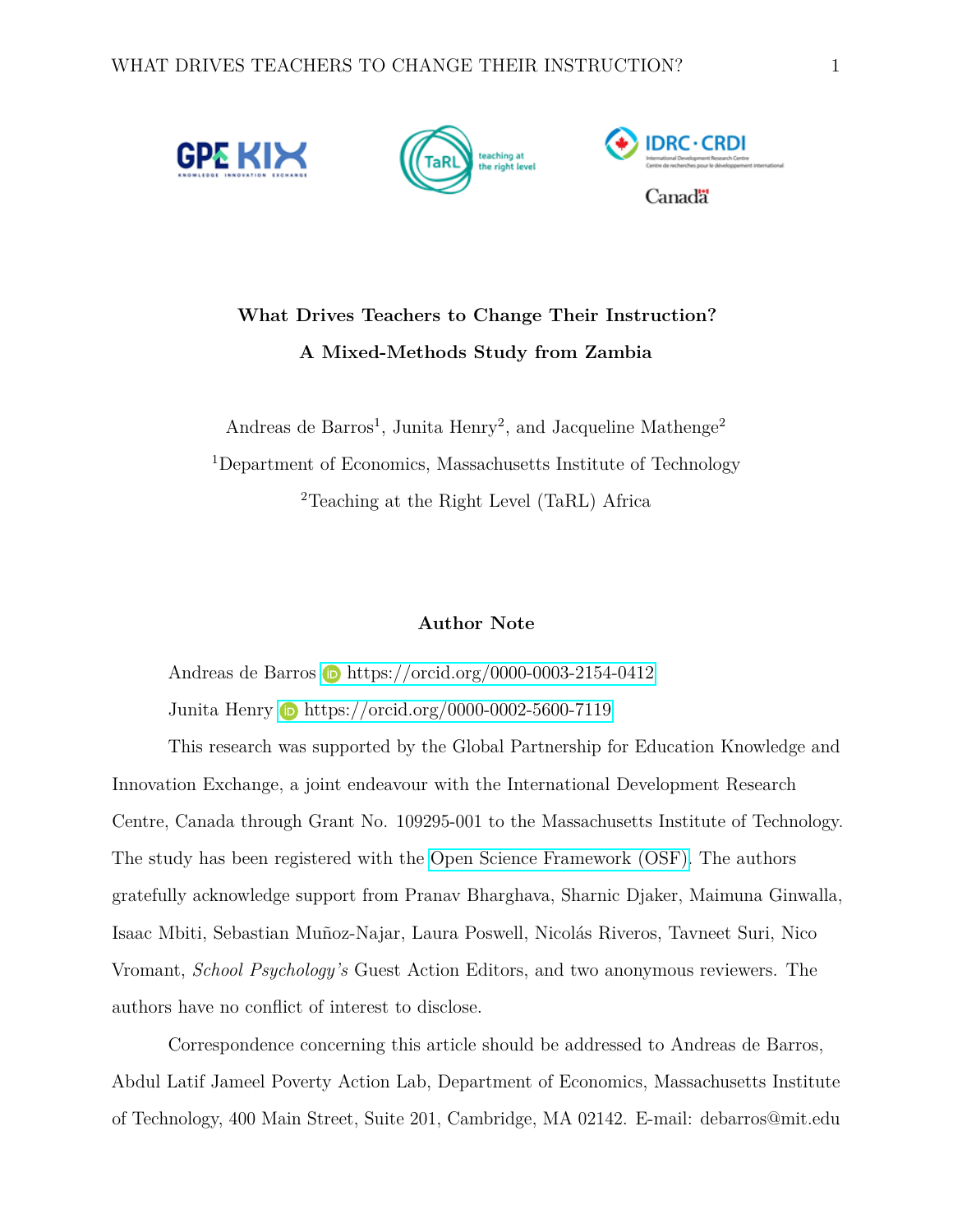#### **Abstract**

There is limited evidence on what drives teachers to change their teaching practices. Using primary qualitative data from 78 Zambian education personnel from the school to provincial level, we combine qualitative thematic analysis with an unsupervised machine-learning technique (topic modeling) to identify drivers of pedagogical shifts. We then combine qualitative analyses with linear probability models to uncover their associations with teacher professional development. Our findings suggest that teaching practices are malleable, with change being predominantly driven by on-site continuous professional development (CPD) opportunities relating to team-based problem-solving, verbal discussions, and skills acquisition. Taken together, this study highlights the potential of school-based CPD opportunities as means to alter teaching practices, in a developing-country setting.

*Keywords:* continuous professional development, drivers of change, mixed-methods, pedagogical shifts, Zambia

#### **Impact and Implications Statement**

What provokes Zambian teachers to change their instruction? The study's findings suggest initial off-site teacher training may be best positioned to promote new teaching skills yet require subsequent on-site training and mentoring that invokes team-based problem-solving and verbal encouragement. The results highlight the potential of school-based teacher development as a means to alter instruction, in a developing-country setting.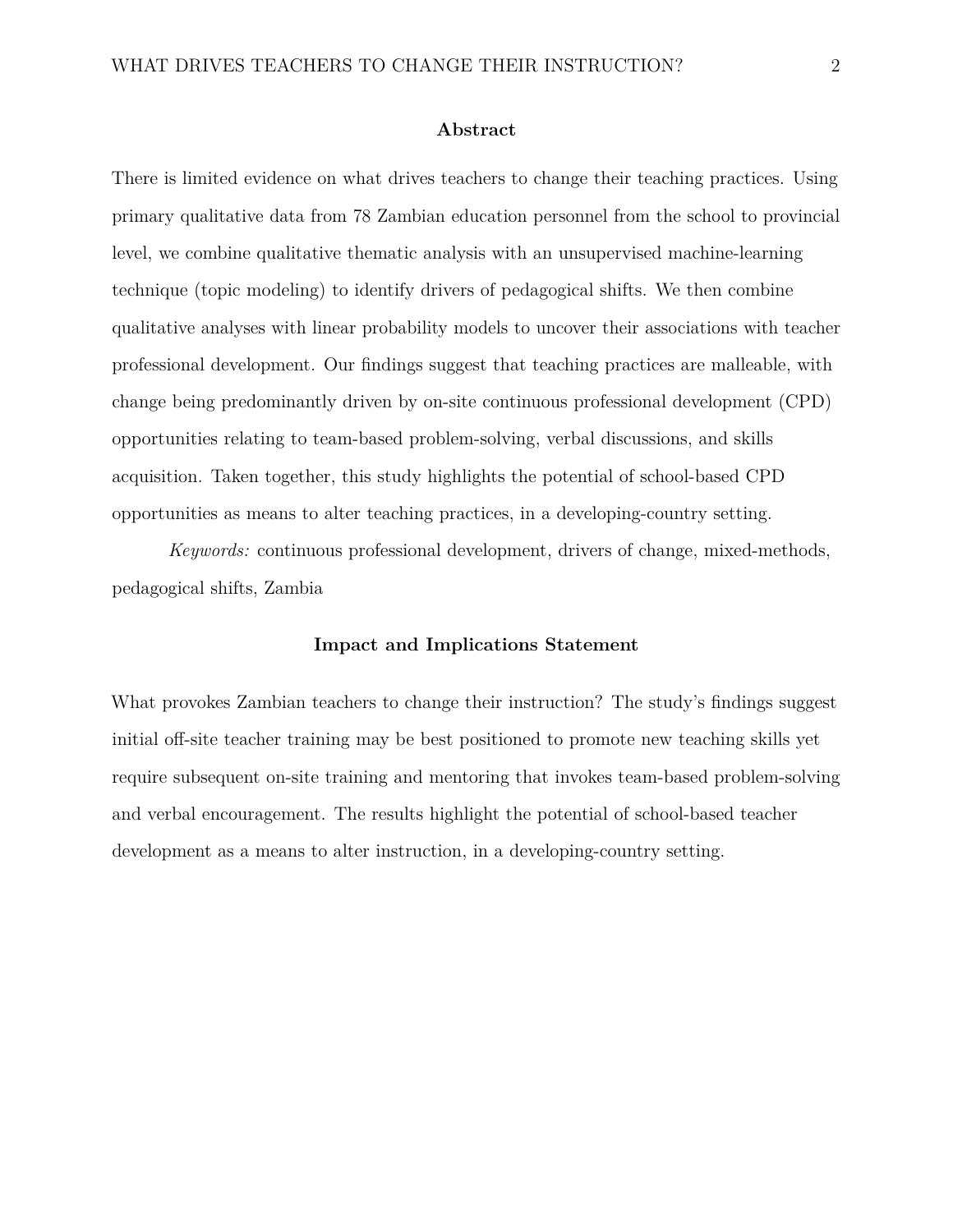# **What Drives Teachers to Change Their Instruction? A Mixed-Methods Study from Zambia**

High-quality teaching is a key determinant of student success. A growing body of literature documents how a large proportion of classroom-to-classroom variance in student performance can be attributed to teachers' teaching practices (Araujo et al., [2016;](#page-25-0) Azam & Kingdon, [2015;](#page-25-1) Bau & Das, [2017;](#page-26-0) Buhl-Wiggers et al., [2018\)](#page-27-0).<sup>[1](#page-2-0)</sup> Beyond test scores, teaching quality is also a main driver for the development of socio-emotional skill (Jackson, [2018\)](#page-30-0) and other long-term life outcomes (Chetty et al., [2014;](#page-27-1) Jackson et al., [2014;](#page-30-1) Rivkin et al., [2005\)](#page-32-0). At the same time, teachers in many developing countries may lack the necessary skills to teach effectively and use teaching methods ill-matched to their students' diverse needs (Bietenbeck et al., [2018;](#page-26-1) Bold et al., [2017;](#page-26-2) Bold et al., [2018\)](#page-26-3)—even in countries with comparatively high teacher pay (de Ree et al., [2018;](#page-28-0) Ramachandran et al., [2018\)](#page-32-1).<sup>[2](#page-2-1)</sup>

In many developing countries, governments and international organizations have, therefore, made it a priority to improve teaching quality through professional development for teachers. In a review for anglophone Africa, for instance, all countries had a national in-service training system for teachers (Mulkeen, [2009\)](#page-31-0). Internationally, cooperation for teacher training and in-service development has been recognized as a formal target of the United Nations Sustainable Development Goals (Target 4c). For example, of the World Bank's education projects, approximately two-thirds include professional development for teachers (Popova et al., [2021\)](#page-32-2) and, between 2013 and 2018, the Bank allocated US\$12.1 billion towards these projects (The World Bank, [2018b\)](#page-33-0).

Yet, at the same time, this focus on professional development for teachers operates in

<span id="page-2-0"></span><sup>&</sup>lt;sup>1</sup> In contrast, observable characteristics of teachers (rather than their teaching practices) are often considered a poor predictor of student learning (*ibid.*).

<span id="page-2-1"></span><sup>&</sup>lt;sup>2</sup> In this article, with "developing country", we refer to a country with a comparatively low Human Development Index and a less-developed industrial base. We recognize this term is not without issues; we do not imply any normative statement with it.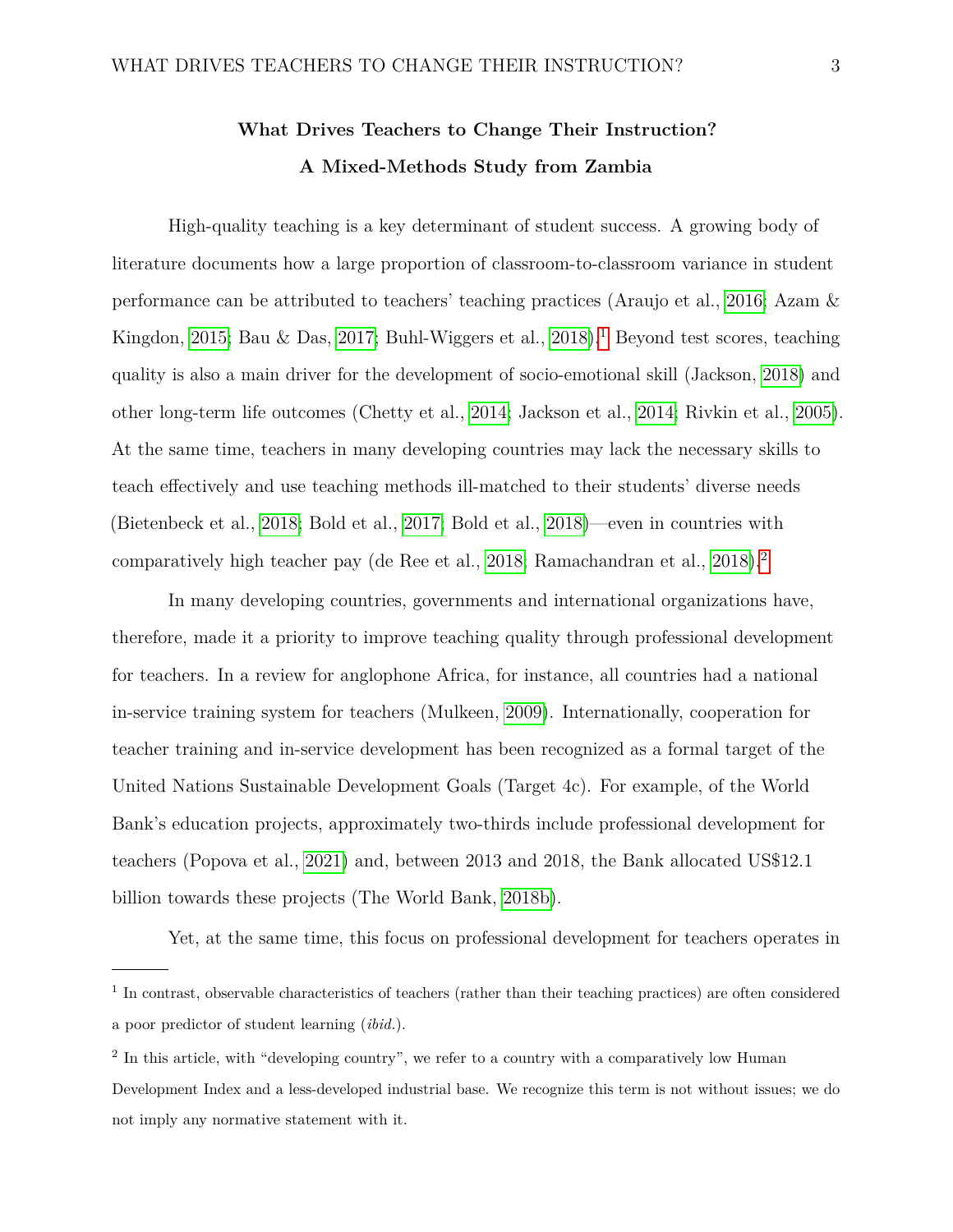a context where teacher training has been declared a failure. For example, the 2018 World Development Report concluded that "most teacher training is ineffective" (The World Bank, [2018a,](#page-33-1) p. 131). Similarly, the 2020 Global Education Evidence Advisory Panel labelled the most common forms of in-service teacher training a "bad buy" for policy makers in low- and middle-income countries (The World Bank, [2020,](#page-33-2) p. 21). It is within this tension that we set out to study how professional development may effectively impact teaching practices in a low-resource setting, at scale.

#### **Conceptualizing In-Service Professional Development for Teachers**

Our study conceptualizes in-service professional development for teachers as opportunities for professional learning that may cause improvements in instructional quality and, thus, increased student learning. Our focus on in-service development distinguishes these learning opportunities from others that may be provided as part of teachers' pre-service preparation, apprenticeship period, or induction.

We highlight three key features of this conceptualization (cf. Darling-Hammond et al., [2017\)](#page-28-1). First, we understand in-service professional development for teachers as learning opportunities that may be both externally provided or job-embedded. Thus, learning opportunities may not be "done to" but rather actively co-created by teachers. Secondly, our understanding recognizes that learning may happen during dedicated periods or be continuous. Thus, learning may not be constrained to workshops or training events, but can also occur as prolonged, ongoing processes. Third, we highlight that these learning opportunities can be diverse, both formal or informal. Thus, our conceptualization goes beyond "traditional" in-service teacher training activities such as off-site events, and also encompasses collaborative approaches such as on-site peer learning and coaching, for example.

Our theoretical framework of how in-service professional development for teachers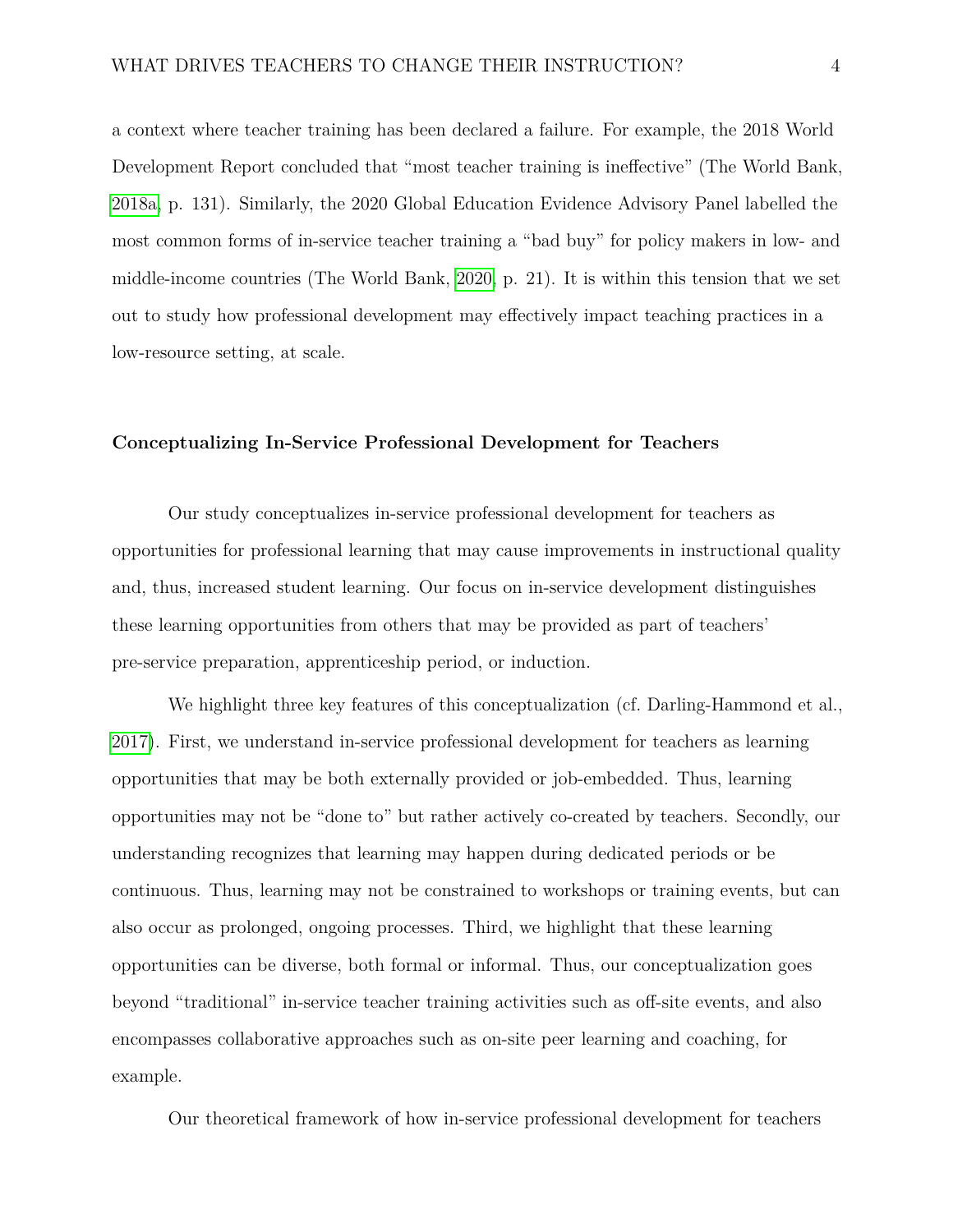may effectively lead to student impacts is most closely related to Desimone's [\(2009\)](#page-28-2) model.[3](#page-4-0) Accordingly, we focus on a theory of change whereby (a) professional development activities are expected to lead to (b) changes in teachers' attitudes, knowledge, and skills, which in turn affect (c) changes in teaching practices, that (d) impact student learning. However, we depart from Desimone's [\(2009\)](#page-28-2) model as it posits that five features define professional teacher development (content focus, active learning, coherence, duration, and collective participation). Rather, as we move away from the context of developed countries, we aim to explore whether these—or other—components feature prominently in those observed development activities that are associated with changes in instructional behavior.

### **Advances in In-Service Teacher Development in Developing Countries**

This study intends to contribute to a nascent body of literature that aims to identify novel in-service teacher development activities that work effectively in developing countries. One strand of this literature echos findings from the United States (Kraft et al., [2018\)](#page-30-2), which point to the effectiveness of teacher mentoring and coaching as promising means to improve instruction and raise student achievement. For example, Cilliers, Fleisch, Prinsloo, et al. [\(2020\)](#page-27-2) document how a South African teacher coaching program led to 0.24 standard-deviation (SD) increases in mother-tongue language and reading proficiency among early-primary grade students.<sup>[4](#page-4-1)</sup> Similarly, Castro et al. [\(2019\)](#page-27-3) and Majerowicz and Montero [\(2018\)](#page-31-1) find that a Peruvian teacher coaching system led to 0.25SD improvements in reading comprehension and 0.38SD improvements in mathematics among second graders. Yet another example comes from a coaching program in secondary schools in Brazil, which led to

<span id="page-4-0"></span><sup>&</sup>lt;sup>3</sup> It also connects to related models by Fishman et al. [\(2003\)](#page-29-0), Guskey [\(2002\)](#page-29-1), Opfer and Pedder [\(2011\)](#page-31-2), Supovitz and Turner [\(2000\)](#page-32-3), and Timperly et al. [\(2007\)](#page-33-3). For an overview and discussion of these models, see McChesney and Aldridge [\(2019\)](#page-31-3).

<span id="page-4-1"></span><sup>&</sup>lt;sup>4</sup> Here, we follow the common practice of cause-effect research to report effect sizes in standard deviations; for a recent overview of effect sizes in international education studies, see Evans and Yuan [\(2022\)](#page-29-2). For additional (positive) results from an earlier South African primary school coaching program, see Harvey [\(1999\)](#page-29-3).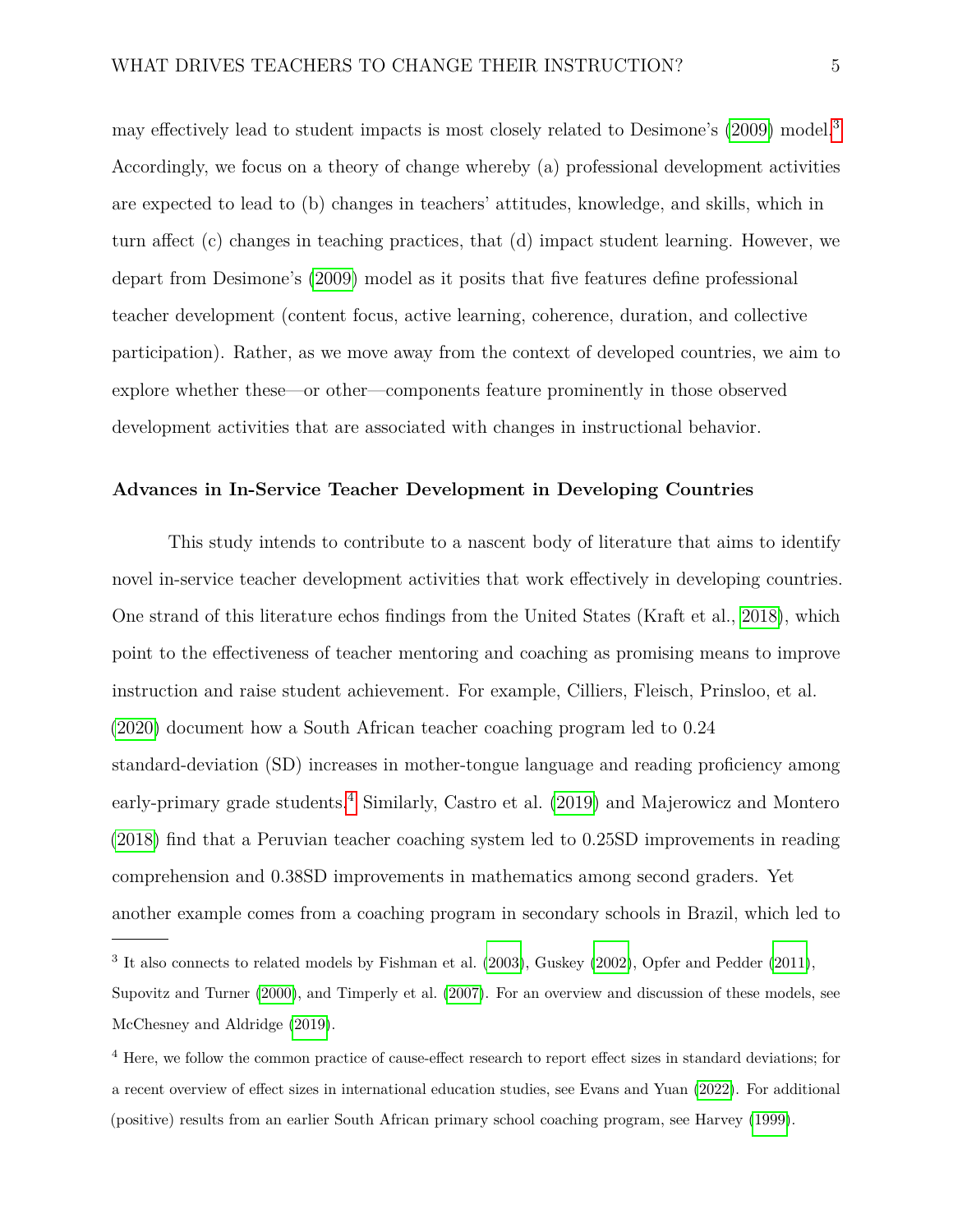0.05-0.09 SD improvements in grade-10 mathematics and Portuguese and 0.06SD improvements in grade-12 Portuguese (Bruns et al., [2018\)](#page-27-4).

A second strand of this literature suggests teacher development related to structured pedagogy can be an impactful tool to improve teaching quality and student learning (Conn, [2017;](#page-28-3) Evans & Popova, [2017;](#page-29-4) Snilstveit et al., [2015\)](#page-32-4). These learning opportunities are usually centrally designed and include teachers' guides and lesson plans with accompanying teaching and learning materials. Often, these materials are practice-based, (at least partially) scripted, and linked to student materials and textbooks. For example, Piper, Destefano, et al. [\(2018\)](#page-31-4) find that the Kenyan national literacy program "Tusome" led to large (0.6 to 1 SD) impacts in English and Kiswahili, and Piper, Simmons Zuilkowski, et al. [\(2018\)](#page-31-5) find structured teachers' guides were a significant driver of this impact. Similarly, structured pedagogy is a key component of teacher development programs that have been found to be effective in Brazil (Leme et al., [2012\)](#page-30-3), the Gambia (Eble et al., [2021\)](#page-28-4), and the Philippines (Tan et al., [1999\)](#page-33-4).

Finally, a third strand of this literature focuses on teaching content that allows instructors to adjust their classes to students' learning level (rather than students' age or grade-level curriculum). These teacher development activities recognize that, in developing countries, many students lack foundational skills and lag far behind their respective at-grade content (Azevedo et al., [2021\)](#page-25-2). A series of large-scale randomized controlled trials from India suggests training teachers to target instruction to students' learning levels can effectively improve child learning (Banerjee et al., [2017\)](#page-26-4). Subsequently, revised versions of this approach have been adopted in Botswana, Ghana, Ivory Coast, Madagascar, Mexico, Nigeria, Senegal, and Zambia (Alcott et al., [2018;](#page-25-3) Duflo et al., [2020\)](#page-28-5), and it is now considered among the most promising strategies to improve student learning in developing countries (Angrist et al., [2020\)](#page-25-4).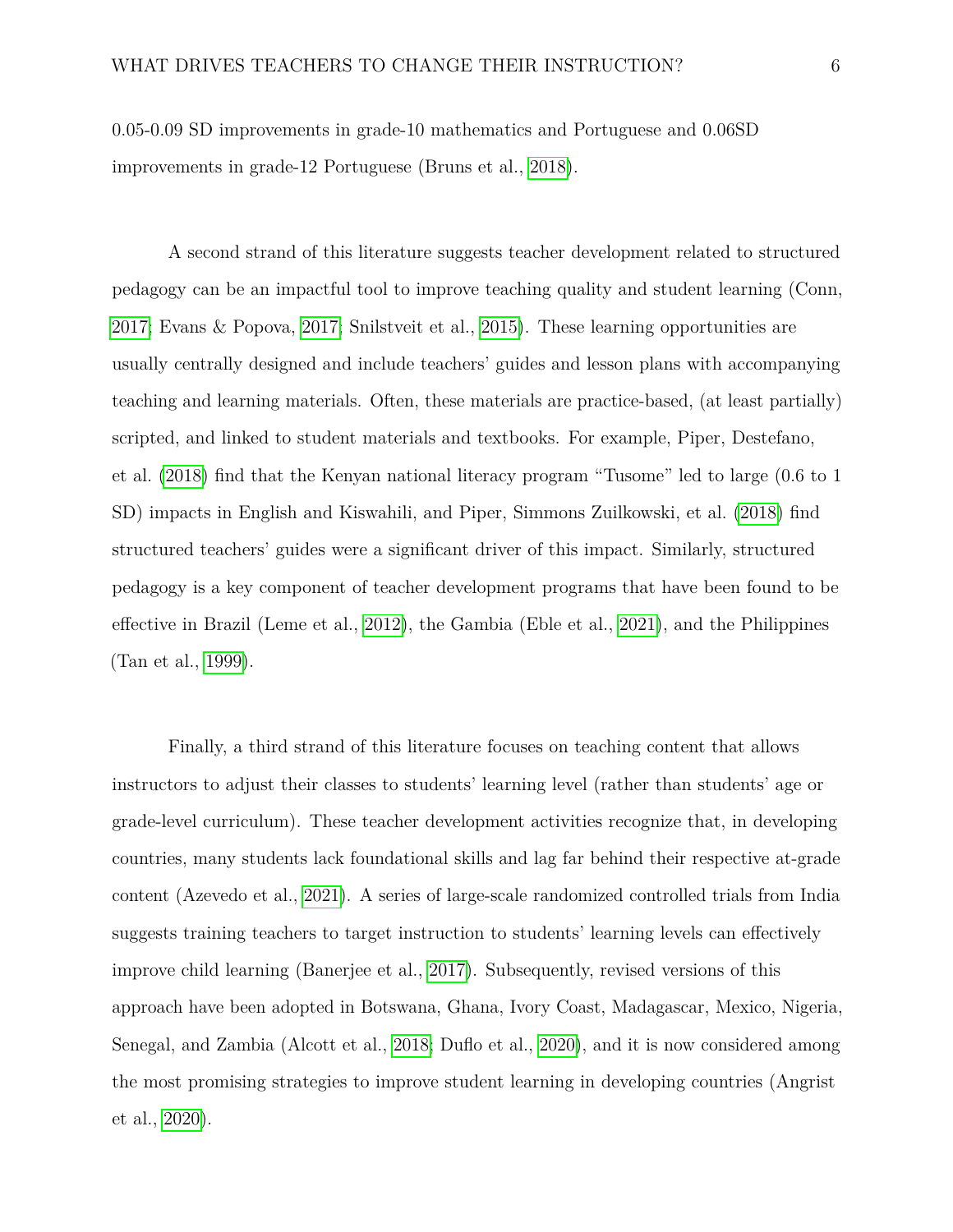## **Gaps in the Literature**

Taken together, these advances connect to three of the core dimensions of professional teacher development as identified in the US education literature, concerning its format (coaching), activities (working with structured pedagogy using teaching guides), and focus (learning how to target instruction to students' learning levels) (cf. Hill et al., [2020\)](#page-29-5). At the same time, however, at least two gaps in the literature limit our understanding of how to successfully deploy in-service professional development for teachers in developing countries. Here, we briefly discuss these two limitations.

#### *Identifying Drivers of Change in Teaching Practices*

For developing countries, there is limited research as to which drivers lead teachers to change their instructional behaviors. We recognize that Desimone's [\(2009\)](#page-28-2) five program features that are expected to successfully drive change, as identified in the US, may not readily transfer to other contexts (Henrich et al., [2010\)](#page-29-6). For example, recent literature from the United States stresses the importance of collective participation through collaborative conversations among teachers (Horn et al., [2017\)](#page-30-4), pedagogically productive teacher talk (Lefstein et al., [2020\)](#page-30-5), and inquiry-focused on-site problem solving through peer facilitation among teachers (Gallimore et al., [2009\)](#page-29-7). Yet, a recent review of teacher professional development programs in developing countries does not confirm teachers' participation and discussions among teaching staff as predictors of improvements in instruction and student learning (Popova et al., [2021\)](#page-32-2).<sup>[5](#page-6-0)</sup>

While this observation calls for work concerning the model's external validity, we also recognize how additional model elaboration may be required. In particular, the model may be incomplete as it does not identify processes that facilitate linkages between model components (that is, between teachers' participation in professional development activities,

<span id="page-6-0"></span><sup>&</sup>lt;sup>5</sup> At the same time, the same review also notes how models that stress collaboration among teachers (such as "communities of practice") have not yet been rigorously explored in developing countries (cf. Kennedy, [2019\)](#page-30-6).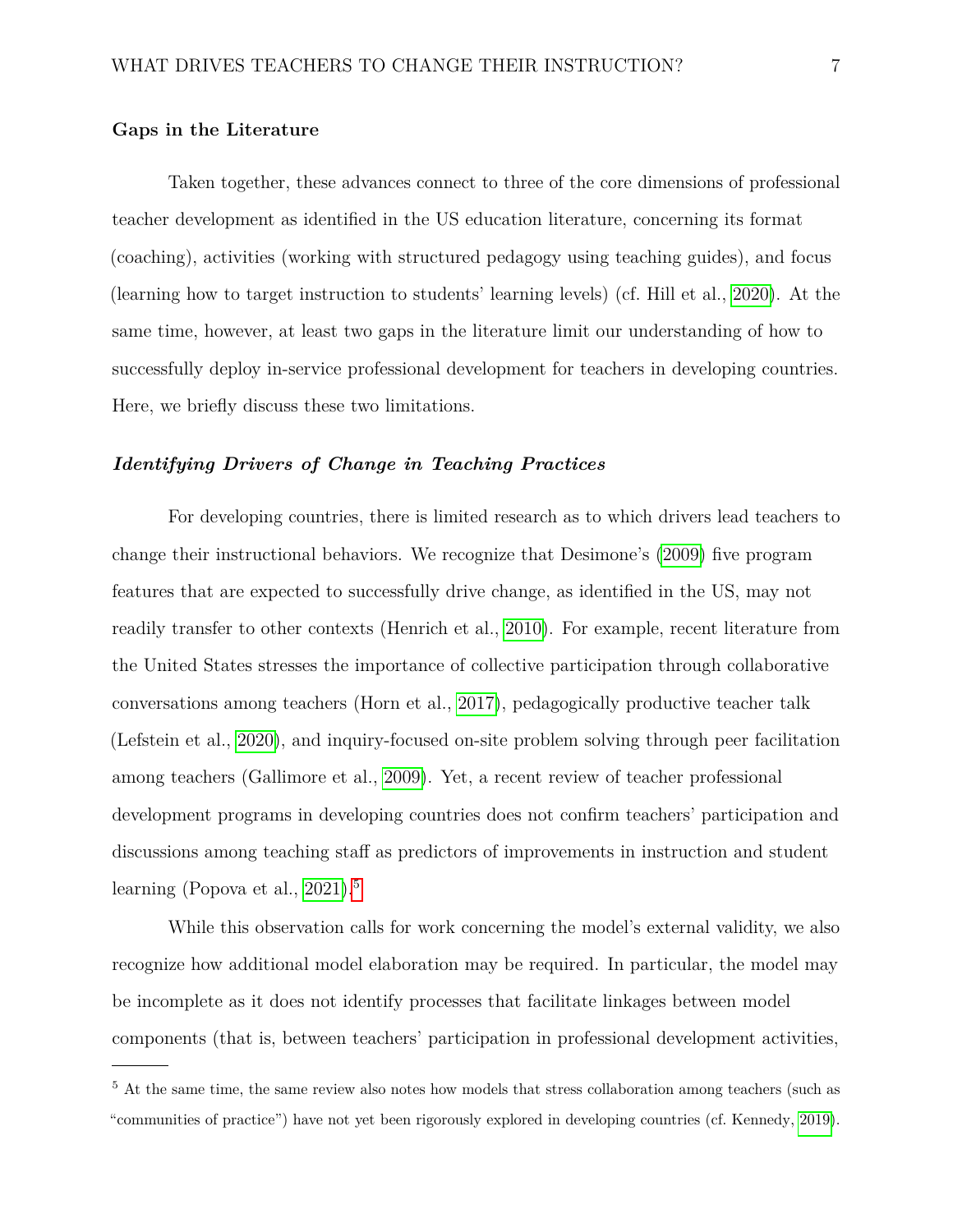changes in teachers' attitudes, knowledge, and skills, and changes in teaching practices) (cf. King, [2014\)](#page-30-7).

#### *In-Service Teacher Development That Remains Effective at Scale*

The second limitation revolves around how to identify in-service teacher development that remains effective once it is observed at scale. Consistently, teacher development programs have been found to be less effective (or even detrimental) if implemented without researcher oversight, once substantial external supports are removed, and when responsibilities are transferred from a non-governmental organization to the government (Popova et al., [2021\)](#page-32-2). This observation holds for each of the three areas of professional development we identified above—that is, for coaching programs (Albornoz et al., [2020;](#page-25-5) Cilliers, Fleisch, Kotzé, et al., [2020\)](#page-27-5), programs involving scripted lesson plans (Kerwin & Thornton, [2021\)](#page-30-8), and programs promoting that teachers target their instruction to a child's learning level (Banerjee et al., [2017;](#page-26-4) Duflo et al., [2020\)](#page-28-5). Thus, one can expect large knowledge gains from research that avoids related implementer effects (Vivalt, [2020\)](#page-33-5), site-selection effects (Allcott, [2015\)](#page-25-6), or publication bias (DellaVigna & Linos, [2020\)](#page-28-6) by observing at-scale programs that are implemented under government oversight.

#### **The Current Study**

This is an exploratory study with three main aims. The aims of this study consisted of (Aim 1) verifying that the selected context is one in which public school teachers were likely to have changed their instruction, (Aim 2) identifying key drivers that had led to these changes, and (Aim 3) investigating to what extent these drivers were associated with in-service teacher development activities that operate at scale. With these aims in mind, our research questions included (a) To what extent did teachers change their classroom instruction? (b) What were key drivers that provoked these changes in instruction? (c) To what degree were these drivers of change associated with teachers' exposure to in-service professional development opportunities?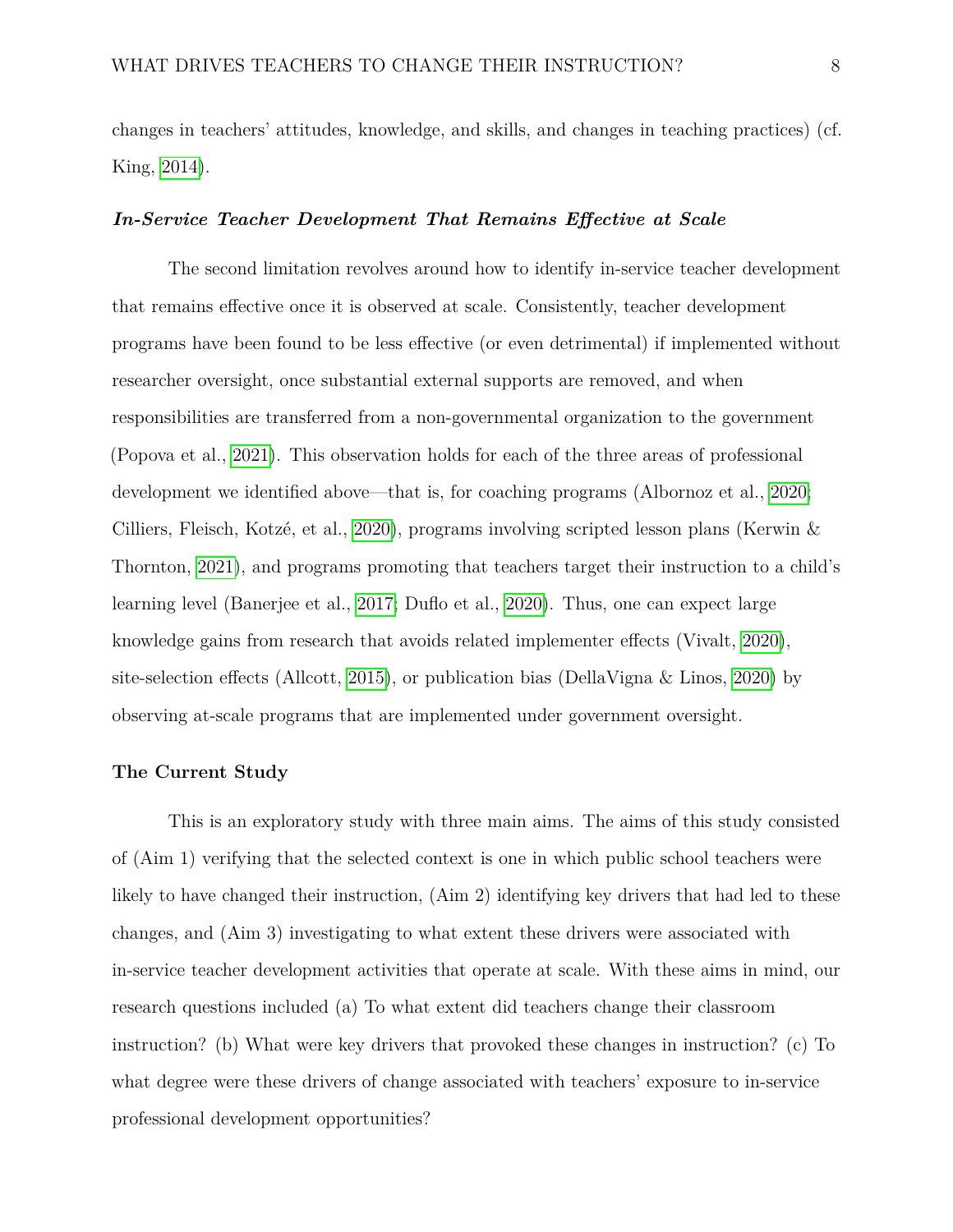To achieve the study's three aims, we used an embedded mixed-methods design, whereby quantitative analytical methods are concurrently nested within a broader qualitative research project.[6](#page-8-0) More specifically, we began by purposely selecting a context in which teachers were likely to have changed their instructional behaviors (with variance thereof). Next, we generated qualitative data, through in-depth telephonic interviews. Thereafter, during thematic analysis, we integrated open coding (treating text as qualitative data) with an unsupervised machine-learning technique (topic modeling, treating text as quantitative data), observed the extent to which the two methods converged, and thus generated a coding framework. We hand coded all responses following this framework, and identified themes of what reportedly drove teachers to change their instructional behaviors. Finally, we investigated how these drivers of change were associated with in-service teacher development activities, both qualitatively and quantitatively, and report the results of the two approaches side-by-side.

#### **Method**

We conducted this research with Internal Review Board approvals, both in the United States and in Zambia, in accordance with ethical guidelines for the protection of research participants.

#### **Setting**

We conducted this study in a developing-country setting in which (a) teachers had been expected to change their instructional behaviors, and which (b) allowed us to observe a wide array of in-service teacher development opportunities, in public schools, at scale.

<span id="page-8-0"></span><sup>6</sup> Our use of a single data-set does not fit common convergent designs of mixed-methods research (which usually distinguish qualitative from quantitative data sources). Our exploratory sequencing of analytical steps with a single sample also does not fit common exploratory sequential designs (which usually distinguish qualitative from quantitative samples). See Creswell and Plano Clark [\(2018\)](#page-28-7), for a discussion of "convergent" and "exploratory sequential" mixed-methods designs.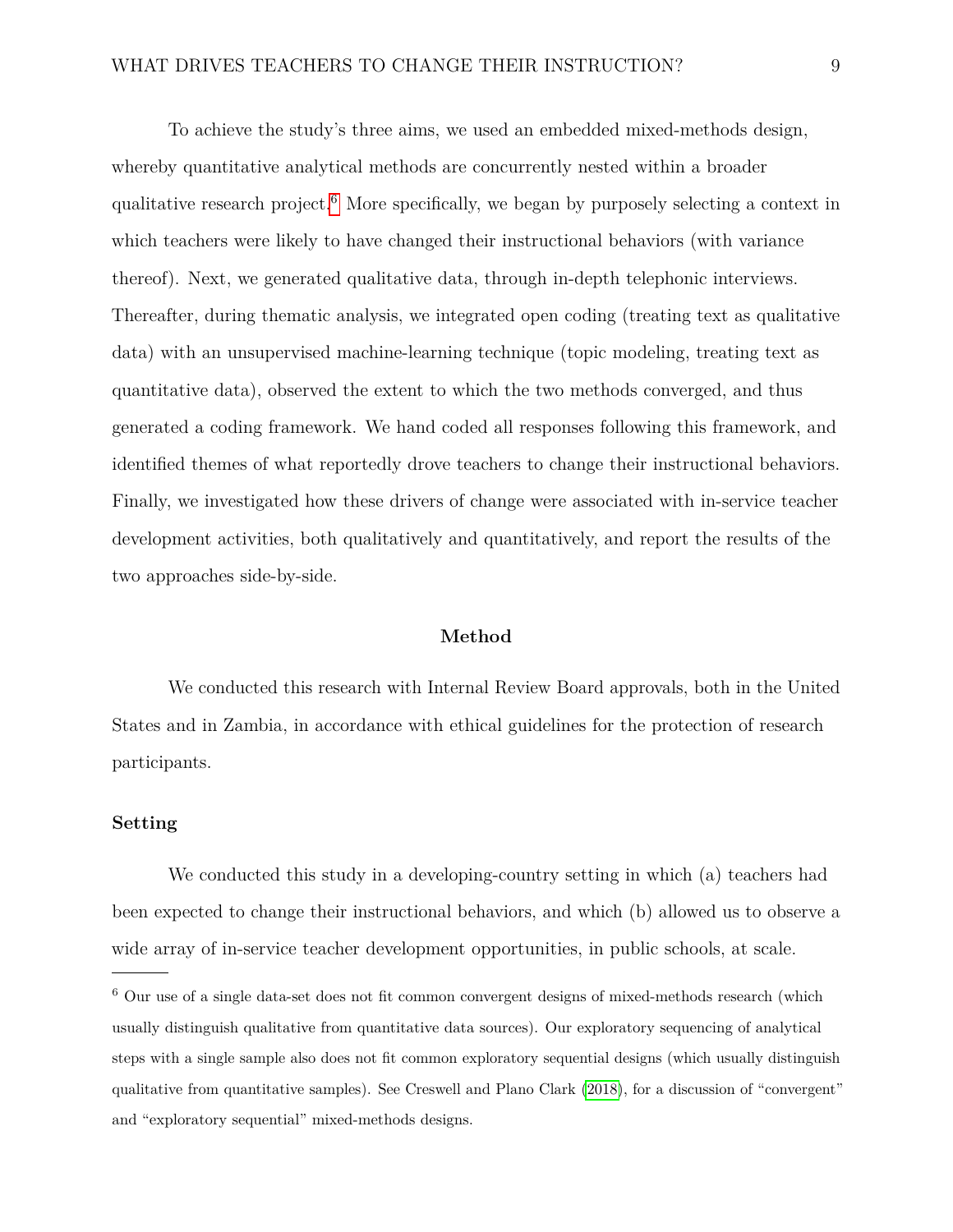Our research took place in two provinces of Zambia (Eastern and Southern Provinces), in public and community primary schools. In these schools, teachers (and senior teachers) are the primary provider of educational services to students, including those services that go beyond classroom instruction (such as guidance and counseling).[7](#page-9-0) Teachers had been exposed to two large-scale programs, reaching more than 1,800 schools in these provinces, under government oversight. One program introduced teachers to a "teaching at the right level" approach, which entails grouping learners according to their basic numeracy or literacy level rather than by grade. The program focuses on grades three to five and it is locally known as *Catch Up*. Another program introduced teachers to a simplified five-step literacy program. The program runs from pre-primary through grade three, and it is called *Let's Read*. [8](#page-9-1)

Teachers were also (expected to be) exposed to a large array of in-service development opportunities—both through these additional programs and within Zambia's national in-service development scheme. More specifically, the two programs held off-site training workshops and provided regular on-site mentoring and monitoring during school visits. In addition, Zambia's Ministry of General Education established the *School Programme of In-Service Training for the Term (SPRINT)* system to carry out both off-site review meetings and biweekly, school-based continuous professional development meetings.

#### **Participants**

Our sampling strategy proceeded in two steps. First, we randomly sampled schools. To represent variety in geographical regions, student performance, and school type, we stratified schools based on (1) their province (Eastern; Southern), and (2) above- and below-median student achievement. Student performance was calculated using *Catch Up*

<span id="page-9-1"></span><span id="page-9-0"></span><sup>7</sup> Almost all public schools have a formally-appointed guidance and counseling teacher, but this role is taken on by teachers and schools do not employ dedicated school psychologists. For more information on the provision of guidance and counseling services in Zambian schools, see Ministry of General Education [\(2019\)](#page-31-6)). <sup>8</sup> Moreover, the government promoted a few small-scale literacy programs such as the *Teaching Handwriting and Spelling Skills (THRASS)* program.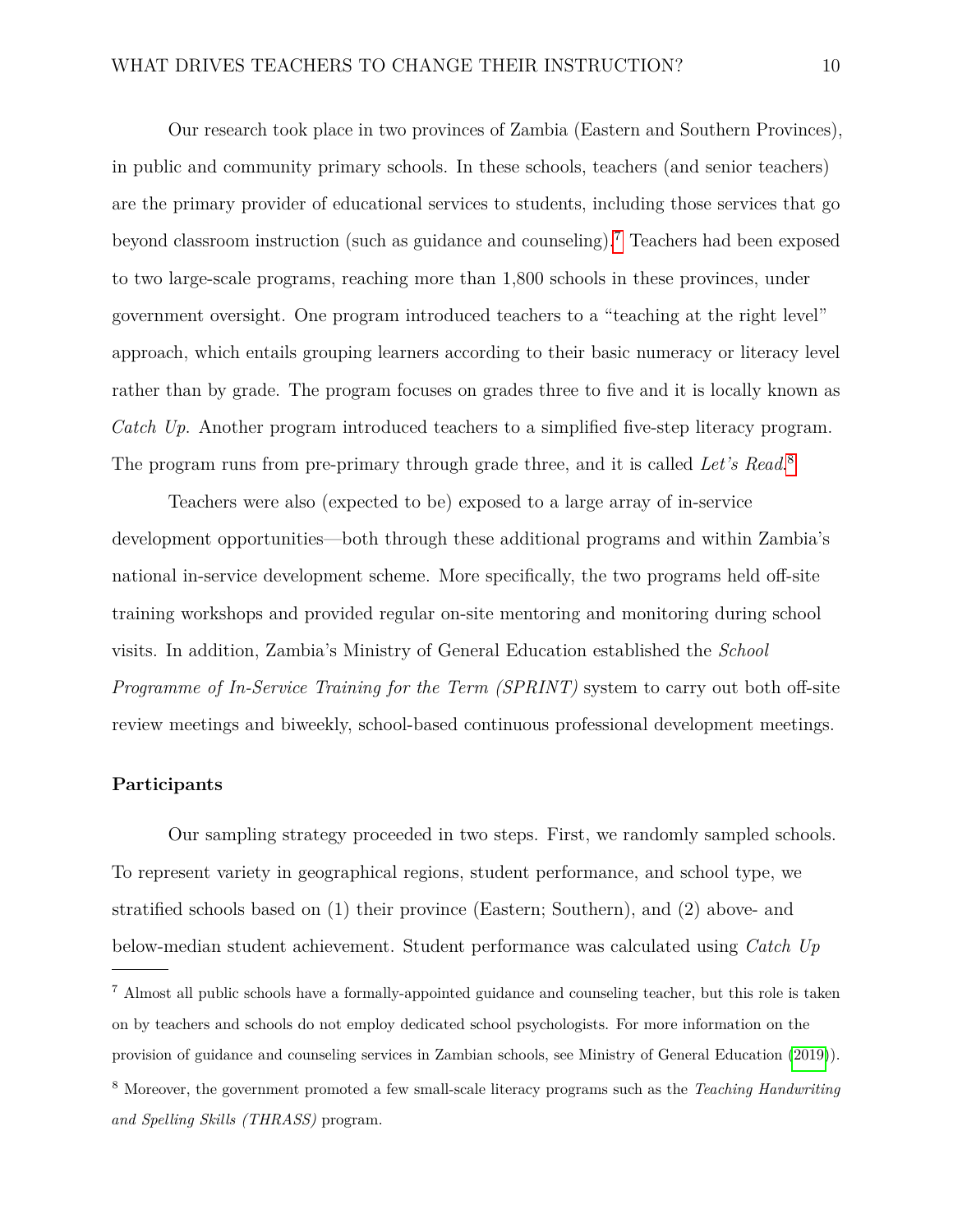assessment data from 2020, and we excluded schools not running the program.[9](#page-10-0) We then randomly selected two public schools and one community school in each of the four strata, for a total of 12 schools.

Secondly, we sampled staff that either work in or support the sampled schools. Within each school, we sampled a mathematics and a literacy teacher who taught in grades three to five, as well as three additional roles that are expected to oversee and support these teachers (the headteacher, the "school in-service co-ordinator", and a "senior teacher"). We also sampled the respective zonal, district and provincial coordinators, as well as another 50 percent of staff that cover the remaining zonal and district-level cadres supporting these schools. The total number of sampled roles is 103. Accounting for individuals who take on multiple roles (for example, a headteacher may also be a literacy teacher), a total of 83 individuals covered these 103 roles.

Table [1](#page-34-0) provides the sample characteristics. The 12 randomly selected schools cover a geographic region of 10 districts and 12 zones across the two provinces. A little over half (58%) of the schools are located in a rural district. Of the 83 sampled individuals, we were able to interview 78 respondents, for a non-response rate of 6%. A little less than half (45%) of the respondents are female. The average respondent has 4.7 years of experience within their interviewed role. The majority of respondents  $(71\%)$  are based at the school level (as opposed to higher-level support staff).

## **Data Collection**

Participants were recruited via telephone calls. Interviews were conducted by the second and third author during February and March 2021. Interviews were audio-recorded upon receiving verbal consent from participants. Interview time ranged from twenty minutes

<span id="page-10-0"></span><sup>&</sup>lt;sup>9</sup> At the time of the study, in the two provinces, the *Catch Up* program ran in 83.4 percent of government-run schools. It ran in 33.3 percent of private, community-run schools. Government schools serve the vast majority of primary-school students (85.6 percent of students who attend government and community-run schools).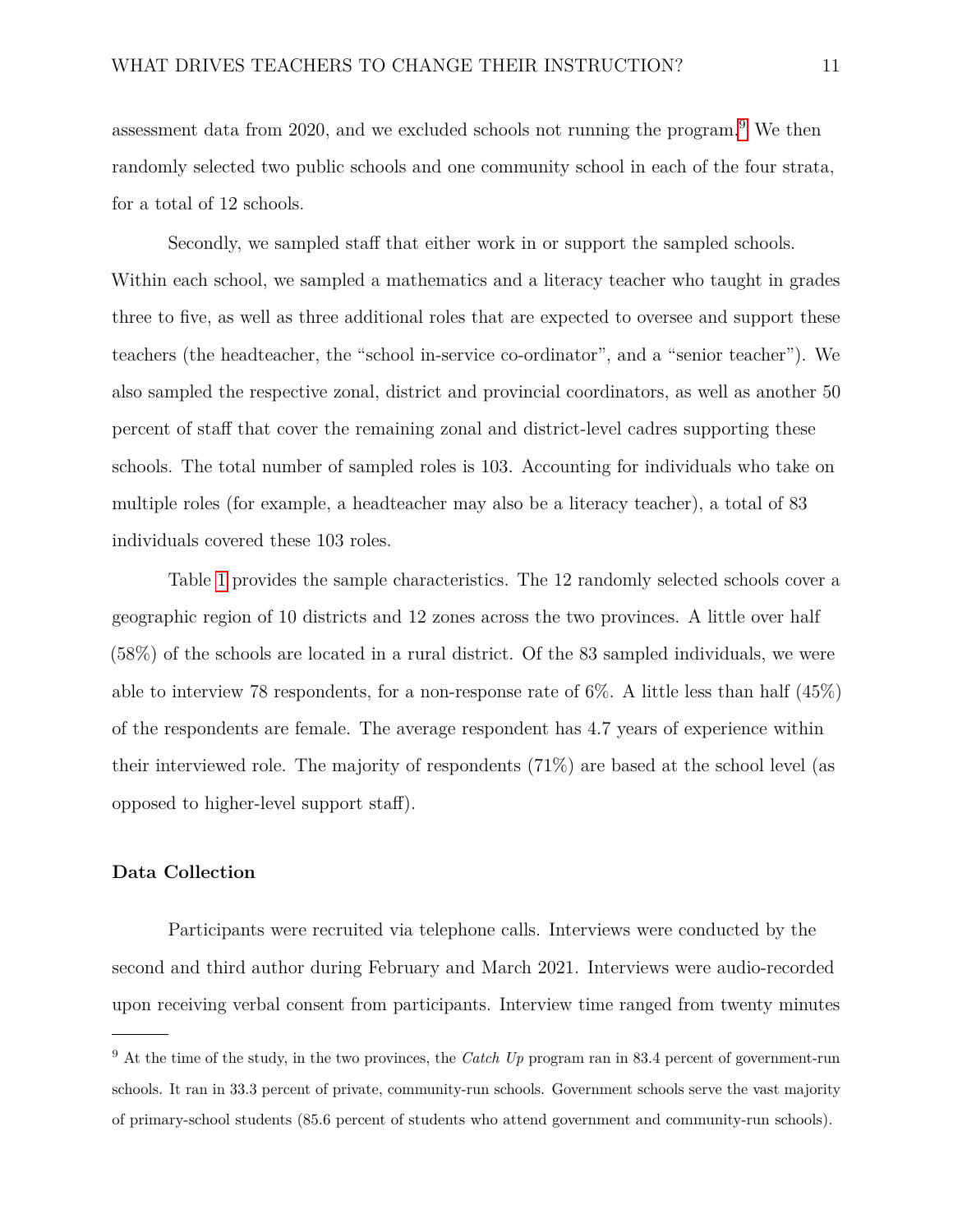to two hours and was 57 minutes in length on average. Upon completing data collection, interviewers manually transcribed interviews verbatim from audio recordings. Respondents were compensated with mobile airtime for participation.

Each week, the research team debriefed to share key information on the data collected. The team used this time to discuss the data and determine whether any adjustments on collection and refinement needed to be made. Interview questions were adjusted where appropriate, to probe deeper into systems and methods the research team did not have a clear understanding of. Additionally, interviewers kept field notes that were written during the data collection process. Reflexivity was an important aspect of the research process and we kept a self-critical account of the process in the form of memos (Nowell et al., [2017\)](#page-31-7). We documented the daily logistics of the research, methodological decisions, and rationales, as well as personal reflections and insights.

The phone interviews followed a semi-structured interview guide. In each interview, we asked respondents how teachers had changed their instruction before the COVID-19 pandemic. Specifically, the leading question was: "In the year before the COVID-19 crisis: Do you think you changed the way you (/ your school's teachers) went about your (/their) day-to-day teaching in the classroom? If so, how?" In the case of a COVID-19-related response, interviewers were encouraged to ask the question again.[10](#page-11-0) We then asked respondents what provoked these changes or what aided teachers in making these changes easier to adapt (for the complete interview protocol, see Appendix [B\)](#page-42-0).

## **Data-Analytic Strategy**

The study's analytical strategy aligns with its three aims. To achieve the study's first aim, we identified themes of change in instructional behavior and documented how frequently different changes occurred. To achieve the study's second aim, we identified themes that

<span id="page-11-0"></span><sup>10</sup> Recall that our study and its aims do not relate to changes in instruction that are due to the COVID-19 pandemic; we exclusively focus on (changes in) teaching practices before the pandemic.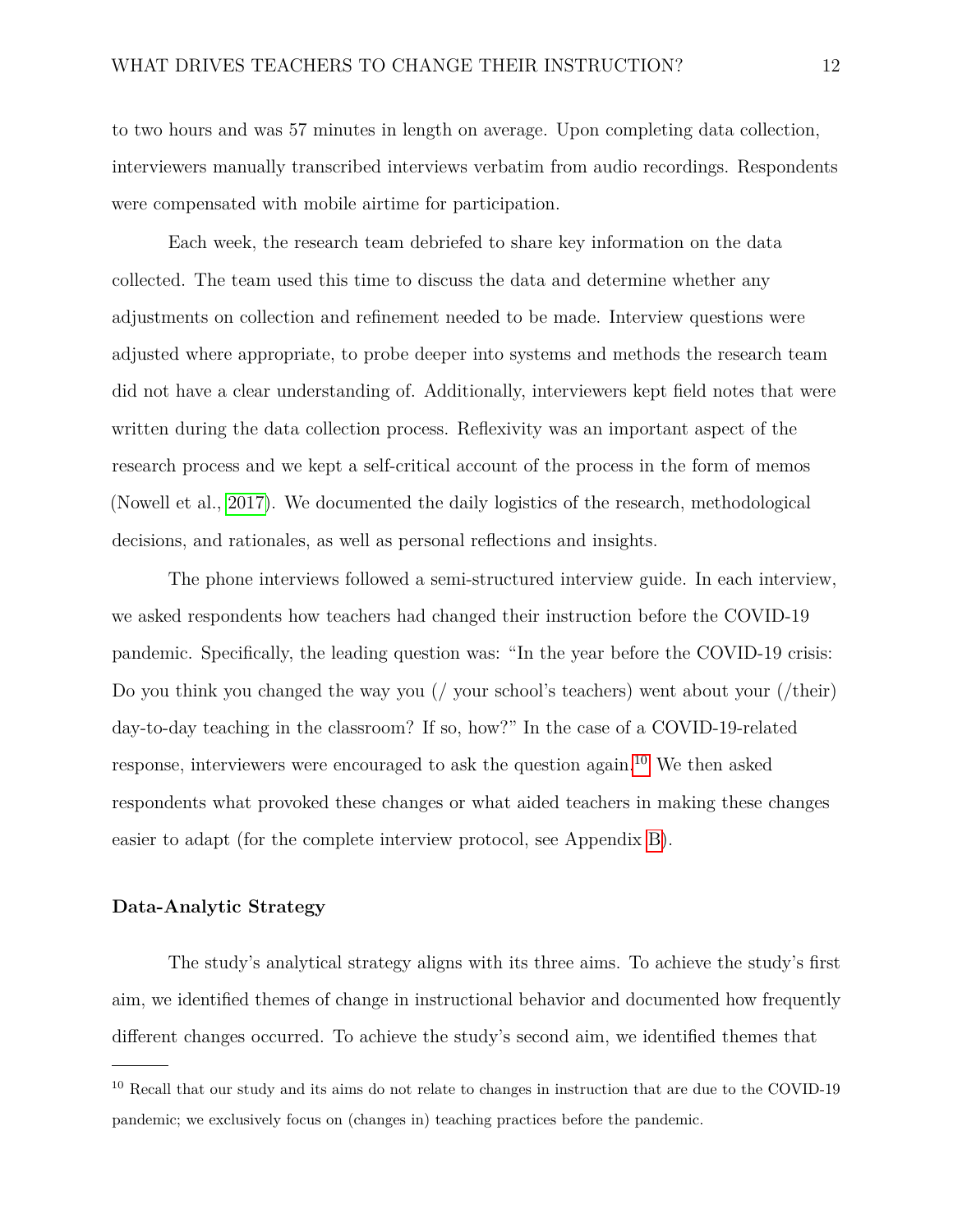describe what drove teachers to make these changes. Lastly, to achieve its third aim, we identified themes concerning teachers' engagement in in-service professional development opportunities and investigated their association with these drivers of change in instruction.

Our data-analytic strategy employs a novel mixed-methods approach to quantitizing qualitative data and associations in this data. At two main analytical stages of the study, we compare human-generated results with computer-generated results (see Figure [1\)](#page-38-0). First, we use this strategy to recognize patterns, identify themes, and report on their prevalence. Second, we use this strategy to investigate associations between themes. In both occasions, we employ a qualitative review process to resolve conflicting results. Throughout, we aim to balance numerical precision with narrative complexity, during the process of quantitizing. We thus seek to juxtapose alternative judgments concerning what and how to count, and to embrace the complementarity of both human- and computer-generated results—while retaining qualitative decision-making in the end. $^{11}$  $^{11}$  $^{11}$ 

### *Thematic Analysis*

**Identifying Themes Through Qualitative Open Coding.** Treating the interview transcripts as qualitative data, we followed Braun and Clarke's [\(2006\)](#page-27-6) thematic analysis approach to develop a coding framework. After (1) familiarizing ourselves with the data by reading all transcripts, we  $(2)$  generated initial codes. To generate initial codes, transcripts were divided amongst the authors, each author then produced a set of "open codes" based on each response within their set of transcripts. For all coding, we unitized excerpts at the sentence level unless the subsequent sentence(s) conveyed the same meaning or code application. The frequency of each code was documented. We then (3) searched for

<span id="page-12-0"></span><sup>11</sup> In line with Sandelowski et al. [\(2009\)](#page-32-5), our work sheds light on the process of quantitizing, and it embraces the permeability of quantitative and qualitative research paradigms. Yet, contrary to the approaches discussed by Sandelowski et al. [\(2009\)](#page-32-5), and "analytic alternation" in particular, ours is a qualitative *and* quantitative (not purely qualitative) study of the process of converting qualitative data into quantitative form.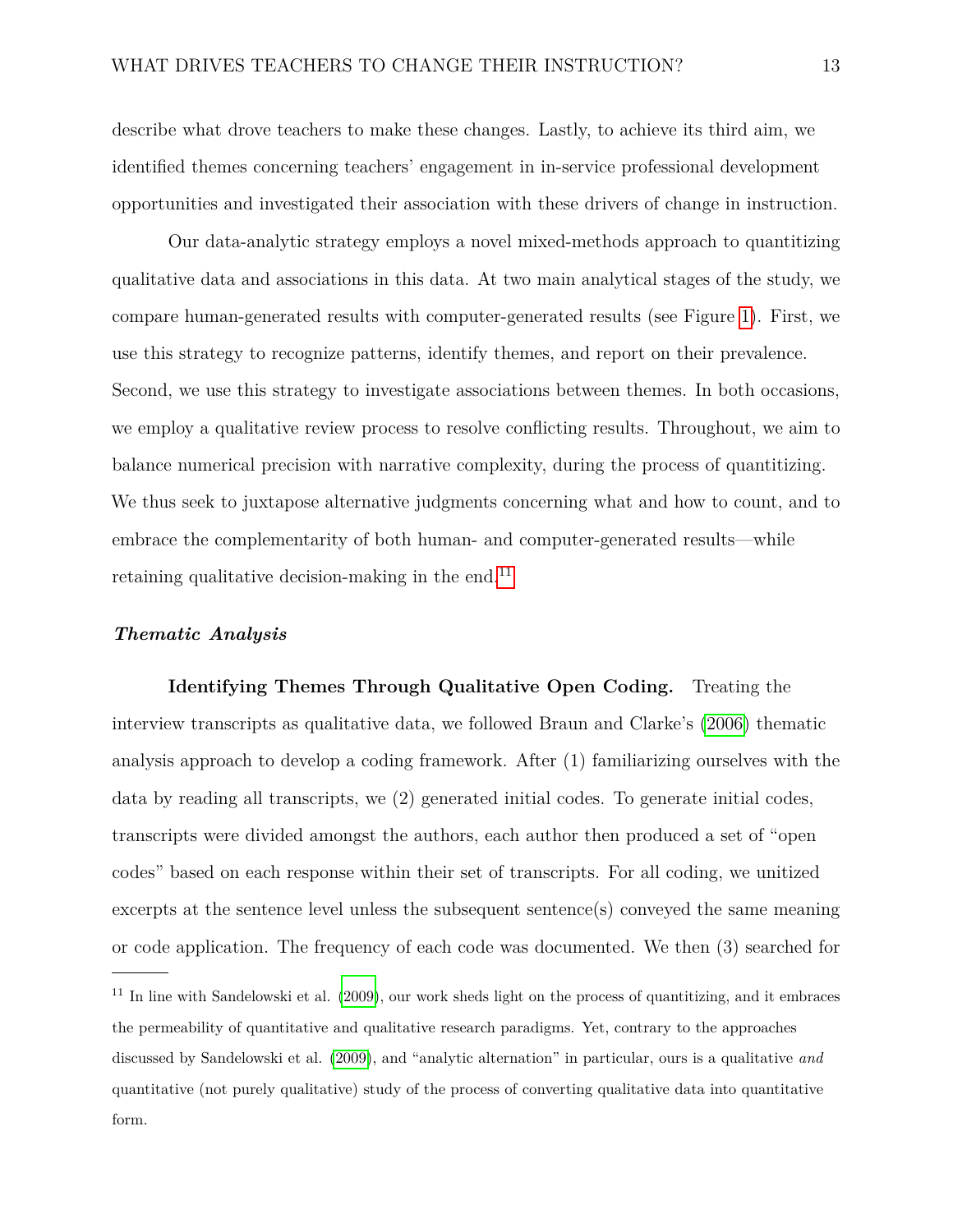themes by condensing and collating these codes into groups, omitting codes that occurred less than five times throughout all interviews.

**Identifying Themes Through Topic Modeling.** To identify themes quantitatively, we treated the interview transcripts as quantitative data to estimate topic models. Topic modeling is a class of unsupervised machine learning methods. The method infers topics, or distributions over words, that represent semantically interpretable themes. More specifically, we rely on a mixed-membership model, whereby individual documents and their words can belong to multiple topics (instead of just one). We conducted our analyses in the R software, using the "quanteda" and "stm" packages (Benoit et al., [2018;](#page-26-5) R Core Team, [2020;](#page-32-6) Roberts et al., [2019\)](#page-32-7).

We highlight three key characteristics of topic modeling. First, topic models identify interpret*able* themes, but do not interpret themes—the researcher remains tasked to "make sense" of themes and attribute meaning to them. Secondly, topic models commonly produce a large number of uninterpretable themes—in line with the exploratory nature of our study, and in contrast to related supervised machine-learning techniques, topic modeling is often used for exploratory purposes. Therefore, we may expect a high number of topics that remain uninterpretable. Third, the development of a topic model includes a number of "researcher degrees of freedom"—the researcher remains tasked to take pre-processing decisions as they prepare text for analysis, and select a preferred model, for example. Just below, we describe our respective decisions for the study, in more detail.

As we familiarized ourselves with the data, we removed any text spoken by the interviewers and generated an answer-level corpus (containing 5,879 answers). We then used Rapid Automatic Keyword Extraction (RAKE) to add two- and three-word phrases (bigrams, trigrams) to the words respondents had spoken. In turn, we removed a list of common stop words (such as "me", "my", "myself", "we", or "our"). We also set all words to lower case and "stemmed" them (e.g., by removing suffixes such as "ed", "ing", or "ly").

To decide on the number of topics to extract, we trained a range of topic models with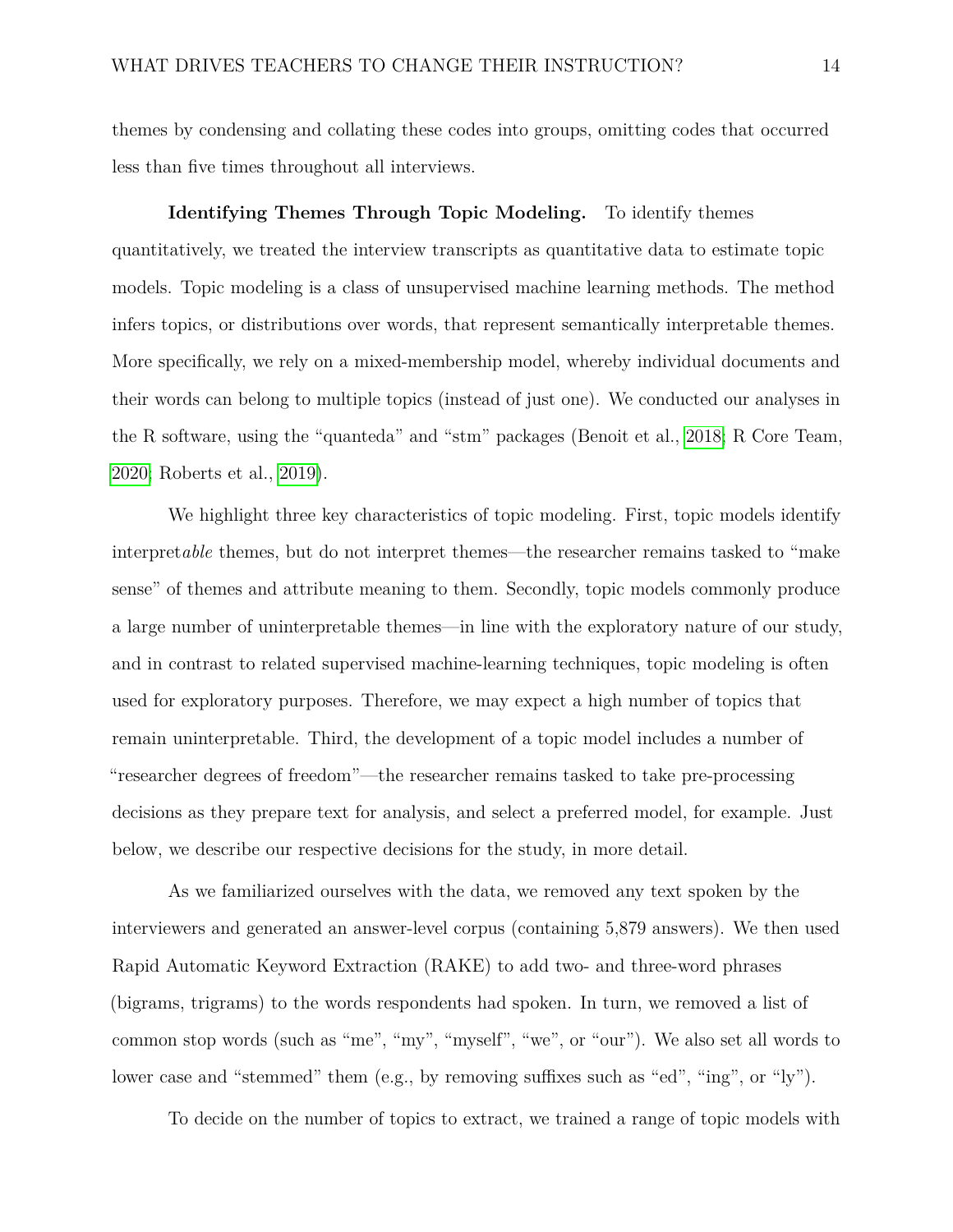varying numbers of topics. We then evaluated their performance using common diagnostic plots, judging models by their residuals, semantic coherence, and exclusivity. Our preferred model identified 45 topics. We present their prevalence and their most distinctive terms in Appendix Figure [A1.](#page-40-0)

**Reviewing and Defining Themes.** Following the next two steps of Braun and Clarke [\(2006\)](#page-27-6), we (4) reviewed themes, and (5) defined and named themes. We generated and organised themes from the condensed codes to develop a preliminary coding framework. In doing so, we compared themes generated through qualitative hand coding to topics generated by the computational approach. Table [A1](#page-39-0) in the Appendix shows the extent to which qualitatively identified themes matched quantitatively identified themes. We do not find strong overlap between the qualitative and quantitative approach, with almost half of the topic modeling-based themes remaining uninterpretable. We do however, find stronger convergence for codes and themes that are related to drivers of change in teaching behavior.

During this process, we met bi-weekly to discuss and adapt the framework, which was refined three times before establishing the final code book. Our final coding framework was a family code-based scheme. "Parent" codes were theme-based and we developed several "child" codes. For example, a "parent" code called "drivers of change" contained several "child" sub-codes pertaining to the various drivers of change mentioned (such as "sharing and discussing challenges"). Through the method of open coding and simultaneous use of topic modeling, our overall approach is largely inductive and "data driven". However, since we investigated a predetermined set of research questions, deductive elements around theme development and organization that specifically focused on teacher change and its drivers were also used. These a priori "parent" codes were derived from the study aims and both research and interview questions. These deductive elements, although organized, did not have a predetermined meaning or directionality attached to them. Through further examination of the verbatim transcripts, meaning was given to themes and additional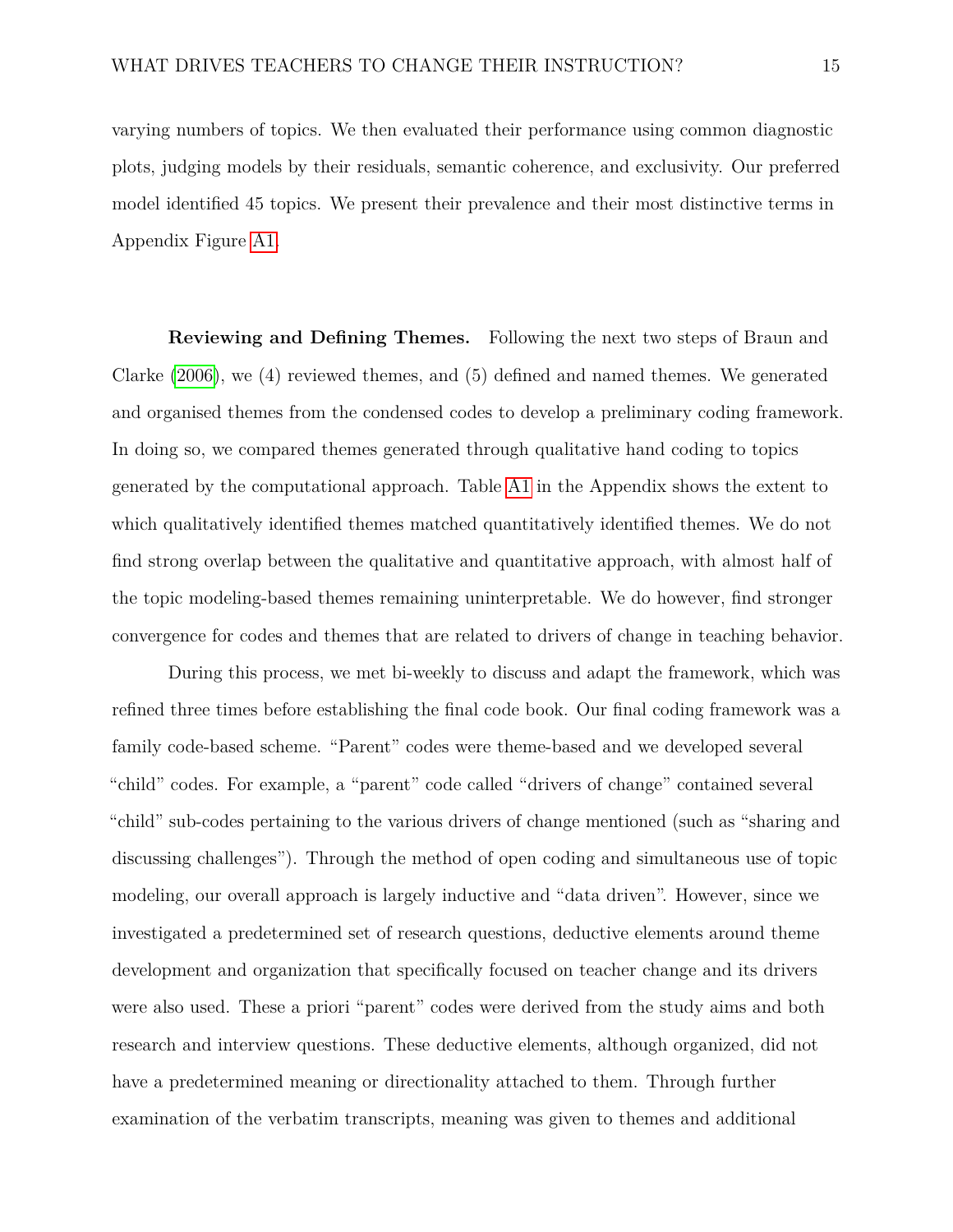posterior codes were developed driving the inductive element of analysis.[12](#page-15-0)

**Coding, Final Analysis and Reporting.** Finally, we (6) conducted our final analysis and produced the present article. As with open coding, we used a combination strategy to define units of analysis. We used naturally given units and the meaning of units. We unitized at the sentence level (naturally given unit), but this extended to subsequent sentences if they conveyed the same meaning/code application (meaning of unit). These units, or "meaningful responses" are referred to as excerpts.<sup>[13](#page-15-1)</sup>

**Methodological Integrity.** We double-coded a random 20% of interviews (16 interviews). We followed Campbell et al. [\(2013\)](#page-27-7) where one knowledgeable coder identified these meaningful units of analysis, and another coder re-coded the same excerpts. Interviews were coded by the second author and reliability was established by the first and second author.

We determined reliability by dividing the number of times that the initial coder and the second coder used a code (agreements) by the number of times that any coder used it (sum of agreements and disagreements). This is known as percent agreement.<sup>[14](#page-15-2)</sup>

Our codes and re-codes showed 80 percent agreement. Although there is no universally accepted threshold for what indicates acceptable reliability, Miles and Huberman [\(1994\)](#page-31-8) have suggested a standard of 80 percent agreement. Discrepancies tended to be within the same parent ID and but may have varied in their depth (see Appendix C). Furthermore, our calculation of agreement was stringent in that it required the exact combination of codes

<span id="page-15-0"></span><sup>12</sup> See Appendix C for a full description of the coding framework.

<span id="page-15-2"></span><span id="page-15-1"></span><sup>13</sup> On average, we identified 71 excerpts per interview.

<sup>&</sup>lt;sup>14</sup> Although this approach does not take into account the possibility of an agreement by chance, other measures that do—such as Krippendorff's coefficient—rely on the assumption that all codes have an equal probability of being used. In our case, this was not appropriate. Not all questions applied to all interviews (depending on the role, time constraints or network connectivity of interviewee); therefore, not all codes may apply to all interviews. Furthermore, we had a large coding framework, which reduced the likelihood that coders agreed by chance (Bernard, [2013;](#page-26-6) Campbell et al., [2013\)](#page-27-7).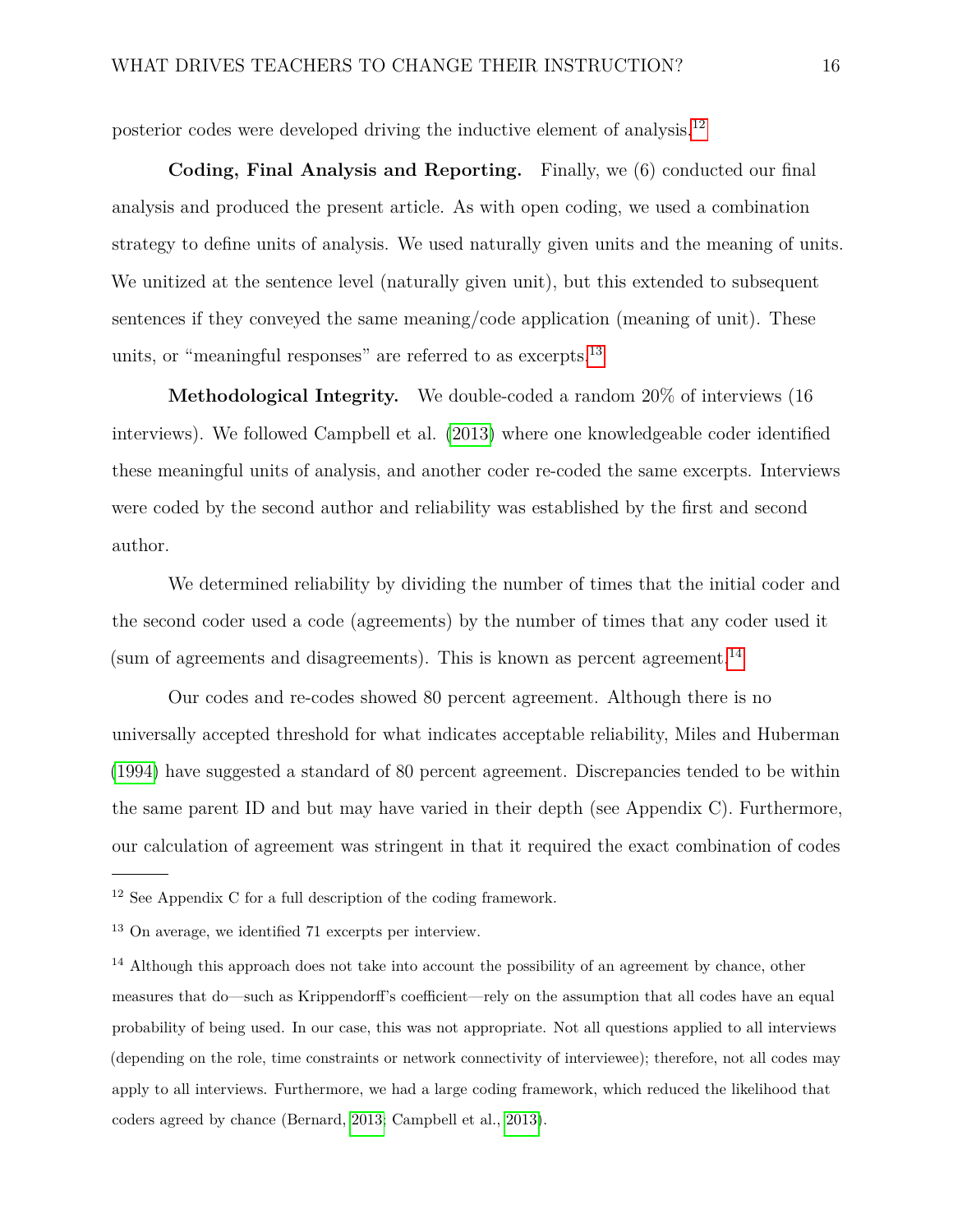per excerpt to be considered in agreement. Given our extensive coding scheme, and upon closer examination of discrepancies, we find 80 percent to be acceptable.

In our final analysis, we report on the incidence of excerpts related to changes in teaching behavior. That is, we calculated the percentage of various codes related to change out of the total number of codes related to changes in teaching behavior (Aim 1). We also report on the respective percentage of codes related to drivers of change (Aim 2). We do not report on excerpts that occurred less than five percent of times.

#### *Analysis of Associations*

To identify associations between drivers of change and in-service professional development activities (Aim 3), we conducted qualitative and quantitative analyses side-by-side, independently. In qualitative analyses, we rated the relationship of excerpts that pertain to the three main drivers of change with the data's teacher professional development activities as low, medium, or high. To this end, we qualitatively analyzed all excerpts related to professional development and their relation to the various inputs within interviews. In quantitative analyses, we used a series of bivariate linear probability models to quantify these relationships. These analyses estimate the percentage-point increase (decrease) of a driver's occurrence in any excerpt, as a function of whether the same excerpt, or another excerpt immediately before or after, is coded with a given teacher professional development activity. Here, we define "immediately before or after", as a sliding window of ten excerpts around (and also including) the excerpt in question.<sup>[15](#page-16-0)</sup> To assess the robustness

<span id="page-16-0"></span><sup>&</sup>lt;sup>15</sup> More formally, let  $Y_{ir}$  be a binary indicator of whether excerpt *i* of respondent *r* was coded with a driver of interest or not (e.g., "sharing challenges"). Let  $D_{ir}^{-9,0}$  indicate whether anywhere in a window of nine preceding excerpts up to the same excerpt a professional development activity of interest (e.g., "offsite training") was observed  $(D_{ir}^{-9,0} = 1)$  or not  $(D_{ir}^{-9,0} = 0)$ . More generally, let integer *j* denote the first excerpt of a sliding window of ten excerpts around (and including) *i*, where *j* reflects the window's starting position relative to excerpt *i*. We can then calculate the difference in conditional expectations for any sliding window with  $[j] \in \{-9, ..., 0\}$  as  $E[Y_{ir}|D_1^{j,j+9} = 1] - E[Y_{ir}|D_1^{j,j+9} = 0]$ . In the article, we report on the average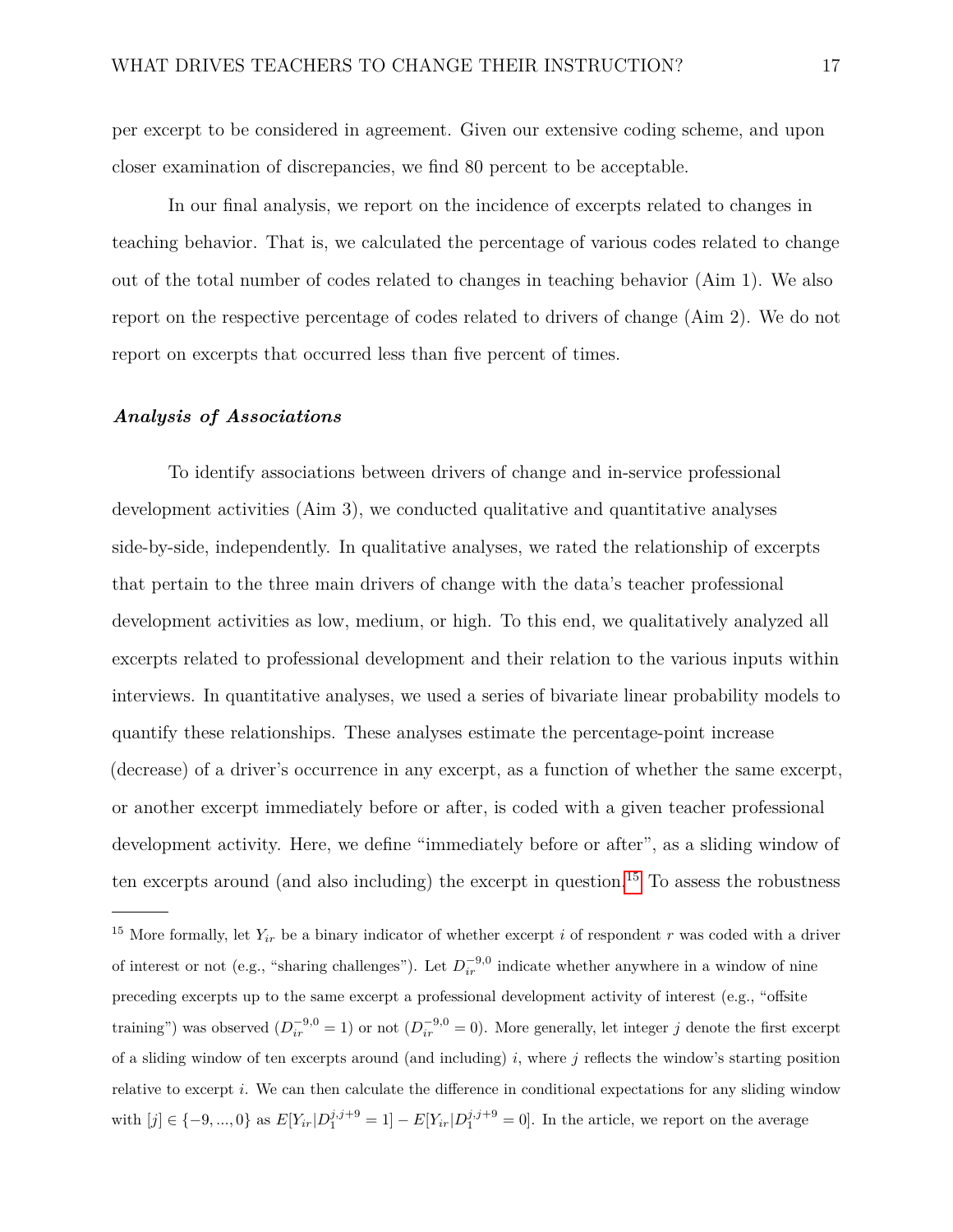of findings, we also show results for a wider window of twenty excerpts.

#### **Results**

We report the study's results in three steps. First, we document self-reported changes in teaching behaviors. Second, we extract the top three drivers that reportedly provoked these changes. Third, we investigate how at-scale teacher development activities are associated with these primary drivers of change.

#### **Changes in Teaching Behaviors**

Table [2](#page-35-0) shows the number of respondents who reportedly changed their instructional behavior, along with the incidence of excerpts referring to change (across 236 excerpts). Altogether, 64 respondents reported on changes in their classroom; only 14 of them did not. More specifically, 77.7% of the excerpts refer to self-reported technical (or pedagogical) changes, and 16.5% refer to self-reported changes in teaching that relate to teachers' attitude or confidence in the classroom. These results lay the foundation that the study operates within a context of changing teaching practices.

Table [2](#page-35-0) provides greater details as to what types of self-reported pedagogical changes dominate in our sample. Most often, teachers reportedly increased their use of differentiated instruction, where teachers teach to the ability of the learner (18.6% of excerpts). This is followed by an increased use of teaching and learning materials in the classroom (15.3%). Respondents also frequently referred to the use of the Catch Up program's methodology not only in the program's dedicated classes, but also in students' regular, non-Catch Up classes (14.4%). Other changes relate to teachers' self-reported increased interaction with learners

difference in conditional expectations  $\frac{1}{10} \sum_{j=-9}^{0} (E[Y_{ir}|D_1^{j,j+9} = 1] - E[Y_{ir}|D_1^{j,j+9} = 0])$ . For ease of calculation, we calculate the difference in expectations with regression analysis; however, the comparison of conditional expectations may be calculated in any other way (e.g., by comparing mean proportions) and it does not require more involved modeling assumptions. Finally, for ease of interpretation, we multiply by 100 to report on percentage point differences instead of proportions.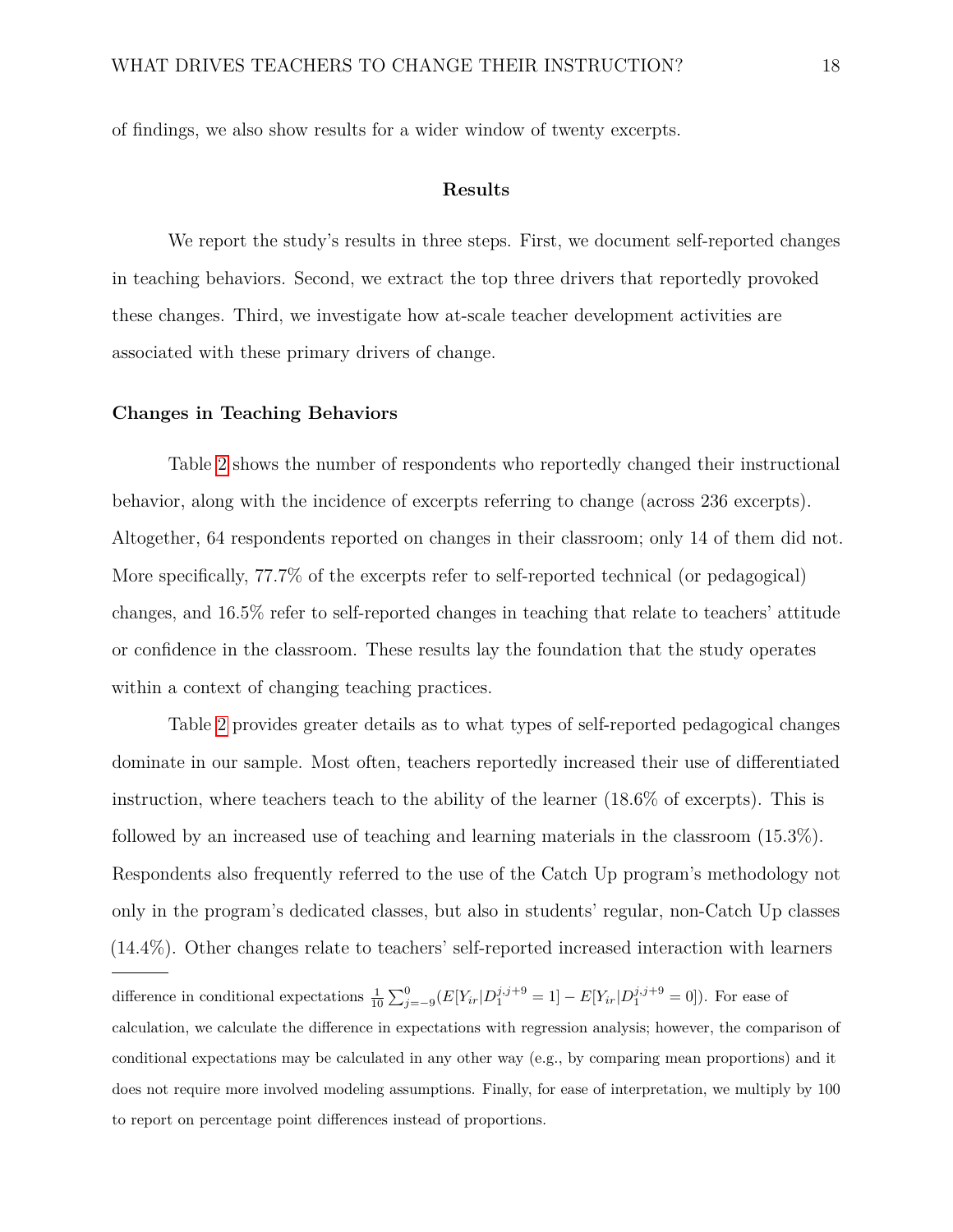$(7.6\%)$ , a greater use of lesson planning and preparation  $(7.6\%)$ , and students' engagement in in-class activities, such as group work or games (5.1%). These changes co-occurred with changes in self-reported teachers' attitudes (8.5%) and changes in teachers' intrinsic motivation (8.1%).

We then disaggregate how teachers' instruction reportedly changed across programs (Catch Up, SPRINT, Let's Read, and other programs). By program, we find that changes related to the "Catch Up" program strictly dominate across teaching behaviors.<sup>[16](#page-18-0)</sup> Catch Up was most frequently related to changes in pedagogy, as about half of the excerpts refer to modifications in classroom instruction due to this program (49.6% overall, or 64.6% of the excerpts related to technical changes). The program is most frequently associated with teachers' (self-reported) increased understanding of learners' needs and differentiated instruction, an increased use of teaching and learning materials, and increased interactions between teachers and students. Respondents also noted how these changes spill over to other classes that are not directly targeted by this program.

#### **Drivers of Change**

In Table [3,](#page-36-0) we then examine what provoked these self-reported changes in instructional behaviors, by grouping mechanisms into primary drivers (top three, as per their prevalence across excerpts) and secondary drivers that were mentioned less frequently. The table summarizes 825 excerpts in which respondents explained what had led to (or constitued a "driver" for) the aforementioned changes.

### *Team-Based Problem-Solving of Challenges through Group Discussions*

The most frequently discussed driver of change relates to sharing of challenges and group discussions (11.2% of excerpts referring to drivers of change). This is typically a form

<span id="page-18-0"></span><sup>&</sup>lt;sup>16</sup> This article does not intend to compare the relative effectiveness of various programs. Also recall that the study sampled teachers who taught in grades three to five; other programs with a different grade-level focus may not expect to affect teaching behavior in these grades.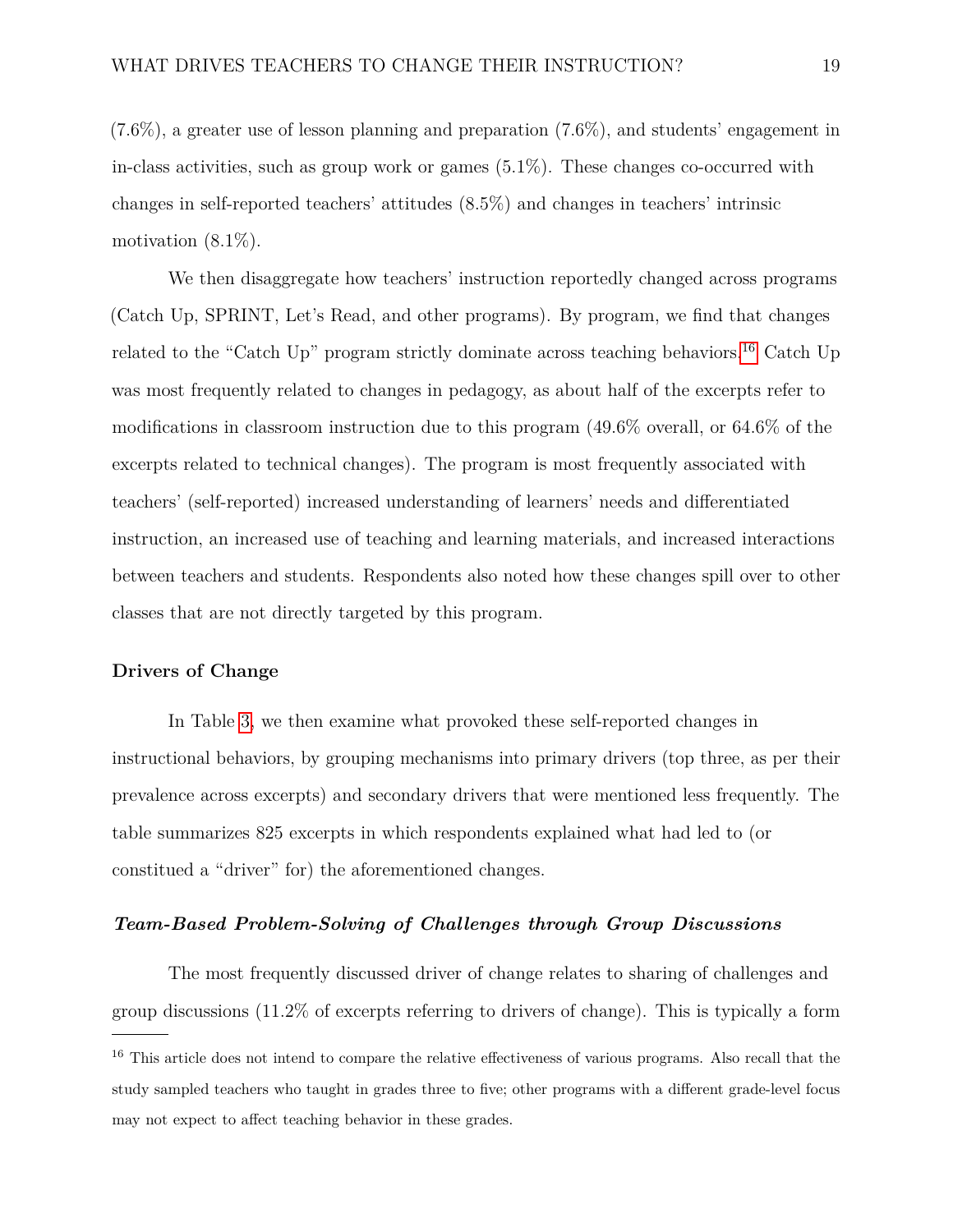of peer mentoring where teachers problem-solve challenges that they are struggling with together. In our sample, 51 out of 78 respondents mentioned this mechanism as a driver of change. A teacher states that it is "because teachers are able to come together to find solutions and support each other. You know when you face a challenge but you do not talk to people, you can do nothing. So, working together during these meetings helps." These discussions were commonly described as being inclusive of all teachers, and they reportedly offer an opportunity to identify challenges and use existing knowledgeable personnel who are easily accessible to "sharpen" one another. One teacher mentions that "everyone comes with a certain strength and on the other hand certain weaknesses which can be worked on. Especially if I don't know how to handle certain areas, I find people who can assist there and if I have strength and other teachers don't have that strength, I guide them on how to go about it. So, everyone has a certain weakness and a certain strength. Not everyone can have all strengths or all weaknesses but we share what we can share. Then we see what we need to get from others."

## *Acquiring New Skills and Learning New Methods*

The second most frequently mentioned driver of change relates to teachers' acquisition of new skills and teaching methods (10.3% of excerpts). Within this, a subset of 6.1% of excerpts refer to the learning of new methods at training sessions (not shown in the table). One teacher stated that "knowledge is not like that, it is not static, it changes every now and then". Training equips teachers with a variety of methods and activities that they are able to choose from and use in various situations. Another respondent referred to training by saying that "these programs they have given us knowledge on how we can handle, the teachers have been [given] a basket full of activities or methods that they can pick from, they will not lack anything, they will go into this basket and pick. For example, comprehension, I will go back to my basket and pick one that I think is suitable." Respondents also explained that practical demonstrations were most helpful during training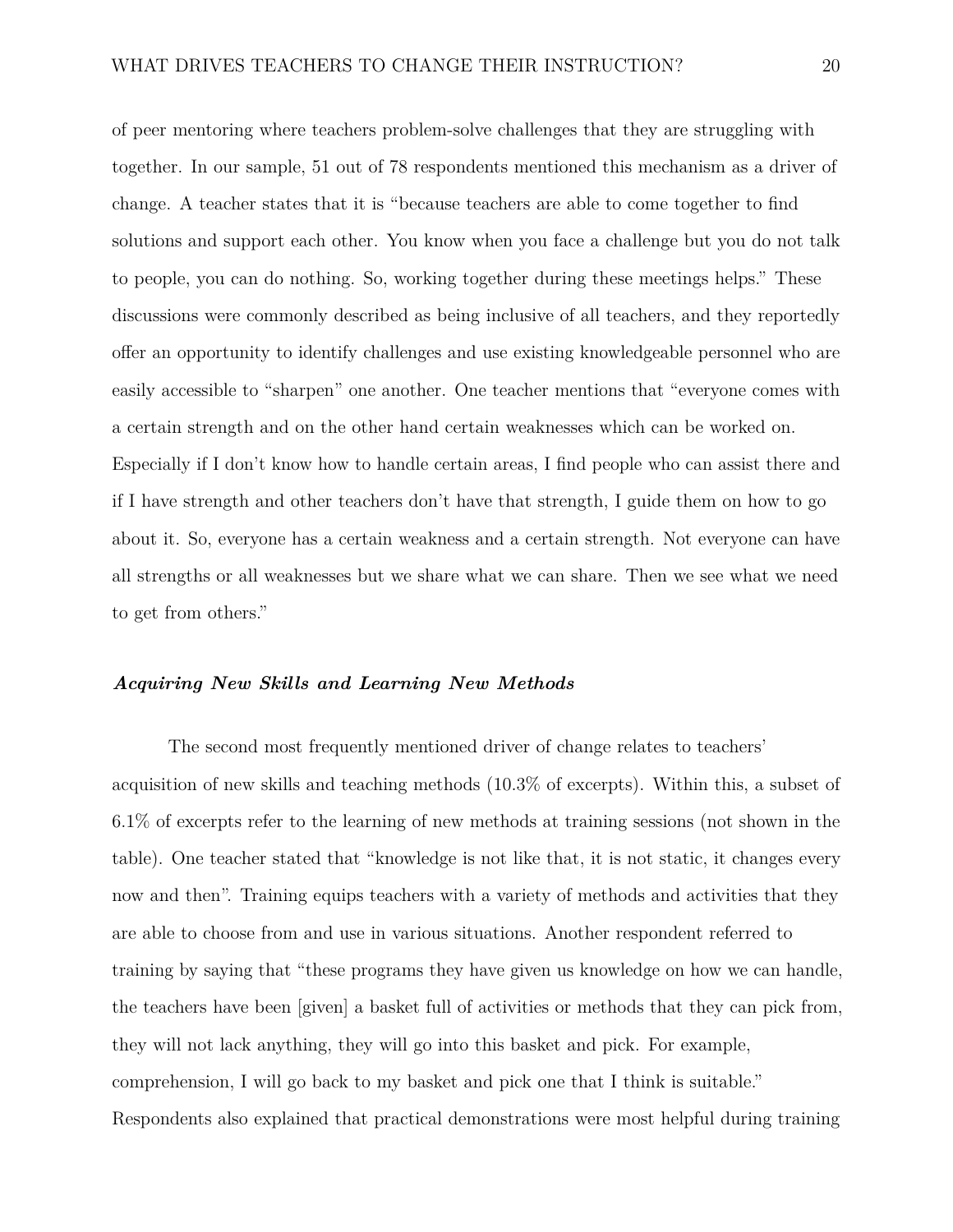activities (2.8% of excerpts, not shown in the table).

#### *Verbal Encouragement and Discussions*

Individual mentoring in the form of verbal encouragement and discussion in a one-to-one setting is also a commonly reported driver of change, although it is mentioned less frequently than the other two drivers (7.0% of excerpts). These discussions mainly consist of identifying areas of weakness particular to a teacher and sharing solutions, ideas or new approaches they may adopt to improve. One teacher put it as "I know my weaknesses, that's why it helped me." Respondents also mentioned that mere encouragement of program take-up was motivating during these discussions.

#### *Weaker Drivers*

Other, secondary elements that reportedly provoked teachers to change their teaching practices are learner outcomes (6.7% of excerpts), access to teaching materials such as flip charts and markers  $(5.2\%)$ , and frequent monitoring  $(5.0\%)$ . Other drivers were mentioned in less than 5% of excerpts and they are omitted from Table [3.](#page-36-0) It is worth noting that there is little difference in the frequency of excerpts related to verbal encouragement vs. learner outcomes. For simplicity, our following analyses focus on verbal encouragement; however, we note that greater emphasis should be placed on the top two drivers.

#### **Teacher Development Activities Associated With Primary Drivers of Change**

Table [4](#page-37-0) reports on the prevalence of continuous professional development opportunities and their association with the three most commonly mentioned (or "primary") drivers of change. In terms of prevalence, we note that a large proportion of respondents mentioned teachers' participation in continuous professional development activities. While the range of these activities is broad, on-site capacity building and mentoring through lesson observations dominate the responses. For instance, about twice the percentage of excerpts mention on-site capacity building, as opposed to off-site training (1.7 vs. 0.9 percent of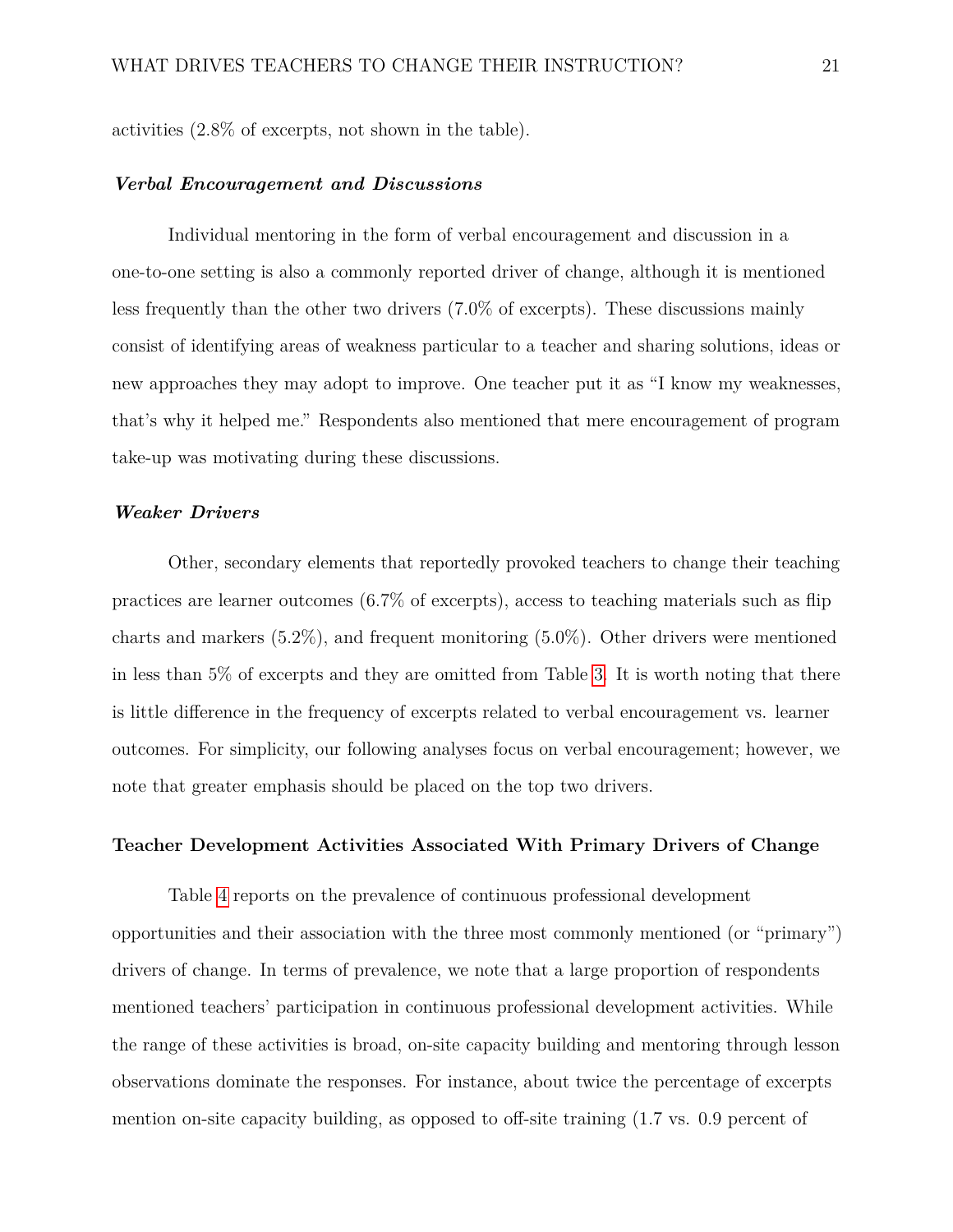excerpts). On aggregate, across five broader subcategories of professional development, use of technology is mentioned the least (0.5 percent of excerpts).

In terms of associations, the results from quantitative and qualitative analytical approaches closely track each other, with few exceptions. In particular, we find strong agreement on a positive association between on-site capacity building and teachers' sharing of challenges. We also find strong agreement on a positive association between the various mentoring strategies and verbal encouragement. We further observe convergence related to the potential of both off-site training and one-on-one mentoring as means to introduce new teaching methods.

Our results from the qualitative and quantitative analyses moreover agree on the limited potential of technology-based mentoring solutions to trigger the three primary drivers of change. Both approaches also suggest that off-site vs. on-site capacity building may serve different purposes, whereby the latter appears better suited to encourage team-based problem solving. Lastly, as an exception, we note that the two analytical approaches disagree on the extent to which monitoring through lesson observations induces team-based problem solving and sharing of challenges. An additional qualitative review of the interview data revealed the quantitative analysis strictly focused on respondents' description of the actual observation, and its monitoring aspect only, while not capturing short debrief discussions that commonly occur at the end of a lesson observation.

#### **Discussion and Conclusion**

In this article, we examined (self-reported) changes in teachers' instructional practices, main drivers that reportedly provoked these changes, and the extent to which these drivers are associated with teacher professional development activities that operate at scale, in public schools, in a developing country. These analyses and their findings rest on a mixed-methods analytical strategy that examines the extent to which results from qualitative and quantitative analytical approaches converge.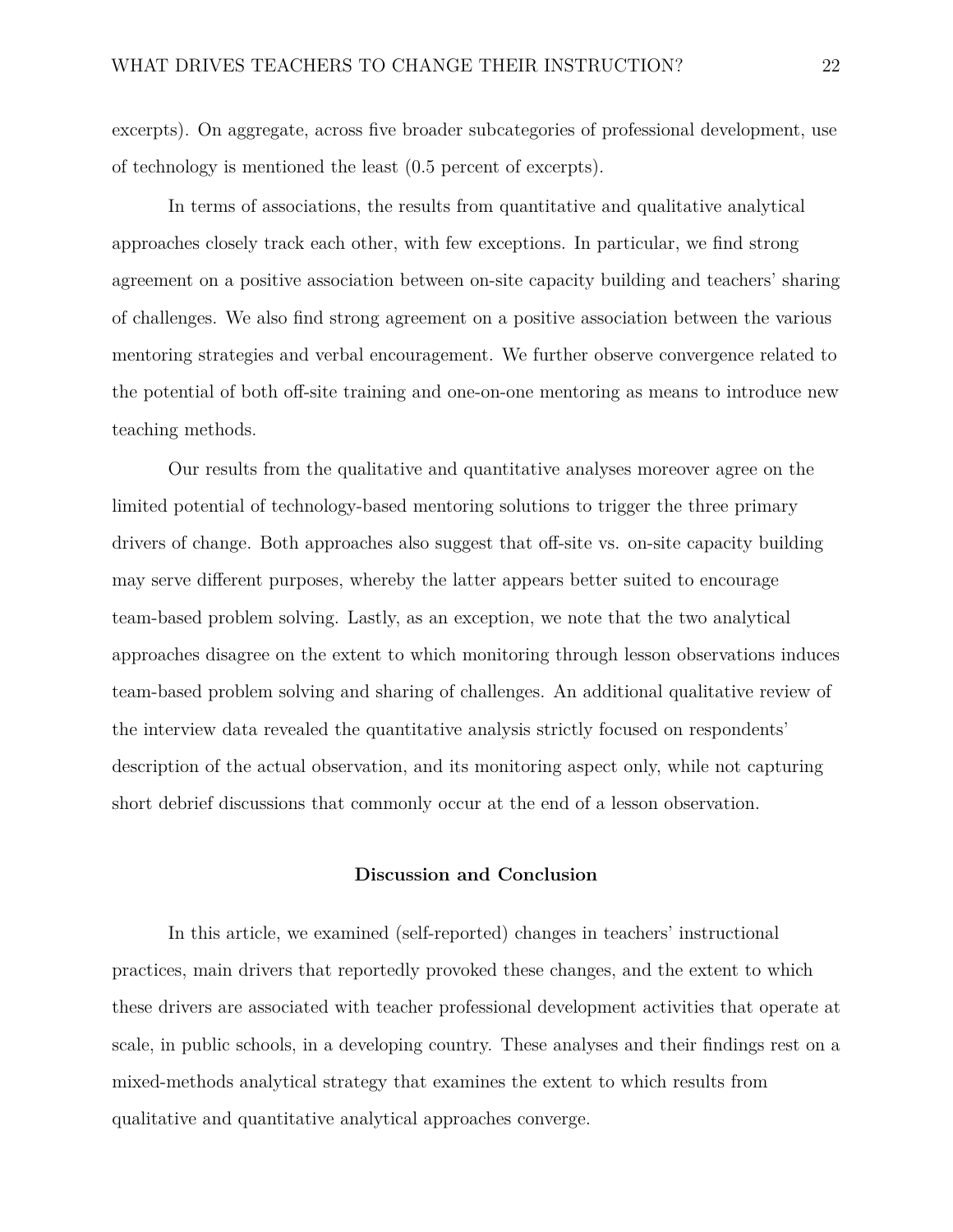We presented three main findings. First, according to our respondents, teachers had indeed altered their classroom instruction. This finding confirms our selection of a study context that allows us to investigate determinants of such changes. Secondly, in analyses of what provoked these changes, we identified three primary drivers of change. In summary, these main drivers relate to teachers' acquisition of new teaching methods and pedagogical skills, to on-site team-based problem solving among teachers, and—to a lesser extent—verbal encouragement. Third, through a mixed-methods approach we presented results from qualitative and quantitative analyses of how these primary drivers relate to teachers' involvement in professional development activities. Our findings point to different roles of off-site vs. on-site training, whereby off-site training may play a greater role for the acquisition of new skills, yet on-site training appears to be more strongly associated with joint problem solving. Moreover, the mixed-methods results suggest mentoring activities relate most directly to verbal encouragement. Lastly, the qualitative and quantitative findings converge by suggesting a limited role for technology-based solutions in provoking the three main drivers of change.

Results from the current study have several implications for education practitioners and researchers. For practitioners, the findings may suggest continuous teacher development operates best when approached through a multi-pronged approach that combines the individual strengths of each type of professional development activity. In particular, initial off-site teacher training may be best positioned to transfer new skills, yet require subsequent on-site training and mentoring to invoke team-based problem-solving and verbal encouragement. In turn, for researchers, our novel mixed-methods approach highlights how qualitative and quantitative analyses can complement each other. Specifically, we showed how topic modeling can supplement the discovery of themes in transcripts of qualitative interviews, however to a limited extent. We find that hand coding remains superior to topic modeling, but can be validated by this machine learning-based technique. We also demonstrated how a combination of qualitative and quantitative methods can uncover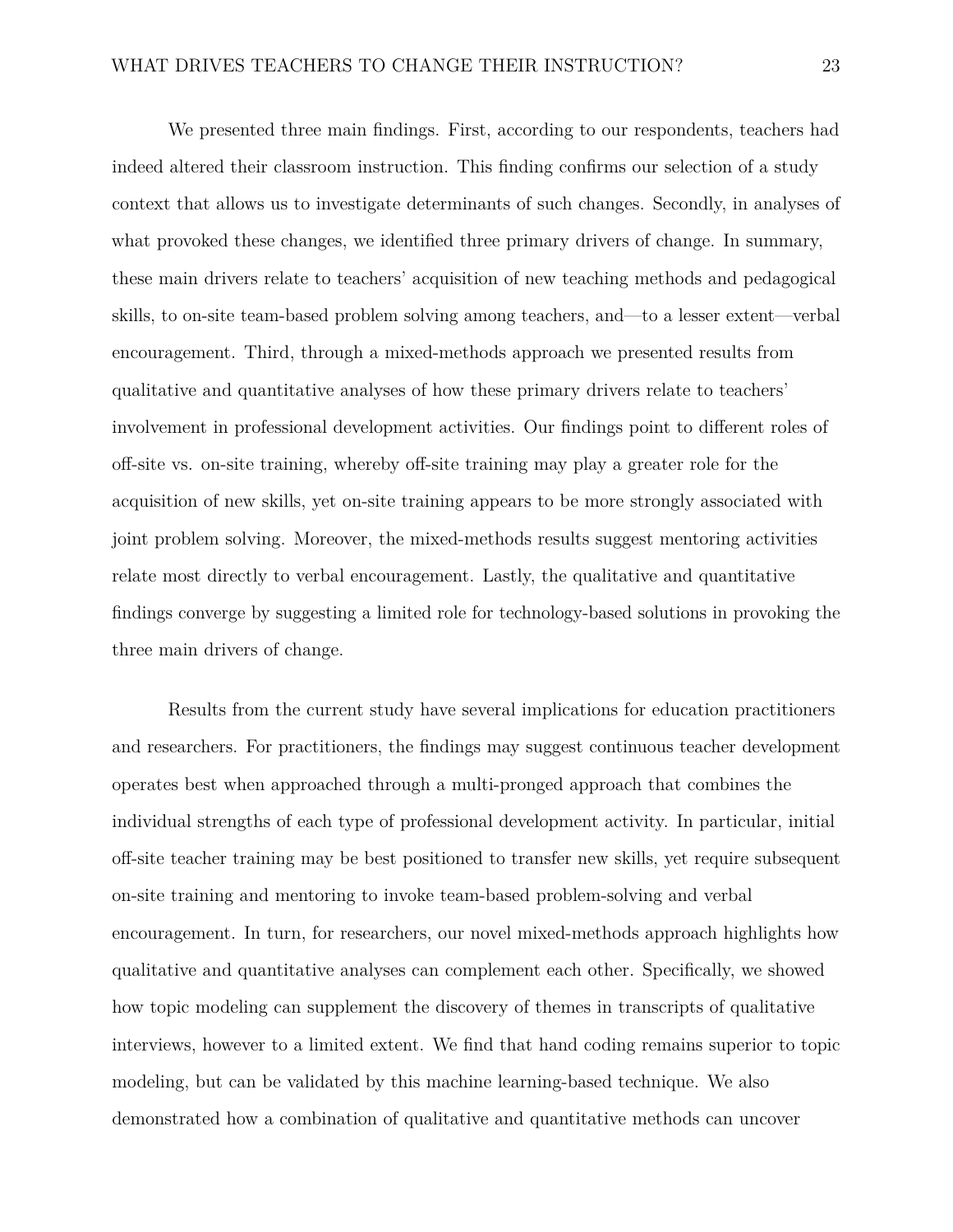associations among themes. Results from the two approaches tracked each other very closely, but also identified one interesting discrepancy that led us to additional, qualitative analyses.

We conclude by pointing to several limitations of our study, and how they may be addressed by future research. We begin by noting that our associations between changes in instructional behavior, their drivers, and their relationship to professional development activities are correlational and exploratory. They should not be mistaken as causal relationships. In our ongoing follow-up work, we are preparing a large cluster-randomized controlled trial to measure the causal effect of a continuous professional development model that aims to tap into the drivers we identified in the present study. Secondly, our analyses rest on self-reported exposure to professional development activities. Future research may compare independent observations of such activities with self-reports. Similarly, our study relies on self-reported changes in instruction that required respondents to recall their teaching practices. As answers may be subject to Hawthorne effects, social desirability effects, and recall bias, we would welcome future comparisons of our findings with those from studies that employ classroom observations. A third limitation relates to the question of whether practitioners should place focus on those elements of professional development that already appear to provoke changes in instruction, as apposed to other elements that are "not yet working." Future research may unearth whether greater benefits result from efforts that seek to leverage what appears to be a working system, as evidenced by our study's snapshot of existing drivers. In contrast, efforts may be more beneficial if they "fix" those components that are yet to provoke positive changes in teaching behavior (e.g., use of data, or educational technology). Lastly, we highlight that our study's external validity may be limited. Challenges for teacher professional development in the Zambian context may indeed reflect similar issues other developing countries face as well, including high travel costs for example, and a limited role for roving mentors. In contrast, more densely populated countries with low travel costs may find this study's findings less relevant. To scrutinize the study's external validity, it would be insightful if future research replicated the present study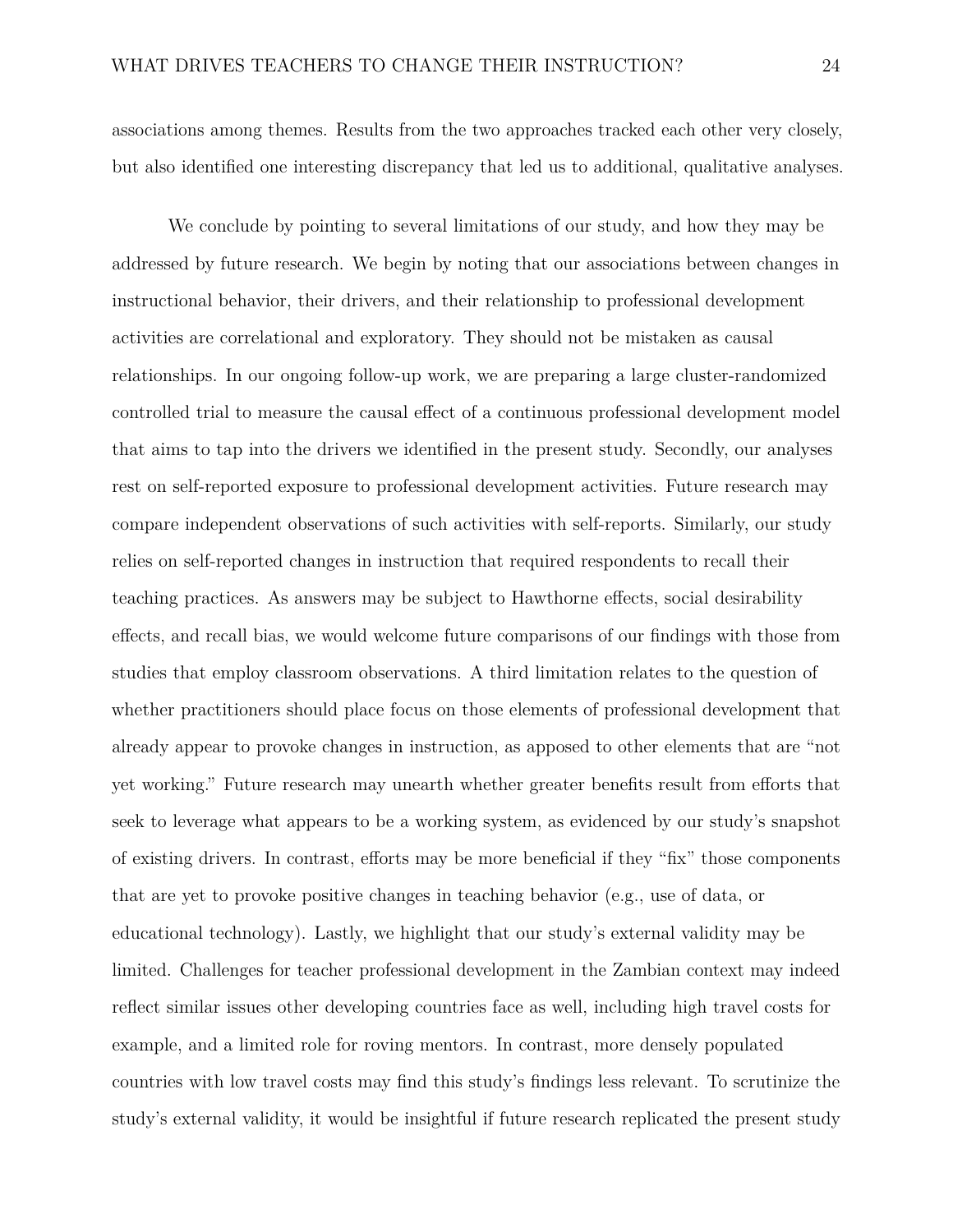in other contexts.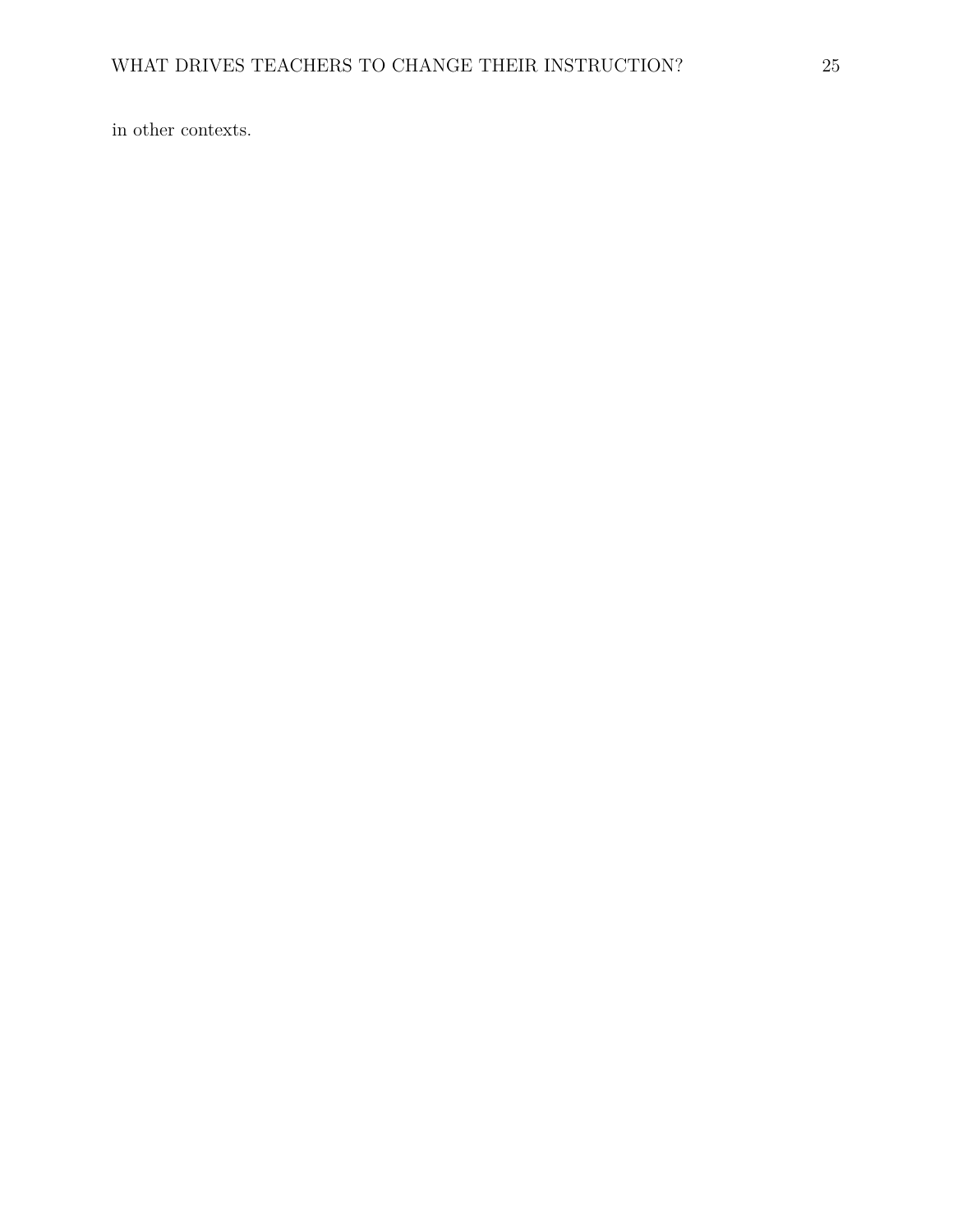#### **References**

- <span id="page-25-5"></span>Albornoz, F., Anauati, M. V., Furman, M., Luzuriaga, M., Podestá, M. E., & Taylor, I. (2020). Training to Teach Science: Experimental Evidence from Argentina. *The World Bank Economic Review*, *34* (2), 393–417.<https://doi.org/10.1093/wber/lhy010>
- <span id="page-25-3"></span>Alcott, B., Rose, P., Sabates, R., Luisa Alonso, M., & Cherfils, M. (2018). *Experience and lessons of learning intervention programmes across the PAL Network members* (tech. rep.). Zenodo.<https://doi.org/10.5281/zenodo.1994919>
- <span id="page-25-6"></span>Allcott, H. (2015). Site Selection Bias in Program Evaluation. *The Quarterly Journal of Economics*, *130* (3), 1117–1165.<https://doi.org/10.1093/qje/qjv015>
- <span id="page-25-4"></span>Angrist, N., Evans, D. K., Filmer, D., Glennerster, R., Rogers, F. H., & Sabarwal, S. (2020). *How to improve education outcomes most efficiently? A Comparison of 150 interventions using the new Learning-Adjusted Years of Schooling metric* (Working Paper No. 9450). The World Bank. Washington, D.C. Retrieved August 11, 2021, from [https://openknowledge.worldbank.org/bitstream/handle/10986/34658/How-to-](https://openknowledge.worldbank.org/bitstream/handle/10986/34658/How-to-Improve-Education-Outcomes-Most-Efficiently-A-Comparison-of-150-Interventions-Using-the-New-Learning-Adjusted-Years-of-Schooling-Metric.pdf?sequence=1&isAllowed=y)[Improve-Education-Outcomes-Most-Efficiently-A-Comparison-of-150-Interventions-](https://openknowledge.worldbank.org/bitstream/handle/10986/34658/How-to-Improve-Education-Outcomes-Most-Efficiently-A-Comparison-of-150-Interventions-Using-the-New-Learning-Adjusted-Years-of-Schooling-Metric.pdf?sequence=1&isAllowed=y)[Using-the-New-Learning-Adjusted-Years-of-Schooling-](https://openknowledge.worldbank.org/bitstream/handle/10986/34658/How-to-Improve-Education-Outcomes-Most-Efficiently-A-Comparison-of-150-Interventions-Using-the-New-Learning-Adjusted-Years-of-Schooling-Metric.pdf?sequence=1&isAllowed=y)[Metric.pdf?sequence=1&isAllowed=y](https://openknowledge.worldbank.org/bitstream/handle/10986/34658/How-to-Improve-Education-Outcomes-Most-Efficiently-A-Comparison-of-150-Interventions-Using-the-New-Learning-Adjusted-Years-of-Schooling-Metric.pdf?sequence=1&isAllowed=y)
- <span id="page-25-0"></span>Araujo, M. C., Carneiro, P., Cruz-Aguayo, Y., & Schady, N. (2016). Teacher quality and learning outcomes in kindergarten. *The Quarterly Journal of Economics*, *131* (3), 1415–1453.
- <span id="page-25-1"></span>Azam, M., & Kingdon, G. G. (2015). Assessing Teacher Quality in India. *Journal of Development Economics*, *117*, 74–83.<https://doi.org/10.1016/j.jdeveco.2015.07.001>
- <span id="page-25-2"></span>Azevedo, J. P., Goldemberg, D., Montoya, S., Nayar, R., Rogers, H., Saavedra, J., & Stacy, B. W. (2021). *Will Every Child Be Able to Read by 2030? Defining Learning Poverty and Mapping the Dimensions of the Challenge* (Working Paper No. 9588). The World Bank. Washington, D.C. Retrieved August 9, 2021, from [https://openknowledge.worldbank.org/bitstream/handle/10986/35300/Will-Every-](https://openknowledge.worldbank.org/bitstream/handle/10986/35300/Will-Every-Child-Be-Able-to-Read-by-2030-Defining-Learning-Poverty-and-Mapping-the-Dimensions-of-the-Challenge.pdf?sequence=1&isAllowed=y)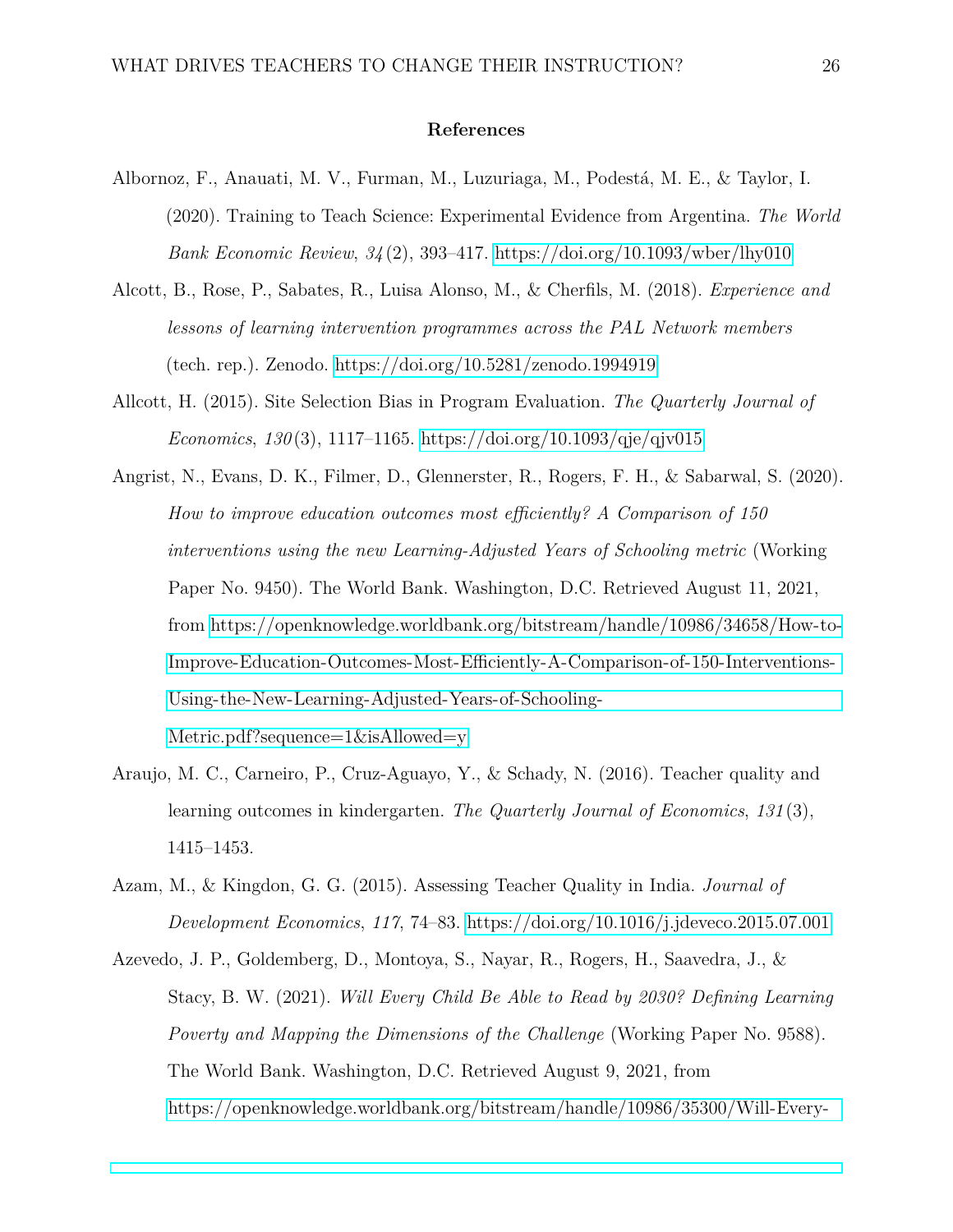[Child-Be-Able-to-Read-by-2030-Defining-Learning-Poverty-and-Mapping-the-](https://openknowledge.worldbank.org/bitstream/handle/10986/35300/Will-Every-Child-Be-Able-to-Read-by-2030-Defining-Learning-Poverty-and-Mapping-the-Dimensions-of-the-Challenge.pdf?sequence=1&isAllowed=y)[Dimensions-of-the-Challenge.pdf?sequence=1&isAllowed=y](https://openknowledge.worldbank.org/bitstream/handle/10986/35300/Will-Every-Child-Be-Able-to-Read-by-2030-Defining-Learning-Poverty-and-Mapping-the-Dimensions-of-the-Challenge.pdf?sequence=1&isAllowed=y)

- <span id="page-26-4"></span>Banerjee, A., Banerji, R., Berry, J., Duflo, E., Kannan, H., Mukerji, S., Shotland, M., & Walton, M. (2017). From Proof of Concept to Scalable Policies: Challenges and Solutions, with an Application. *Journal of Economic Perspectives*, *31* (4), 73–102. <https://doi.org/10.1257/jep.31.4.73>
- <span id="page-26-0"></span>Bau, N., & Das, J. (2017). *The Misallocation of Pay and Productivity in the Public Sector: Evidence from the Labor Market for Teachers* (Working Paper No. 8050). The World Bank. Washington, D.C. Retrieved April 8, 2018, from <https://openknowledge.worldbank.org/handle/10986/26502>
- <span id="page-26-5"></span>Benoit, K., Watanabe, K., Wang, H., Nulty, P., Obeng, A., Müller, S., & Matsuo, A. (2018). Quanteda: An R package for the quantitative analysis of textual data. *Journal of Open Source Software*, *3* (30), 774.<https://doi.org/10.21105/joss.00774>
- <span id="page-26-6"></span>Bernard, H. R. (2013). *Social research methods: Qualitative and quantitative approaches* (2nd ed). SAGE Publications.
- <span id="page-26-1"></span>Bietenbeck, J., Piopiunik, M., & Wiederhold, S. (2018). Africa's Skill Tragedy Does Teachers' Lack of Knowledge Lead to Low Student Performance? *Journal of Human Resources*, *53* (3), 553–578.<https://doi.org/10.3368/jhr.53.3.0616-8002R1>
- <span id="page-26-2"></span>Bold, T., Filmer, D., Martin, G., Molina, E., Stacy, B., Rockmore, C., Svensson, J., & Wane, W. (2017). Enrollment without Learning: Teacher Effort, Knowledge, and Skill in Primary Schools in Africa. *Journal of Economic Perspectives*, *31* (4), 185–204. <https://doi.org/10.1257/jep.31.4.185>
- <span id="page-26-3"></span>Bold, T., Filmer, D., Molina, E., & Svensson, J. (2018). *The Lost Human Capital: Teacher Knowledge and Student Learning in Africa* (tech. rep. No. 12956). C.E.P.R. Discussion Papers. Retrieved June 9, 2018, from <https://ideas.repec.org/p/cpr/ceprdp/12956.html>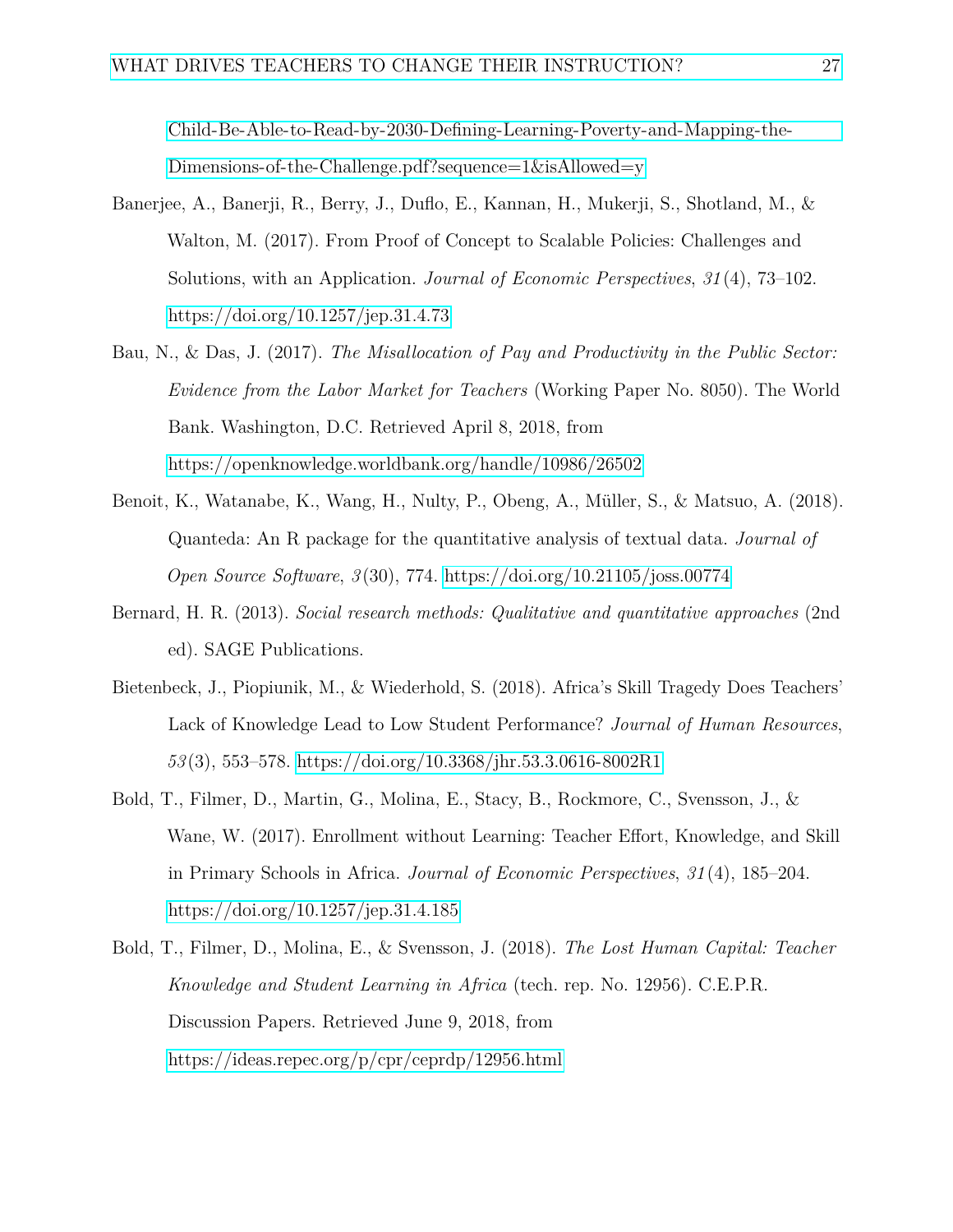- <span id="page-27-6"></span>Braun, V., & Clarke, V. (2006). Using thematic analysis in psychology. *Qualitative Research in Psychology*, *3* (2), 77–101.<https://doi.org/10.1191/1478088706qp063oa>
- <span id="page-27-4"></span>Bruns, B., Costa, L., & Cunha, N. (2018). Through the looking glass: Can classroom observation and coaching improve teacher performance in Brazil? *Economics of Education Review*, *64*, 214–250.<https://doi.org/10.1016/j.econedurev.2018.03.003>
- <span id="page-27-0"></span>Buhl-Wiggers, J., Kerwin, J., Smith, J., & Thornton, R. (2018). *Teacher Effectiveness in Africa: Longitudinal and Causal Estimates* (Working Paper S-89238-UGA-1). International Growth Centre. London, UK. Retrieved August 7, 2021, from [https://www.theigc.org/wp-content/uploads/2019/01/Buhl-Wiggers-et-al-2018-](https://www.theigc.org/wp-content/uploads/2019/01/Buhl-Wiggers-et-al-2018-Working-paper.pdf) [Working-paper.pdf](https://www.theigc.org/wp-content/uploads/2019/01/Buhl-Wiggers-et-al-2018-Working-paper.pdf)
- <span id="page-27-7"></span>Campbell, J. L., Quincy, C., Osserman, J., & Pedersen, O. K. (2013). Coding In-depth Semistructured Interviews: Problems of Unitization and Intercoder Reliability and Agreement. *Sociological Methods & Research*, *42* (3), 294–320. <https://doi.org/10.1177/0049124113500475>
- <span id="page-27-3"></span>Castro, J. F., Glewwe, P., & Montero, R. (2019). *Work With What You've Got: Improving Teachers' Pedagogical Skills at Scale in Rural Peru* (Working Paper No. 158). Peruvian Economic Association. Puebla, Mexico. Retrieved December 1, 2019, from <http://perueconomics.org/wp-content/uploads/2019/12/WP-158.pdf>
- <span id="page-27-1"></span>Chetty, R., Friedman, J. N., & Rockoff, J. E. (2014). Measuring the Impacts of Teachers II: Teacher Value-Added and Student Outcomes in Adulthood. *American Economic Review*, *104* (9), 2633–2679.<https://doi.org/10.1257/aer.104.9.2633>
- <span id="page-27-5"></span>Cilliers, J., Fleisch, B., Kotzé, J., Mohohlwanex, N., Taylor, S., & Thulare, T. (2020). *Can Virtual Replace In-person Coaching? Experimental Evidence on Teacher Professional Development and Student Learning in South Africa* (Working Paper No. 20/050). RISE. Oxford.<https://doi.org/10.1257/rct.5148-1.0>
- <span id="page-27-2"></span>Cilliers, J., Fleisch, B., Prinsloo, C., & Taylor, S. (2020). How to Improve Teaching Practice? Experimental Comparison of Centralized Training and In-classroom Coaching.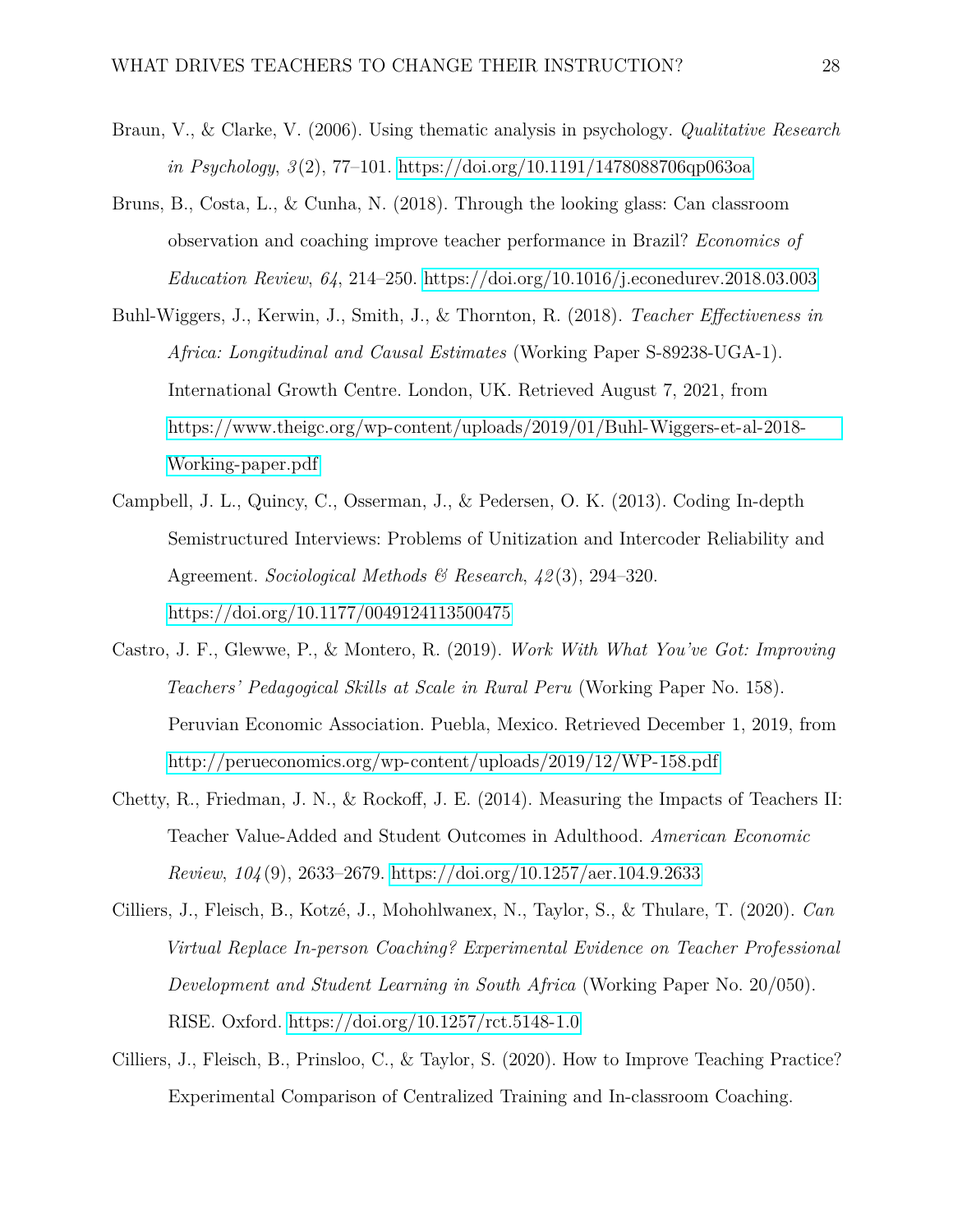*Journal of Human Resources*, *55* (3), 926–962.

<https://doi.org/10.3368/jhr.55.3.0618-9538R1>

- <span id="page-28-3"></span>Conn, K. M. (2017). Identifying effective education interventions in Sub-Saharan Africa: A meta-analysis of rigorous impact evaluations. *Review of Educational Research*, *87* (5), 863–898.
- <span id="page-28-7"></span>Creswell, J. W., & Plano Clark, V. L. (2018). *Designing and conducting mixed methods research* (Third Edition). SAGE.
- <span id="page-28-1"></span>Darling-Hammond, L., Hyler, M. E., & Gardner, M. (2017). *Effective teacher professional development*. Learning Policy Institute. Retrieved August 8, 2021, from <https://files.eric.ed.gov/fulltext/ED606743.pdf>
- <span id="page-28-6"></span>DellaVigna, S., & Linos, E. (2020). *RCTs to Scale: Comprehensive Evidence from Two Nudge Units* (Working Paper No. 27594). National Bureau of Economic Research. <https://doi.org/10.3386/w27594>
- <span id="page-28-0"></span>de Ree, J., Muralidharan, K., Pradhan, M., & Rogers, H. (2018). Double for Nothing? Experimental Evidence on an Unconditional Teacher Salary Increase in Indonesia. *The Quarterly Journal of Economics*, *133* (2), 993–1039. <https://doi.org/10.1093/qje/qjx040>
- <span id="page-28-2"></span>Desimone, L. M. (2009). Improving Impact Studies of Teachers' Professional Development: Toward Better Conceptualizations and Measures. *Educational Researcher*, *38* (3), 181–199.<https://doi.org/10.3102/0013189X08331140>
- <span id="page-28-5"></span>Duflo, A., Kiessel, J., & Lucas, A. (2020). *Experimental Evidence on Alternative Policies to Increase Learning at Scale* (Working Paper No. 27298). National Bureau of Economic Research. Cambridge, MA.<https://doi.org/10.3386/w27298>
- <span id="page-28-4"></span>Eble, A., Frost, C., Camara, A., Bouy, B., Bah, M., Sivaraman, M., Hsieh, P.-T. J., Jayanty, C., Brady, T., Gawron, P., Vansteelandt, S., Boone, P., & Elbourne, D. (2021). How much can we remedy very low learning levels in rural parts of low-income countries? Impact and generalizability of a multi-pronged para-teacher intervention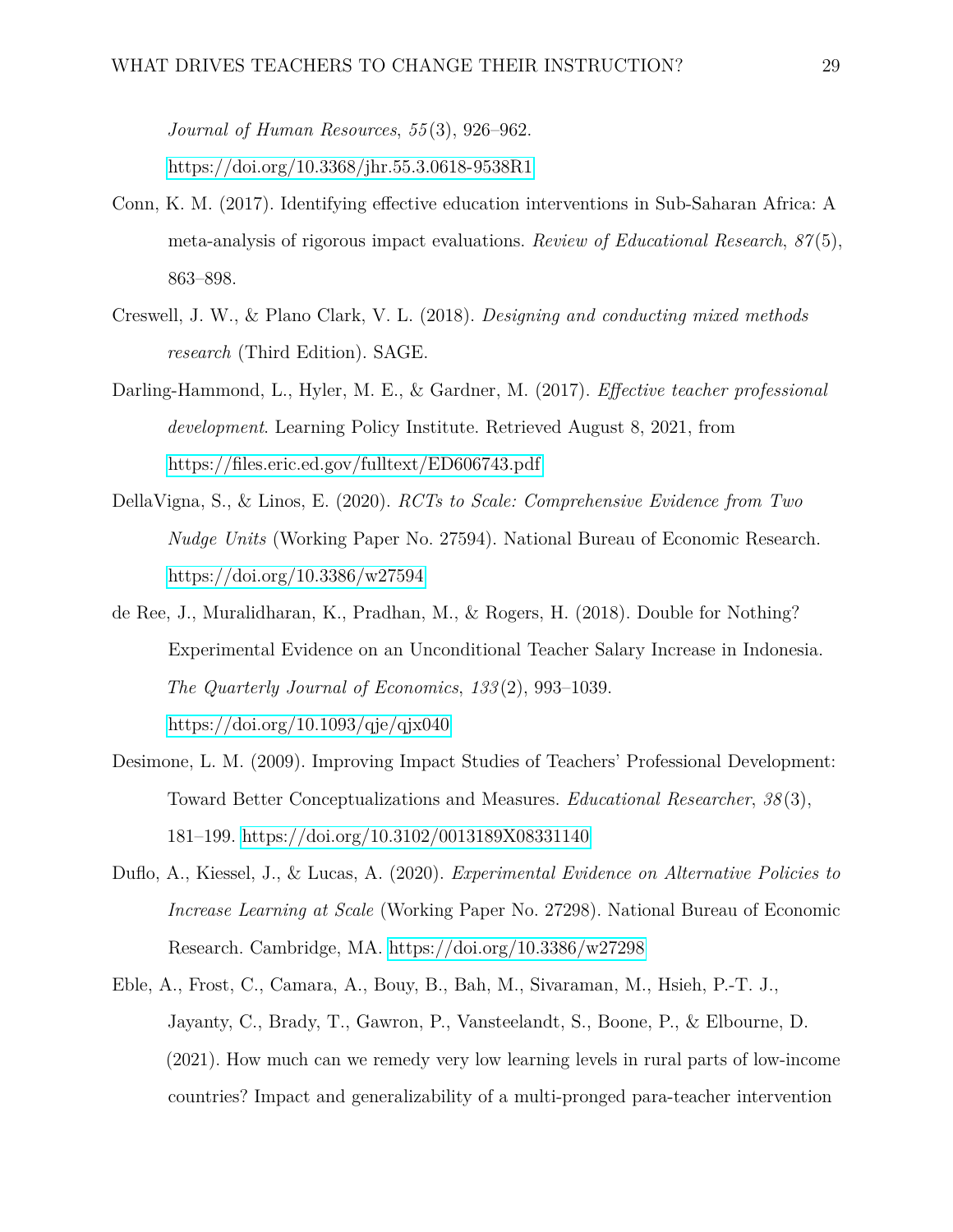from a cluster-randomized trial in the Gambia. *Journal of Development Economics*, *148*, 102539.<https://doi.org/10.1016/j.jdeveco.2020.102539>

- <span id="page-29-4"></span>Evans, D. K., & Popova, A. (2017). What really works to improve learning in developing countries? An analysis of divergent findings in systematic reviews. *The World Bank Research Observer*, *31*, 242–270.
- <span id="page-29-2"></span>Evans, D. K., & Yuan, F. (2022). How Big Are Effect Sizes in International Education Studies? *Educational Evaluation and Policy Analysis*, 1–9. <https://doi.org/10.3102/01623737221079646>
- <span id="page-29-0"></span>Fishman, B. J., Marx, R. W., Best, S., & Tal, R. T. (2003). Linking teacher and student learning to improve professional development in systemic reform. *Teaching and Teacher Education*, *19* (6), 643–658. [https://doi.org/10.1016/S0742-051X\(03\)00059-3](https://doi.org/10.1016/S0742-051X(03)00059-3)
- <span id="page-29-7"></span>Gallimore, R., Ermeling, B., Saunders, W., & Goldenberg, C. (2009). Moving the Learning of Teaching Closer to Practice: Teacher Education Implications of School-Based Inquiry Teams. *The Elementary School Journal*, *109* (5), 537–553. <https://doi.org/10.1086/597001>
- <span id="page-29-1"></span>Guskey, T. R. (2002). Professional Development and Teacher Change. *Teachers and Teaching*, *8* (3), 381–391.<https://doi.org/10.1080/135406002100000512>
- <span id="page-29-3"></span>Harvey, S. (1999). The impact of coaching in South African primary science InSET. *International Journal of Educational Development*, *19* (3), 191–205. [https://doi.org/10.1016/S0738-0593\(99\)00012-7](https://doi.org/10.1016/S0738-0593(99)00012-7)
- <span id="page-29-6"></span>Henrich, J., Heine, S. J., & Norenzayan, A. (2010). The weirdest people in the world? *Behavioral and Brain Sciences*, *33* (2-3), 61–83. <https://doi.org/10.1017/S0140525X0999152X>
- <span id="page-29-5"></span>Hill, H. C., Lynch, K., Gonzalez, K. E., & Pollard, C. (2020). Professional development that improves STEM outcomes. *Phi Delta Kappan*, *101* (5), 50–56. <https://doi.org/10.1177/0031721720903829>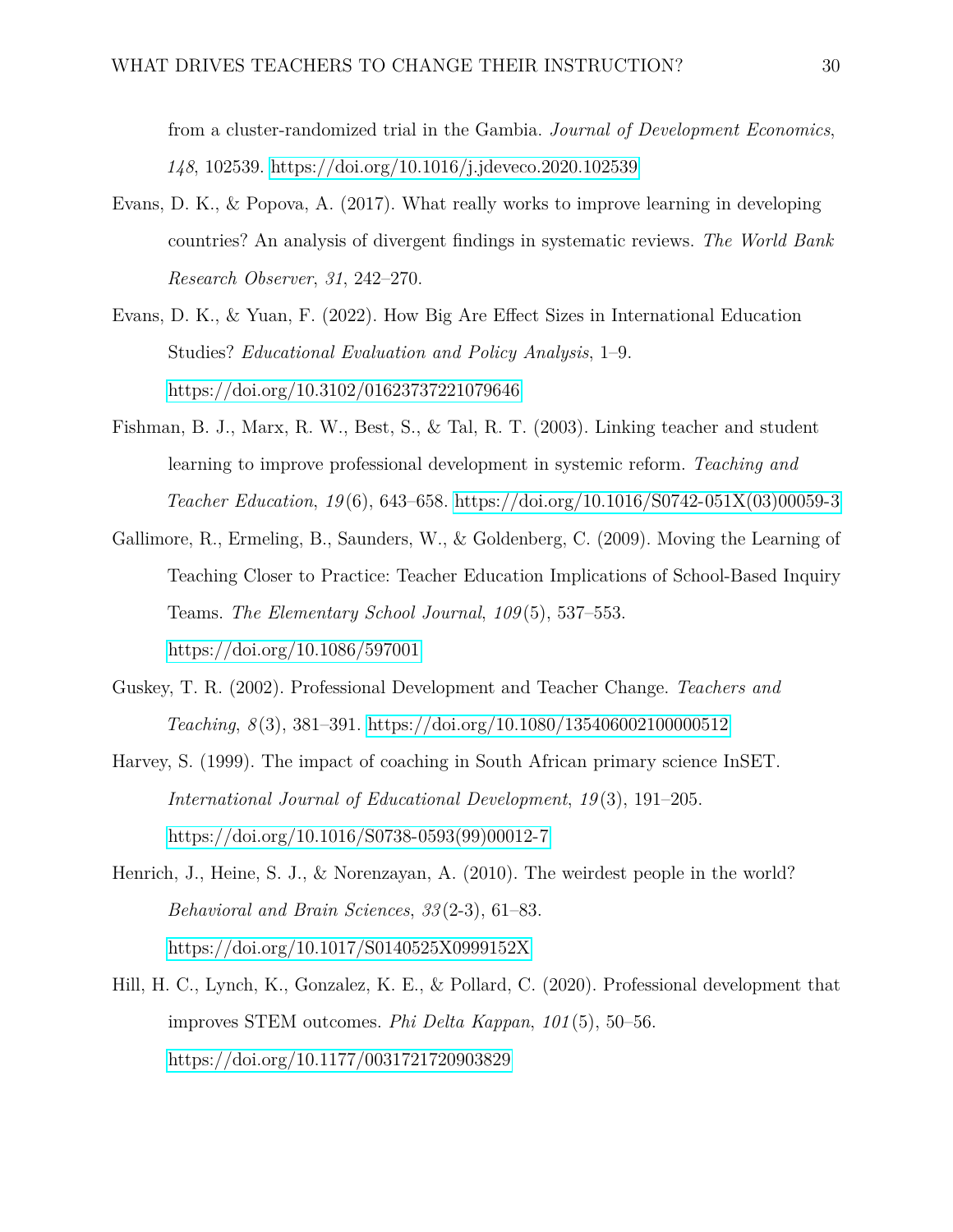- <span id="page-30-4"></span>Horn, I. S., Garner, B., Kane, B. D., & Brasel, J. (2017). A Taxonomy of Instructional Learning Opportunities in Teachers' Workgroup Conversations. *Journal of Teacher Education*, *68* (1), 41–54.<https://doi.org/10.1177/0022487116676315>
- <span id="page-30-0"></span>Jackson, C. K. (2018). What Do Test Scores Miss? The Importance of Teacher Effects on Non–Test Score Outcomes. *Journal of Political Economy*, *126* (5), 2072–2107. <https://doi.org/10.1086/699018>
- <span id="page-30-1"></span>Jackson, C. K., Rockoff, J. E., & Staiger, D. O. (2014). Teacher Effects and Teacher-Related Policies. *Annual Review of Economics*, *6* (1), 801–825. <https://doi.org/10.1146/annurev-economics-080213-040845>
- <span id="page-30-6"></span>Kennedy, M. M. (2019). How We Learn About Teacher Learning. *Review of Research in Education*, *43* (1), 138–162.<https://doi.org/10.3102/0091732X19838970>
- <span id="page-30-8"></span>Kerwin, J. T., & Thornton, R. L. (2021). Making the Grade: The Sensitivity of Education Program Effectiveness to Input Choices and Outcome Measures. *The Review of Economics and Statistics*, *103* (2), 251–264. [https://doi.org/10.1162/rest\\_a\\_00911](https://doi.org/10.1162/rest_a_00911)
- <span id="page-30-7"></span>King, F. (2014). Evaluating the impact of teacher professional development: An evidence-based framework. *Professional Development in Education*, *40* (1), 89–111. <https://doi.org/10.1080/19415257.2013.823099>
- <span id="page-30-2"></span>Kraft, M. A., Blazar, D., & Hogan, D. (2018). The Effect of Teacher Coaching on Instruction and Achievement: A Meta-Analysis of the Causal Evidence. *Review of Educational Research*, *88* (4), 547–588.<https://doi.org/10.3102/0034654318759268>
- <span id="page-30-5"></span>Lefstein, A., Vedder-Weiss, D., & Segal, A. (2020). Relocating Research on Teacher Learning: Toward Pedagogically Productive Talk. *Educational Researcher*, *49* (5), 360–368. <https://doi.org/10.3102/0013189X20922998>
- <span id="page-30-3"></span>Leme, M. C., Louzano, P., Ponczek, V., & Souza, A. P. (2012). The impact of structured teaching methods on the quality of education in Brazil. *Economics of Education Review*, *31* (5), 850–860.<https://doi.org/10.1016/j.econedurev.2012.05.008>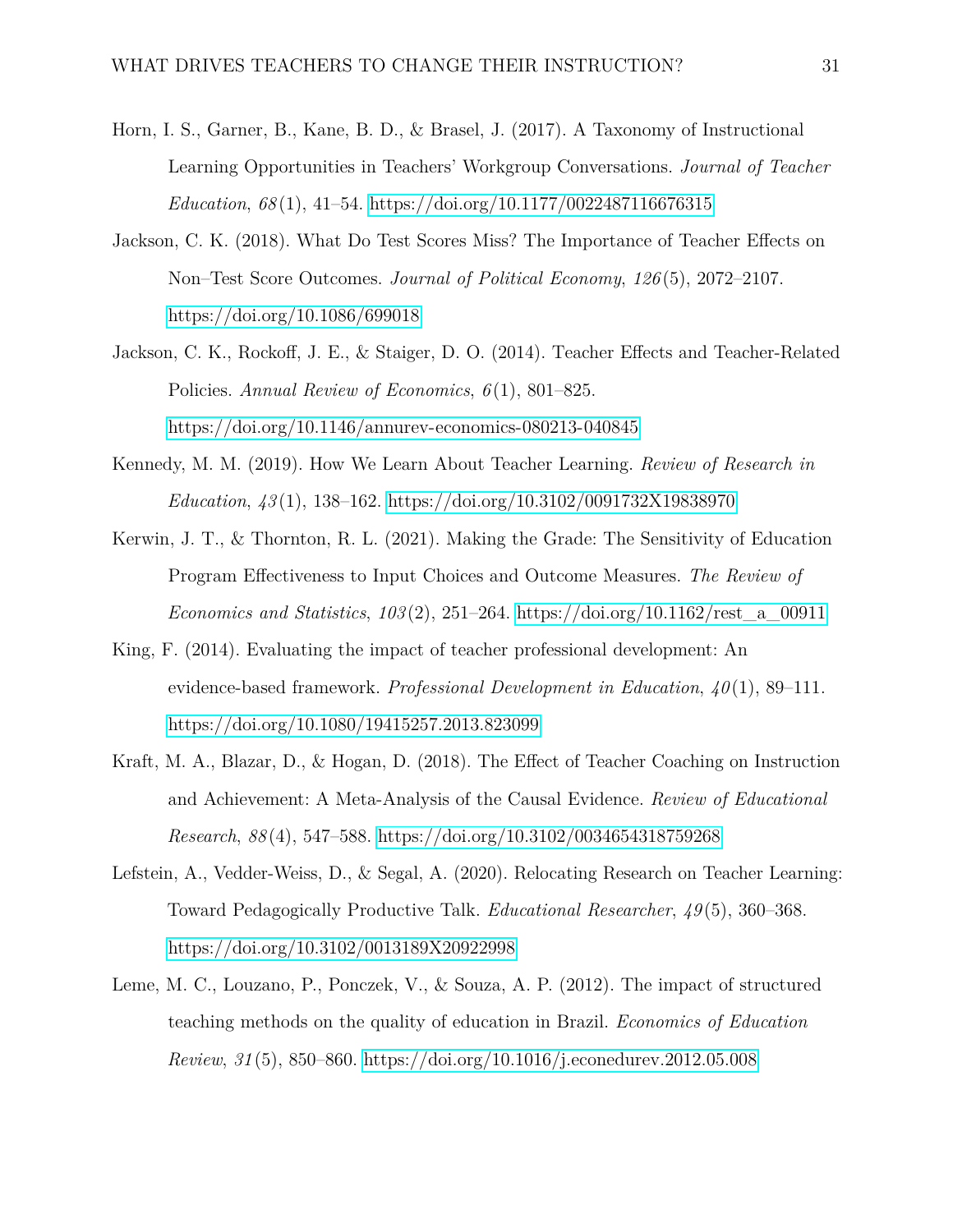- <span id="page-31-1"></span>Majerowicz, S., & Montero, R. (2018). *Can Teaching be Taught? Experimental Evidence from a Teacher Coaching Program in Peru* (Job Market Paper). Retrieved April 24, 2019, from<https://scholar.harvard.edu/files/smajerowicz/files/coaching.pdf>
- <span id="page-31-3"></span>McChesney, K., & Aldridge, J. M. (2019). What gets in the way? A new conceptual model for the trajectory from teacher professional development to impact. *Professional Development in Education,*  $\theta(0)$ , 1–19. <https://doi.org/10.1080/19415257.2019.1667412>
- <span id="page-31-8"></span>Miles, M. B., & Huberman, A. M. (1994). *Qualitative data analysis: An expanded sourcebook, 2nd ed.* Sage Publications, Inc.
- <span id="page-31-6"></span>Ministry of General Education. (2019). *An Assessment of the Provision of Guidance and Counselling Services in Zambian Schools* (Government report). Republic of Zambia Ministry of General Education. Lusaka, Zambia.
- <span id="page-31-0"></span>Mulkeen, A. (2009). *Teachers in Anglophone Africa: Issues in teacher supply, training, and management*. The World Bank. Retrieved August 8, 2021, from <https://doi.org/10.1596/978-0-8213-8053-6>
- <span id="page-31-7"></span>Nowell, L. S., Norris, J. M., White, D. E., & Moules, N. J. (2017). Thematic Analysis: Striving to Meet the Trustworthiness Criteria. *International Journal of Qualitative Methods*, *16* (1), 160940691773384.<https://doi.org/10.1177/1609406917733847>
- <span id="page-31-2"></span>Opfer, V. D., & Pedder, D. (2011). Conceptualizing Teacher Professional Learning. *Review of Educational Research*, *81* (3), 376–407.<https://doi.org/10.3102/0034654311413609>
- <span id="page-31-4"></span>Piper, B., Destefano, J., Kinyanjui, E. M., & Ong'ele, S. (2018). Scaling up successfully: Lessons from Kenya's Tusome national literacy program. *Journal of Educational Change*, *19* (3), 293–321.<https://doi.org/10.1007/s10833-018-9325-4>
- <span id="page-31-5"></span>Piper, B., Simmons Zuilkowski, S., Dubeck, M., Jepkemei, E., & King, S. J. (2018). Identifying the essential ingredients to literacy and numeracy improvement: Teacher professional development and coaching, student textbooks, and structured teachers'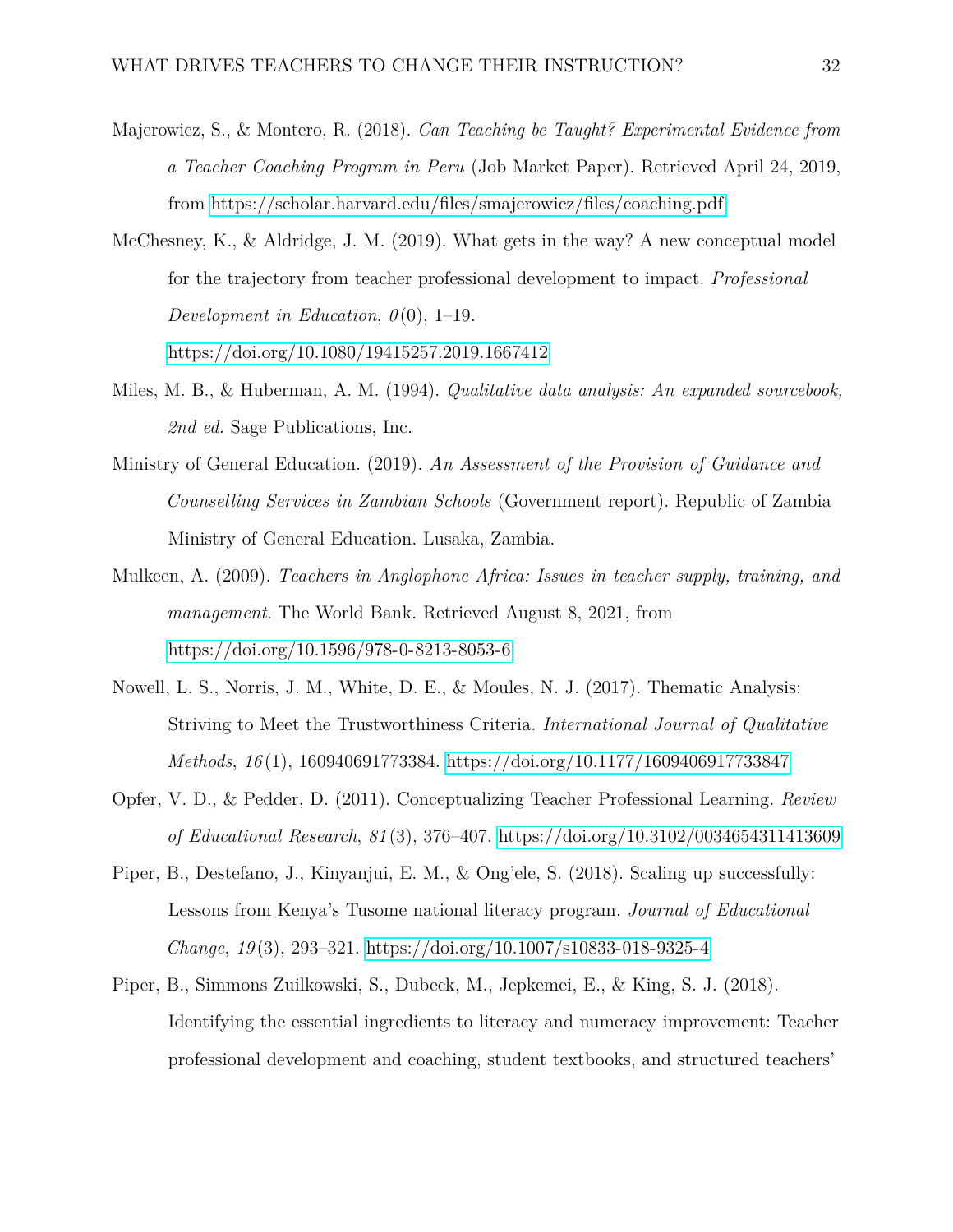guides. *World Development*, *106*, 324–336.

<https://doi.org/10.1016/j.worlddev.2018.01.018>

- <span id="page-32-2"></span>Popova, A., Evans, D. K., Breeding, M. E., & Arancibia, V. (2021). Teacher Professional Development around the World: The Gap between Evidence and Practice. *The World Bank Research Observer*.<https://doi.org/10.1093/wbro/lkab006>
- <span id="page-32-6"></span>R Core Team. (2020). *R: A Language and Environment for Statistical Computing*. R Foundation for Statistical Computing.<https://www.R-project.org/>
- <span id="page-32-1"></span>Ramachandran, V., Béteille, T., Linden, T., Dey, S., Goyal, S., & Goel Chatterjee, P. (2018). *Getting the Right Teachers into the Right Schools: Managing India's Teacher Workforce*. The World Bank.<https://doi.org/10.1596/978-1-4648-0987-3>
- <span id="page-32-0"></span>Rivkin, S. G., Hanushek, E. A., & Kain, J. F. (2005). Teachers, Schools, and Academic Achievement. *Econometrica*, *73* (2), 417–458.
- <span id="page-32-7"></span>Roberts, M. E., Stewart, B. M., & Tingley, D. (2019). Stm: An R Package for Structural Topic Models. *Journal of Statistical Software*, *91* (2), 1–40. <https://doi.org/10.18637/jss.v091.i02>
- <span id="page-32-5"></span>Sandelowski, M., Voils, C. I., & Knafl, G. (2009). On Quantitizing. *Journal of Mixed Methods Research*, *3* (3), 208–222.<https://doi.org/10.1177/1558689809334210>
- <span id="page-32-4"></span>Snilstveit, B., Stevenson, J., Phillips, D., Vojtkova, M., Gallagher, E., Schmidt, T., Jobse, H., Geelen, M., Pastorello, M. G., & Eyers, J. (2015). *Interventions for improving learning outcomes and access to education in low-and middle-income countries: A systematic review* (tech. rep.). International Initiative for Impact Evaluation. London.
- <span id="page-32-3"></span>Supovitz, J. A., & Turner, H. M. (2000). The effects of professional development on science teaching practices and classroom culture. *Journal of Research in Science Teaching*, *37* (9), 963–980.

[https://doi.org/10.1002/1098-2736\(200011\)37:9<963::AID-TEA6>3.0.CO;2-0](https://doi.org/10.1002/1098-2736(200011)37:9<963::AID-TEA6>3.0.CO;2-0)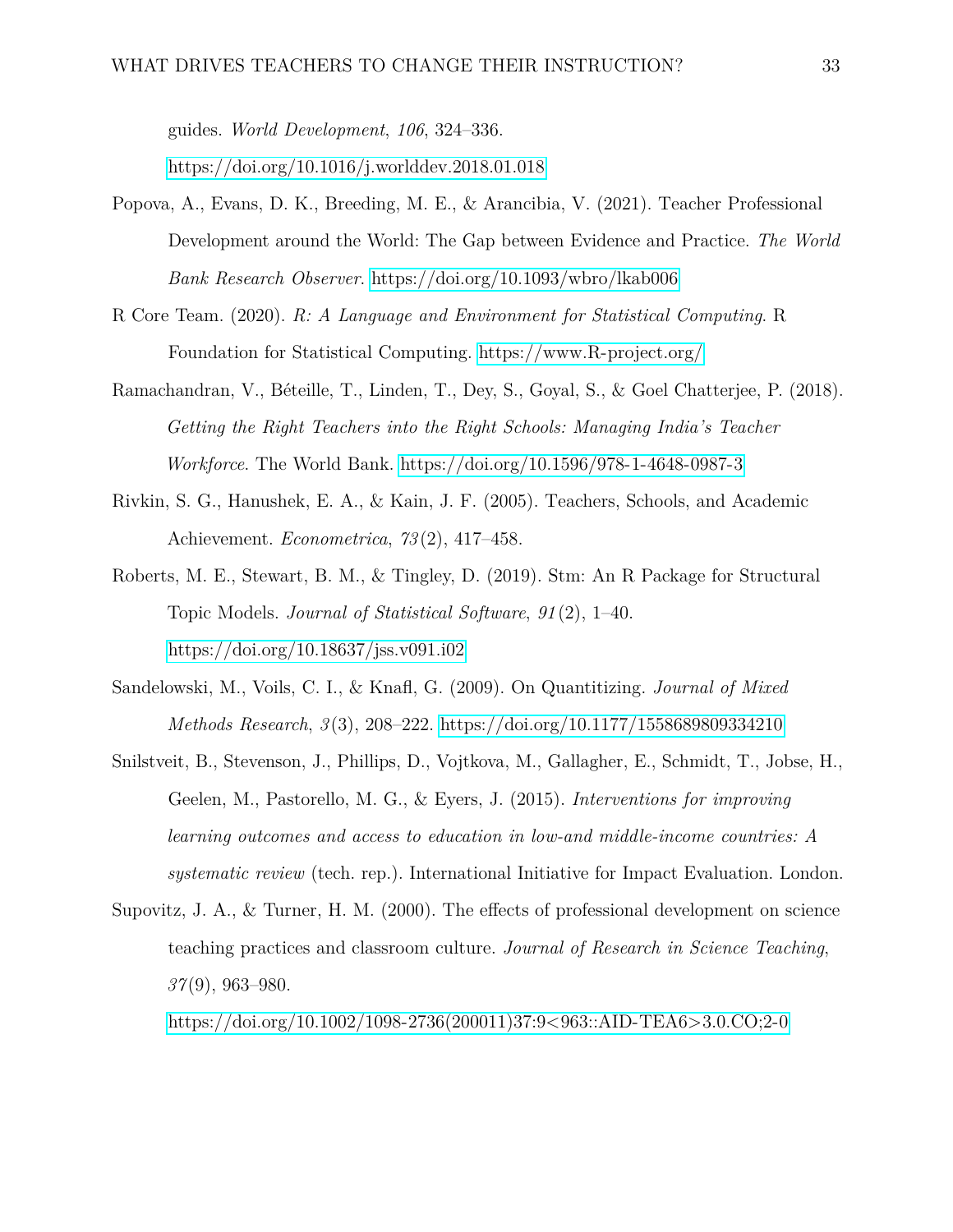- <span id="page-33-4"></span>Tan, J.-P., Lane, J., & Lassibille, G. (1999). Student Outcomes in Philippine Elementary Schools: An Evaluation of Four Experiments. *The World Bank Economic Review*, *13* (3), 493–508.<https://doi.org/10.1093/wber/13.3.493>
- <span id="page-33-1"></span>The World Bank. (2018a). *Learning to Realize Education's Promise. World Development Report 2018*. The World Bank.<https://doi.org/10.1596/978-1-4648-1096-1>
- <span id="page-33-0"></span>The World Bank. (2018b). *Selected Drivers of Education Quality: Pre- and In-Service Teacher Training* (tech. rep.). The World Bank. Washington, D.C. Retrieved August 7, 2021, from [https://openknowledge.worldbank.org/bitstream/handle/10986/33203/Selected-](https://openknowledge.worldbank.org/bitstream/handle/10986/33203/Selected-Drivers-of-Education-Quality-Pre-and-In-Service-Teacher-Training-IEG-Meso-Evaluation.pdf?sequence=1&isAllowed=y)

[Drivers-of-Education-Quality-Pre-and-In-Service-Teacher-Training-IEG-Meso-](https://openknowledge.worldbank.org/bitstream/handle/10986/33203/Selected-Drivers-of-Education-Quality-Pre-and-In-Service-Teacher-Training-IEG-Meso-Evaluation.pdf?sequence=1&isAllowed=y)[Evaluation.pdf?sequence=1&isAllowed=y](https://openknowledge.worldbank.org/bitstream/handle/10986/33203/Selected-Drivers-of-Education-Quality-Pre-and-In-Service-Teacher-Training-IEG-Meso-Evaluation.pdf?sequence=1&isAllowed=y)

<span id="page-33-2"></span>The World Bank. (2020). *Cost-Effective Approaches to Improve Global Learning: What Does Recent Evidence Tell Us Are "Smart Buys" for Improving Learning in Low and Middle Income Countries?* (Tech. rep.). The World Bank. Washington, D.C. Retrieved June 8, 2021, from [https:](https://documents1.worldbank.org/curated/en/719211603835247448/pdf/Cost-Effective-Approaches-to-Improve-Global-Learning-What-Does-Recent-Evidence-Tell-Us-Are-Smart-Buys-for-Improving-Learning-in-Low-and-Middle-Income-Countries.pdf)

[//documents1.worldbank.org/curated/en/719211603835247448/pdf/Cost-Effective-](https://documents1.worldbank.org/curated/en/719211603835247448/pdf/Cost-Effective-Approaches-to-Improve-Global-Learning-What-Does-Recent-Evidence-Tell-Us-Are-Smart-Buys-for-Improving-Learning-in-Low-and-Middle-Income-Countries.pdf)[Approaches-to-Improve-Global-Learning-What-Does-Recent-Evidence-Tell-Us-Are-](https://documents1.worldbank.org/curated/en/719211603835247448/pdf/Cost-Effective-Approaches-to-Improve-Global-Learning-What-Does-Recent-Evidence-Tell-Us-Are-Smart-Buys-for-Improving-Learning-in-Low-and-Middle-Income-Countries.pdf)[Smart-Buys-for-Improving-Learning-in-Low-and-Middle-Income-Countries.pdf](https://documents1.worldbank.org/curated/en/719211603835247448/pdf/Cost-Effective-Approaches-to-Improve-Global-Learning-What-Does-Recent-Evidence-Tell-Us-Are-Smart-Buys-for-Improving-Learning-in-Low-and-Middle-Income-Countries.pdf)

- <span id="page-33-3"></span>Timperly, H., Wilson, A., Barrar, H., & Fung, I. (2007). *Teacher professional learning and development: Best evidence synthesis iteration (BES).* University of Auckland.
- <span id="page-33-5"></span>Vivalt, E. (2020). How Much Can We Generalize From Impact Evaluations? *Journal of the European Economic Association*, *18* (6), 3045–3089. <https://doi.org/10.1093/jeea/jvaa019>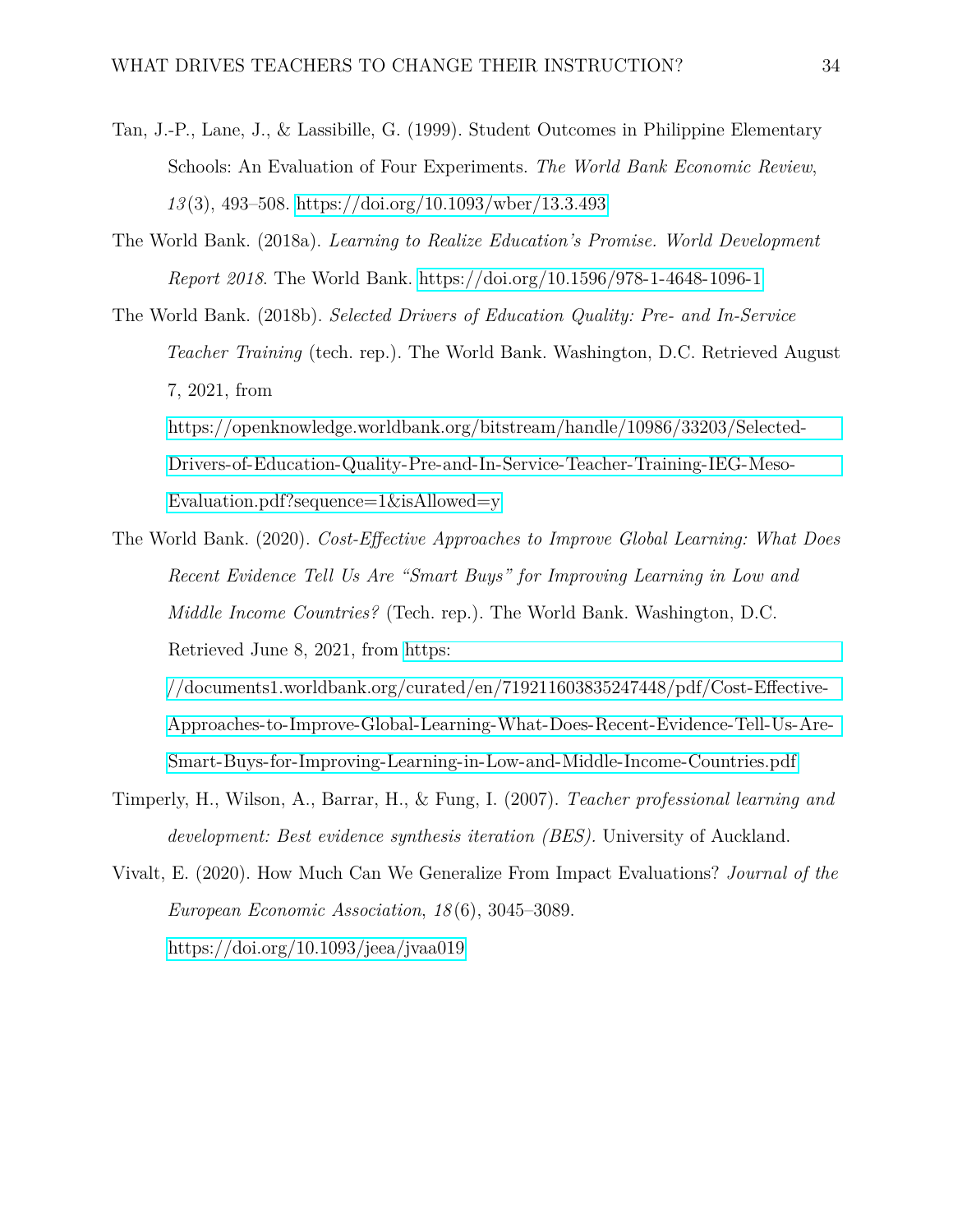# **Table 1**

*Sample Characteristics*

|                                                                         | $\boldsymbol{n}$ | %     |  |  |  |  |  |
|-------------------------------------------------------------------------|------------------|-------|--|--|--|--|--|
| Panel A: Schools                                                        |                  |       |  |  |  |  |  |
| Number of schools                                                       | 12               |       |  |  |  |  |  |
| Number of districts                                                     | 10               |       |  |  |  |  |  |
| Number of zones                                                         | 12               |       |  |  |  |  |  |
| Government school (vs. community school)                                | 8                | 66.67 |  |  |  |  |  |
| Rural school (vs. urban school)                                         | 7                | 58.33 |  |  |  |  |  |
| Panel B: Participants                                                   |                  |       |  |  |  |  |  |
| Number of sampled individuals                                           | 83               |       |  |  |  |  |  |
| Non-response                                                            | 5                | 6.02  |  |  |  |  |  |
| Average interview time (hours)                                          | 0.95             |       |  |  |  |  |  |
| Female                                                                  | 35               | 44.87 |  |  |  |  |  |
| Years of experience in role $(n = 72)$                                  | 4.7              |       |  |  |  |  |  |
| Works at school level (vs. above school level)                          | 55               | 70.51 |  |  |  |  |  |
| <i>Note.</i> This table displays sample characteristics for the study's |                  |       |  |  |  |  |  |
| schools (Panel A) and participants (Panel B). Schools'                  |                  |       |  |  |  |  |  |
| classifications (government vs. community schools), and schools'        |                  |       |  |  |  |  |  |
| geographic location (rural vs. urban) as per Zambia's 2018              |                  |       |  |  |  |  |  |
| educational management information system (EMIS). For years of          |                  |       |  |  |  |  |  |
| experience in interviewed role, data is missing for six respondents.    |                  |       |  |  |  |  |  |
| "Works at school level" captures whether a respondent holds a           |                  |       |  |  |  |  |  |

<span id="page-34-0"></span>school-based (e.g., a teacher) or non-school-based position (e.g., a district official).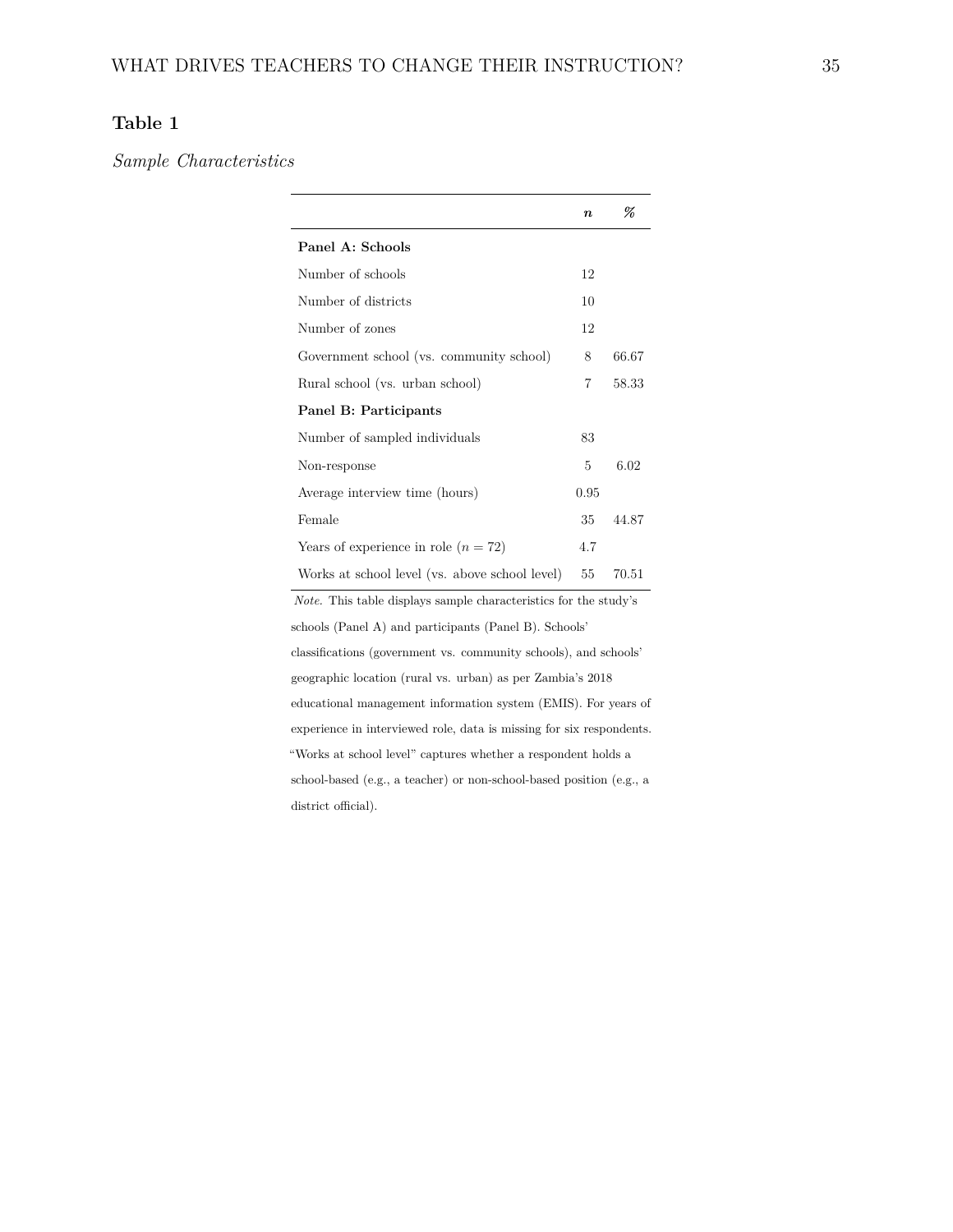# **Table 2**

#### *Prevalence of Changes in Instruction*

|                                                                 | $\boldsymbol{n}$ | $%$ of excerpts |            |               |            |       |
|-----------------------------------------------------------------|------------------|-----------------|------------|---------------|------------|-------|
|                                                                 |                  | Overall         | By program |               |            |       |
|                                                                 |                  |                 | Catch Up   | <b>SPRINT</b> | Let's Read | Other |
| <b>Technical changes</b>                                        | 64               | 76.69           | 49.58      | 13.56         | 5.93       | 7.63  |
| Increase in differentiated instruction based on learners' needs | 19               | 18.60           | 11.40      | 5.10          | 1.70       | 0.40  |
| Application of Catch Up to non-Catch Up classes                 | 16               | 14.41           | 14.41      | 0.00          | 0.00       | 0.00  |
| Increased use of materials                                      | 22               | 15.25           | 10.59      | 2.12          | 1.27       | 1.27  |
| Increased interaction with learners                             | 12               | 7.63            | 5.51       | 1.27          | 0.85       | 0.00  |
| Increased lesson preparation                                    | 14               | 7.63            | 4.24       | 1.69          | 0.85       | 0.85  |
| Increased student participation in activities                   | 12               | 5.08            | 2.97       | 1.27          | 0.42       | 0.42  |
| Teacher attitude / confidence                                   | 22               | 16.53           | 9.32       | 3.39          | 1.69       | 2.12  |
| Attitude change                                                 | 13               | 8.47            | 5.08       | 1.69          | 0.85       | 0.85  |
| Change in intrinsic motivation $/$ commitment to learners       | 15               | 8.05            | 4.24       | 1.69          | 1.27       | 0.85  |
| No change                                                       | 14               | 9.75            | 2.12       | 6.36          | 1.27       | 0.00  |
| Total                                                           |                  |                 | 63.98      | 31.36         | 8.90       | 11.86 |

<span id="page-35-0"></span>*Note.* This table presents the reported prevalence of changes in teachers' instructional behaviors. "Excerpts" refers to 236 excerpts in which respondents discussed changes in instructional behaviors (including absence thereof). The first column shows the number of respondents that mentioned a given change. The remaining columns reflect the percentage of excerpts that pertain to various types of change (overall, and by programs). "Technical changes" include 14.8% of excerpts that were related to pedagogy with no further specification. Changes due to COVID-19 (13%) and codes with incidence rates lower than 5 percent are omitted. Totals may exceed 100% due to excerpts that refer to more than one program or denote more than one change.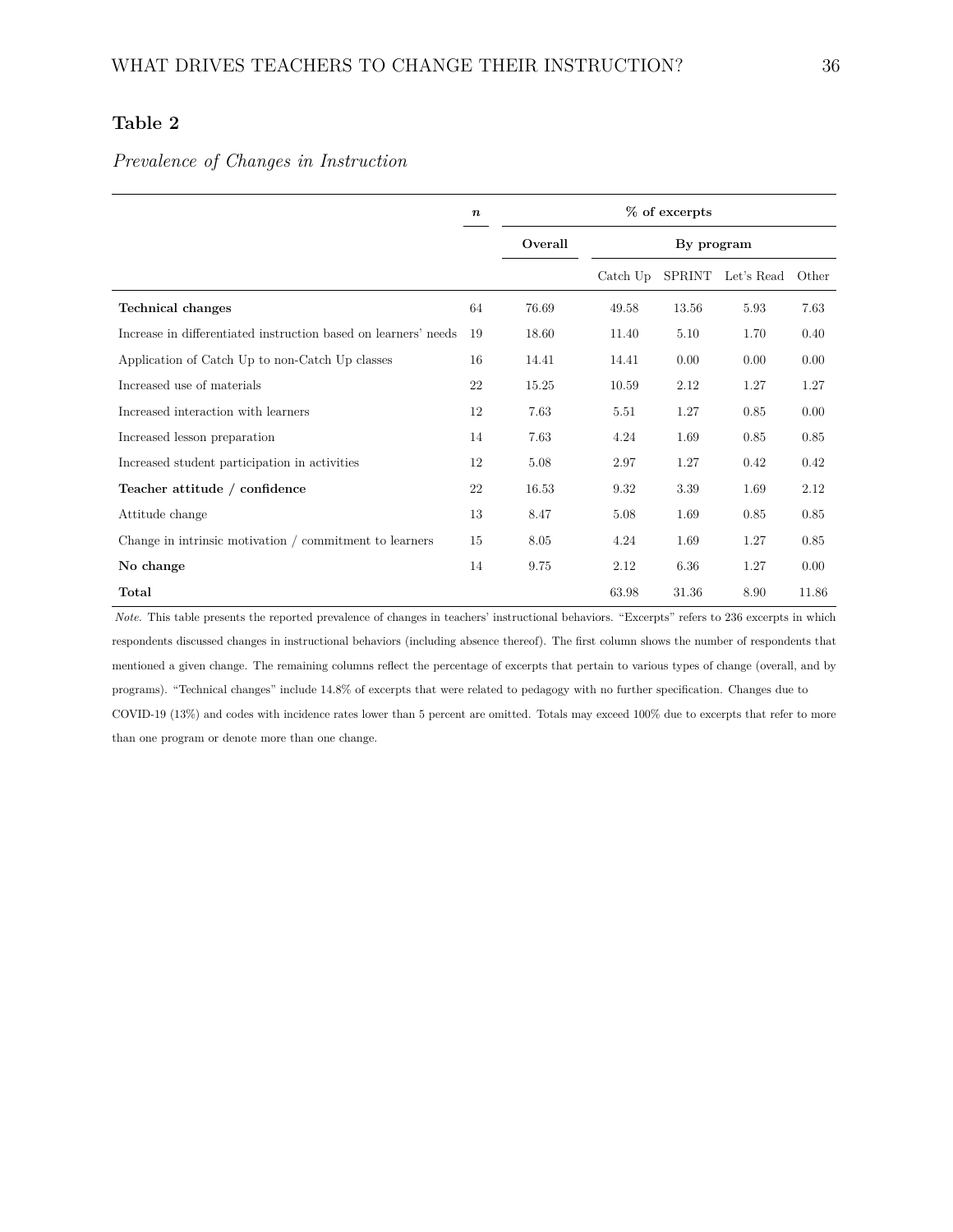## **Table 3**

#### *Drivers of Change in Instruction*

|                                                | $\boldsymbol{n}$ |         | % of excerpts |             |  |  |
|------------------------------------------------|------------------|---------|---------------|-------------|--|--|
|                                                |                  | Overall | By cadre      |             |  |  |
|                                                |                  |         | Teachers      | Other       |  |  |
|                                                |                  |         |               | respondents |  |  |
| <b>Primary drivers</b>                         |                  |         |               |             |  |  |
| Sharing and discussing challenges              | 51               | 11.15   | 6.18          | 4.97        |  |  |
| Acquisition of new skills and teaching methods | 34               | 10.30   | 7.39          | 2.91        |  |  |
| Verbal encouragement and/or discussions        | 36               | 7.03    | 2.30          | 4.73        |  |  |
| Secondary drivers                              |                  |         |               |             |  |  |
| Learner outcomes                               | 37               | 6.67    | 2.42          | 4.24        |  |  |
| Materials (such as flipcharts and markers)     | 26               | 5.21    | 2.42          | 2.79        |  |  |
| Frequent monitoring                            | 29               | 4.97    | 1.09          | 3.88        |  |  |

*Note.* This table presents the reported prevalence of drivers that provoked teachers to change their instructional behaviors. "Excerpts" refers to 825 excerpts in which respondents discussed such drivers of change in instructional behaviors. The first column shows the number of respondents that mentioned each driver. The remaining columns reflect the percentage of excerpts that pertain to various drivers (overall, and by respondent cadre). Codes with incidence rates lower than 5 percent are omitted. Totals may exceed 100% due to excerpts that refer to more than one cadre or denote more than one driver of change.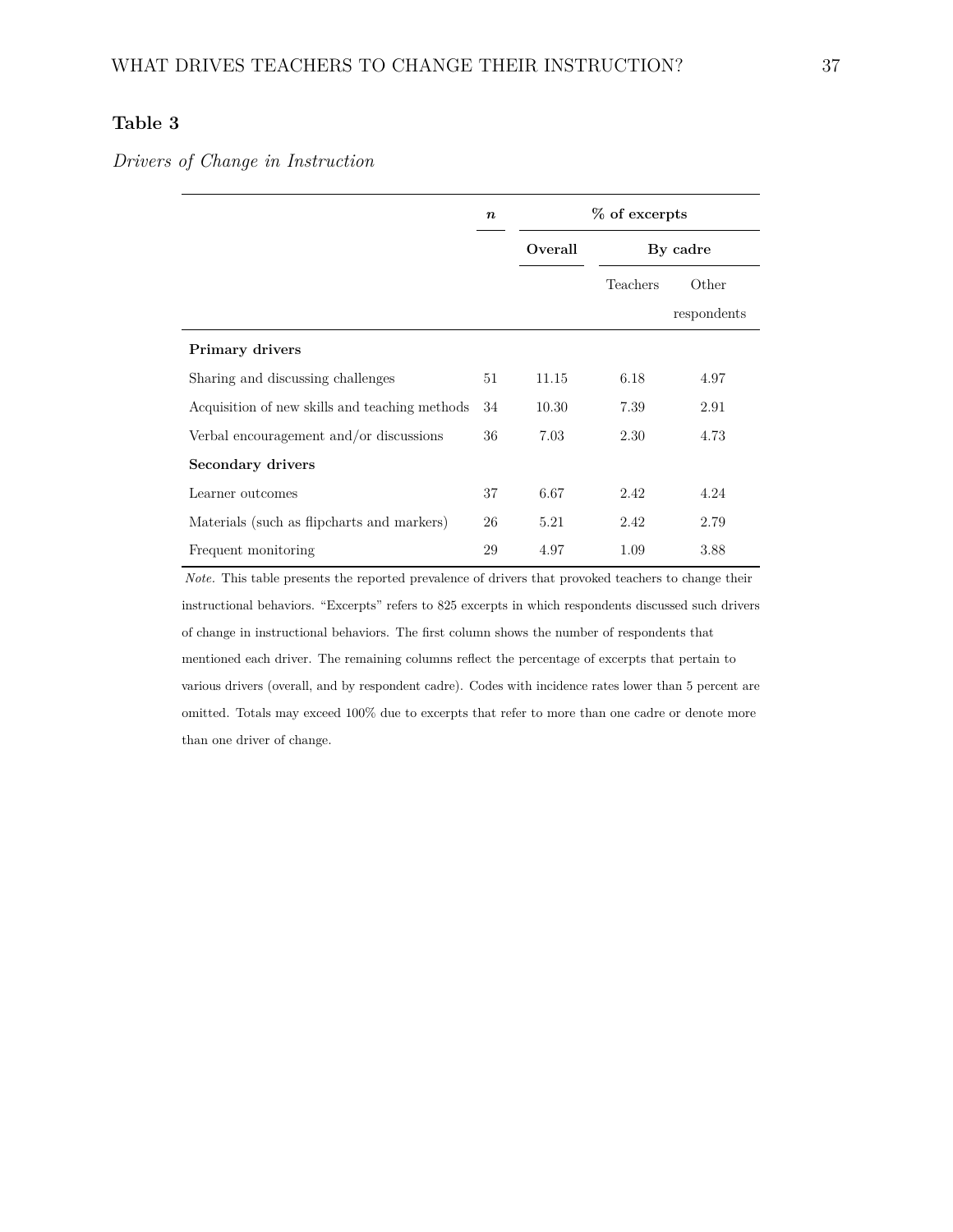## **Table 4**

# *Prevalence of Professional Development Opportunities, Their Association With Primary Drivers of Change*

|                                              | Prevalence    | Association with primary drivers of change |             |                    |       |                      |                      |          |
|----------------------------------------------|---------------|--------------------------------------------|-------------|--------------------|-------|----------------------|----------------------|----------|
|                                              |               |                                            |             | Sharing challenges |       | Verbal encouragement | Learning new methods |          |
|                                              | % Respondents | $%$ Excerpts                               | Qual.       | Quant.             | Qual. | Quant.               | Qual.                | Quant.   |
| Training                                     |               |                                            |             |                    |       |                      |                      |          |
| Offsite training                             | 38.46         | 10.97                                      | $\mathbf M$ | $-11.65$           | M     | 10.80                | H                    | 7.81     |
| Onsite training                              | 67.95         | 20.25                                      | H           | 26.75              | H     | 1.98                 | $\rm H$              | $-2.79$  |
| Monitoring                                   |               |                                            |             |                    |       |                      |                      |          |
| Monitoring through lesson observations       | 71.79         | 31.43                                      | H           | $-9.29$            | H     | 3.67                 | M                    | $-2.17$  |
| Monitoring through file-checking             | 24.36         | 4.43                                       | М           | $-7.32$            | M     | $-3.29$              | $_{\rm M}$           | $-10.10$ |
| Monitoring by walking-around                 | 6.41          | 1.27                                       | M           | 0.54               | M     | $-3.98$              | $_{\rm M}$           | $-4.54$  |
| Mentoring                                    |               |                                            |             |                    |       |                      |                      |          |
| Capacity building during 1:1 mentoring       | 55.13         | 14.98                                      | М           | 5.49               | Η     | 9.80                 | H                    | 5.82     |
| Encouragement during 1:1 mentoring           | 24.36         | 6.96                                       | M           | $-2.54$            | H     | 5.11                 | $_{\rm M}$           | $-9.20$  |
| Lesson planning support during 1:1 mentoring | 16.67         | 3.59                                       | M           | $-5.13$            | H     | 8.57                 | M                    | $-5.55$  |
| Technology                                   |               |                                            |             |                    |       |                      |                      |          |
| Mentoring over technology                    | 29.49         | 5.49                                       | L           | $-6.61$            | M     | n.a.                 | L                    | $-10.45$ |
| Data use                                     | 60.26         | 5.27                                       | M           | $-2.41$            | M     | 4.39                 | M                    | 5.10     |

<span id="page-37-0"></span>*Note.* This table provides the prevalence of continuous professional development (CPD) opportunities and their association with primary drivers of change in teaching behaviors. Continuous professional development opportunities are shown in rows. "Prevalence" reports on the percentage of respondents and excerpts that related a given CPD opportunity to changes in instruction. Results from qualitative analyses are shown in three levels, whereby "H" highlights high and positive, "M" highlights medium to weak, and "L" highlights low and negative associations. Results from a quantitative analysis report on the percentage point increase (/decrease) in the probability of a driver being mentioned in an excerpt, if a CPD opportunity is mentioned within the neighborhood of ten excerpts.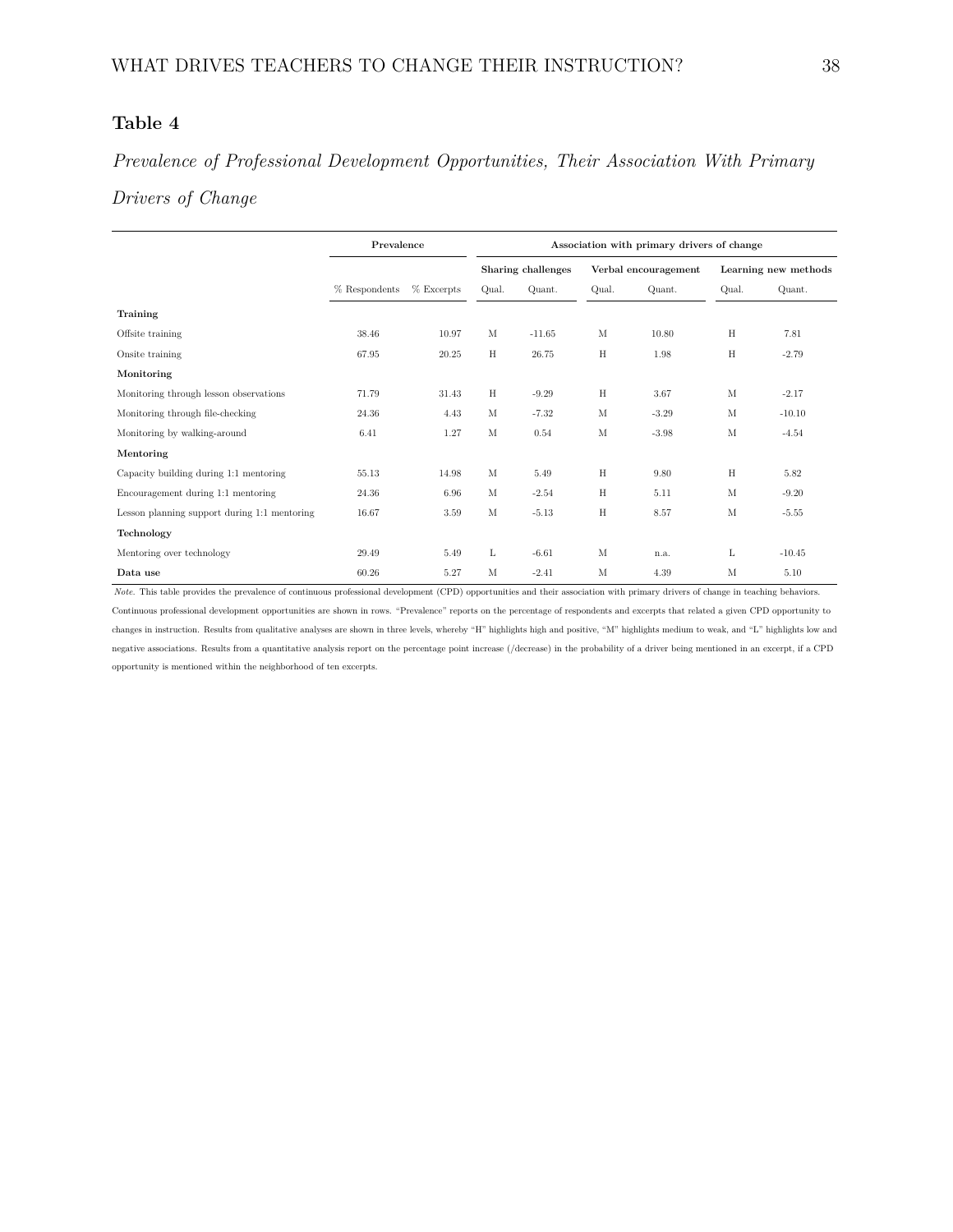## **Figure 1**

*Data-Analytic Strategy*



*Note.* This figure presents the study's mixed-methods data-analytic strategy along with the study's three main aims.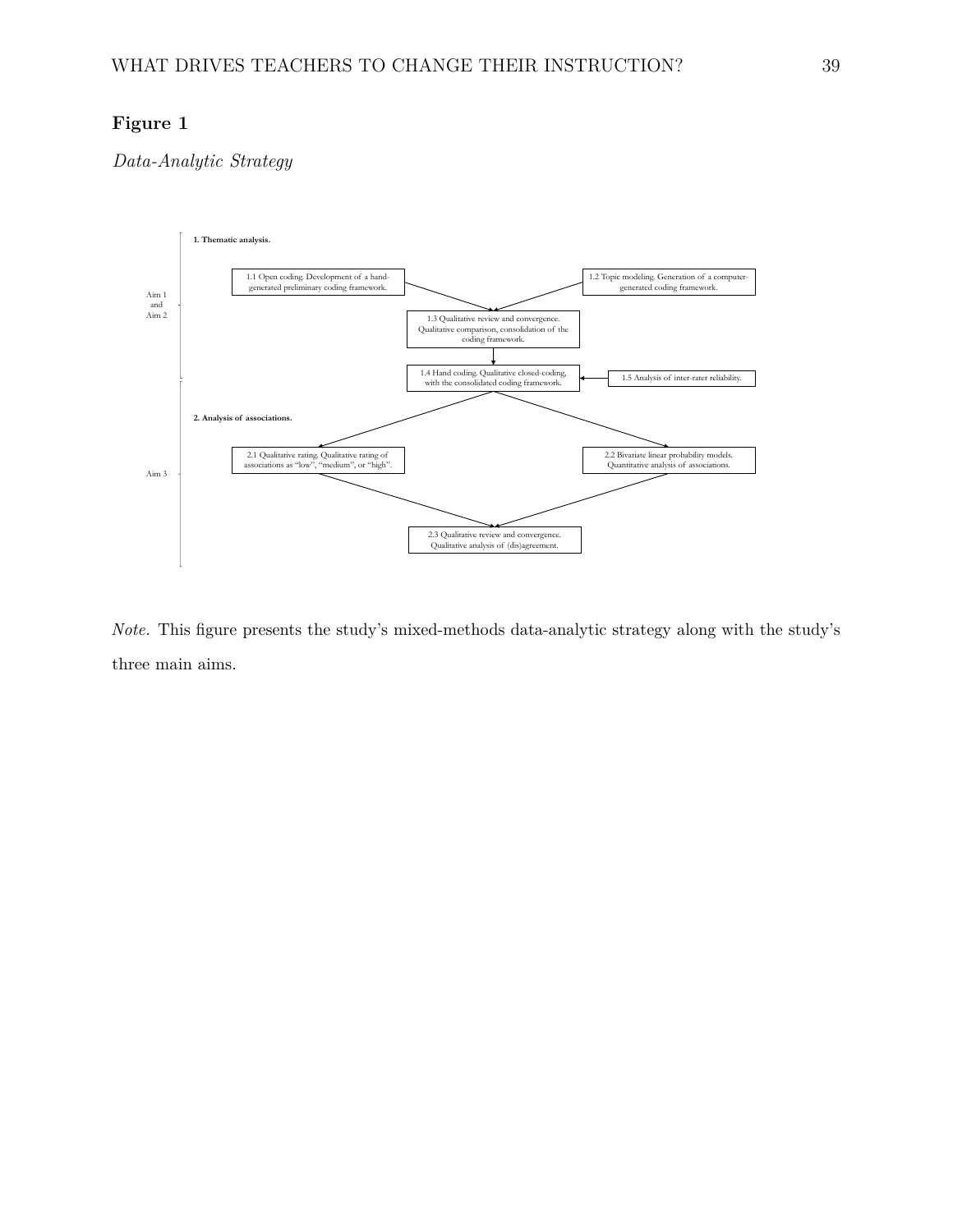## **Appendix A**

#### **Additional Tables and Figures**

## **Table A1**

*Comparison of Qualitatively Identified Themes With Quantitatively Identified Themes*

|                                 |                                   | Number of codes in qual- Number of topics in text |
|---------------------------------|-----------------------------------|---------------------------------------------------|
|                                 | itative coding framework analysis |                                                   |
| Changes in teaching practices   | 27                                | $\overline{2}$                                    |
| Drivers of change               | 52                                | $\overline{4}$                                    |
| Professional development inputs | 243                               | 6                                                 |
| Training                        | 73                                | $\mathbf{1}$                                      |
| Monitoring                      | 78                                | $\mathbf{1}$                                      |
| Mentoring                       | 55                                | 3                                                 |
| Technology                      | 16                                | $\mathbf{1}$                                      |
| Data use                        | 21                                | $\theta$                                          |
| Other categories                | 86                                | 14                                                |
| Nonsensical categories          | $\qquad \qquad \blacksquare$      | 19                                                |
| Total                           | 408                               | 45                                                |

*Note.* This table presents the number of codes as per the qualitative coding framework and as per the quantitative text analysis, respectively. Each row represents a category. We focus on categories of codes that were included in the current study. "Other" categories represent unrelated codes, such as background information on the setting of a school. "Nonsensical" categories represent topics as per the quantitative text analysis that, after review, did not prove meaningful (e.g., topic 11 in Appendix Figure [A1:](#page-40-0) say, now, think, mayb, just, year, right).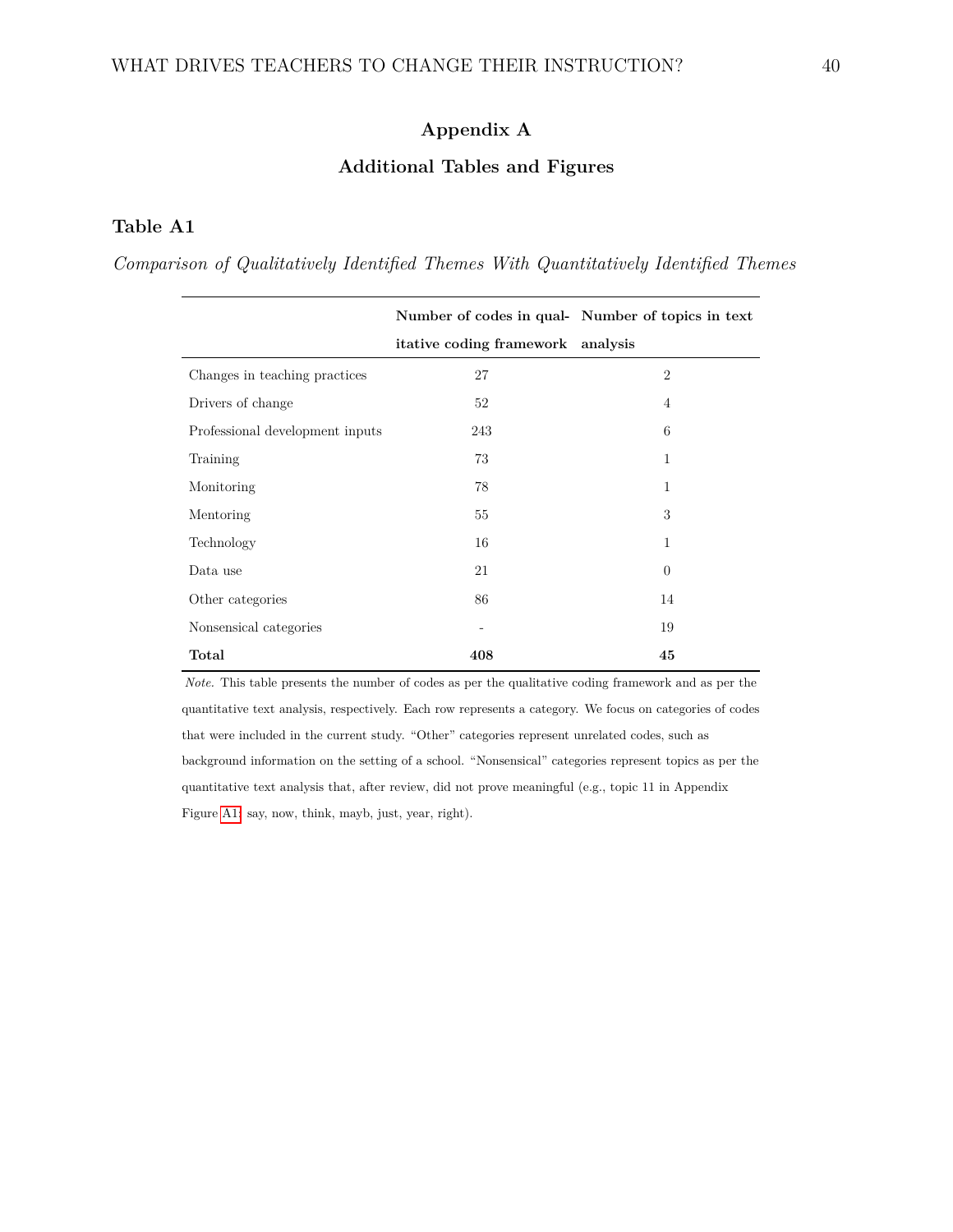#### <span id="page-40-0"></span>**Figure A1**

*Identification of Themes Through Topic Modeling*



*Note.* This figure presents the 45 themes identified through topic modeling. Themes are ordered by prevalence  $(\gamma)$  and presented along with their seven most distinctive terms. The corpus of text relies on all sentences spoken by respondents (5,879 answers); it excludes any text spoken by interviewers. Bi- and trigrams were added via Rapid Automatic Keyword Extraction (RAKE). The analysis excludes common stopwords (such as "me", "my", "myself", "we", or "our"), sets all text to lower case, and "stems" words (e.g., by removing suffixes such as "ed", "ing", or "ly").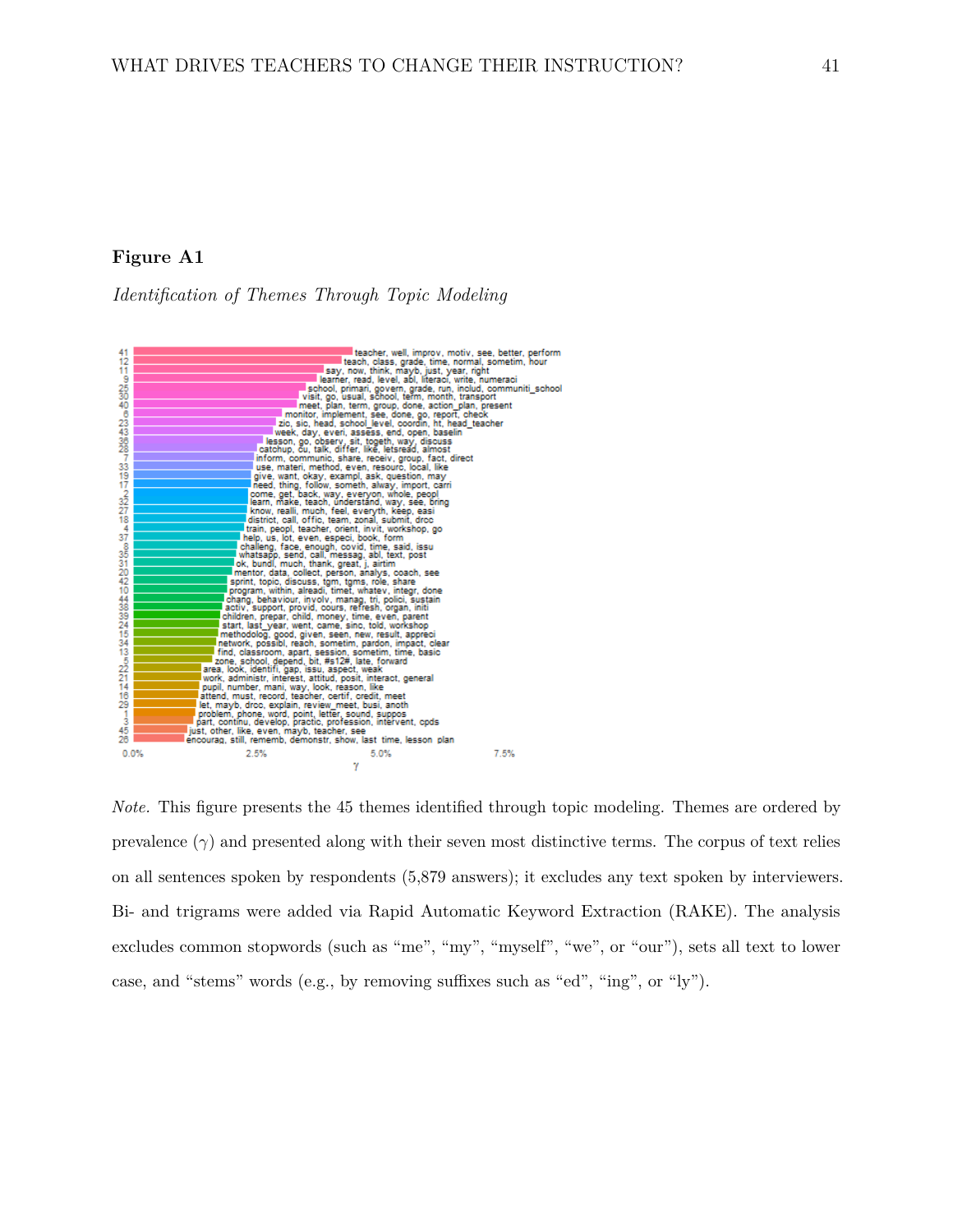#### **Figure A2**

*Robustness Check, and "Heatmap", of Associations Between Continuous Professional Development Opportunities and Primary Drivers of Change*



*Note.* This figure shows the association of continuous professional development opportunities with primary drivers of change in teaching behaviors. Continuous professional development opportunities are shown in rows. In the heatmap, "associations" are color coded, whereby green highlights high and positive, yellow highlights medium to weak, and red highlights low and negative associations. Results from qualitative analyses are shown in three discrete colors, only. Results from quantitative analyses are shown with a continuous color scale. They report on the percentage point increase (/decrease) in the probability of a driver being mentioned in an excerpt, if a CPD opportunity is mentioned within the neighborhood of ten or twenty excerpts, respectively. Compare to Table [4,](#page-37-0) which shows results for a neighborhood of ten excerpts, only.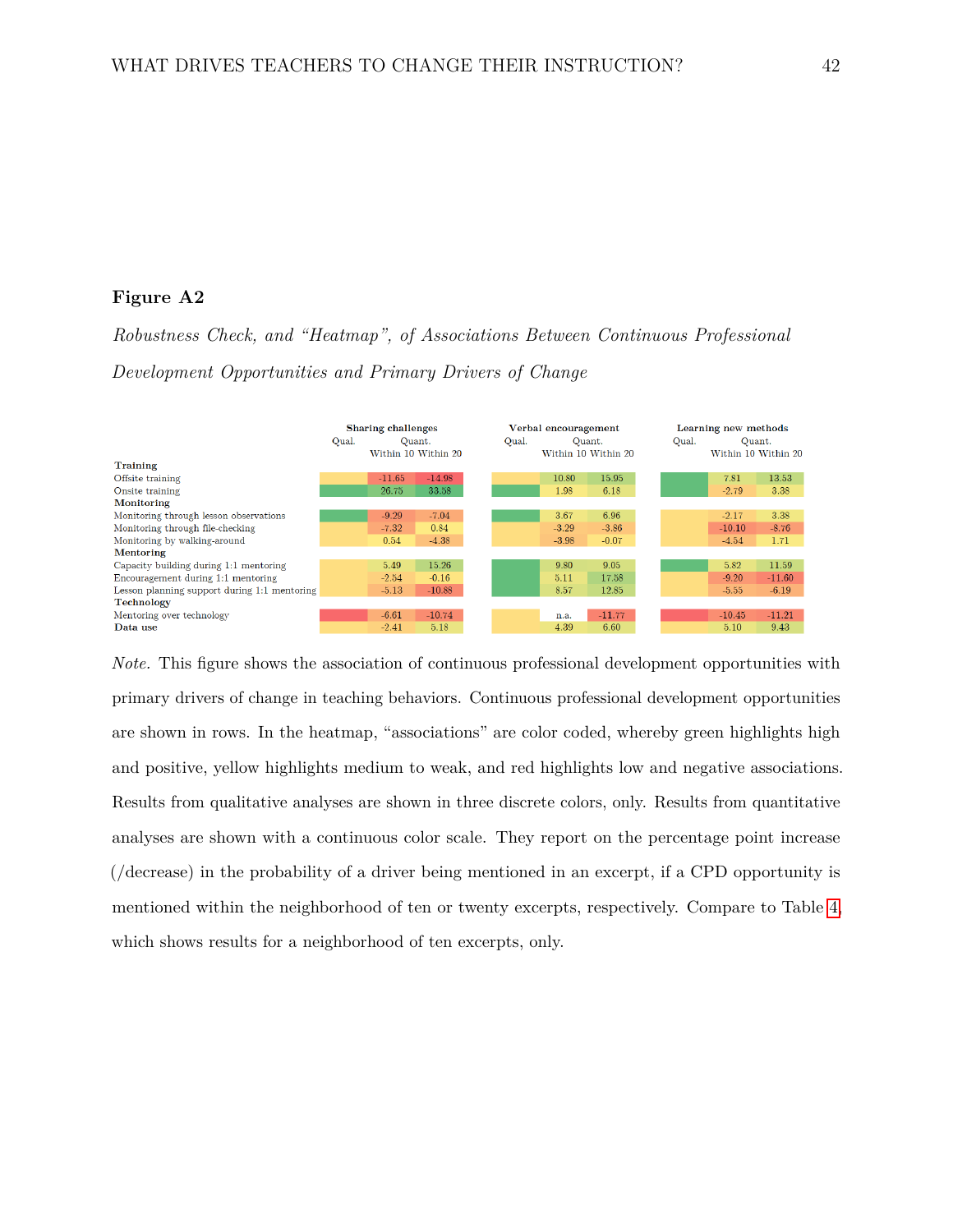#### **Appendix B**

#### **Interview Protocol**

#### **Prioritize questions in bold.**

1. Individual

1.1. How long have you been a [insert interviewee cadre]?

1.2. How many primary schools do you supervise?

1.3. Do you know [sampled school name]?

1.4. Can you tell me anything specific about [sampled school name]?

Tell the interviewee that you would like general information as well as information pertaining to this specific school if possible.

**1.5. [if the role above is at the school level] Think about the classes you taught / that were taught in your school, in the year before the Covid-19 crisis. Focus on their recent experience, not overall experience. Remember to ask respondents to elaborate on vague terms such as "support"**

**1.5.1. In the year before the Covid-19 crisis: Do you think you changed the way you / your school's teachers went about their day-to-day teaching in the classroom? [probe for matters related to in-classroom instruction] If so, how?**

**1.5.2. Why did you / your teachers make this change? (what helped to make these changes)**

1.6. If there are any teacher training and mentoring initiatives in the school/schools you work with, which do you like best so far? Why? [Probe for multiple answers]

1.7. Concerning teacher training and mentoring, if any, what are some of the important activities you undertake as a [insert role]? [Focus on the last training/mentoring activity the participant undertook, what structures are in place that contribute to teacher change; are there clear expectations and structure?] [Probe: Focus on SPRINT, Catch Up, other teacher training and mentoring delivery process implemented in primary schools (e.g.,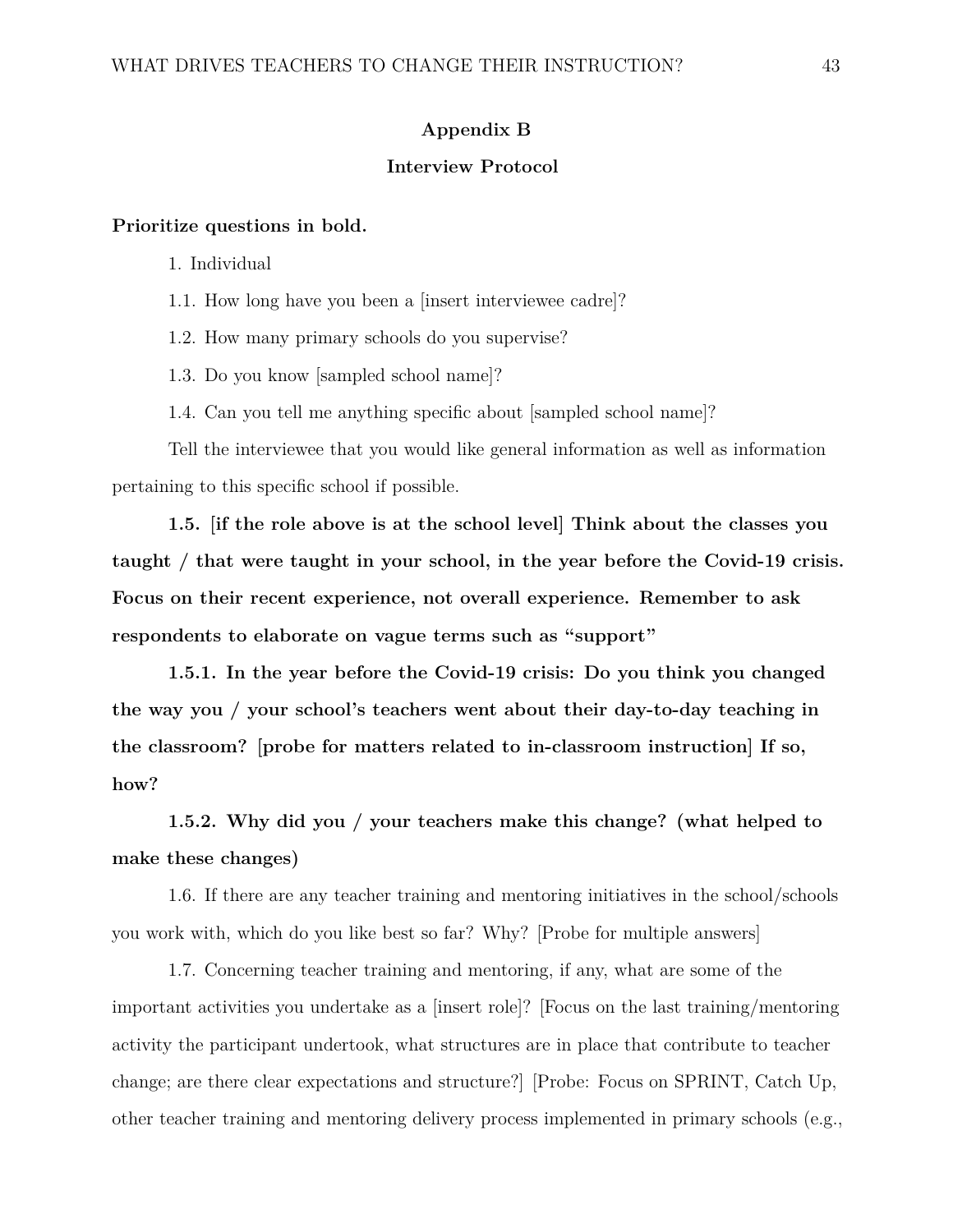#### USAID Let's Read)]

#### **2. SPRINT**

2.1. Please could you describe the SPRINT system as you understand it?

2.2. What are the ways in which you provide (or are provided) training under the SPRINT system at [sampled school name]? [Probe: how was it carried out, who was involved, what was the content/focus, what resources were used Focus on a recent experience, if a teacher says TGM for example, ask what issues were discussed at the last meeting, ask about who heads these meetings and what is the motivation to go to these meetings.

2.3. What are the ways in which you provide (or are provided) mentoring support under the SPRINT system at [sampled school name]? [Probe: when and how was it carried out, how often, who was involved, what was the content/focus, what resources were used]

2.4. What are the ways in which you provide (or are provided) monitoring under the SPRINT system at [sampled school name]?

2.4.1. How does SPRINT data play a role in your day-to-day activities?

**2.5. What are the ways in which the current SPRINT system changes teacher behaviour in the classroom at [sampled school name]? Focus on a recent experience, if a teacher says TGM for example, ask what issues were discussed at the last meeting, ask about who heads these meetings, and what is the motivation to go to these meetings**

**2.5.1. What are the main drivers of this change?**

**2.5.2. Is this change sustained?**

**2.5.3. If not, why? If yes, why?**

2.5.4. How does the point system under SPRINT influence teacher motivation and mentor/monitoring/training activity?

2.5.5. Without SPRINT, what changes do you expect to happen in the classroom? 2.6. What are some of the challenges you face implementing SPRINT?

**2.7. How can SPRINT be more helpful in contributing to changing**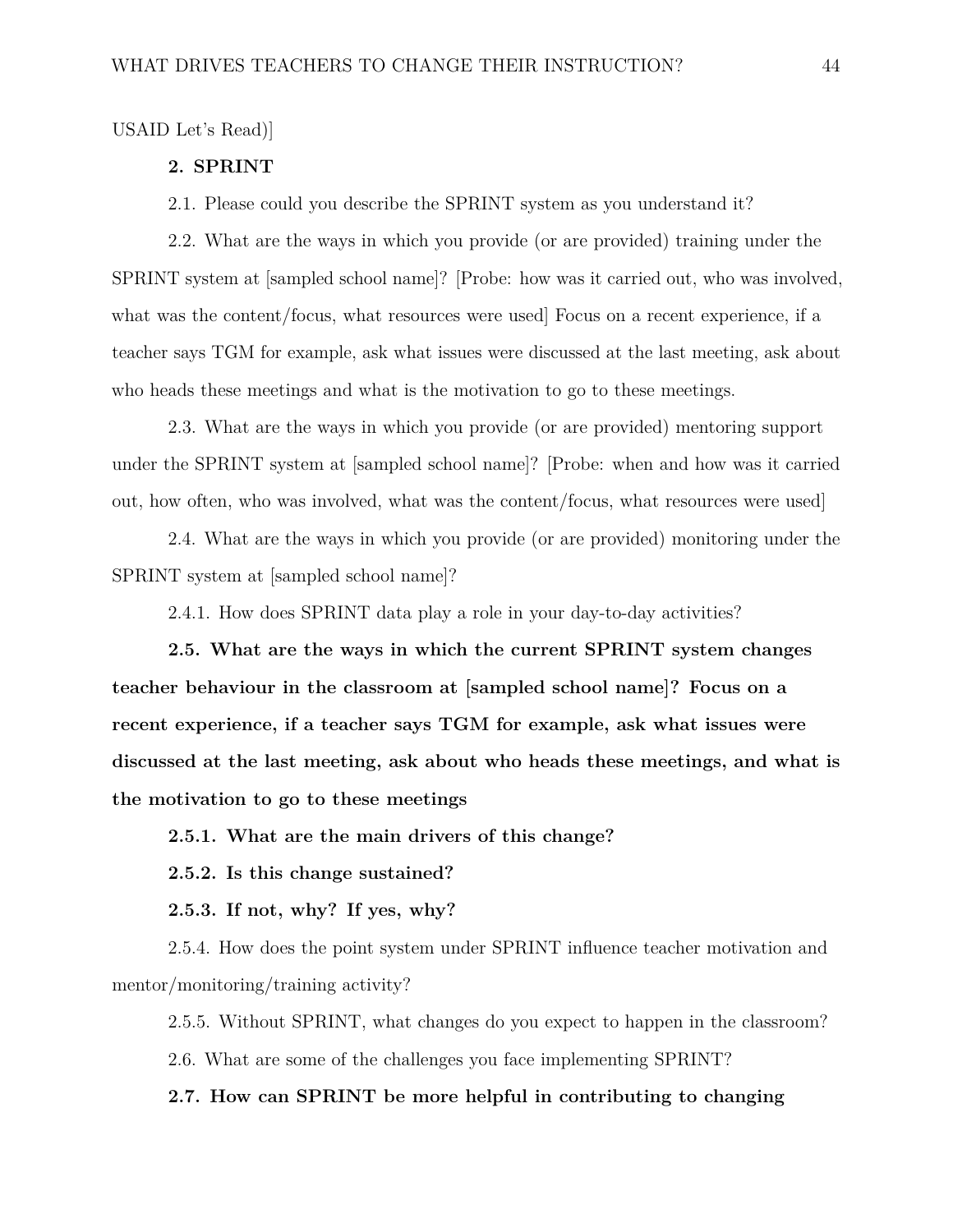#### **teacher behaviour in the classroom?**

2.8. What are potential changes you would like to see in the SPRINT system?

**3. Catch Up**

**3.1. What are the ways in which you provide (or are provided) training under Catch Up at [sampled school name]? Focus on recent training, what is currently happening at the school, ask about the training structure**

**3.2. What are the ways in which you provide (or are provided) mentoring support under Catch Up at [sampled school name]? If they themselves are a mentor – who supports them?**

**3.2.1. If you are unsure about a particular aspect of teaching, who do you turn to for support?**

**3.3. What are the ways in which you provide (or are provided) monitoring under Catch Up at [sampled school name]?**

**3.3.1. Who ensures that monitoring is taking place (i.e. SIC or HT)?**

**3.3.2. How many classroom visits do you conduct in a month on average? [Probe on the formality of these visits, what is required by the district/zone? What is the actual number of visits?]**

**3.3.2.1. How many times in a month do you visit [sampled school name]?**

**3.3.3. What activities do you undertake during these visits?**

**3.3.3.1. What is the most important aspect of these visits?**

**3.3.3.2. Are they useful?**

**3.3.3.3. What would you recommend changing about these visits?**

**3.3.4. What data is collected or looked at during these visits?**

**3.3.5. How is this data used further?**

**3.4. Have you picked up a particular teaching practice as a result of Catch Up? Why?**

**3.4.1. What are the main drivers of this change?**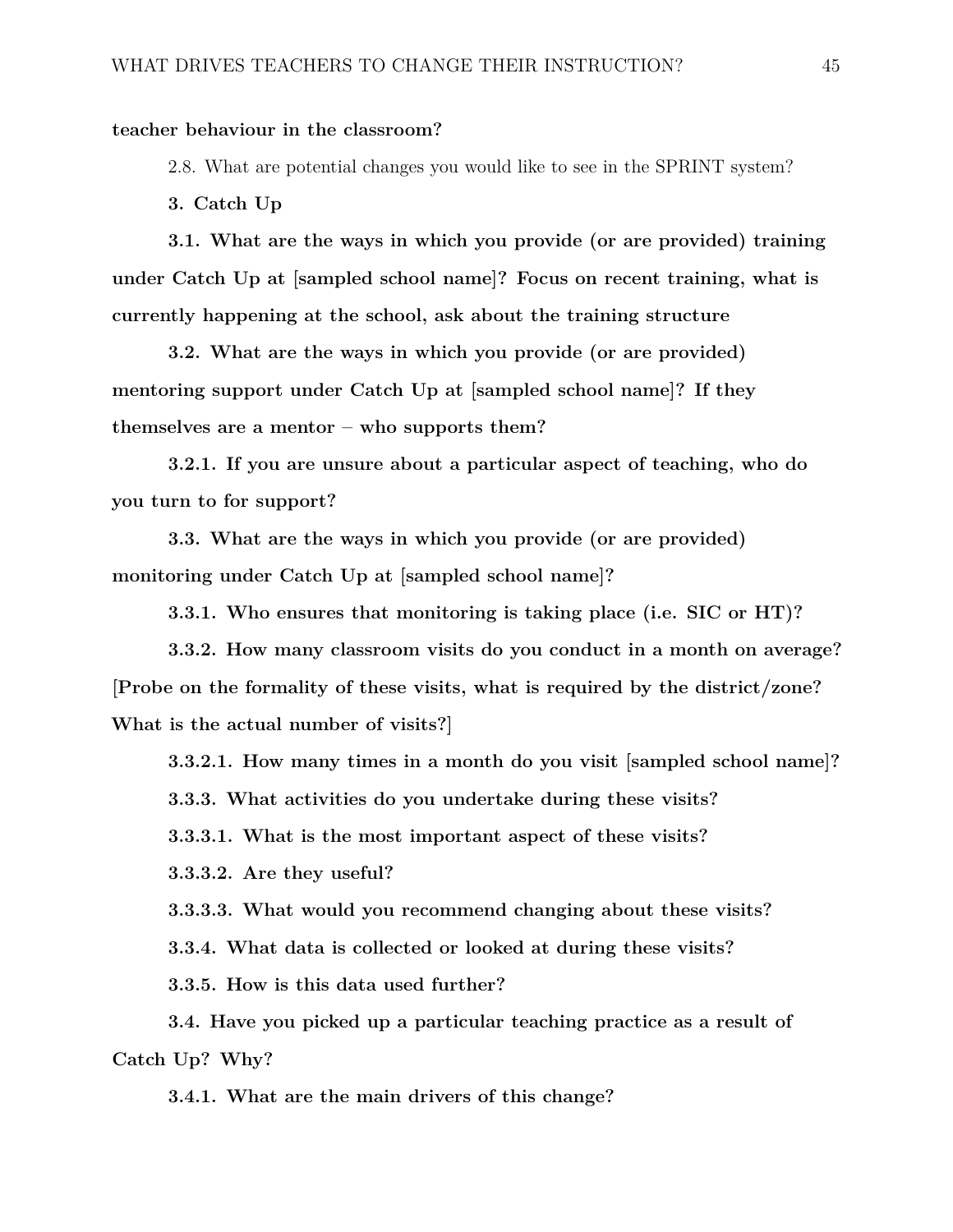**3.4.2. Is this change sustained?**

**3.4.3. If not, why? If yes, why?**

**3.5. What are some of the challenges you face implementing Catch Up?**

**3.5.1. What are some of the potential solutions?**

**3.6. What are the most important characteristics or skills of an effective Catch-Up Mentor?**

**4. Questions related to other teacher training and mentoring delivery process implemented in primary schools (e.g., USAID Let's Read)**

4.1. What are the other programs in which you provide

(or are provided) training at [sampled school name]?

4.1.1. How is this training carried out?

4.2. What are the other programs in which you provide (or are provided) mentoring at [sampled school name]?

4.2.1. How is this mentoring carried out?

4.3. What are the other programs in which you provide (or are provided) monitoring at [sampled school name]?

4.3.1. How is this monitoring carried out?

**4.4. What are the ways in which [insert other program name] changes teacher behaviour in the classroom? [Probe: motivation / professional development / behaviour]**

**4.4.1. What are the main drivers of this change?**

**4.4.2. Is this change sustained?**

**4.4.3. If not, why? If yes, why**

4.5. How does [insert program name] differ from Catch Up or SPRINT?

4.5.1. Do these programs clash or overlap?

4.5.1.1. If yes, how?

4.5.1.2. How would you propose these clashes be addressed?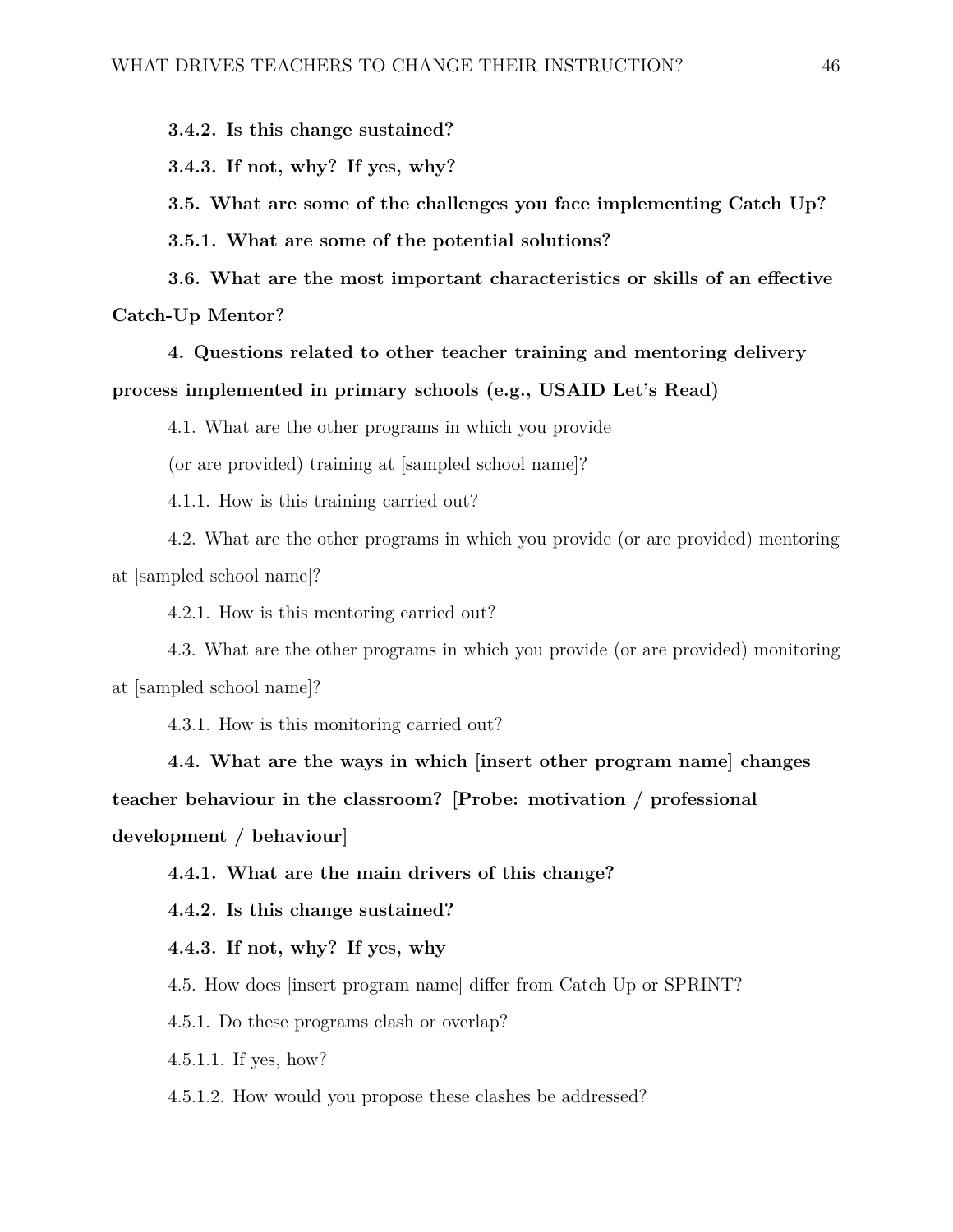4.5.2. How are these programs unique?

5. Integration

5.1. For each program, please tell me about one or two features that you like the best?

5.2. What aspects of Catch Up's approach and delivery process in supporting teachers are similar to other initiatives that already exist in the school/schools you work with? Describe. [Probe: Classroom activities/school day, materials, training, mentoring, and monitoring and data collection]

5.3. What aspects of Catch Up would be hard and easy to combine with existing teacher training and mentoring programs? [Probe: Teacher training, mentoring, incl. mentor training (Classroom activities/school day, materials, training, mentor selection, mentor training, mentor visits, review mechanisms, resource needs, monitoring and data collection, etc.)]

5.3.1. Why?

5.4. Currently, do you integrate any training/mentoring/monitoring activities across [insert program names]?

5.5. In your opinion, how can Catch Up be better integrated into the current systems?

#### **6. Technology**

6.1. Do you have WhatsApp (or a smartphone if not)?

6.1.1. How often do you use WhatsApp on your phone?

6.1.2. How often do you watch videos or YouTube on your phone?

6.2. How often are you able to communicate with your mentor or mentees remotely?

6.2.1. Do you call / text?

6.2.2. How often do you communicate with work colleagues over WhatsApp?

6.3. How do you communicate with other schools/teachers within your school?

6.3.1. How many have access to WhatsApp groups?

6.3.2. List the most popular method

6.4. Are you on any of the WhatsApp teacher groups? If Not: Is there someone in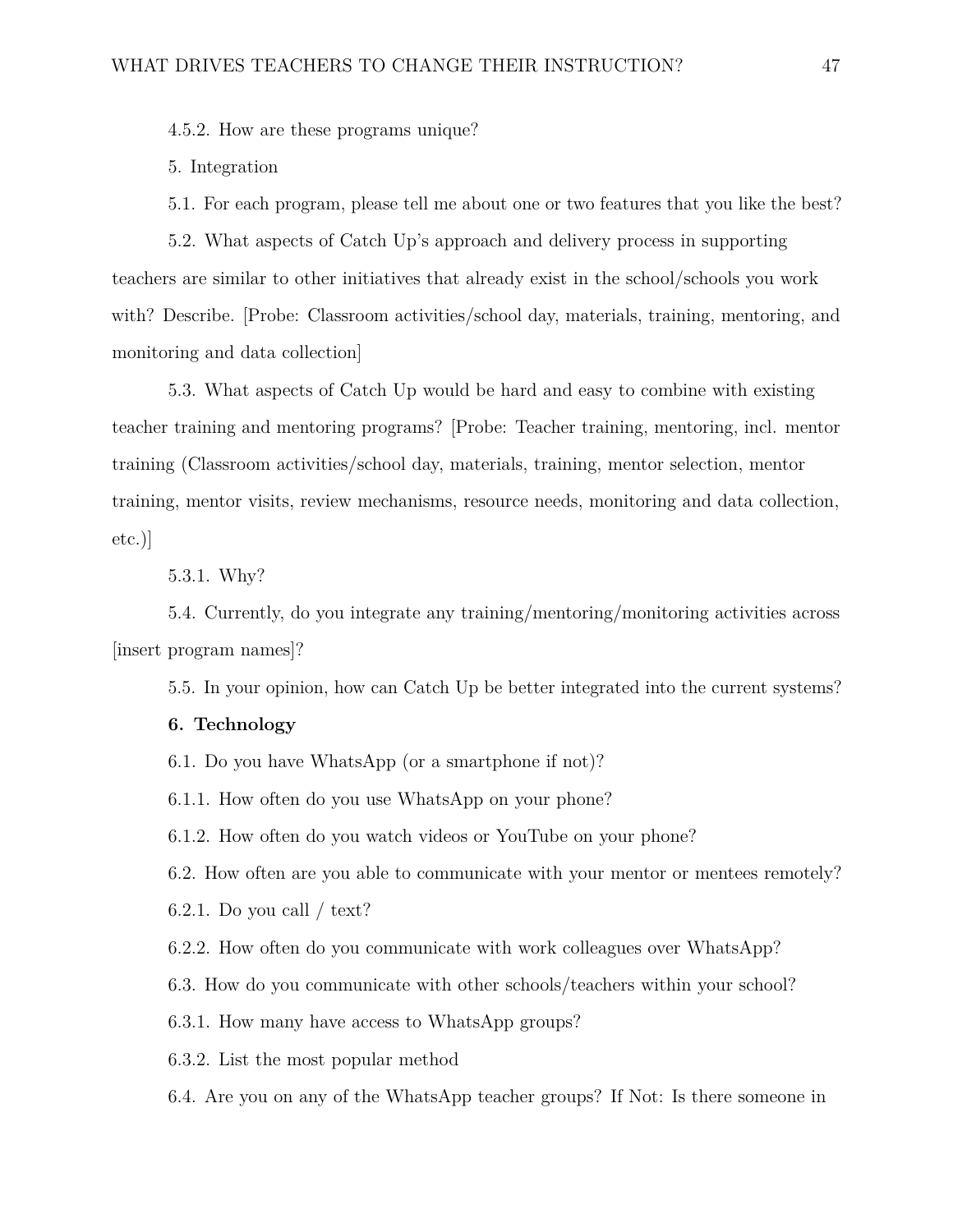your workplace who is in these groups?

6.4.1. What kind of information is communicated here? Information that is shared that could contribute to teacher change. Elaborate on vague/ generic terms

6.4.2. Have you ever sent/been sent mentoring support on WhatsApp or any other form of technology?

6.4.3. Do you send any SPRINT, Catch Up, or any other program-related data using WhatsApp or any other form of technology?

6.5. How often are you able to top up with bundles?

#### **7. For the Airtime transfer**

7.1. Should the airtime code be sent via WhatsApp or SMS?

7.1.1. What is the number the top-up code should be sent to?

7.2. What is your network provider? (i.e., Airtel?)

7.3. If you were given the option, would you prefer bundles or airtime?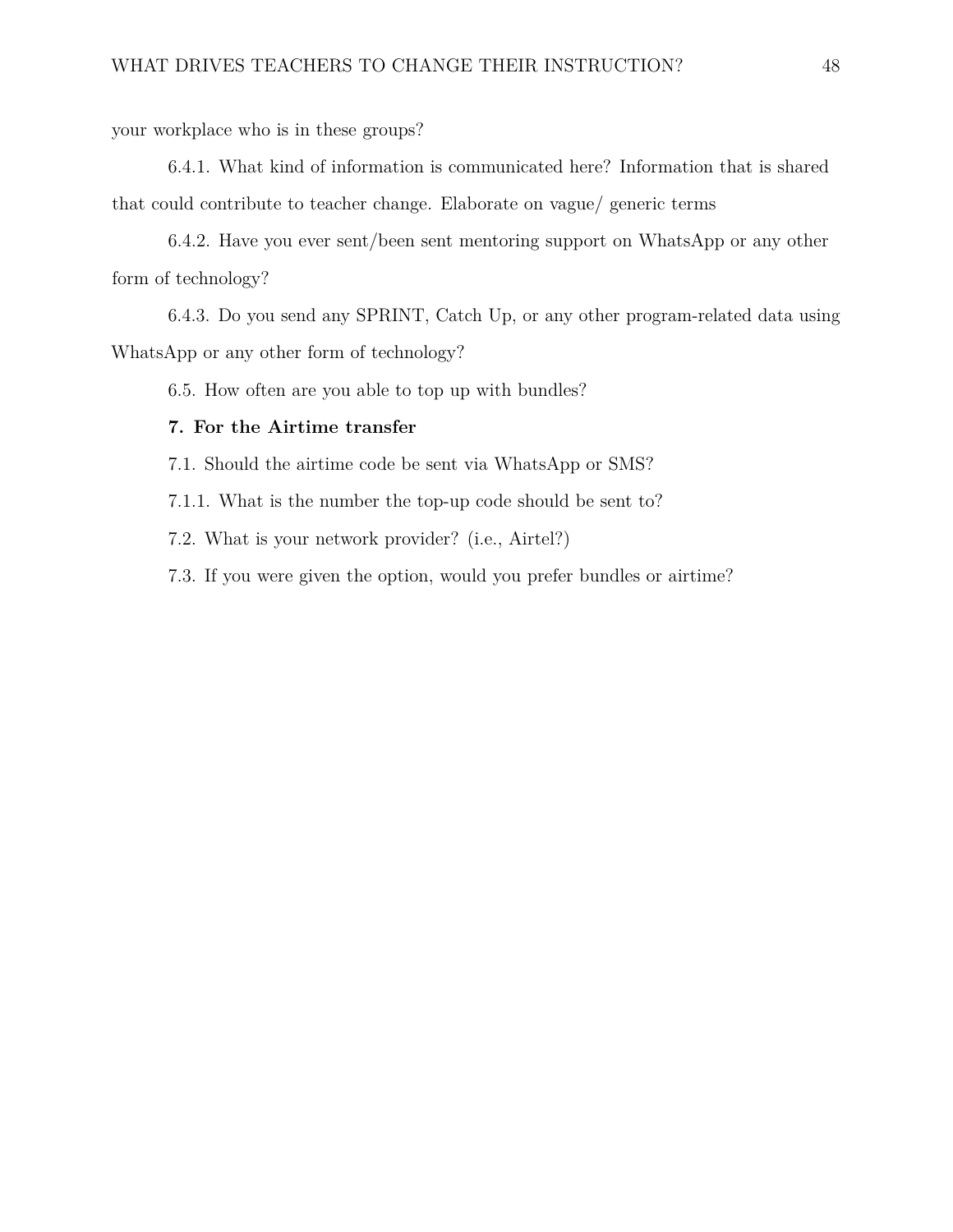## **Appendix C**

## **Coding Scheme**

## **Table C1**

*Coding Scheme*

| ID |                         | Pa- Depth      |                            | <b>Title</b>                      | Description                                                                  | <b>How codes</b>                                                                                               |
|----|-------------------------|----------------|----------------------------|-----------------------------------|------------------------------------------------------------------------------|----------------------------------------------------------------------------------------------------------------|
|    | rent<br>ID              |                |                            |                                   |                                                                              | relate to<br>themes                                                                                            |
|    | $\mathbf{1}$            |                | $\mathbf O$                | Doesn't apply                     | Excerpt does not apply to<br>our coding framework                            |                                                                                                                |
|    | $\overline{\mathbf{2}}$ | $\overline{2}$ | $\mathbf 0$                | Program<br>1.                     |                                                                              |                                                                                                                |
|    | 3                       | 3              | 1                          | <b>CU</b> program                 | Text is CU specific                                                          | Each                                                                                                           |
|    | 4                       | 3              | $\mathbf{1}$               | General / Other<br>programs       | Text is not program specific<br>or relates to another<br>program i.e. THRASS | excerpt was<br>tagged with<br>the                                                                              |
|    | 5                       | 3              | $\mathbf{1}$               | <b>Let's Read</b>                 | Text is Let's Read specific                                                  | program                                                                                                        |
|    | 6<br>7                  | 3              | $\mathbf 1$<br>$\mathbf 0$ | <b>SPRINT</b> program<br>2. Cadre | Text is SPRINT specific                                                      | the<br>respondent<br>was<br>speaking<br>about in<br>order to<br>identify<br>differences<br>across<br>programs. |
|    | 8                       | 7              | 1                          | <b>DEBS</b>                       | <b>DEBS</b>                                                                  | Similarly,                                                                                                     |
|    |                         |                | $\mathbf 1$                | DH                                | Deputy head                                                                  | where                                                                                                          |
| 10 | 9                       | 7              | $\mathbf{1}$               | <b>DRCC</b>                       | <b>DRCC</b>                                                                  | applicable -                                                                                                   |
|    | 11                      | 7              |                            | <b>ESO</b>                        | <b>Education Standards</b>                                                   | - cadre roles                                                                                                  |
|    |                         |                | 1                          |                                   | officer                                                                      | <sub>or</sub><br>individuals                                                                                   |
| 12 |                         | 7              | $\mathbf{1}$               | <b>HT</b>                         | Headteacher                                                                  | spoken                                                                                                         |
| 13 |                         | 7              | $\mathbf 1$                | <b>Peer Teacher</b>               | Colleague / another teacher<br>at the school                                 | about were<br>tagged. This                                                                                     |
| 14 |                         | 7              | $\mathbf 1$                | <b>SEST</b>                       | <b>School Education Support</b><br>Team                                      | allowed us<br>to                                                                                               |
| 15 |                         | 7              | $\mathbf{1}$               | <b>SIC</b>                        | School-inset Coordinator                                                     | understand                                                                                                     |
| 16 |                         | 7              |                            | $1$ ST                            | Senior Teacher                                                               | the roles of<br>various                                                                                        |
| 17 |                         | 7              | $\mathbf{1}$               | <b>ZHT</b>                        | Zonal head teacher                                                           | cadre better                                                                                                   |
| 18 |                         | 7              | $\mathbf{1}$               | <b>ZIC</b>                        | Zonal inset-coordinator                                                      | and<br>feedback<br>into<br>understandi                                                                         |

ng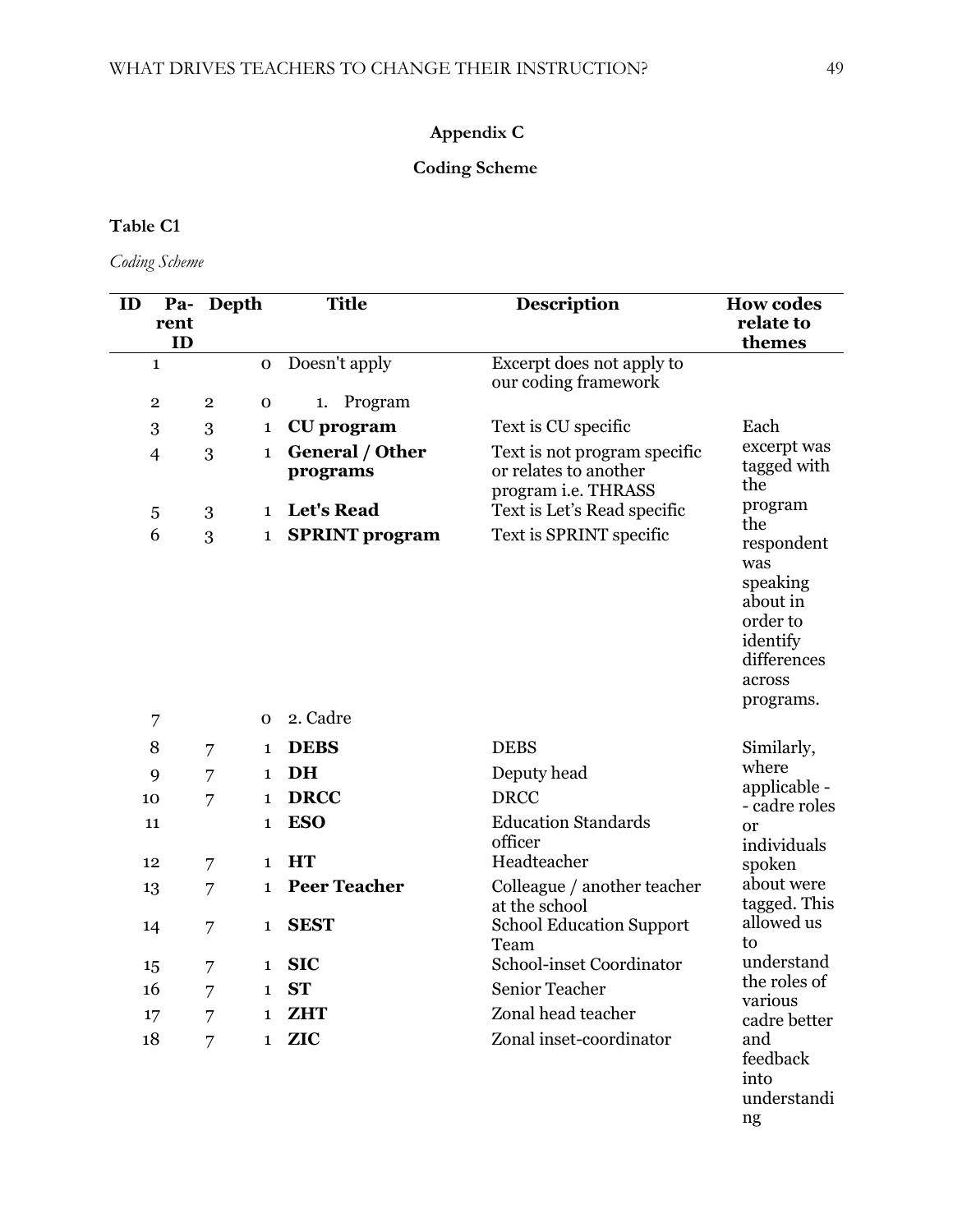| ID   | Pa- | Depth                   | <b>Title</b>                              | <b>Description</b>                                     | <b>How codes</b>       |
|------|-----|-------------------------|-------------------------------------------|--------------------------------------------------------|------------------------|
| rent | ID  |                         |                                           |                                                        | relate to<br>themes    |
|      |     |                         |                                           |                                                        | monitoring             |
|      |     |                         |                                           |                                                        | and<br>evaluation      |
|      |     |                         |                                           |                                                        | processes              |
|      |     |                         |                                           |                                                        | better.                |
| 19   |     | $\mathbf 0$             | 3. General Setting                        | Part A: General setting of                             |                        |
|      |     |                         |                                           | sampled school<br>Respondent refers to PTAs            |                        |
| 20   | 19  | 1                       | <b>Community: PTA</b>                     |                                                        |                        |
| 21   |     | $\mathbf{1}$            | <b>Community:</b><br><b>Importance on</b> | Respondent refers to the<br>importance of community    |                        |
|      |     |                         | learner                                   | on learner engagement                                  |                        |
|      |     |                         | engagement                                |                                                        |                        |
| 22   | 19  | $\mathbf{1}$            | <b>Community:</b>                         | Respondent refers to the                               |                        |
|      |     |                         | <b>Supportive</b>                         | community as being                                     |                        |
|      |     | $\mathbf{1}$            | <b>COVID</b> related                      | supportive<br>School is facing challenges              |                        |
| 23   | 19  |                         | timetabling                               | relating to the adjusted                               |                        |
|      |     |                         | challenge                                 | COVID timetable.                                       |                        |
| 24   | 19  | $\mathbf{1}$            | Large school                              | Respondent shares that                                 |                        |
|      |     |                         |                                           | this is a large school in                              | This section           |
|      |     |                         |                                           | terms of grade span /<br>enrolment.                    | was not<br>used in the |
| 25   | 19  | $\mathbf{1}$            | Locality:                                 | Participant considers this                             | study but              |
|      |     |                         | far/difficult to                          | school far/difficult to reach                          | rather as a            |
|      |     |                         | reach                                     |                                                        | base for               |
| 26   | 19  | $\mathbf{1}$            | <b>School</b>                             | Respondents perception of                              | understandi            |
|      |     |                         | performance:                              | learner performance at                                 | ng school<br>contexts  |
| 27   | 26  | $\overline{2}$          | Perception<br>low/negative                | sampled school<br>Respondent has a negative            | and general            |
|      |     |                         |                                           | perception of the school                               | settings               |
| 28   | 26  | $\overline{2}$          | neutral                                   | Respondent has a neutral                               | better.                |
|      |     |                         |                                           | perception of the school                               |                        |
| 29   | 26  | $\mathbf{2}$            | positive/good                             | Respondent has a positive                              |                        |
| 30   | 19  | 1                       | <b>Teacher</b>                            | perception of the school<br>There is a lack of teacher |                        |
|      |     |                         | accommodation                             | accommodation at the                                   |                        |
|      |     |                         | lacking                                   | school or a shortage of                                |                        |
|      |     |                         |                                           | teacher accommodation.                                 |                        |
| 31   | 19  | 1                       | <b>Understaffed</b>                       | School is understaffed /                               |                        |
|      |     |                         |                                           | does not have enough<br>teachers                       |                        |
| 32   | 19  | $\mathbf{1}$            | Unlicensed                                | School has unlicensed or                               |                        |
|      |     |                         | teachers                                  | informally trained teachers                            |                        |
| 33   |     | 0                       | 4. Teacher change                         |                                                        |                        |
| 34   | 33  | 1                       | a. Technical                              | Technical teacher changes                              | These codes            |
| 35   | 34  | $\overline{\mathbf{2}}$ | Application to other                      | School / staff have                                    | directly               |
|      |     |                         | grades                                    | expanded the CU program                                | relate to              |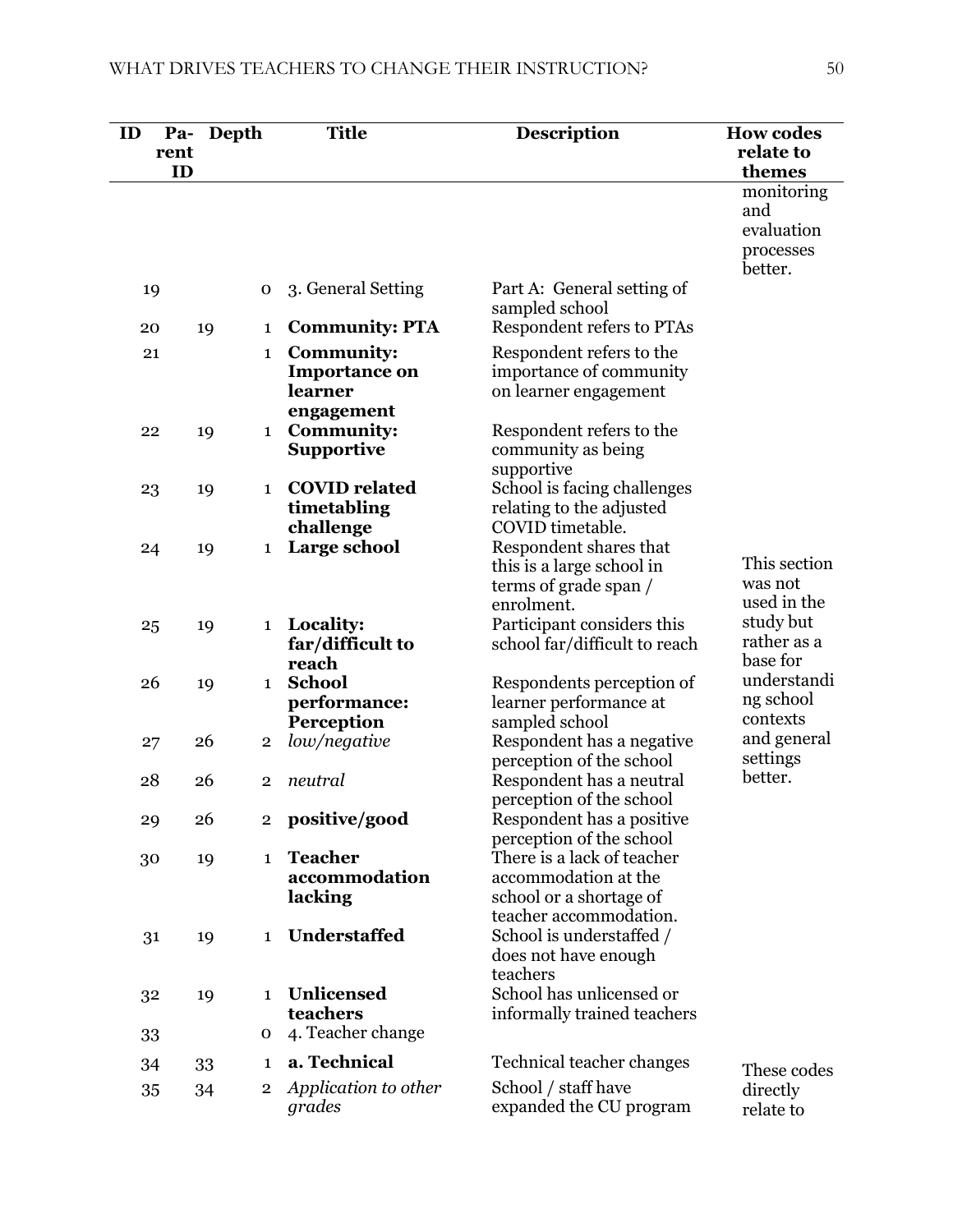| ID<br>rent | Depth<br>Pa-<br>ID |                | <b>Title</b>                                        | <b>Description</b>                                                                                                                                                                                                                                                                                                                  | <b>How codes</b><br>relate to<br>themes                          |
|------------|--------------------|----------------|-----------------------------------------------------|-------------------------------------------------------------------------------------------------------------------------------------------------------------------------------------------------------------------------------------------------------------------------------------------------------------------------------------|------------------------------------------------------------------|
|            |                    |                |                                                     | to other grades on their, i.e.<br>they actively include the<br>grade 2s or 6s in the<br>normal CU<br>(afterschool/remedial)                                                                                                                                                                                                         | understandi<br>ng reported<br>teacher<br>changes<br>$(Aim 1)$ of |
| 36         | 35                 | $\overline{2}$ | Application to non-<br>CU classes                   | program<br>Teacher applies CU<br>methods to other non-CU<br>related classes within the<br>school time period                                                                                                                                                                                                                        | the study                                                        |
| 37         | 34                 | $\overline{2}$ | Increased data use                                  | Teacher has increased their<br>usage of data such as<br>learner performance<br>progression                                                                                                                                                                                                                                          |                                                                  |
| 38         | 34                 | $\overline{2}$ | <i>Increased</i><br>interaction                     | Program has resulted in<br>increased learner<br>interaction / contact<br>between teacher and<br>student                                                                                                                                                                                                                             |                                                                  |
| 39         | 34                 | $\overline{2}$ | <b>Increased</b> lesson<br>preparation              | Program has resulted in<br>teachers creating lesson<br>plans and being more<br>prepared for classes                                                                                                                                                                                                                                 |                                                                  |
| 40         | 34                 | $\overline{2}$ | <i>Increased</i><br>understanding of<br>learner     | Program has resulted in<br>teachers understanding the<br>differentiated needs of<br>learners and adapting<br>lessons to be all inclusive of<br>these levels                                                                                                                                                                         |                                                                  |
| 41         | 40                 | 3              | Methodology:<br><b>Learner centered</b><br>approach | Specific reference to the<br>increased use of learner-<br>centered methodology.<br>Learner-centered<br>methodology is defined as<br>an approach that focuses<br>more on the learner rather<br>than the usual "chalk and<br>talk" approach. Learning is<br>centered around the<br>student, and the teacher<br>acts as a facilitator. |                                                                  |
| 42         | 34                 | $\mathbf{2}$   | Increased use of<br>activities                      | Program has resulted in the<br>increased use of activities<br>or examples                                                                                                                                                                                                                                                           |                                                                  |
| 43         | 34                 | $\mathbf{2}$   | Increased use of<br>materials                       | Program has resulted in the<br>increased use of materials<br>such markers / manila<br>paper/chalk                                                                                                                                                                                                                                   |                                                                  |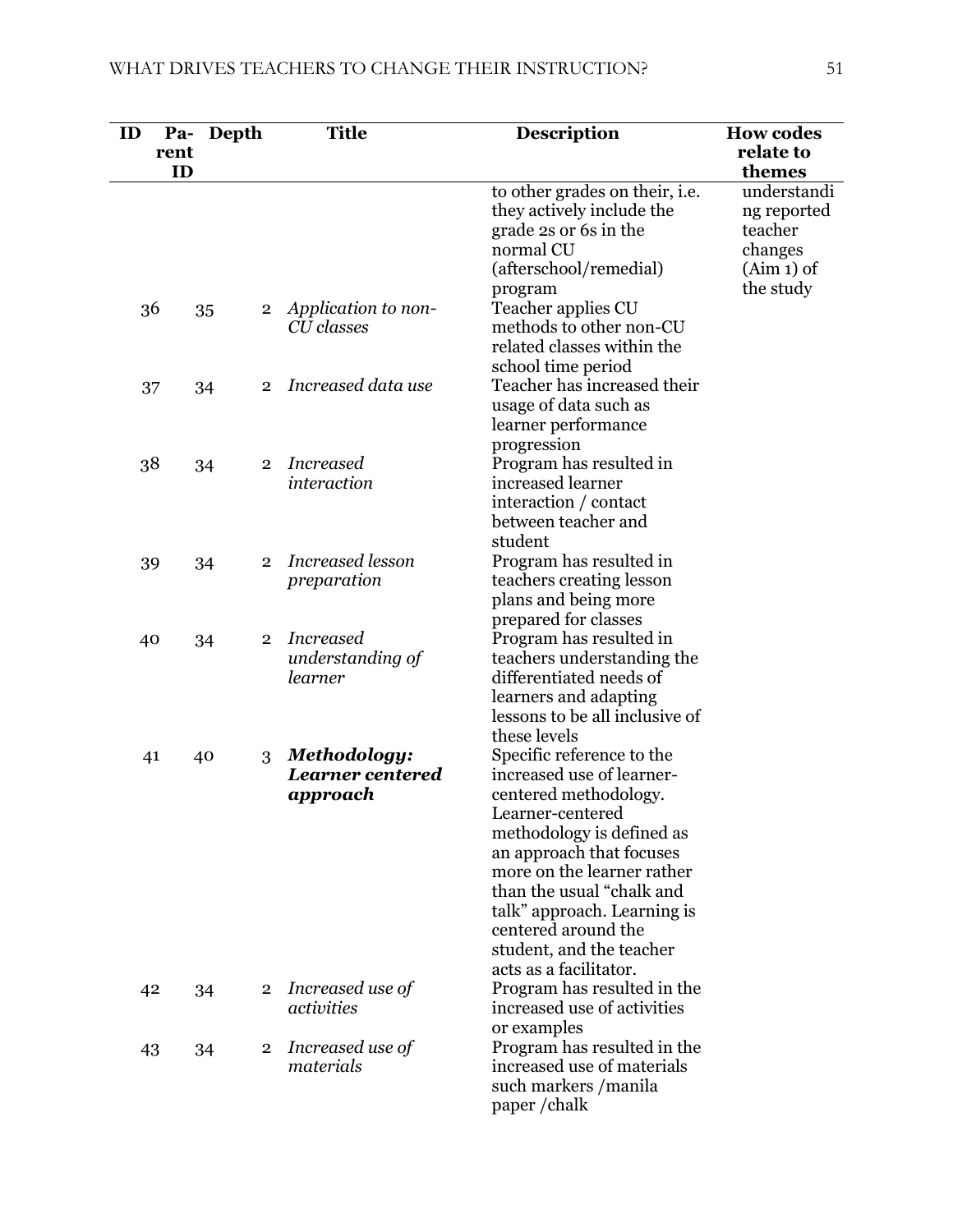| ID | Pa-<br>rent | Depth          | <b>Title</b>            | <b>Description</b>                     | <b>How codes</b><br>relate to |
|----|-------------|----------------|-------------------------|----------------------------------------|-------------------------------|
| 44 | ID<br>43    | 3              | <b>Increased use of</b> | Program has resulted in the            | themes                        |
|    |             |                | <b>localised</b>        | increased use of localised             |                               |
|    |             |                | materials               | materials specifically,                |                               |
|    |             |                |                         | sticks/stones                          |                               |
| 45 | 34          | $\overline{2}$ | Methodology             | Program has resulted in a              |                               |
|    |             |                |                         | methodology related                    |                               |
|    |             |                |                         | change                                 |                               |
| 46 | 34          | $\overline{2}$ | Methodology:            | Program has resulted in a              |                               |
|    |             |                | Specific                | specific methodological                |                               |
|    |             |                |                         | change such as:                        |                               |
| 47 | 46          | 3              | clarity of              | Program has resulted in an             |                               |
|    |             |                | <i>instructions</i>     | increased clarity of                   |                               |
|    |             |                |                         | instructions                           |                               |
| 48 | 46          | 3              | classroom               | Program has resulted in                |                               |
|    |             |                | $m$ anagement $\&$      | improved classroom                     |                               |
|    |             |                | organisation            | management and                         |                               |
|    |             |                |                         | organisation                           |                               |
| 49 | 46          | 3              | improved                | Program has resulted in                |                               |
|    |             |                | pronunciation /         | improved pronunciation or              |                               |
|    |             |                | intonation              | intonation                             |                               |
| 50 | 46          | 3              | increased use of        | Program has resulted in an             |                               |
|    |             |                | examples                | increased use of examples              |                               |
|    |             |                |                         | provided to learners when              |                               |
|    |             |                | introduction            | teaching<br>Program has resulted in an |                               |
| 51 | 46          | 3              |                         | improved delivery of the               |                               |
|    |             |                |                         | introduction of the lesson             |                               |
| 52 | 46          | 3              | lesson flow             | Program has resulted in a              |                               |
|    |             |                |                         | smoother lesson flow                   |                               |
|    |             |                |                         | between activities                     |                               |
| 53 | 46          | 3              | time management         | Program has resulted in                |                               |
|    |             |                |                         | improved time                          |                               |
|    |             |                |                         | management                             |                               |
| 54 | 34          | $\overline{2}$ | <b>More</b>             | Program has resulted in                |                               |
|    |             |                | innovative/creative     | enhanced innovation and                |                               |
|    |             |                |                         | creativity among teachers              |                               |
| 55 | 33          | $\mathbf{1}$   | b. Teacher              | Program has resulted in                |                               |
|    |             |                | attitude /              | changes relating to                    |                               |
|    |             |                | confidence              | attitude/confidence                    |                               |
| 56 | 55          | $\overline{2}$ | Attitude change         | Program has resulted in a              |                               |
|    |             |                |                         | more positive attitude from            |                               |
|    |             |                |                         | staff                                  |                               |
| 57 | 55          | $\overline{2}$ | Change in approach      | Program increased teacher              |                               |
|    |             |                | to                      | commitment and interest                |                               |
|    |             |                | learners/commitmen      | to learners                            |                               |
|    |             |                | t                       |                                        |                               |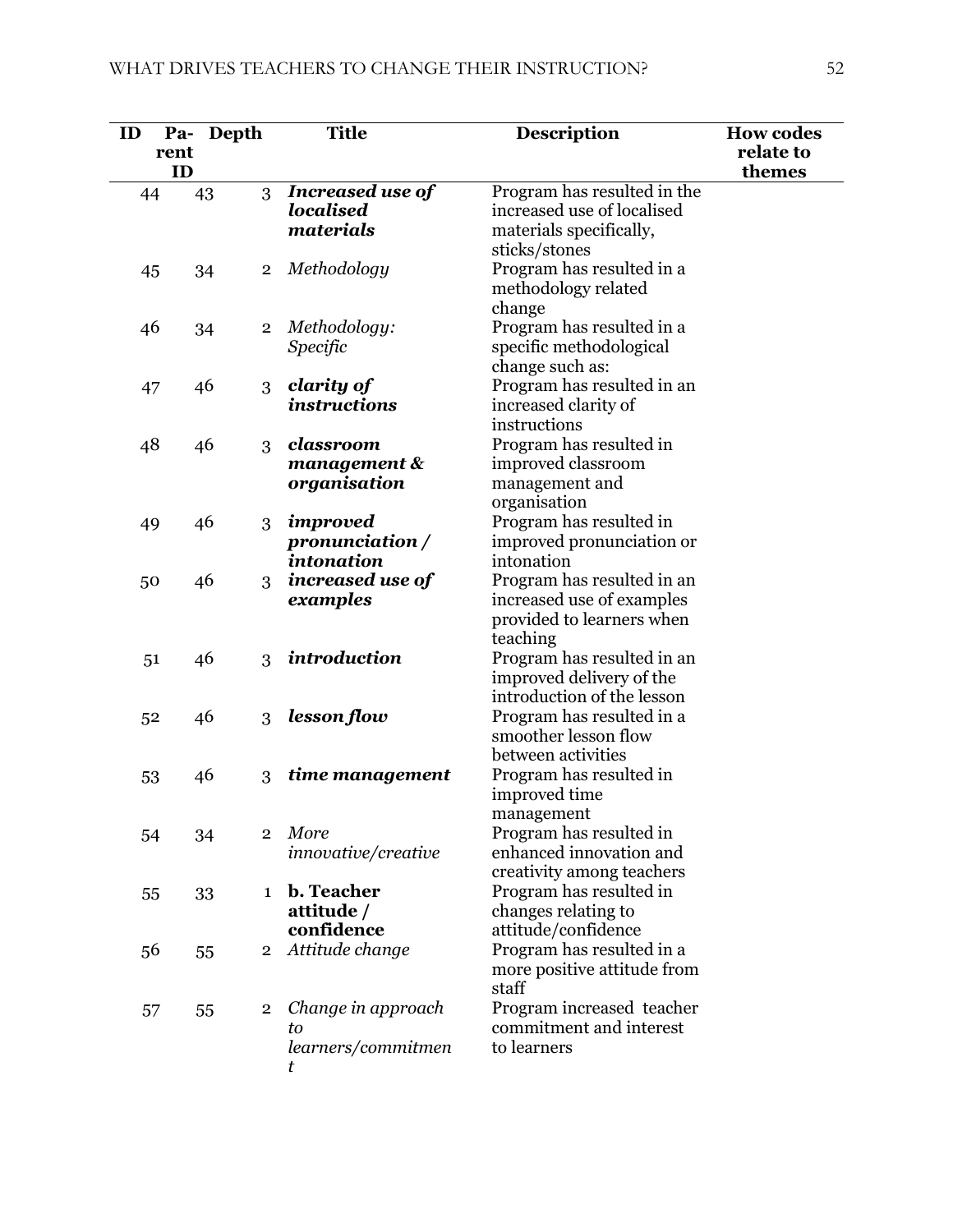| ID | Pa-        | Depth |                | <b>Title</b>                      | <b>Description</b>                               | <b>How codes</b>          |
|----|------------|-------|----------------|-----------------------------------|--------------------------------------------------|---------------------------|
|    | rent<br>ID |       |                |                                   |                                                  | relate to<br>themes       |
| 58 |            | 55    | $\overline{2}$ | Teacher confidence                | Program has resulted in                          |                           |
|    |            |       |                |                                   | improved teacher                                 |                           |
| 59 |            | 33    | $\mathbf{1}$   | c. Other                          | confidence<br>Program has resulted in            |                           |
|    |            |       |                |                                   | other changes                                    |                           |
| 60 |            | 59    | $\overline{2}$ | Code of conduct                   | Teachers are punctual,                           |                           |
| 61 |            |       |                | COVID related                     | orderly, better dressed<br>Teachers have changed |                           |
|    |            | 59    | $\overline{2}$ | change                            | their behaviour in response                      |                           |
|    |            |       |                |                                   | to COVID (i.e. social                            |                           |
|    |            |       |                |                                   | distancing protocols)                            |                           |
| 62 |            | 33    | 1              | d. No change                      | Program has not changed<br>teacher behaviour in  |                           |
|    |            |       |                |                                   | anyway                                           |                           |
| 63 |            |       | 0              | 5. Sustaining Change              | How is the change                                |                           |
|    |            |       |                |                                   | mentioned sustained over                         |                           |
|    |            |       |                |                                   | time?                                            |                           |
| 64 |            | 63    | $\mathbf{1}$   | a. Mentorship                     | Change is sustained by<br>mentorship such as:    |                           |
| 65 |            | 64    | $\overline{2}$ | Administrative                    | Change is sustained by                           |                           |
|    |            |       |                | support                           | administrative support and                       |                           |
| 66 |            | 64    | $\overline{2}$ | Appreciation /                    | motivation<br>Change is sustained                |                           |
|    |            |       |                | recognition                       | through appreciation and                         |                           |
|    |            |       |                |                                   | recognition such as verbal                       | These codes               |
|    |            |       |                |                                   | encouragement or                                 | do not                    |
| 67 |            | 64    | $\overline{2}$ | Consistent                        | certificates<br>Creating routine or              | directly<br>relate to the |
|    |            |       |                | implementation                    | consistent implementation                        | themes of                 |
|    |            |       |                |                                   | / habit formation results in                     | the current               |
|    |            |       |                |                                   | sustained changed                                | study but                 |
| 68 |            | 64    | $\overline{2}$ | Expand training to                | behaviour.<br>Change would be sustained          | were used<br>to inform    |
|    |            |       |                | all teachers to avoid             | if all teachers were trained                     | the design                |
|    |            |       |                | adverse effects of                | in methodology to avoid                          | of the                    |
|    |            |       |                | <i>frequent transfers</i>         | adverse effects of frequent<br>transfers         | broader                   |
| 69 |            | 64    | $\overline{2}$ | Learner outcomes                  | Continuous learner                               | quantitative<br>project   |
|    |            |       |                | improvement                       | improvement leads to                             |                           |
|    |            |       |                |                                   | sustained change                                 |                           |
| 70 |            | 63    | 1              | c. Request:                       | Change would be sustained                        |                           |
|    |            |       |                | <b>Expand CU</b> to all<br>grades | if the program is expanded<br>to all grades.     |                           |
|    | 71         | 63    | 1              | d. Monitoring                     | Change is sustained                              |                           |
|    |            |       |                |                                   | through monitoring                               |                           |
| 72 |            |       | 0              | 6. Drivers of change              | Drivers of change codes                          |                           |
| 73 |            | 72    | 1              | a. Learner                        | Learner outcomes are a                           | These codes               |
|    |            |       |                | outcomes                          | driver of change                                 | directly                  |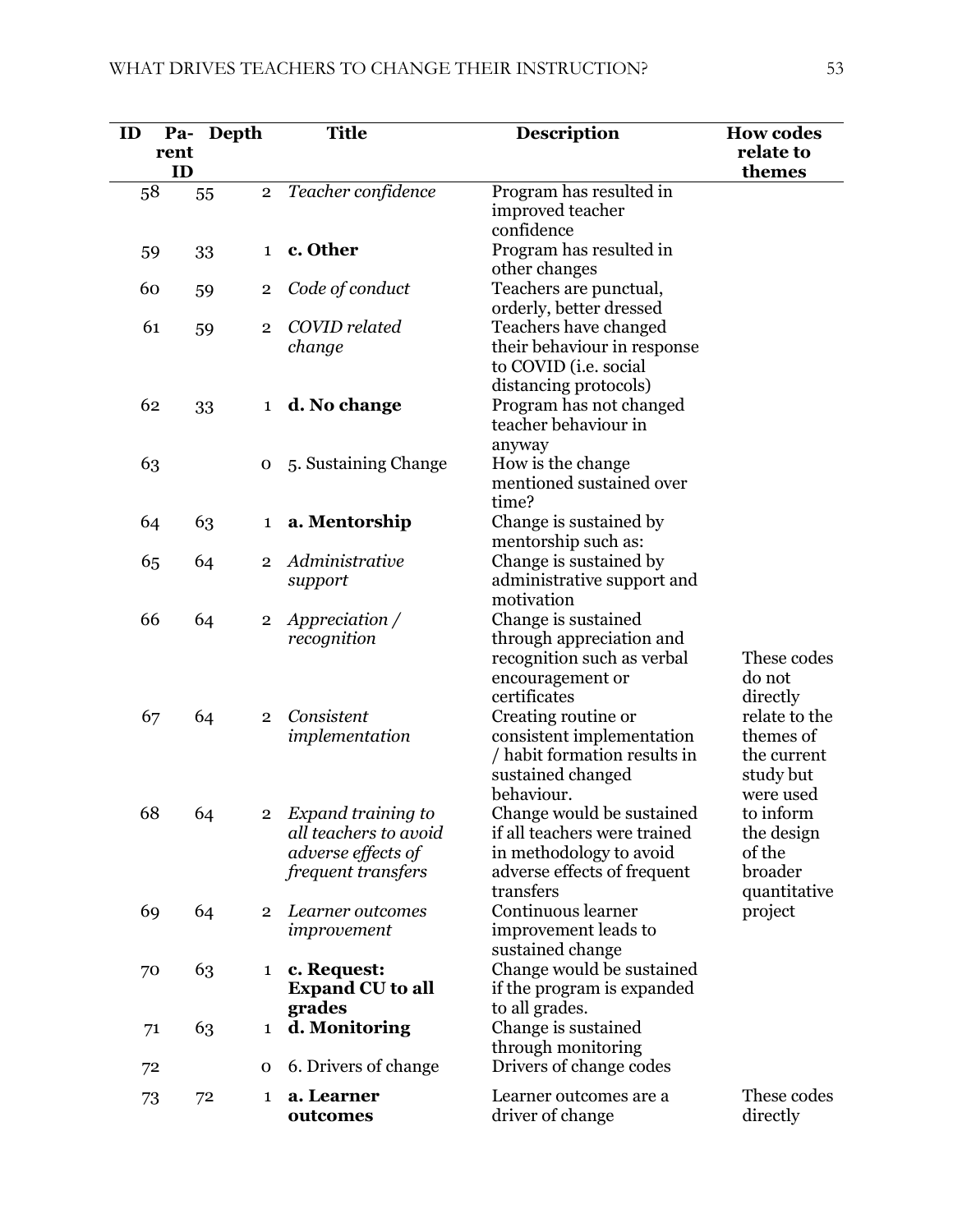| ID | Pa-  | Depth                | <b>Title</b>             | <b>Description</b>                                       | <b>How codes</b>          |
|----|------|----------------------|--------------------------|----------------------------------------------------------|---------------------------|
|    | rent |                      |                          |                                                          | relate to                 |
|    | ID   |                      |                          |                                                          | themes                    |
|    | 74   | $\overline{2}$<br>73 | Learner outcomes         | Seeing learner                                           | relate to<br>Aim 2 of the |
|    |      |                      |                          | improvement is a driver of<br>teacher change.            | study --                  |
|    | 75   | $\overline{2}$<br>73 | Tangibility of           | Respondent mentions that                                 | understandi               |
|    |      |                      | learner progression      | because it is easy to see                                | ng what the               |
|    |      |                      | across levels            | progression of the learner,                              | primary                   |
|    |      |                      |                          | it is easy to change                                     | self-                     |
|    |      |                      |                          | behaviour                                                | reported                  |
|    | 76   | 72<br>$\mathbf{1}$   | b. Methodology           | The program's procedures                                 | drivers of                |
|    |      |                      |                          | and practices are a driver of                            | change are.               |
|    |      |                      |                          | change                                                   |                           |
|    | 77   | 76<br>$\overline{2}$ | Essence of the           | Respondent mentions that                                 |                           |
|    |      |                      | program: Grouping        | teaching learners according                              |                           |
|    |      |                      |                          | to groups/ ability is a<br>specific motivator or driver  |                           |
|    |      |                      |                          | of change.                                               |                           |
|    | 78   | 76<br>$\overline{2}$ | <b>Increased learner</b> | Teachers are motivated to                                |                           |
|    |      |                      | contact                  | use the program because                                  |                           |
|    |      |                      |                          | they are able to spend more                              |                           |
|    |      |                      |                          | time with the learners                                   |                           |
|    | 79   | 76<br>$\overline{2}$ | Learner enjoyment        | Learners enjoy the program                               |                           |
|    |      |                      |                          | so teachers are motivated                                |                           |
|    |      |                      |                          | to teach                                                 |                           |
|    | 80   | 76<br>$\mathbf{2}$   | Learners grasp           | Program enables learners                                 |                           |
|    |      |                      | concepts quickly         | to grasp concepts quickly<br>which is motivating for     |                           |
|    |      |                      |                          | teachers.                                                |                           |
|    | 81   | 76<br>$\overline{2}$ | Methodology:             | Program methodology of                                   |                           |
|    |      |                      | Learner-centered         | learner-centered approach                                |                           |
|    |      |                      |                          | is a driver [teacher acts as a                           |                           |
|    |      |                      |                          | facilitator encouraging                                  |                           |
|    |      |                      |                          | learner critical thinking]                               |                           |
|    | 82   | $76\,$<br>$^{2}$     | Methodology: Other       | Methodology is easy to                                   |                           |
|    |      |                      |                          | adapt / handle. Other                                    |                           |
|    |      |                      |                          | defined as anything else<br>that is not learner-centered |                           |
|    | 83   | 76<br>$\overline{2}$ | Program activities       | Program specific activities                              |                           |
|    |      |                      |                          | have increased teacher                                   |                           |
|    |      |                      |                          | motivation to change.                                    |                           |
|    |      |                      |                          | Teacher specifically                                     |                           |
|    |      |                      |                          | mentions an activity related                             |                           |
|    |      |                      |                          | to the program such as                                   |                           |
|    |      |                      |                          | numeracy games in CU (i.e.                               |                           |
|    |      |                      |                          | bundles and sticks/number                                |                           |
|    |      |                      |                          | jump/fine with nine<br>etc.) or other activities         |                           |
|    |      |                      |                          | such as the 5 steps to                                   |                           |
|    |      |                      |                          | literacy in Let's Read                                   |                           |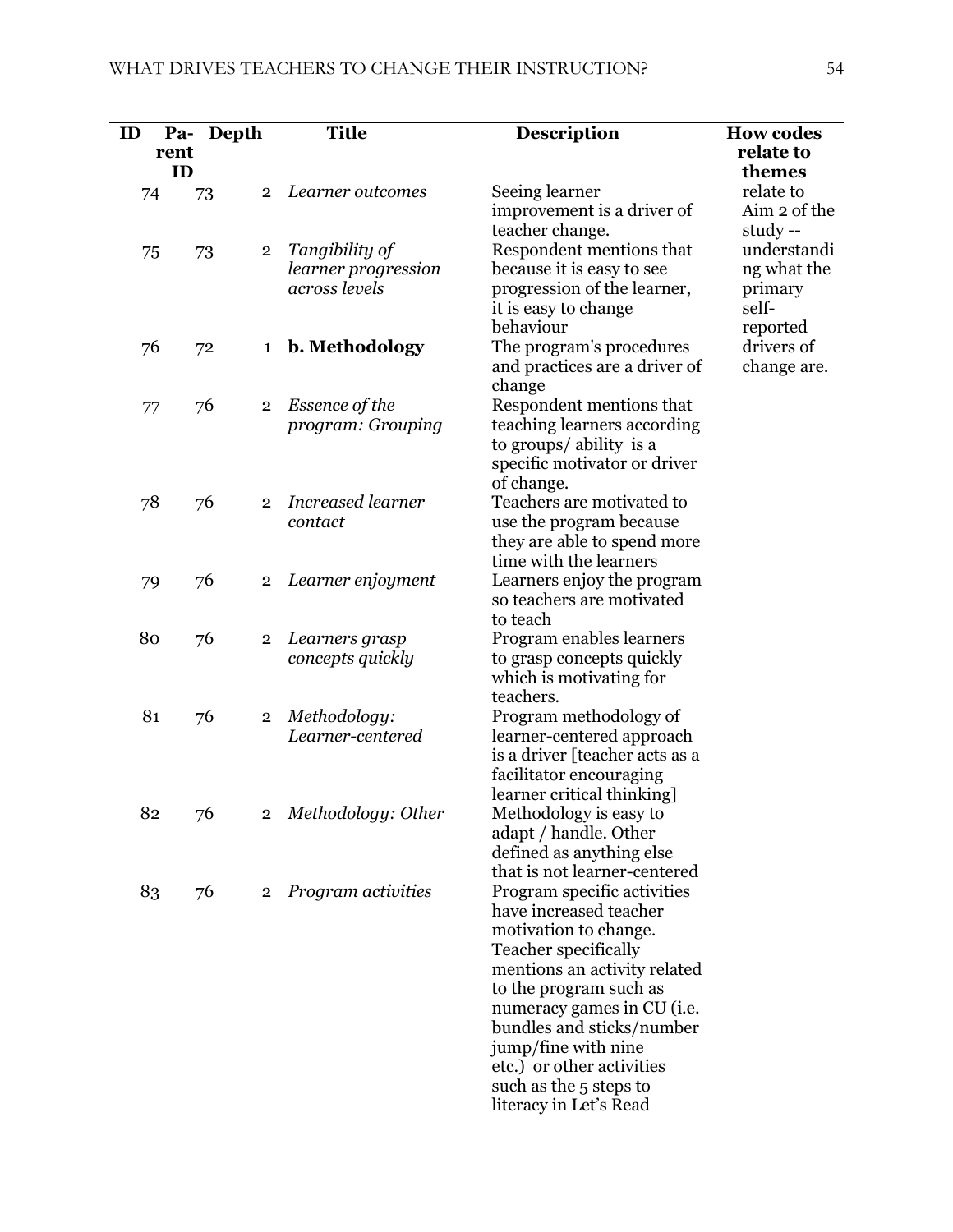| ID | Pa-<br>rent<br>ID | Depth |                | <b>Title</b>                                             | <b>Description</b>                                                                                                                                                                                                            | <b>How codes</b><br>relate to<br>themes |
|----|-------------------|-------|----------------|----------------------------------------------------------|-------------------------------------------------------------------------------------------------------------------------------------------------------------------------------------------------------------------------------|-----------------------------------------|
| 84 |                   | 76    | $\overline{2}$ | Program is inclusive<br>of all learners                  | Respondent mentions that<br>the program is inclusive of<br>all learners as a driver of<br>change.                                                                                                                             |                                         |
| 85 |                   | 72    | $\mathbf{1}$   | c. Teacher<br>motivation /<br>attitude                   | Teacher<br>motivation/attitude as a<br>driver of change                                                                                                                                                                       |                                         |
| 86 |                   | 86    | $\overline{2}$ | Attitude                                                 | Positive or negative<br>attitude as a driver or<br>inhibitor of teacher change                                                                                                                                                |                                         |
| 87 |                   | 86    | $\overline{2}$ | Contractual<br>obligation                                | Not taking up the program<br>will result in disciplinary<br>action from a higher level /<br>text refers to contractual<br>obligations and<br>consequences.                                                                    |                                         |
| 88 |                   | 86    | $\overline{2}$ | Peer motivation                                          | Motivation to want to learn<br>/ motivation from<br>colleagues                                                                                                                                                                |                                         |
| 89 |                   | 86    | $\overline{2}$ | Teacher approach                                         | Teachers reason for being a<br>teacher, motives and<br>intrinsic motivation is a<br>driver for change. Relates<br>more to teachers<br>understanding of why they<br>are a teacher and the effect<br>that they have on learners |                                         |
| 90 |                   | 72    | $\mathbf{1}$   | d. Knowledge                                             | Acquiring knowledge is<br>what drives change                                                                                                                                                                                  |                                         |
| 91 |                   | 91    | $\overline{2}$ | Training                                                 | Acquiring knowledge as a<br>result of various form of<br>training as a driver of<br>teacher change                                                                                                                            |                                         |
| 92 |                   | 92    | 3              | Guidelines /<br>manual                                   | Access to guides/manuals<br>provided as a driver of<br>change                                                                                                                                                                 |                                         |
| 93 |                   | 92    | 3              | <b>Importance of</b><br>planning                         | Planning as a driver of<br>change (encourages critical<br>thinking of the lesson)                                                                                                                                             |                                         |
| 94 |                   | 92    | 3              | Learn how to be<br>creative with or<br>without materials | Being creative with<br>materials usage as a driver<br>of change                                                                                                                                                               |                                         |
| 95 |                   | 92    | 3              | Learning new<br>methods                                  | In particular, learning new<br>procedures or practices<br>drive change                                                                                                                                                        |                                         |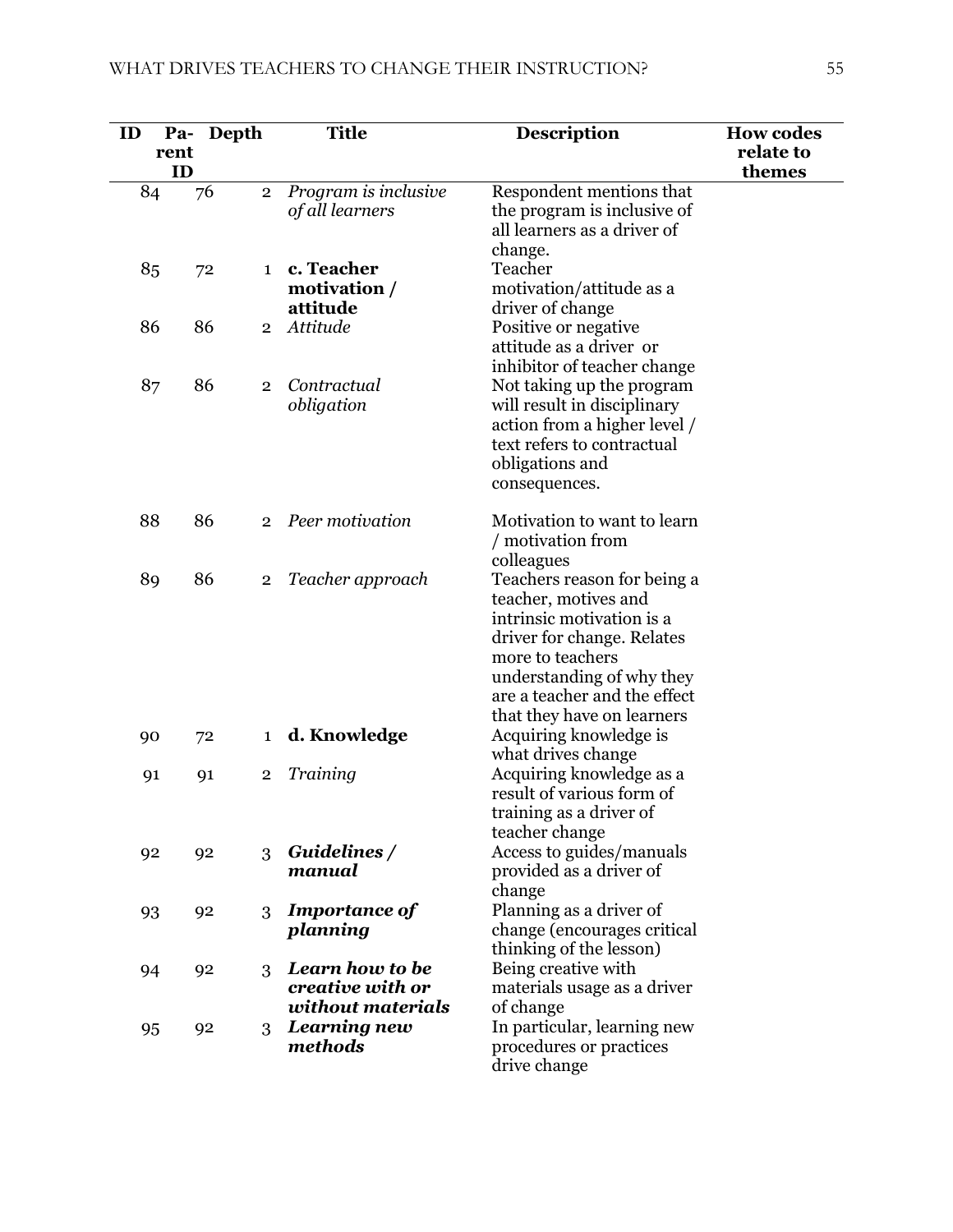| ID  | Pa-        | Depth                 | <b>Title</b>                     | <b>Description</b>                                          | <b>How codes</b>    |
|-----|------------|-----------------------|----------------------------------|-------------------------------------------------------------|---------------------|
|     | rent<br>ID |                       |                                  |                                                             | relate to<br>themes |
| 96  |            | 96<br>$\overline{4}$  | Methods: Learner                 | New methods are learner                                     |                     |
|     |            |                       | centered                         | centered which is what                                      |                     |
|     |            |                       |                                  | drives change                                               |                     |
| 97  |            | 3<br>92               | Practical                        | Importance/usefulness of                                    |                     |
|     |            |                       | demonstration                    | demonstrations at training                                  |                     |
| 98  |            | 92<br>3               | Understanding<br>intervention to | a deeper understanding of<br>the program results in a       |                     |
|     |            |                       | create ownership                 | greater sense of ownership                                  |                     |
|     |            |                       |                                  | and drives change                                           |                     |
| 99  |            | 91<br>$\overline{2}$  | Training:                        | Training / program is a                                     |                     |
|     |            |                       | Mechanism for                    | mechanism to identify                                       |                     |
|     |            |                       | <i>identifying areas</i>         | areas where teachers are                                    |                     |
|     |            |                       | that are lacking                 | lacking and motivates                                       |                     |
|     |            |                       |                                  | teacher change                                              |                     |
| 100 |            | $\mathbf{2}$<br>91    | Training: Refresher              | Refresher training as a                                     |                     |
| 101 |            | 72<br>1               | e. Mentoring                     | driver of teacher change<br>Being mentored                  |                     |
|     |            |                       |                                  | encourages change in                                        |                     |
|     |            |                       |                                  | teacher behaviour                                           |                     |
| 102 |            | 103<br>$\overline{2}$ | SEST/                            | Administrative support as a                                 |                     |
|     |            |                       | Administrative                   | driver of teacher change.                                   |                     |
|     |            |                       | support                          | I.e. encouragement                                          |                     |
| 103 |            | 103<br>$\overline{2}$ | Verbal                           | Mentorship in the form of                                   |                     |
|     |            |                       | encouragement                    | verbal encouragement                                        |                     |
|     |            |                       | and/or Discussions               | and/or discussion of<br>challenges as a driver of           |                     |
|     |            |                       |                                  | teacher change                                              |                     |
| 104 |            | 72<br>$\mathbf 1$     | f. Incentive: Non-               | Non-monetary awards such                                    |                     |
|     |            |                       | monetary rewards                 | as a certificate of                                         |                     |
|     |            |                       |                                  | recognition as a driver of                                  |                     |
|     |            |                       |                                  | change                                                      |                     |
| 105 |            | 72<br>$\mathbf{1}$    | g. Monetary                      | Monetary incentives are a                                   |                     |
|     |            |                       | incentives<br>h. Structural      | driver of change<br>Structural:                             |                     |
| 106 |            | 72<br>1               |                                  |                                                             |                     |
| 107 |            | 109<br>2              | Infrastructure                   | Infrastructure related<br>indicators such as                |                     |
|     |            |                       |                                  | classrooms / environment                                    |                     |
|     |            |                       |                                  | drive change                                                |                     |
| 108 |            | 110<br>3              | Infrastructure:                  | Infrastructure that results                                 |                     |
|     |            |                       | Conducive                        | in a conducive environment                                  |                     |
|     |            |                       | environment                      | drive change                                                |                     |
| 109 |            | 109<br>$\overline{2}$ | Localised materials              | Programs use of localised                                   |                     |
|     |            |                       |                                  | materials is a driver for                                   |                     |
|     |            |                       |                                  | teachers / also mentions                                    |                     |
|     |            | $\overline{2}$        | <b>Materials</b>                 | the ease that this provides<br>Materials access / materials |                     |
| 110 |            | 109                   |                                  | production as a driver of                                   |                     |
|     |            |                       |                                  | teacher change                                              |                     |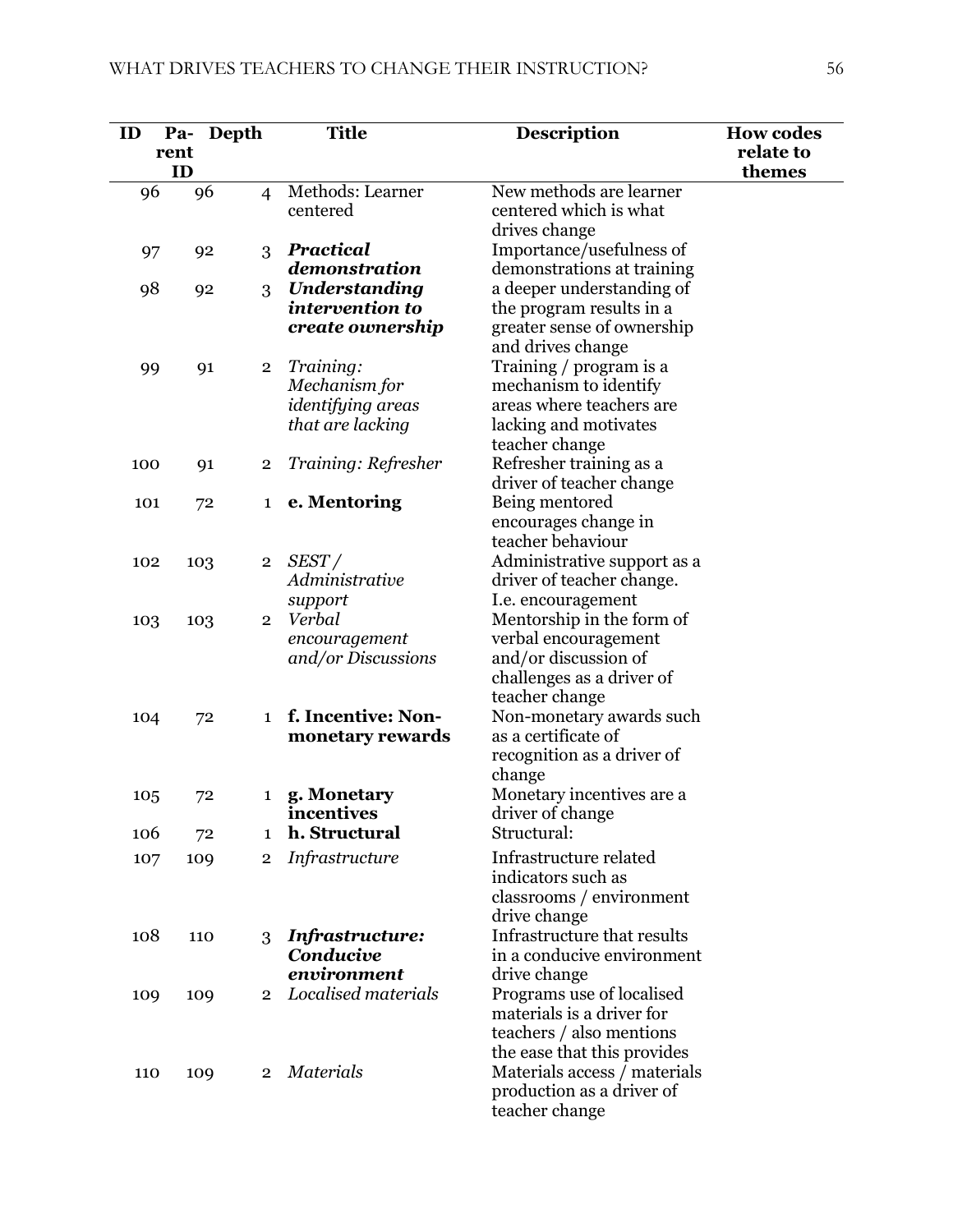| ID  | Pa-  | Depth                 | <b>Title</b>                 | <b>Description</b>                                 | <b>How codes</b>          |
|-----|------|-----------------------|------------------------------|----------------------------------------------------|---------------------------|
|     | rent |                       |                              |                                                    | relate to                 |
|     | ID   |                       |                              |                                                    | themes                    |
| 111 |      | $\overline{2}$<br>109 | $T:$ S Ratios /              | Having lower T:S ratios                            |                           |
|     |      |                       | understaffing                | and adequate staff as a                            |                           |
|     |      |                       |                              | driver for change                                  |                           |
| 112 |      | 72<br>$\mathbf{1}$    | <i>i.</i> Monitoring         | Being monitored                                    |                           |
|     |      |                       |                              | encourages change in                               |                           |
|     |      |                       | Administrative               | teacher behaviour                                  |                           |
| 113 |      | $\overline{2}$<br>115 | management                   | Monitoring by<br>administrative support is a       |                           |
|     |      |                       | monitoring                   | driver of change                                   |                           |
| 114 |      | 115<br>$\mathbf 2$    | Frequent monitoring          | Frequent monitoring is a                           |                           |
|     |      |                       |                              | driver of change                                   |                           |
| 115 |      | $\overline{2}$<br>115 | Lesson observations          | Lesson observations is a                           |                           |
|     |      |                       |                              | driver of change                                   |                           |
| 116 |      | 115<br>2              | Monitoring of lesson         | Monitoring or checking of                          |                           |
|     |      |                       | plans                        | lesson plans is a driver of                        |                           |
|     |      |                       |                              | change                                             |                           |
| 117 |      | 72<br>1               | j. Program                   | Program features:                                  |                           |
| 118 |      | 120<br>2              | Importance of topic          | Topic selection for the                            |                           |
|     |      |                       | selection                    | action plan is an essential                        |                           |
|     |      |                       |                              | component that drives                              |                           |
|     |      |                       |                              | teacher change                                     |                           |
| 119 | 120  | $\overline{2}$        | Inclusive of all<br>teachers | Program is inclusive of all                        |                           |
|     |      |                       |                              | teachers and / results in a<br>sense of ownership  |                           |
| 120 | 120  | $\mathbf 2$           | Sharing and                  | TGM: Sharing of challenges                         |                           |
|     |      |                       | discussing                   | and discussion of topics                           |                           |
|     |      |                       | challenges                   | Program aspect of                                  |                           |
|     |      |                       |                              | providing a platform to                            |                           |
|     |      |                       |                              | share and discuss                                  |                           |
|     |      |                       |                              | challenges is effective for                        |                           |
|     |      |                       |                              | driving teacher change                             |                           |
| 121 |      | 120<br>$\mathbf{2}$   | TGM: Lesson                  | Program aspect of Lesson                           |                           |
|     |      |                       | Study/Cycle                  | Study -- the development of                        |                           |
|     |      |                       |                              | communal lesson plans at                           |                           |
|     |      |                       | $6.1$ Training $/$           | TGMS encourages change.<br>Features of training or |                           |
| 122 |      | 0                     | Knowledge                    | knowledge acquisition as                           |                           |
|     |      |                       |                              | an input                                           |                           |
| 123 |      | $\mathbf{1}$<br>125   | <b>Refresher:</b>            | <b>Respondent facilitates</b>                      | These codes               |
|     |      |                       | Facilitator                  | refreshers or refers to cadre                      | describe                  |
| 124 |      | 125<br>1              | <b>Accountability</b>        | School level: Responsibility                       | each of the               |
|     |      |                       |                              | is on the school to ensure                         | inputs                    |
|     |      |                       |                              | all teachers are trained                           | described in              |
| 125 |      | 125<br>1              | <b>Activities</b>            | Importance/usefulness of                           | Table 4 of                |
|     |      |                       |                              | activity demonstration at                          | the study.<br>These codes |
| 126 |      | 125<br>$\mathbf 1$    | <b>Attendance</b>            | training<br>Food/drink/travel                      | were used                 |
|     |      |                       | incentive                    | allowance as an incentive to                       | to                        |
|     |      |                       |                              |                                                    |                           |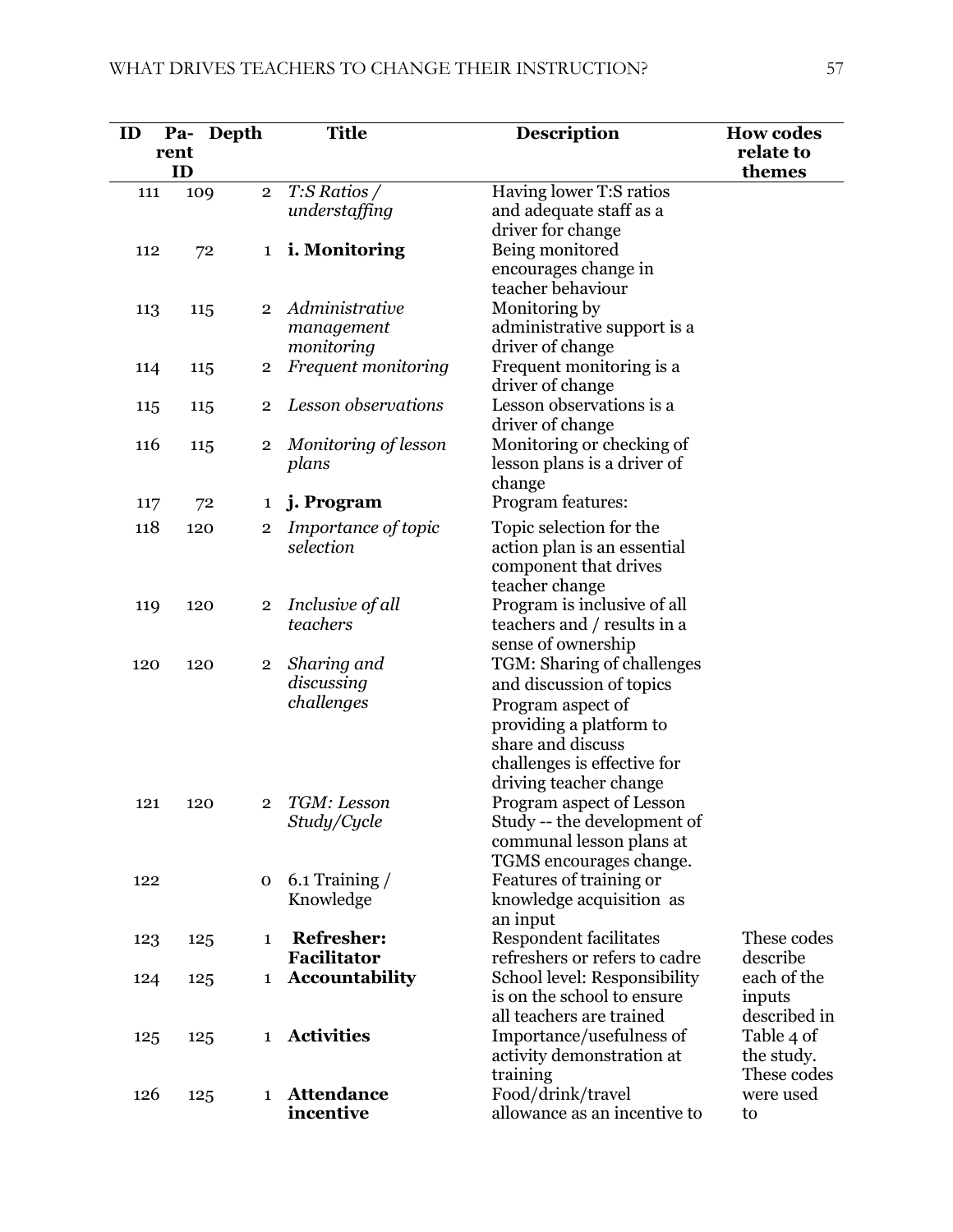| ID  | Depth<br>Pa- |                | <b>Title</b>                         | <b>Description</b>                                      | <b>How codes</b>             |
|-----|--------------|----------------|--------------------------------------|---------------------------------------------------------|------------------------------|
|     | rent<br>ID   |                |                                      |                                                         | relate to<br>themes          |
|     |              |                |                                      | attend training and all<br>other CPD activities.        | understand<br>the            |
| 127 | 125          | $\mathbf{1}$   | Cascaded<br>training:                | Respondent refers to the<br>ineffectiveness of the      | mechanims<br>behind          |
|     |              |                | <b>Ineffective</b>                   | cascaded model or<br>mentions problems that             | inputs and<br>how they       |
|     |              |                |                                      | occur as a result                                       | work.                        |
| 128 | 125          | 1              | <b>Challenge:</b><br>Grouping        | Teachers find grouping<br>children difficult, a         | Further,<br>these codes      |
|     |              |                |                                      | challenge focused on at                                 | were                         |
|     |              |                |                                      | training                                                | analysed                     |
| 129 | 125          | 1              | <b>Challenge:</b><br>Homogeneous     | Homogenous: Teachers do<br>not know learners, a         | side by side<br>with drivers |
|     |              |                | grouping                             | challenge focused on at                                 | of change                    |
|     |              |                |                                      | training                                                | codes above                  |
| 130 | 125          | 1              | <b>Challenge: Lesson</b><br>planning | Teachers find lesson<br>planning difficult, a           | in order to<br>qualitativel  |
|     |              |                |                                      | challenge focused on at                                 | y deduce                     |
|     |              |                |                                      | training                                                | how drivers                  |
| 131 | 125          | $\mathbf 1$    | <b>Challenge:</b>                    | Teachers need additional                                | are                          |
|     |              |                | <b>Methodology</b>                   | methodology support.<br>Methodology support             | associated<br>with           |
|     |              |                |                                      | defined as technical                                    | various                      |
|     |              |                |                                      | support such as lesson<br>flow/introductions.           | inputs.                      |
| 132 | 125          | $\mathbf{1}$   | <b>District</b>                      | Last district training                                  |                              |
|     |              |                | <b>Frequency: Actual</b>             | occurred: Within the last 6                             |                              |
|     |              |                |                                      | months; Within the last<br>year; Longer than a year     |                              |
|     |              |                |                                      | ago                                                     |                              |
| 133 | 132          | $\overline{2}$ | Longer than a year                   | The last time the                                       |                              |
|     |              |                | ago                                  | respondent received                                     |                              |
| 134 | 132          | $\overline{2}$ | within the last 6                    | training at the district level<br>Respondent received   |                              |
|     |              |                | months                               | district training within the                            |                              |
|     |              |                |                                      | last 6 months                                           |                              |
| 135 | 132          | $\overline{2}$ | within the last year                 | Respondent received<br>district training within the     |                              |
|     |              |                |                                      | last year                                               |                              |
| 136 | 125          | 1              | <b>Frequency (level</b>              | What is the frequency of                                |                              |
|     |              |                | not mentioned)                       | the last training if district<br>or zonal level was not |                              |
|     |              |                |                                      | mentioned?                                              |                              |
| 137 | 137          | $\overline{2}$ | longer than a year                   | Last training (at either the                            |                              |
|     |              |                | ago                                  | district or zonal level) was                            |                              |
|     |              |                |                                      | longer than a year ago                                  |                              |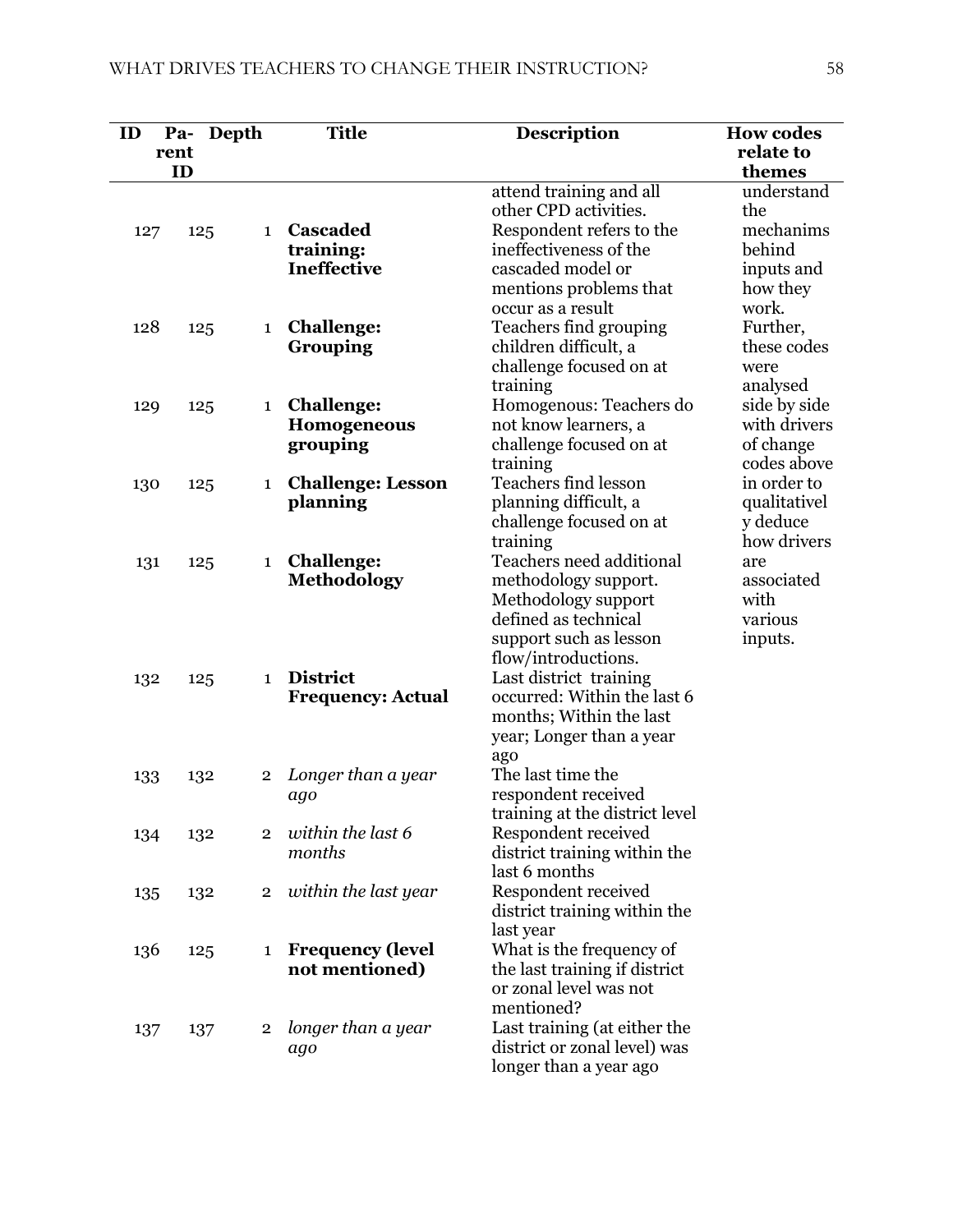| ID  |            | Pa- Depth      | <b>Title</b>                                                | <b>Description</b>                                                                                                                           | <b>How codes</b>    |
|-----|------------|----------------|-------------------------------------------------------------|----------------------------------------------------------------------------------------------------------------------------------------------|---------------------|
|     | rent<br>ID |                |                                                             |                                                                                                                                              | relate to<br>themes |
| 138 | 137        | $\overline{2}$ | within the last 6<br>months                                 | Last training (at either the<br>district or zonal level) was<br>within the last 6 months                                                     |                     |
| 139 | 137        | $\overline{2}$ | within the last year                                        | Last training (at either the<br>district or zonal level) was<br>within the last year                                                         |                     |
| 140 | 125        | 1              | Length of training                                          | General: Training length                                                                                                                     |                     |
| 141 | 125        | 1              | <b>Lesson planning</b>                                      | Importance/usefulness of<br>lesson planning at training                                                                                      |                     |
| 142 | 125        | $\mathbf{1}$   | Logistical<br>challenges for<br>training                    | Location of schools or<br>geographic circumstances<br>make organising training<br>logistically difficult (school,<br>zone or district level) |                     |
| 143 | 125        | $\mathbf{1}$   | <b>Monitoring leads</b><br>to training                      | Respondent shares that it is<br>through monitoring that<br>training needs and gaps are<br>identified                                         |                     |
| 144 | 125        | 1              | More frequent<br>training                                   | Respondent expresses that<br>training should be more<br>frequent, or requests or<br>suggests that training<br>should be more frequent        |                     |
| 145 | 125        | $\mathbf{1}$   | Other programs:<br><b>Literacy focused</b>                  | Other programs such as<br>Let's Read/THRASS are<br>literacy focused, only.                                                                   |                     |
| 146 | 125        | 1              | <b>Other programs:</b><br><b>Spill over</b>                 | There are spillover effects<br>from other programs into<br>CU / SPRINT therefore<br>they do not clash                                        |                     |
| 147 | 125        | 1              | Participants:<br><b>Grade determined</b><br>/ SEST selected | Participants of training<br>are grade determined, for<br>example all the grade 3<br>teachers are called to<br>training at once               |                     |
| 148 | 125        | $\mathbf{1}$   | <b>Participants:</b><br><b>Include all</b>                  | Respondent expresses that<br>training should be given to<br>all teachers (or<br>stakeholders) not a select<br>few                            |                     |
| 149 | 125        | 1              | Refresher<br>training                                       | Information relating to<br>program refresher training                                                                                        |                     |
| 150 | 125        | $\mathbf{1}$   | <b>Refresher: Needs</b><br>based                            | Respondent expresses that<br>zonal refreshers are<br>organised or determined<br>based on pooling common<br>needs, or are needs based         |                     |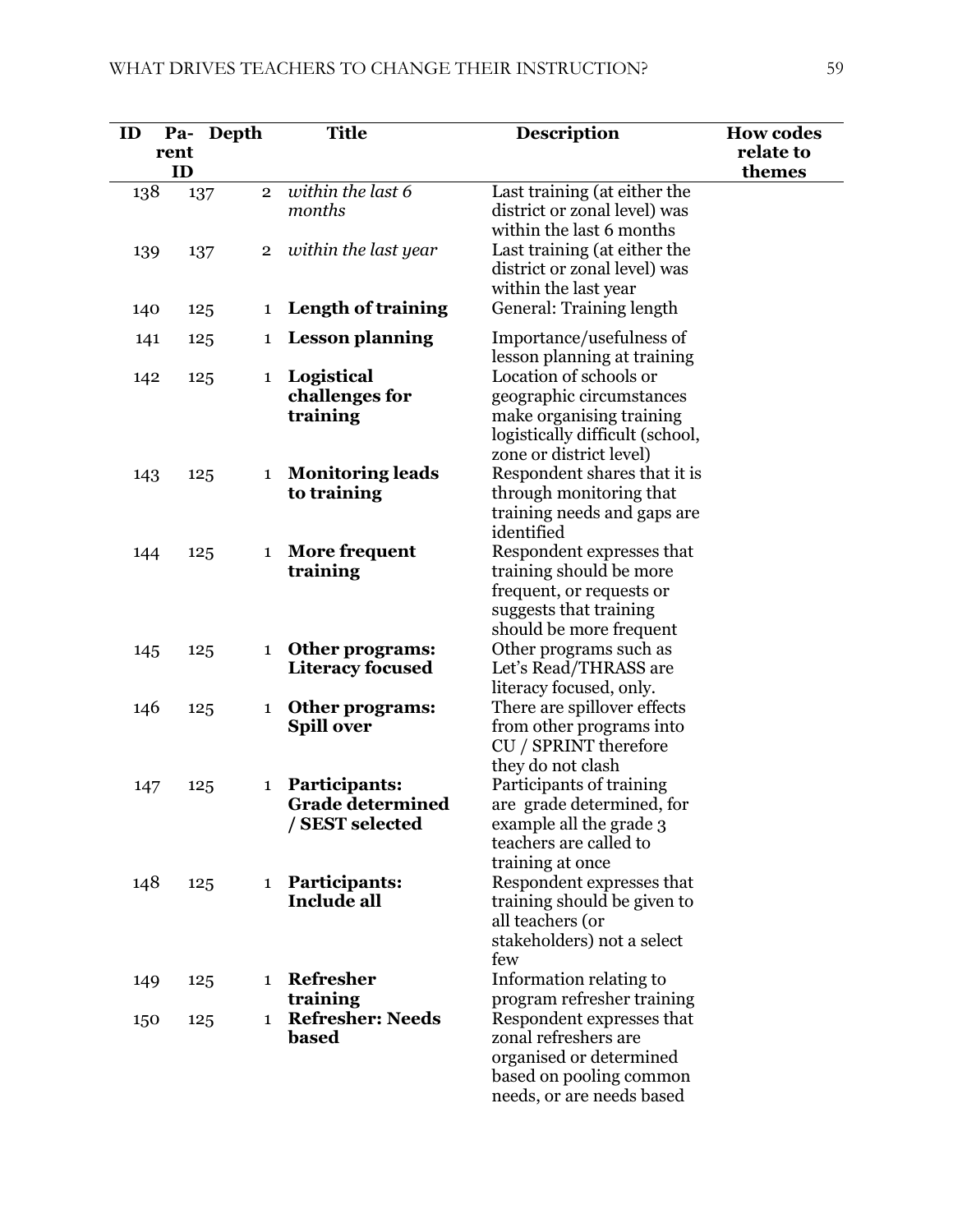| ID  |            | Pa- Depth                      | <b>Title</b>                                                | <b>Description</b>                                                                                                                             | <b>How codes</b>    |
|-----|------------|--------------------------------|-------------------------------------------------------------|------------------------------------------------------------------------------------------------------------------------------------------------|---------------------|
|     | rent<br>ID |                                |                                                             |                                                                                                                                                | relate to<br>themes |
| 151 |            | 125<br>$\mathbf{1}$            | <b>Request:</b><br>Heterogeneous<br>grouping                | Teachers find grouping<br>learners across grades<br>difficult and request within<br>grade grouping.                                            |                     |
| 152 |            | 125<br>1                       | <b>Resource</b><br>constraints                              | Expresses challenge of<br>resource constraints / lack<br>of funding when organising<br>training                                                |                     |
| 153 |            | 125                            | 1 TGM: Experts                                              | Program uses<br>knowledgeable staff to train<br>and share knowledge with<br>peer teachers                                                      |                     |
| 154 |            | 125<br>$\mathbf{1}$            | <b>TGM: Facilitator</b>                                     | Respondent has led or<br>facilitated a TGM meeting<br>(actively involved)                                                                      |                     |
| 155 |            | 125<br>$\mathbf 1$             | <b>TGM: Frequent</b><br>(fortnightly)                       | TGMs are held regularly<br>(every two weeks OR at<br>least once a month)                                                                       |                     |
| 156 |            | 155<br>$\overline{2}$          | TGMs: Not frequent                                          | TGMS are not held<br>regularly (less than once<br>per month)                                                                                   |                     |
| 157 |            | 125<br>$\mathbf{1}$            | <b>TGM: Perception</b>                                      | Positive or negative<br>perception to TGM<br>meetings                                                                                          |                     |
| 158 |            | 157<br>$\overline{2}$          | Negative                                                    | Respondent has a negative<br>perception of TGM<br>meetings                                                                                     |                     |
| 159 |            | 157<br>$\overline{2}$          | Positive                                                    | Respondent has a positive<br>perception of TGM<br>meetings                                                                                     |                     |
| 160 |            | 125<br>$\mathbf{1}$            | <b>TGM: Point</b><br>system                                 |                                                                                                                                                |                     |
| 161 |            | 160<br>$\overline{2}$          | TGM: Point system<br>being implemented                      | Respondent does not<br>remember the last time a<br>certificate was issued under<br>the credit system but says it<br>is still being implemented |                     |
| 162 |            | 160<br>$\overline{\mathbf{2}}$ | TGM: Point System<br>inactive                               | Respondent mentions that<br>the TGM point system is<br>inactive                                                                                |                     |
| 163 |            | 125<br>1                       | <b>TGM: Point</b><br>system negative                        | Respondent is aware of the<br>point system and has a<br>negative perception<br>because:                                                        |                     |
| 164 |            | 163<br>$\overline{2}$          | credits viewed as<br>unimportant $/$<br>diminished in value | TGM point system credits<br>are viewed as unimportant<br>or have diminished in value                                                           |                     |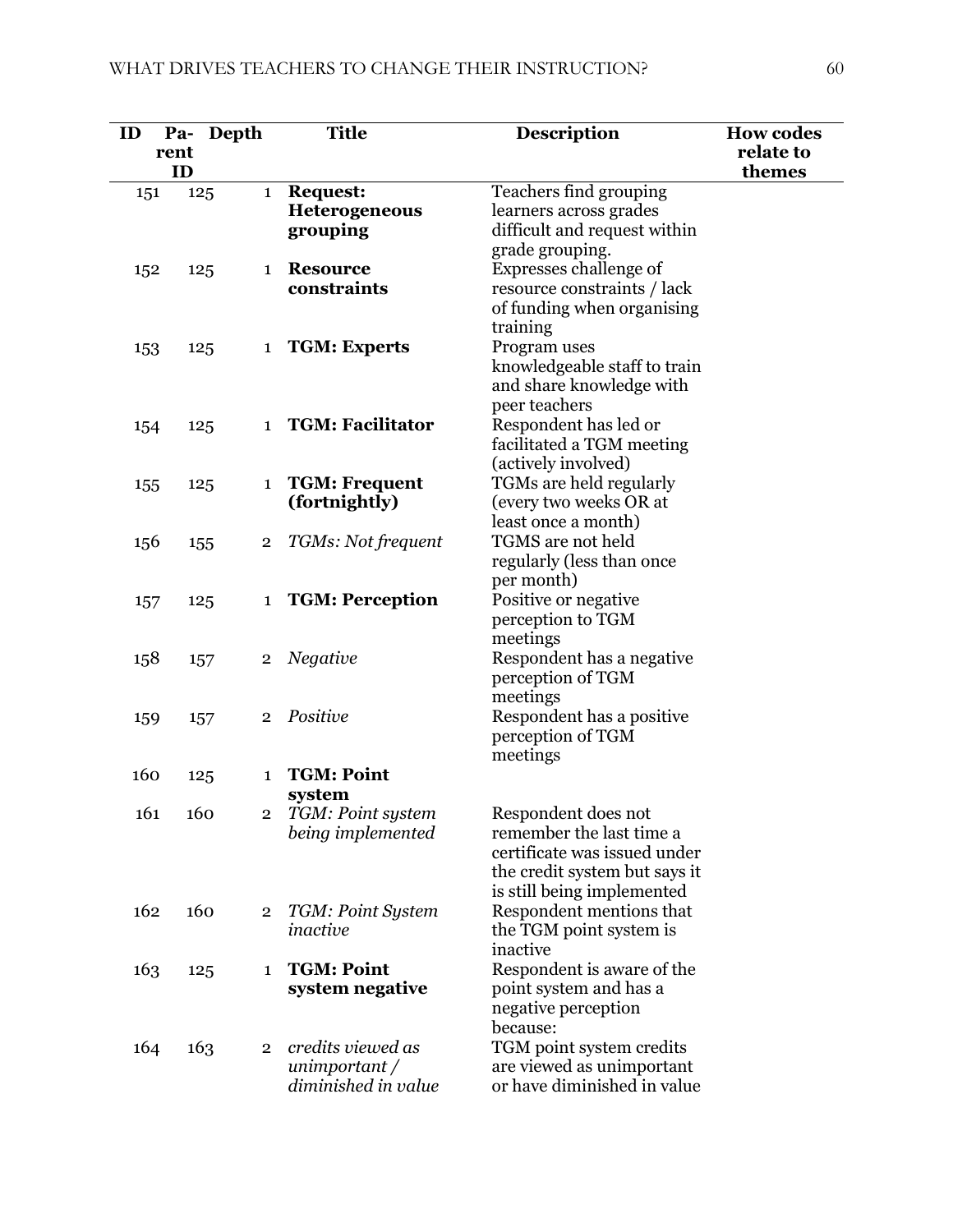| ID  | Depth<br>Pa-<br>rent<br>ID |                         | <b>Title</b>                         | <b>Description</b>                                                                      | <b>How codes</b><br>relate to<br>themes |
|-----|----------------------------|-------------------------|--------------------------------------|-----------------------------------------------------------------------------------------|-----------------------------------------|
| 165 | 163                        | $\overline{2}$          | lack of follow<br>through            | TGM point system is not<br>followed through                                             |                                         |
| 166 | 163                        | $\overline{2}$          | other                                | Other reason for negative<br>perception of TGM point<br>system $\setminus$              |                                         |
| 167 | 125                        | $\mathbf{1}$            | <b>TGM: Point</b><br>system positive | Respondent is aware of the<br>point system and has a<br>positive perception<br>because: |                                         |
| 168 | 167                        | $\overline{2}$          | increased attendance                 | TGM system results in<br>increased attendance to<br>biweekly meetings                   |                                         |
| 169 | 167                        | $\mathbf{2}$            | leads to promotions                  | TGM system of points<br>results in an increased<br>opportunity to receive<br>promotions |                                         |
| 170 | 167                        | $\overline{2}$          | motivates teachers                   | TGM point system<br>motivates teachers                                                  |                                         |
| 171 | 167                        | $\overline{2}$          | other                                | Other reason for positive<br>perception                                                 |                                         |
| 172 | 125                        | $\mathbf{1}$            | <b>TGM: Point</b><br>system unaware  | Respondent is unaware of<br>the SPRINT credit system                                    |                                         |
| 173 | 125                        | $\mathbf 1$             | <b>TGM: Recent</b>                   | TGM was held recently<br>(within the past month)                                        |                                         |
| 174 | 173                        | $\overline{2}$          | TGM recent: No                       | Not within the past month.                                                              |                                         |
| 175 | 173                        | 2                       | TGM recent: Yes                      | TGM was held recently                                                                   |                                         |
| 176 | 125                        | $\mathbf{1}$            | <b>TGM: Topic</b><br>challenge       | Selecting topics to discuss<br>at TGMs (developed at<br>HIM meetings) is difficult.     |                                         |
| 177 | 125                        | 1                       | <b>TGM: Topics</b>                   | The most recent TGM topic<br>was on:                                                    |                                         |
| 178 | 177                        | $\overline{2}$          | TGM topics:<br><b>Assessments</b>    | The most recent TGM topic<br>focused on: How to<br>administer assessments               |                                         |
| 179 | 177                        | $\overline{2}$          | TGM topics: Data<br>entry            | The most recent TGM topic<br>focused on: Data entry                                     |                                         |
| 180 | 177                        | $\overline{2}$          | TGM topics: Lesson<br>planning       | The most recent TGM topic<br>focused on: Lesson<br>planning                             |                                         |
| 181 | 177                        | $\overline{\mathbf{2}}$ | TGM topics: Literacy                 | The most recent TGM topic<br>focused on: Literacy                                       |                                         |
| 182 | 177                        | $\overline{2}$          | TGM topics:<br>Materials production  | The most recent TGM topic<br>focused on: making<br>materials to use in class            |                                         |
| 183 | 177                        | $\overline{2}$          | TGM topics:<br>Numeracy              | The most recent TGM topic<br>focused on: numeracy                                       |                                         |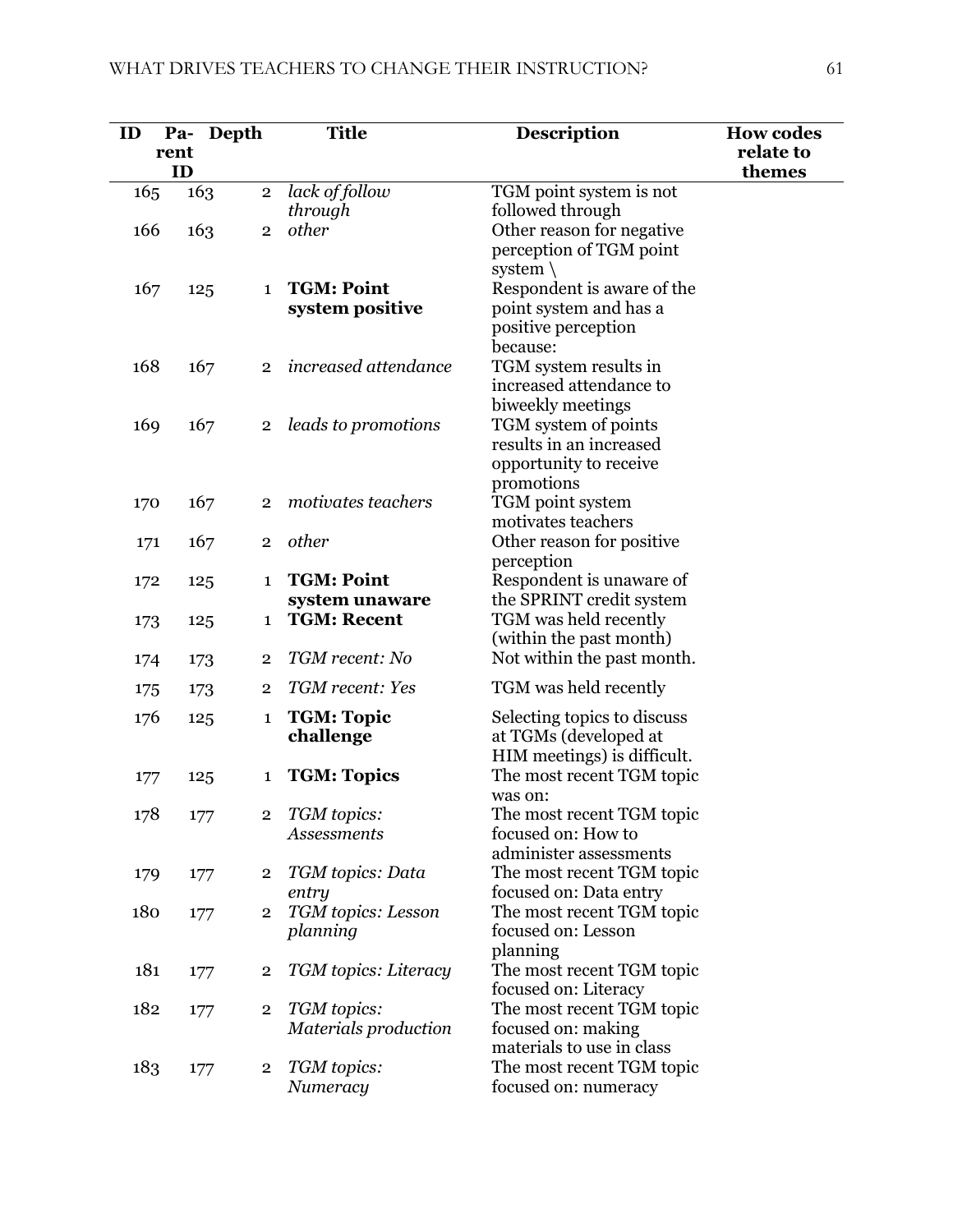| ID  |            | Pa- Depth                      | <b>Title</b>                             | <b>Description</b>                              | <b>How codes</b>    |
|-----|------------|--------------------------------|------------------------------------------|-------------------------------------------------|---------------------|
|     | rent<br>ID |                                |                                          |                                                 | relate to<br>themes |
| 184 |            | $\overline{2}$<br>177          | TGM topics: Other                        | The most recent TGM topic                       |                     |
|     |            |                                |                                          | focused on: Other                               |                     |
| 185 |            | $\overline{\mathbf{2}}$<br>177 | TGM topics:                              | The most recent TGM topic                       |                     |
|     |            |                                | Phonetics                                | focused on: Phonetics                           |                     |
| 186 |            | 125<br>$\mathbf{1}$            | <b>TGM: Training</b>                     | SPRINT TGM meetings is a                        |                     |
|     |            |                                | platform                                 | school based training                           |                     |
|     |            |                                |                                          | platform or CPD activity                        |                     |
| 187 |            | 125<br>1                       | <b>Transfers: Inter-</b>                 | Respondent refers to the                        |                     |
|     |            |                                | school                                   | transfer of trained teachers                    |                     |
|     |            |                                |                                          | being problematic                               |                     |
| 188 |            | 125<br>$\mathbf{1}$            | <b>Untrained teacher</b>                 | Untrained teachers tend to                      |                     |
|     |            |                                | gaps                                     | have more gaps and require<br>more training     |                     |
| 189 |            | $\mathbf{1}$                   | <b>Zambian Teacher</b>                   | Refers to the ZTC                               |                     |
|     |            | 125                            | Council                                  | revamping the credit                            |                     |
|     |            |                                |                                          | system                                          |                     |
| 190 |            | 125                            | <b>Zonal Frequency:</b><br>$\mathbf{1}$  | Last zonal training                             |                     |
|     |            |                                | <b>Actual</b>                            | occurred: Within the last 6                     |                     |
|     |            |                                |                                          | months; Within the last                         |                     |
|     |            |                                |                                          | year; Longer than a year                        |                     |
|     |            |                                |                                          | ago                                             |                     |
| 191 |            | 191<br>$\overline{2}$          | Longer than a year                       | Last zonal training                             |                     |
|     |            |                                | ago                                      | occurred longer than a year                     |                     |
|     |            |                                |                                          | ago                                             |                     |
| 192 |            | 191<br>$\overline{2}$          | within the last 6                        | Last zonal training                             |                     |
|     |            |                                | months                                   | occurred within the last 6                      |                     |
|     |            |                                |                                          | months                                          |                     |
| 193 |            | 191<br>$\overline{2}$          | within the last year                     | Last zonal training<br>occurred within the last |                     |
|     |            |                                |                                          |                                                 |                     |
| 194 |            | 0                              | 6.2 Monitoring                           | year<br>Monitoring as a PD input                |                     |
|     |            |                                |                                          |                                                 |                     |
| 195 |            | 194                            | 1 CU in AP                               | Catch up is integrated in                       |                     |
|     |            |                                |                                          | the SPRINT action plan                          |                     |
|     |            |                                |                                          | (AP).                                           |                     |
| 196 |            | 194<br>$\mathbf{1}$            | <b>Expectations</b>                      | Respondent mentions the<br>importance of        |                     |
|     |            |                                |                                          | understanding expectations                      |                     |
| 197 |            | 194                            | Frequency<br>$\mathbf{1}$                | Respondent receives or                          |                     |
|     |            |                                |                                          | provides frequent                               |                     |
|     |            |                                |                                          | monitoring (at least once                       |                     |
|     |            |                                |                                          | per month)                                      |                     |
| 198 |            | 194                            | <b>HIM Meeting</b><br>$\mathbf{1}$       | Action plans are created at                     |                     |
|     |            |                                |                                          | a termly HT meeting where                       |                     |
|     |            |                                |                                          | topics for TGMs are laid                        |                     |
|     |            |                                |                                          | out                                             |                     |
| 199 |            | 194                            | <b>Lack of funds for</b><br>$\mathbf{1}$ | There are a lack of funds to                    |                     |
|     |            |                                | monitoring                               | carry out monitoring visits                     |                     |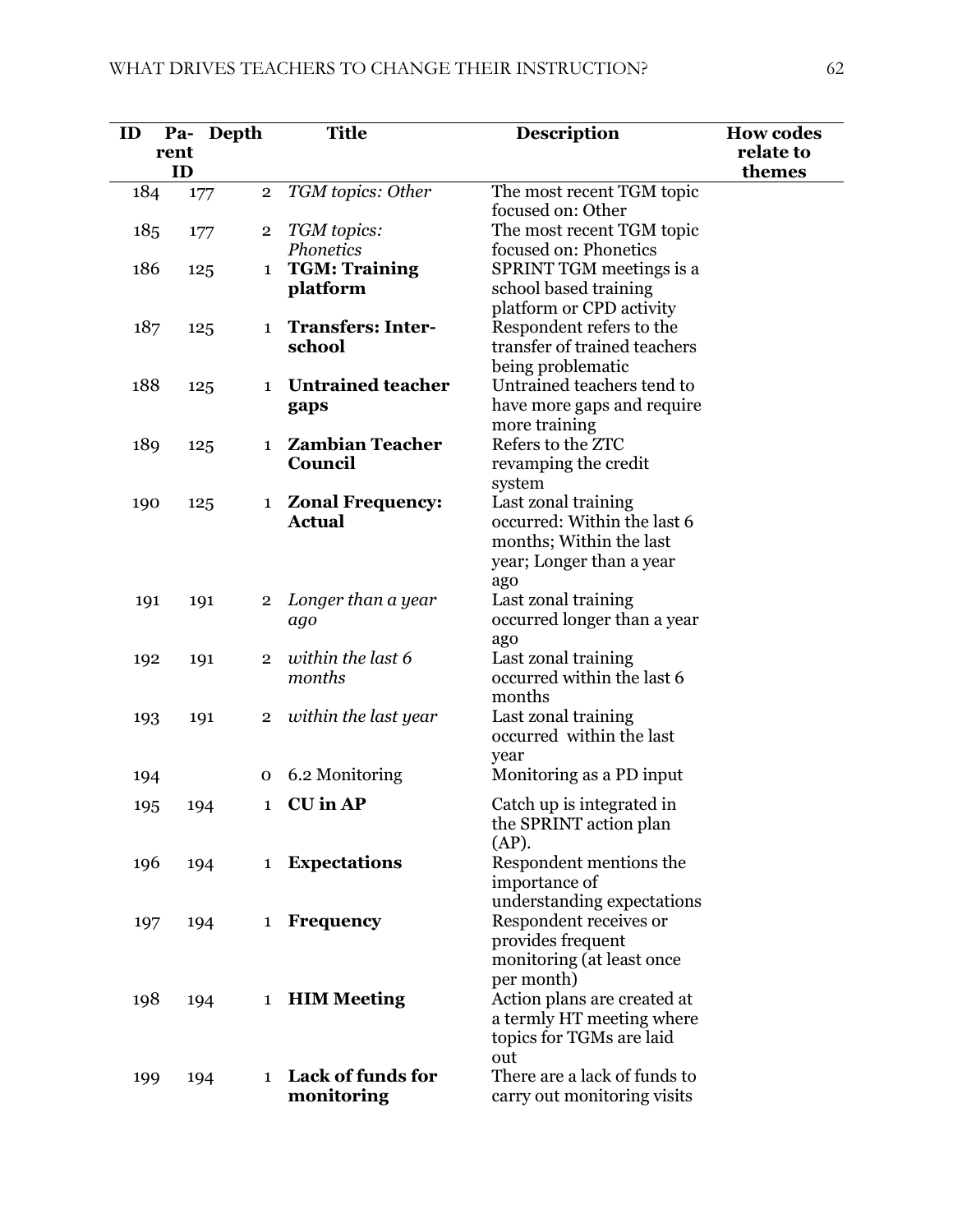| ID  | rent | Pa- Depth      | <b>Title</b>                                        | Description                                                                                                                   | <b>How codes</b><br>relate to |
|-----|------|----------------|-----------------------------------------------------|-------------------------------------------------------------------------------------------------------------------------------|-------------------------------|
|     | ID   |                |                                                     |                                                                                                                               | themes                        |
| 200 | 194  | $\mathbf{1}$   | <b>Lesson</b><br>observation<br>activities          | Lesson observation<br>activities include:                                                                                     |                               |
| 201 | 201  | $\overline{2}$ | activity selection                                  | Observing and thinking<br>critically about the<br>activities the teacher chose                                                |                               |
| 202 | 201  | $\overline{2}$ | environment                                         | Observing the class<br>environment                                                                                            |                               |
| 203 | 201  | $\overline{2}$ | flow                                                | Observing the flow of the<br>lesson                                                                                           |                               |
| 204 | 201  | $\overline{2}$ | follow up discussion                                | Engaging with the teacher<br>in a follow up discussion                                                                        |                               |
| 205 | 201  | $\overline{2}$ | follow up discussion<br>done in a supportive<br>way | Engaging with the teacher<br>in a follow up discussion<br>but respondent mentions<br>that this is done in a<br>supportive way |                               |
| 206 | 201  | $\overline{2}$ | form/guide                                          | Using the observation form<br>or guide                                                                                        |                               |
| 207 | 201  | $\overline{2}$ | group discussion<br>(peer monitoring)               | Engaging in a group<br>discussion with the<br>teacher(s) and other heads                                                      |                               |
| 208 | 201  | $\overline{2}$ | <i>identify teachers</i><br>who deserve an<br>award | Use the observation as an<br>opportunity to identify<br>teachers who deserve an<br>award                                      |                               |
| 209 | 201  | $\overline{2}$ | learner engagement                                  | Observe learner<br>engagement                                                                                                 |                               |
| 210 | 201  | $\overline{2}$ | look at lesson plan                                 | Evaluate the lesson plan                                                                                                      |                               |
| 211 | 201  | $\overline{2}$ | material use                                        | Evaluate materials use                                                                                                        |                               |
| 212 | 201  | 2              | methodology                                         | Evaluate teacher<br>procedures and practices<br>used during the lesson                                                        |                               |
| 213 | 201  | $\overline{2}$ | teacher competence                                  | Evaluate teacher<br>competence                                                                                                |                               |
| 214 | 201  | $\overline{2}$ | teacher confidence                                  | Evaluate teacher<br>confidence                                                                                                |                               |
| 215 | 194  | $\mathbf 1$    | <b>Lesson</b><br>observation<br>usefulness          | Reasons why lesson<br>observations are useful:                                                                                |                               |
| 216 | 215  | $\overline{2}$ | correct bad habits                                  | Lesson observations offer<br>an opportunity to correct<br>bad habits                                                          |                               |
| 217 | 215  | $\mathbf{2}$   | encourage/motivate                                  | Lesson observations offer<br>an opportunity to<br>encourage or motivate the<br>teacher                                        |                               |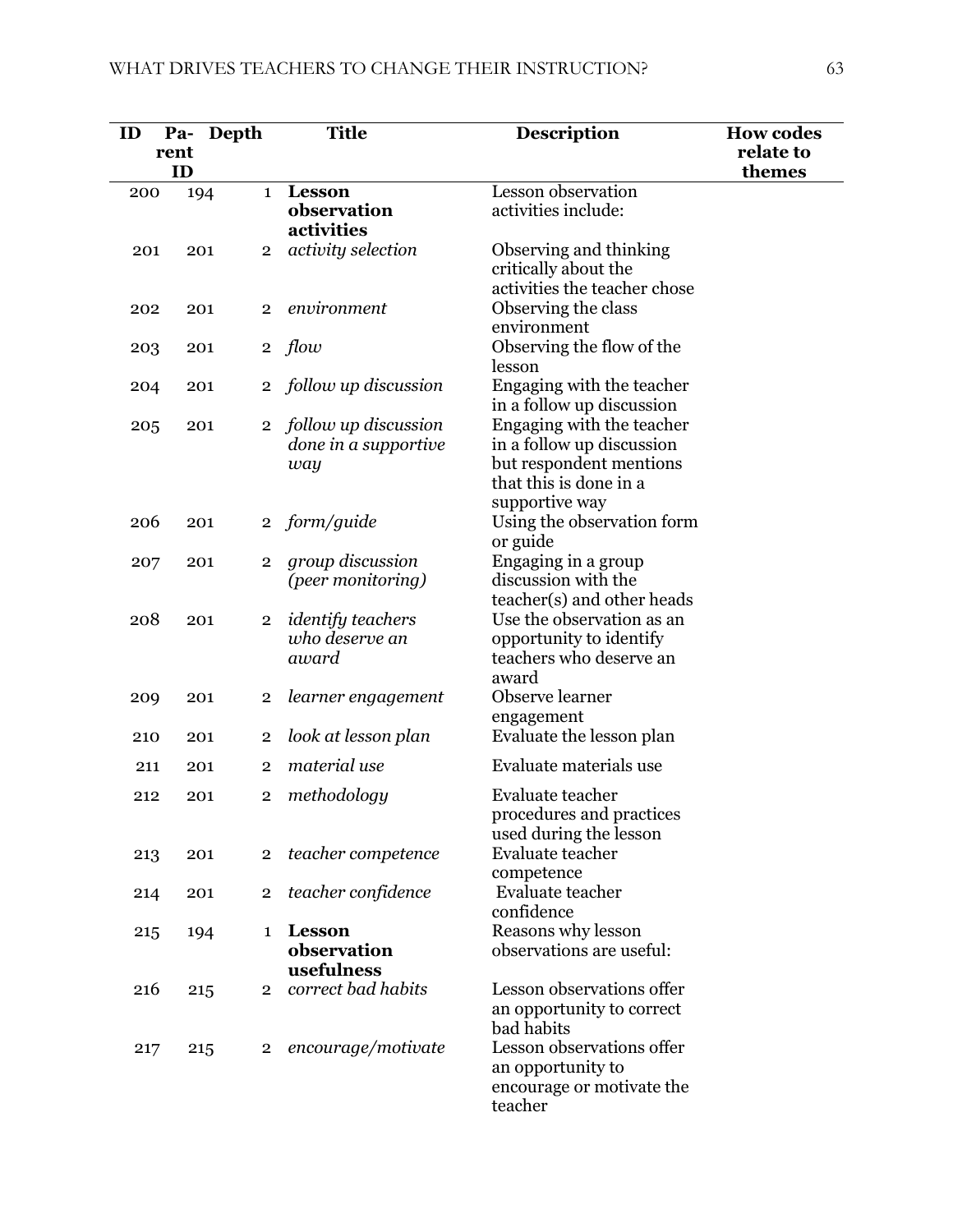| ID  |      | Pa- Depth      | <b>Title</b>                    | <b>Description</b>                      | <b>How codes</b> |
|-----|------|----------------|---------------------------------|-----------------------------------------|------------------|
|     | rent |                |                                 |                                         | relate to        |
|     | ID   |                |                                 |                                         | themes           |
| 218 | 215  | $\overline{2}$ | engage in peer                  | Lesson observations offer               |                  |
|     |      |                | monitoring                      | an opportunity to engage in             |                  |
|     |      |                |                                 | peer monitoring                         |                  |
| 219 | 215  | $\overline{2}$ | identify areas of               | Lesson observations offer               |                  |
|     |      |                | weakness                        | an opportunity to identify              |                  |
|     |      |                |                                 | areas of weakness                       |                  |
| 220 | 215  | $\overline{2}$ | program fidelity                | Lesson observations offer               |                  |
|     |      |                |                                 | an opportunity to evaluate              |                  |
|     |      |                |                                 | how the teacher is adhering             |                  |
|     |      |                |                                 | to the program                          |                  |
| 221 | 215  | $\overline{2}$ | track learner                   | Lesson observations offer               |                  |
|     |      |                | progression                     | an opportunity to track                 |                  |
|     |      |                |                                 | how learners are                        |                  |
|     |      |                |                                 | progression                             |                  |
| 222 | 194  | $\mathbf 1$    | <b>Main monitor</b>             | Main or most frequent                   |                  |
|     |      |                | cadre: School                   | monitor at the school level             |                  |
|     |      |                | level                           | (tag cadre)                             |                  |
| 223 | 194  | $\mathbf{1}$   | <b>Monitoring is</b>            | Monitoring visits are                   |                  |
|     |      |                | needs-based                     | planned on a needs-based                |                  |
|     |      |                |                                 | method                                  |                  |
| 224 | 194  | 1              | <b>Monitoring</b>               | Method used to monitor                  |                  |
|     |      |                | method                          | teachers or what monitors               |                  |
|     |      |                |                                 | check on:                               |                  |
| 225 | 224  | $\overline{2}$ | Lesson observations             | Uses lesson observations to             |                  |
|     |      |                |                                 | monitor teachers                        |                  |
| 226 | 224  | $\overline{2}$ | Monitoring teacher              | Monitors teacher files /                |                  |
|     |      |                | files / lesson plans            | lesson plans                            |                  |
| 227 | 224  | $\overline{2}$ | other                           | Uses another method to                  |                  |
|     |      |                |                                 | monitor teachers                        |                  |
| 228 | 224  | $\overline{2}$ | peer monitoring                 | Engages in peer monitoring              |                  |
|     |      |                |                                 | (monitoring with multiple               |                  |
|     |      |                |                                 | teachers/staff present)                 |                  |
| 229 | 224  |                | 2 pupil and/teacher             | Monitors teachers by their              |                  |
|     |      |                | attendance                      | or their students'                      |                  |
|     |      |                |                                 | attendance                              |                  |
| 230 | 224  | $\overline{2}$ | pupil's books                   | Monitoring teachers using               |                  |
|     |      |                |                                 | pupil's books                           |                  |
| 231 | 224  | $\overline{2}$ | teacher performance             | Monitoring is done by                   |                  |
|     |      |                | Walk around                     | evaluation of performance               |                  |
| 232 | 224  | $\overline{2}$ |                                 | Monitoring is done by<br>walking around |                  |
|     |      |                | monitoring<br><b>Monitoring</b> | Visits are pre-                         |                  |
| 233 | 194  | 1              | <b>Strategy</b>                 | planned/random                          |                  |
|     |      | $\overline{2}$ | pre-planned                     | Monitoring                              |                  |
| 234 | 233  |                |                                 | visits/schedules are pre-               |                  |
|     |      |                |                                 | planned                                 |                  |
|     |      |                |                                 |                                         |                  |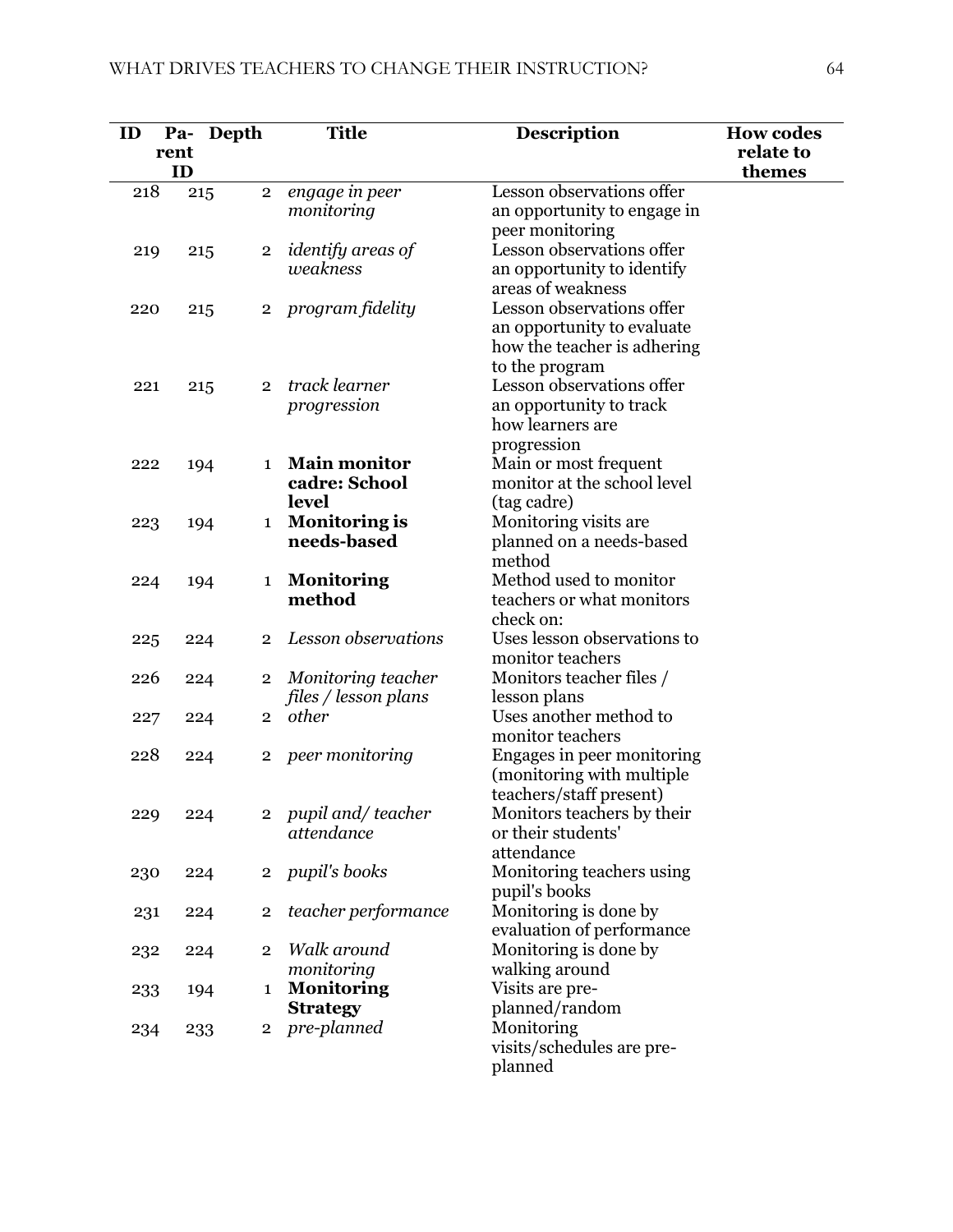| ID  | Pa-<br>rent | Depth                   | <b>Title</b>                                                              | <b>Description</b>                                                                           | <b>How codes</b><br>relate to |
|-----|-------------|-------------------------|---------------------------------------------------------------------------|----------------------------------------------------------------------------------------------|-------------------------------|
|     | ID          | $\overline{2}$          | random                                                                    | Monitoring                                                                                   | themes                        |
| 235 | 233         |                         |                                                                           | visits/schedules are not<br>pre-planned                                                      |                               |
| 236 | 194         | $\mathbf{1}$            | <b>Monitoring:</b><br><b>Integration of</b><br>programs into one<br>visit | <b>Integration of numerous</b><br>programs into one visit or<br>kept separate                |                               |
| 237 | 236         | $\overline{2}$          | Monitoring visits by<br>program: integrate                                | More than one program is<br>monitored at a time                                              |                               |
| 238 | 236         | $\overline{2}$          | Monitoring visits by<br>program: keep<br>separate                         | Only one program is<br>monitored at a time                                                   |                               |
| 239 | 194         | 1                       | Other programs                                                            | Other programs other than<br>CU & SPRINT have either<br>infrequent or frequent<br>monitoring |                               |
| 240 | 239         | $\overline{2}$          | frequent monitoring<br>of other programs                                  | Other programs other than<br><b>CU &amp; SPRINT are</b><br>frequently monitored              |                               |
| 241 | 239         | $\mathbf 2$             | infrequent<br>monitoring of other<br>programs                             | Other programs other than<br><b>CU &amp; SPRINT are</b><br>infrequently monitored            |                               |
| 242 | 194         | $\mathbf{1}$            | Role                                                                      | Monitoring role is to:                                                                       |                               |
| 243 | 242         | $\overline{\mathbf{2}}$ | Check/document                                                            | Check or document what is<br>happening                                                       |                               |
| 244 | 243         | 3                       | analyse data                                                              | Analyse data                                                                                 |                               |
| 245 | 243         | 3                       | correct grouping                                                          | Ensure that there is the<br>correct grouping                                                 |                               |
| 246 | 243         | 3                       | data verification /<br>collection                                         | Ensure that the data<br>collected is accurate                                                |                               |
| 247 | 243         | 3                       | ensure<br>assessments are<br>done correctly                               | <b>Ensure that assessments</b><br>are done correctly                                         |                               |
| 248 | 243         | 3                       | ensure<br>implementation /<br>program fidelity                            | Ensure that the program is<br>being implemented as<br>intended                               |                               |
| 249 | 243         | 3                       | ensure visits are<br>done                                                 | Role is to ensure that<br>monitoring visits are done                                         |                               |
| 250 | 243         | 3                       | learner<br>progression                                                    | Role is to monitor learner<br>progression                                                    |                               |
| 251 | 239         | $\overline{2}$          | Knowledge                                                                 | Role is to impart<br>knowledge                                                               |                               |
| 252 | 243         | 3                       | ensure correct<br>activities                                              | Role is to ensure that the<br>correct activities are being<br>done                           |                               |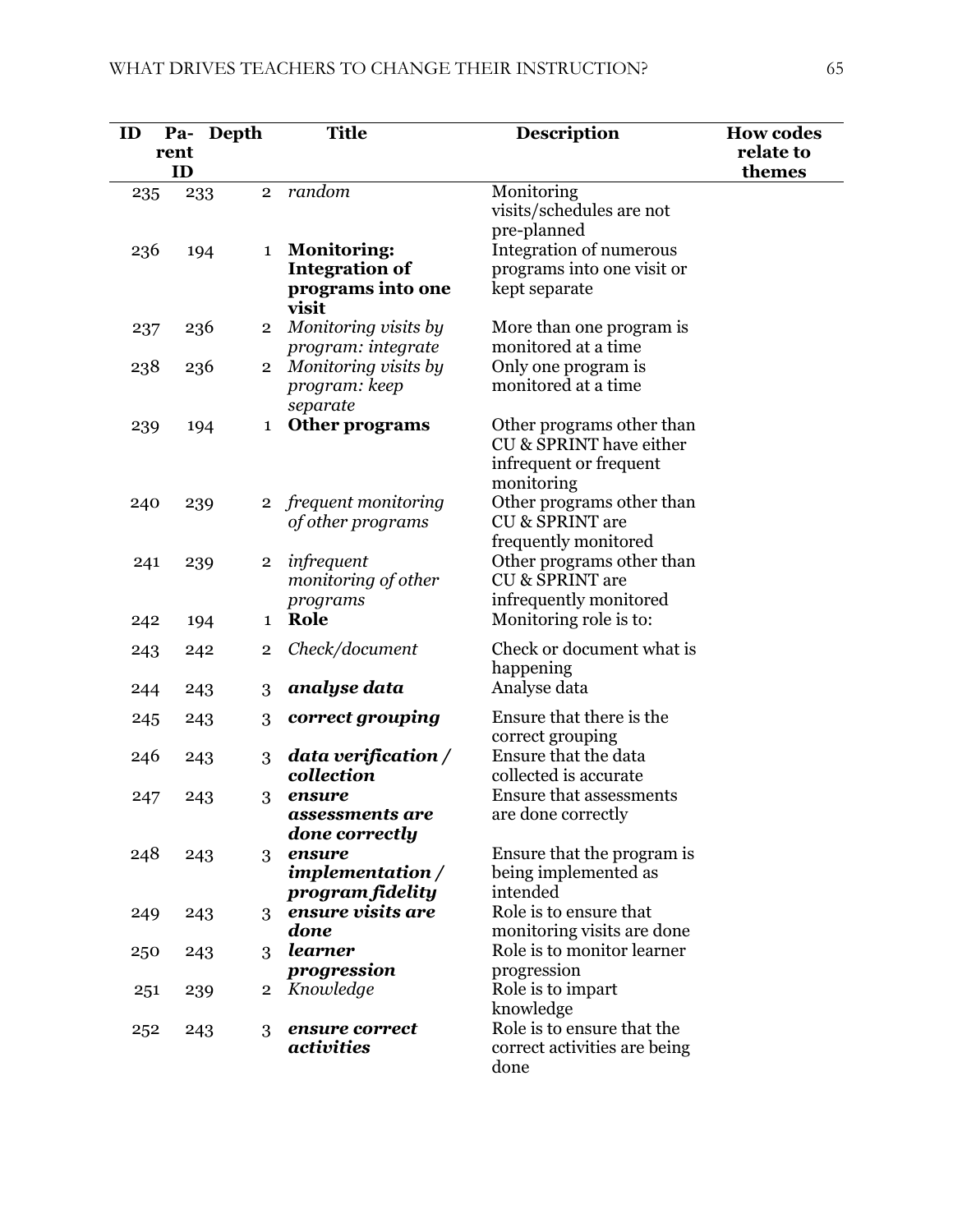| ID         | Pa-<br>rent<br>ID | Depth                 | <b>Title</b>                                                      | <b>Description</b>                                                                                                                                                          | <b>How codes</b><br>relate to<br>themes |
|------------|-------------------|-----------------------|-------------------------------------------------------------------|-----------------------------------------------------------------------------------------------------------------------------------------------------------------------------|-----------------------------------------|
| 253<br>254 |                   | 3<br>251<br>3<br>251  | ensure<br>methodology<br>understanding<br><i>improved teacher</i> | Role is to ensure that the<br>teacher is using the correct<br>procedures or processes<br>Role is to ensure that                                                             |                                         |
|            |                   |                       | performance                                                       | teacher performance is<br>improving                                                                                                                                         |                                         |
| 255        |                   | $\overline{2}$<br>239 | <b>Other</b>                                                      | Role is other                                                                                                                                                               |                                         |
| 256        |                   | 255<br>3              | engages<br>community                                              | Role is to engage the<br>community                                                                                                                                          |                                         |
| 257        |                   | 3<br>255              | ensures follow up                                                 | Role is to ensure a follow<br>up visit is<br>scheduled/completed                                                                                                            |                                         |
| 258        |                   | 255<br>3              | facilitates AP                                                    | Role is to facilitate the<br>school termly action plan                                                                                                                      |                                         |
| 259        |                   | 3<br>255              | other                                                             | Role is not mentioned                                                                                                                                                       |                                         |
| 260        |                   | 239<br>$\overline{2}$ | Structural                                                        | Role is to monitor/ensure<br>that structural indicators<br>are taken care of such as:                                                                                       |                                         |
| 261        |                   | 260<br>3              | Conducive<br>environment                                          | Role is to ensure that there<br>is a conducive environment<br>for learners to learn                                                                                         |                                         |
| 262        |                   | 260<br>3              | materials access                                                  | Role is to ensure that<br>teachers have access to<br>materials                                                                                                              |                                         |
| 263        |                   | 194<br>$\mathbf{1}$   | <b>SIC: AP</b>                                                    | SIC ensures that action<br>plans are carried out.                                                                                                                           |                                         |
| 264        |                   | 194<br>1              | Transport/mobilit                                                 | lack of transport to carry                                                                                                                                                  |                                         |
| 265        |                   | 194<br>$\mathbf{1}$   | ZIC: AP                                                           | out monitoring visits<br>ZIC addresses challenges<br>on action plan and follows<br>up                                                                                       |                                         |
| 266        |                   | 0                     | 6.3 Mentoring                                                     | MENTORING as a PD<br>activity                                                                                                                                               |                                         |
| 267        |                   | 266<br>$\mathbf{1}$   | a. Cadre                                                          | Cadre [tag cadre] that                                                                                                                                                      |                                         |
| 268        |                   | 267                   | 2 Administrative<br>support                                       | carries out mentoring<br>Respondents express the<br>need / lack of mentoring<br>support from the<br>administration / SEST<br>team. OR administrative<br>support is adequate |                                         |
| 269        |                   | 267<br>$2^{\circ}$    | Mentor cadre                                                      | Respondent receives<br>mentor support from: [tag<br>cadre]                                                                                                                  |                                         |
| 270        |                   | 267<br>$\mathbf{2}$   | Mentor of Mentors<br>(MOM)                                        | If the role of the<br>respondent is a mentor,<br>which individuals provide                                                                                                  |                                         |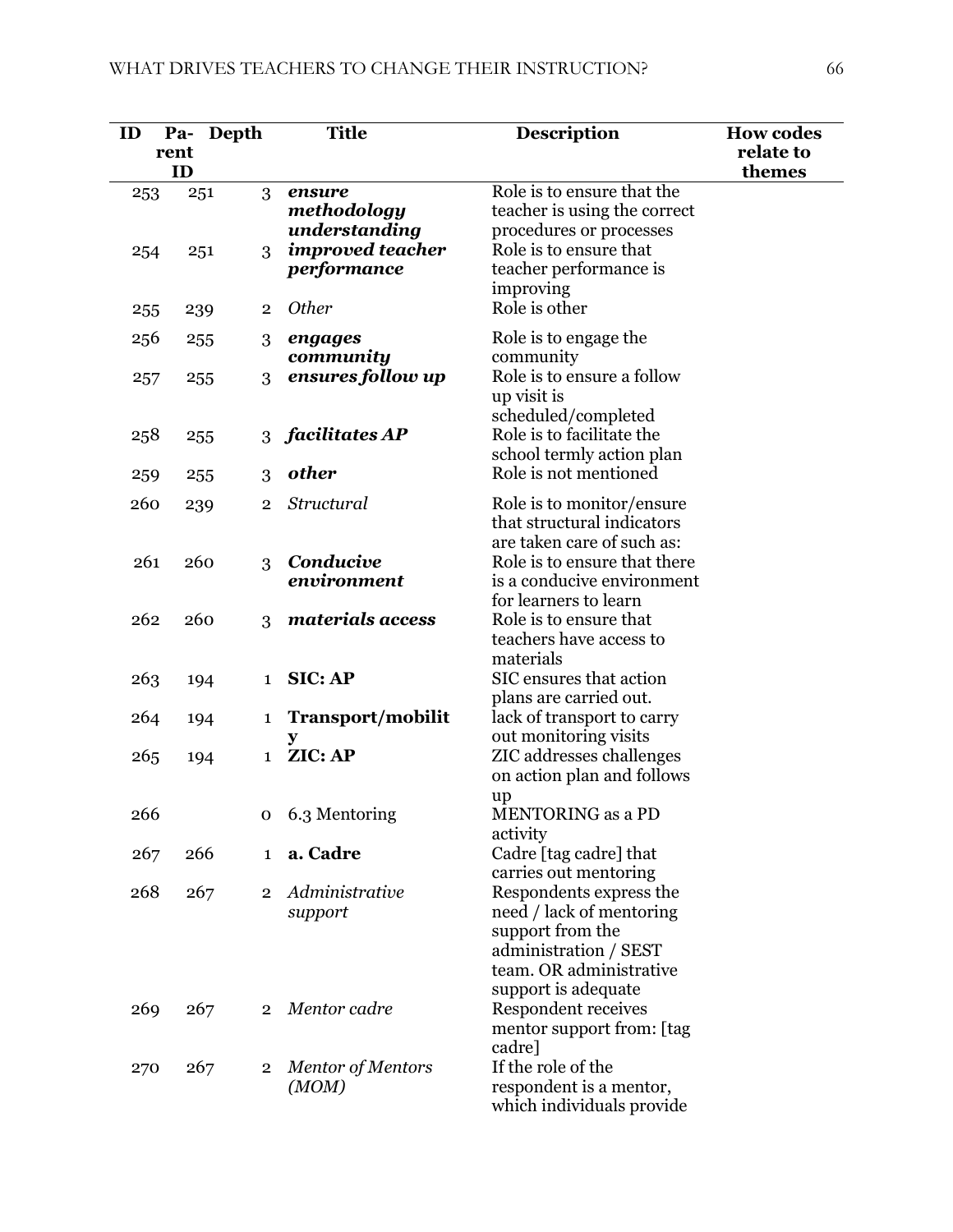| ID  | Depth<br>Pa-<br>rent |                | <b>Title</b>                                     | <b>Description</b>                                                                                | <b>How codes</b><br>relate to |
|-----|----------------------|----------------|--------------------------------------------------|---------------------------------------------------------------------------------------------------|-------------------------------|
|     | ID                   |                |                                                  | mentorship support to<br>him/her?                                                                 | themes                        |
| 271 | 267                  | $\overline{2}$ | SIC is the main<br>mentor at the school<br>level | SIC is the main mentor at<br>the school level                                                     |                               |
| 272 | 267                  | $\overline{2}$ | ST is the main<br>mentor at the school<br>level  | ST is the main mentor at<br>the school level                                                      |                               |
| 273 | 266                  | $\mathbf 1$    | <b>b.</b> Process                                |                                                                                                   |                               |
| 274 | 273                  | $\overline{2}$ | Effective<br>characteristics                     | Effective characteristics of<br>a mentor                                                          |                               |
| 275 | 274                  | 3              | <b>Activities</b>                                | Activities that an effective<br>mentor should be able to<br>handle                                |                               |
| 276 | 275                  | $\overline{4}$ | computer literate                                | An effective mentor is<br>computer literate                                                       |                               |
| 277 | 275                  | $\overline{4}$ | encourage                                        | An effective mentor is there<br>to encourage                                                      |                               |
| 278 | 275                  | $\overline{4}$ | ensure accurate and<br>timely data               | An effective mentor is<br>ensures accurate and<br>timely data collection                          |                               |
| 279 | 275                  | $\overline{4}$ | involve community                                | An effective mentor<br>involves the community                                                     |                               |
| 280 | 275                  | 4              | know intervention                                | An effective mentor is<br>knowledgeable on all<br>aspects of the intervention                     |                               |
| 281 | 275                  | 4              | knowledgeable on<br>activities                   | An effective mentor is<br>knowledgeable on a variety<br>of activities                             |                               |
| 282 | 275                  | $\overline{4}$ | knows how to<br>address challenges               | An effective mentor knows<br>how to address challenges                                            |                               |
| 283 | 275                  | 4              | materials                                        | An effective mentor<br>ensures that there are<br>materials available to use in<br>lessons         |                               |
| 284 | 275                  | $\overline{4}$ | monitor                                          | An effective mentor<br>monitors teachers                                                          |                               |
| 285 | 275                  | 4              | not engaged in other<br>activities               | An effective mentor is not<br>engaged in other activities<br>and only has the role of a<br>mentor |                               |
| 286 | 275                  |                | 4 other                                          | An effective mentor does<br>other activities not<br>mentioned here                                |                               |
| 287 | 275                  | 4              | role model/coach                                 | An effective mentor is a<br>role model/coach                                                      |                               |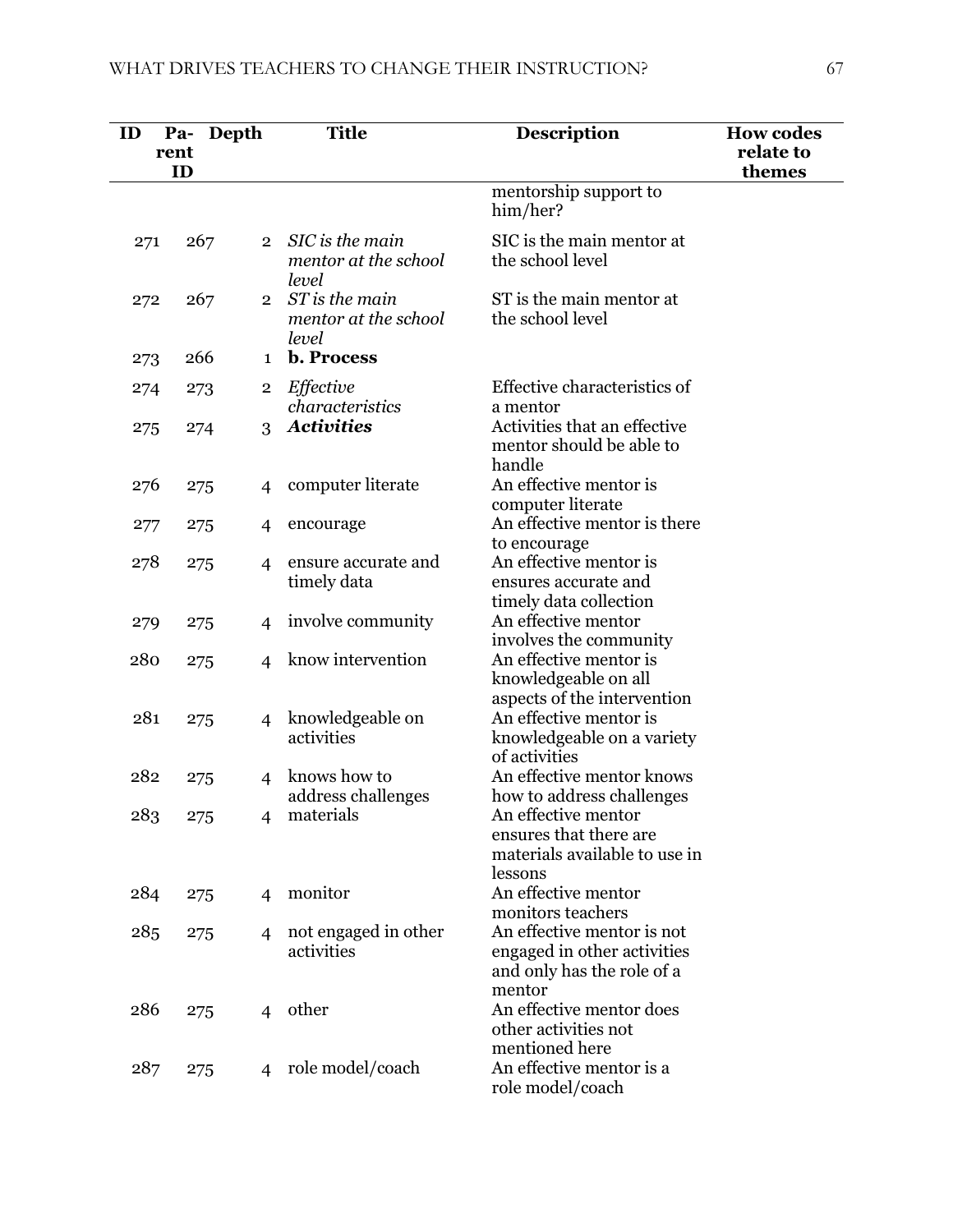| ID  |            | Pa- Depth |                | <b>Title</b>              | <b>Description</b>                                | <b>How codes</b><br>relate to |
|-----|------------|-----------|----------------|---------------------------|---------------------------------------------------|-------------------------------|
|     | rent<br>ID |           |                |                           |                                                   | themes                        |
| 288 |            | 257       | $\overline{4}$ | supported by SEST         | An effective mentor is                            |                               |
|     |            |           |                |                           | supported by the School                           |                               |
|     |            |           |                |                           | management team                                   |                               |
| 289 |            | 274       | 3              | <b>Personality</b>        | Personality traits of an                          |                               |
|     |            |           |                |                           | effective mentor                                  |                               |
| 290 |            | 289       | $\overline{4}$ | creative                  | An effective mentor is                            |                               |
|     |            |           |                |                           | creative                                          |                               |
| 291 |            | 289       | 4              | dedicated                 | An effective mentor is                            |                               |
|     |            |           |                |                           | dedicated                                         |                               |
| 292 |            | 289       | $\overline{4}$ | flexible                  | An effective mentor is<br>flexible                |                               |
|     |            |           |                | good listener             | An effective mentor is a                          |                               |
| 293 |            | 289       | 4              |                           | good listener                                     |                               |
| 294 |            | 289       | $\overline{4}$ | honest                    | An effective mentor is                            |                               |
|     |            |           |                |                           | honest                                            |                               |
| 295 |            | 289       | $\overline{4}$ | humble                    | An effective mentor is                            |                               |
|     |            |           |                |                           | humble                                            |                               |
| 296 |            | 289       | $\overline{4}$ | leader                    | An effective mentor is a                          |                               |
|     |            |           |                |                           | leader                                            |                               |
| 297 |            | 289       | $\overline{4}$ | other                     | Other characteristics of an                       |                               |
|     |            |           |                |                           | effective mentor                                  |                               |
| 298 |            | 289       | 4              | passionate                | An effective mentor is                            |                               |
|     |            |           |                |                           | passionate                                        |                               |
| 299 |            | 289       | 4              | self-motivated            | An effective mentor is self-<br>motivated         |                               |
|     |            | 289       |                | supportive/accommo        | An effective mentor is                            |                               |
| 300 |            |           | $\overline{4}$ | dating                    | supportive/accommodating                          |                               |
| 301 |            | 273       | $\overline{2}$ | Form of mentorship        | Form that mentorship is                           |                               |
|     |            |           |                |                           | actually delivered (non-                          |                               |
|     |            |           |                |                           | hypothetical)                                     |                               |
| 302 |            | 301       | 3              | Capacity build            | Mentors capacity build                            |                               |
|     |            |           |                |                           | teachers                                          |                               |
| 303 |            | 301       | 3              | classroom                 | Mentors help with handling                        |                               |
|     |            |           |                | $m$ anagement $\&$        | classroom management                              |                               |
|     |            |           |                | organisation              | and organisation                                  |                               |
| 304 |            | 301       | 3              | <b>Demonstrations</b>     | Mentors demonstrate                               |                               |
|     |            |           |                |                           | lessons/activities to others<br>mentors encourage |                               |
| 305 |            | 301       | 3              | <b>Encouragement</b>      |                                                   |                               |
| 306 |            | 301       | 3              | lesson planning           | mentors assist with lesson                        |                               |
|     |            |           |                | support                   | planning support                                  |                               |
| 307 |            | 301       | 3              | materials support         | mentors assist with                               |                               |
|     |            |           |                | <b>Offer alternatives</b> | providing materials<br>mentors offer alternative  |                               |
| 308 |            | 301       | 3              |                           | strategies/solutions                              |                               |
| 309 |            | 301       | 3              | other                     | Other forms of mentorship                         |                               |
|     |            |           |                |                           |                                                   |                               |
| 310 |            | 301       | 3              | pedagogy support          | Mentors offer pedagogical<br>support              |                               |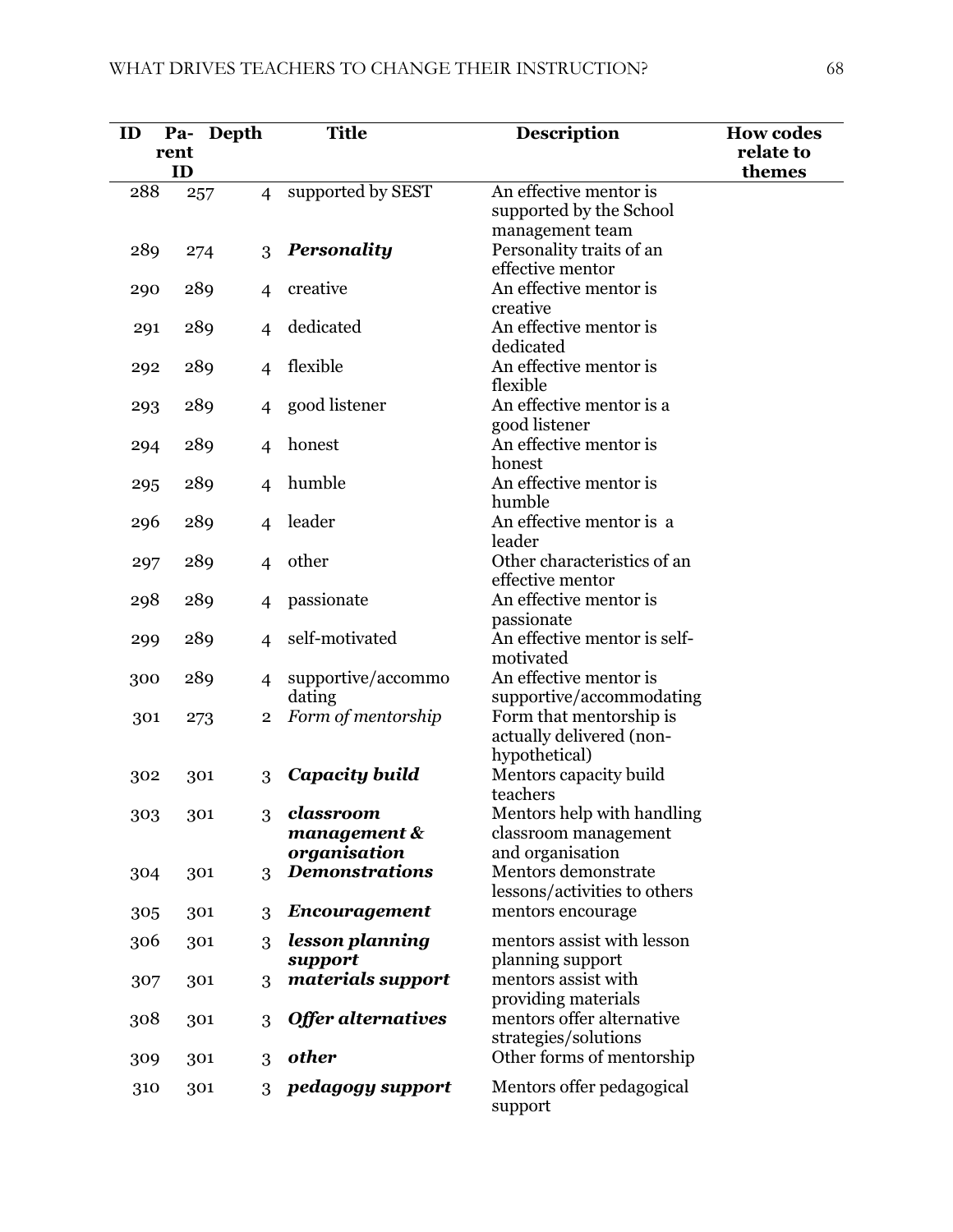| ID  | Pa-<br>rent | Depth |                         | <b>Title</b>                            | <b>Description</b>                             | <b>How codes</b><br>relate to |
|-----|-------------|-------|-------------------------|-----------------------------------------|------------------------------------------------|-------------------------------|
|     | ID          |       |                         |                                         |                                                | themes                        |
| 311 |             | 301   | 3                       | positive criticism                      | Mentors offer positive                         |                               |
|     |             |       |                         |                                         | criticism                                      |                               |
| 312 |             | 273   | $\overline{\mathbf{2}}$ | Other programs                          | Programs other than CU &                       |                               |
|     |             |       |                         |                                         | SPRINT have infrequent or                      |                               |
|     |             |       |                         | 3 frequent                              | frequent mentorship<br>Other programs have     |                               |
| 313 |             | 312   |                         |                                         | frequent mentorship                            |                               |
|     |             |       |                         |                                         | (frequent is defined as at                     |                               |
|     |             |       |                         |                                         | least once per month)                          |                               |
| 314 |             | 312   | 3                       | infrequent                              | Other programs have                            |                               |
|     |             |       |                         |                                         | infrequent mentorship                          |                               |
|     |             |       |                         |                                         | (infrequent is defined as                      |                               |
|     |             |       |                         |                                         | less than once per month)                      |                               |
| 315 |             | 273   | 1                       | c.                                      | Respondent                                     |                               |
|     |             |       |                         | Receives/provides                       | receives/provides frequent                     |                               |
|     |             |       |                         | frequent mentor                         | mentor support (at least<br>once per month)    |                               |
| 316 |             | 315   | $\overline{2}$          | support<br>N <sub>0</sub>               | Respondent does not                            |                               |
|     |             |       |                         |                                         | receive frequent mentor                        |                               |
|     |             |       |                         |                                         | support (less than once per                    |                               |
|     |             |       |                         |                                         | month)                                         |                               |
| 317 |             | 315   | $\overline{2}$          | Yes                                     | <b>Respondent receives</b>                     |                               |
|     |             |       |                         |                                         | frequent mentor support                        |                               |
|     |             |       |                         |                                         | (at least once per month)                      |                               |
| 318 |             | 273   | 1                       | d. Importance of                        | HT/SEST team is an                             |                               |
|     |             |       |                         | administrative /<br><b>SEST support</b> | essential component of<br>effective monitoring |                               |
| 319 |             |       | $\mathbf 0$             | 6.4 Structural                          | Structural indicators as an                    |                               |
|     |             |       |                         |                                         | input                                          |                               |
| 320 |             | 319   | 1                       | a. Absenteeism                          |                                                |                               |
| 321 |             | 320   | $\overline{2}$          | Reason for learner                      | Learners are absent due to                     |                               |
|     |             |       |                         | absenteeism                             | season; resistance to the                      |                               |
|     |             |       |                         |                                         | program; tired/hungry;                         |                               |
|     |             |       |                         |                                         | distance/travel time;                          |                               |
|     |             |       |                         |                                         | COVID; other                                   |                               |
| 322 |             | 321   | 3                       | <b>Reason for</b>                       | The reason for learner                         |                               |
|     |             |       |                         | learner                                 | absenteeism's is due to                        |                               |
|     |             |       |                         | absenteeism:<br><b>COVID</b>            | <b>COVID</b>                                   |                               |
| 323 |             | 321   | 3                       | <b>Reason for</b>                       | The reason for learner                         |                               |
|     |             |       |                         | learner                                 | absenteeism is due to long                     |                               |
|     |             |       |                         | absenteeism:                            | distances or travel time to                    |                               |
|     |             |       |                         | distance                                | school                                         |                               |
|     |             |       |                         | time/travel                             |                                                |                               |
| 324 |             | 321   | 3                       | <b>Reason for</b>                       | The reason for learner                         |                               |
|     |             |       |                         | <b>learner</b>                          | absenteeism another                            |                               |
|     |             |       |                         | absenteeism:                            | reason                                         |                               |
|     |             |       |                         | <b>other</b>                            |                                                |                               |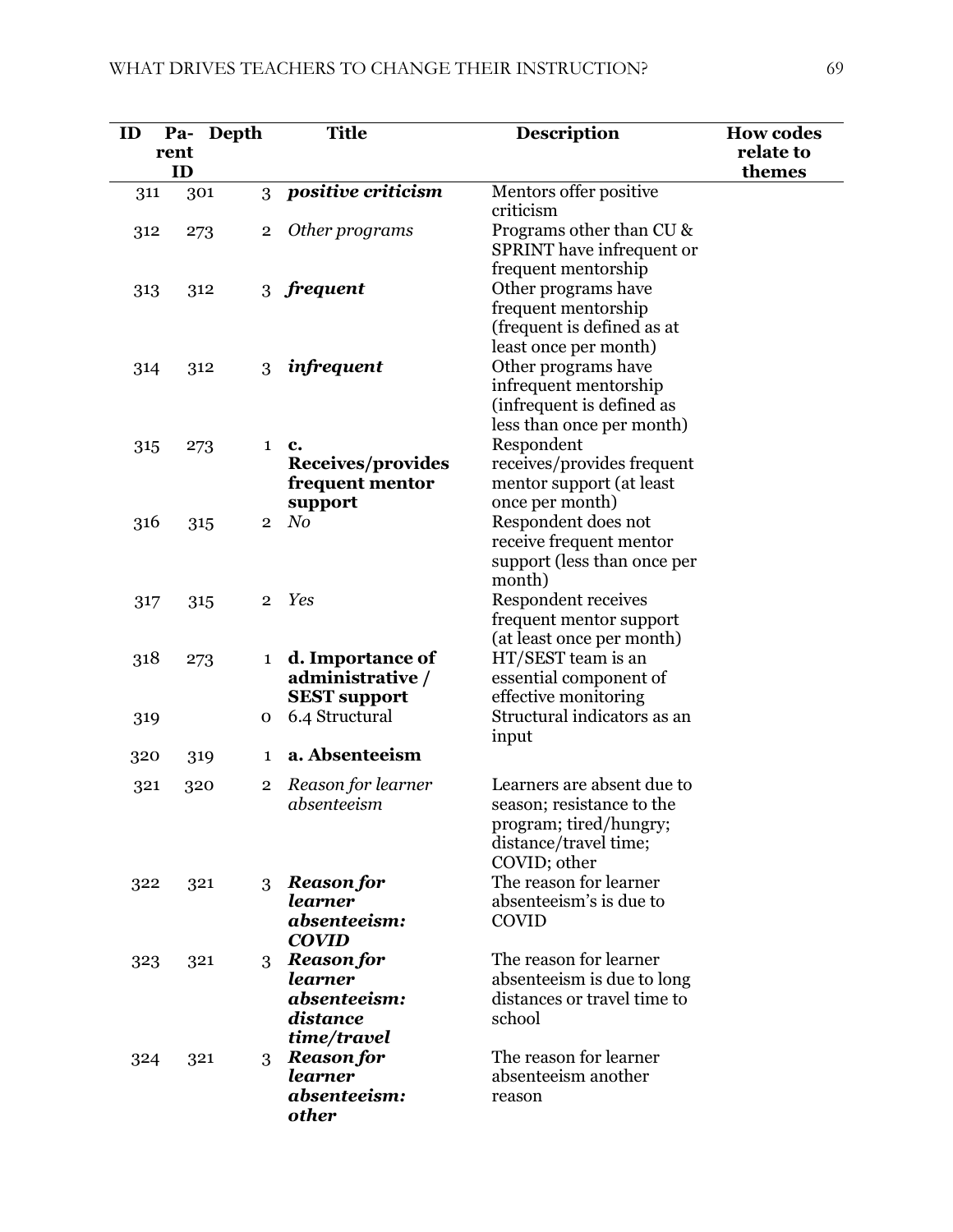| ID  | Pa-  | Depth |                | <b>Title</b>                        | <b>Description</b>                              | <b>How codes</b> |
|-----|------|-------|----------------|-------------------------------------|-------------------------------------------------|------------------|
|     | rent |       |                |                                     |                                                 | relate to        |
|     | ID   |       |                |                                     |                                                 | themes           |
| 325 |      | 321   | 3              | <b>Reason for</b>                   | The reason for learner                          |                  |
|     |      |       |                | learner                             | absenteeism is due to                           |                  |
|     |      |       |                | absenteeism:                        | resistance to the program                       |                  |
|     |      |       |                | resistance to the                   |                                                 |                  |
|     |      |       |                | program                             | The reason for learner                          |                  |
| 326 |      | 321   | 3              | <b>Reason for</b><br>learner        | absenteeism is due to                           |                  |
|     |      |       |                | absenteeism:                        | seasonal changes such as                        |                  |
|     |      |       |                | <b>Season</b>                       | rain/flooding during                            |                  |
|     |      |       |                |                                     | summer                                          |                  |
| 327 |      | 321   | 3              | <b>Reason for</b>                   | The reason for learner                          |                  |
|     |      |       |                | learner                             | absenteeism is due to                           |                  |
|     |      |       |                | absenteeism:                        | learners being tired and                        |                  |
|     |      |       |                | tired/hungry                        | hungry                                          |                  |
| 328 |      | 320   | 1              | <b>b.</b> Infrastructure            |                                                 |                  |
| 329 |      | 328   | 2              | Challenge: High T:S                 | A challenge is that T:S                         |                  |
|     |      |       |                | ratios $/$                          | ratios are high                                 |                  |
|     |      |       |                | understaffing                       |                                                 |                  |
| 330 |      | 328   | $\overline{2}$ | Challenge:                          | A challenges is that there is                   |                  |
|     |      |       |                | Infrastructure                      | not enough infrastructure                       |                  |
| 331 |      | 330   | 3              | <b>Infrastructure</b>               | A challenge is that there are                   |                  |
|     |      |       |                | challenge:                          | not enough furniture/desks                      |                  |
|     |      |       |                | furniture/desks                     |                                                 |                  |
| 332 |      | 330   | 3              | <b>Infrastructure</b><br>challenge: | There is a general<br>infrastructure challenge  |                  |
|     |      |       |                | general (not                        | that is not specified                           |                  |
|     |      |       |                | specified)                          |                                                 |                  |
| 333 |      | 330   | 3              | <b>Infrastructure</b>               | Lack of infrastructure                          |                  |
|     |      |       |                | challenge:                          | makes implementing                              |                  |
|     |      |       |                | Insufficient                        | program difficult                               |                  |
|     |      |       |                | classrooms                          |                                                 |                  |
| 334 |      | 320   | 1              | c. Logistics                        | Responses relating to                           |                  |
|     |      |       |                |                                     | logistics                                       |                  |
| 335 |      | 334   | $\overline{2}$ | Challenge:<br>Commitment            | Teacher challenges of<br>committing to the hour |                  |
| 336 |      | 334   | $\overline{2}$ | Other programs:                     | Other programs such as                          |                  |
|     |      |       |                | Normal hours                        | Let's Read / THRASS are                         |                  |
|     |      |       |                |                                     | incorporated into the                           |                  |
|     |      |       |                |                                     | normal curriculum making                        |                  |
|     |      |       |                |                                     | it easier for teachers.                         |                  |
| 337 |      | 334   | 2              | Program is done                     | Teachers are not happy                          |                  |
|     |      |       |                | after hours                         | with the program being                          |                  |
|     |      |       |                |                                     | afterhours.                                     |                  |
| 338 |      | 334   | 2              | Request: Normal                     | Teachers request to move                        |                  |
|     |      |       |                | hours                               | the program to normal                           |                  |
|     |      |       | $\overline{2}$ | Timetabling                         | school hours.<br>Timetabling challenges         |                  |
| 339 |      | 334   |                | challenges                          |                                                 |                  |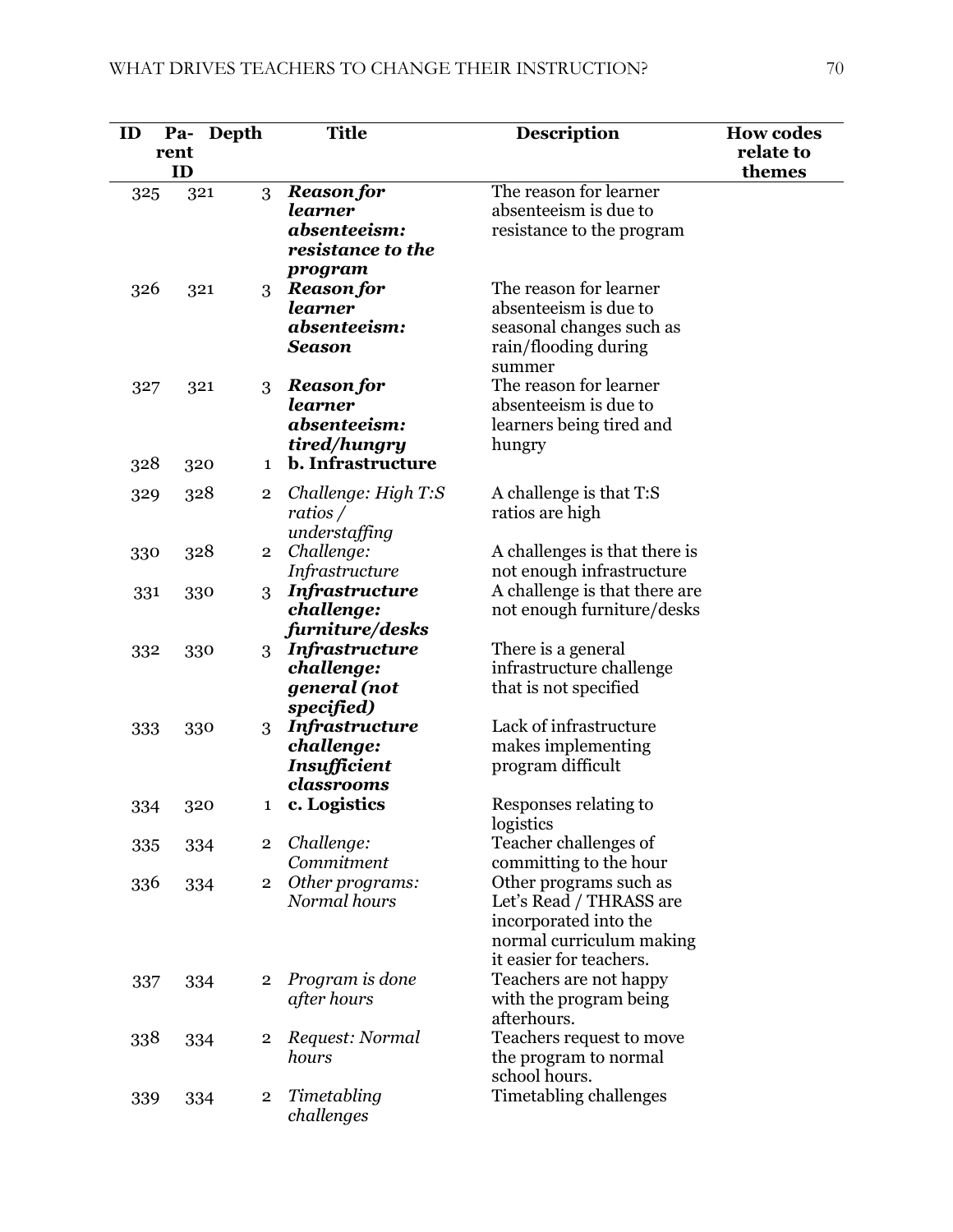| ID  | Pa-<br>rent<br>ID | Depth                   | <b>Title</b>                           | <b>Description</b>                                                                                                                          | <b>How codes</b><br>relate to<br>themes |
|-----|-------------------|-------------------------|----------------------------------------|---------------------------------------------------------------------------------------------------------------------------------------------|-----------------------------------------|
| 340 |                   | 328<br>$\mathbf{1}$     | d. Materials                           |                                                                                                                                             |                                         |
| 341 | 340               | 2                       | Challenge: Materials                   | Lack of materials/resources<br>makes implementing                                                                                           |                                         |
| 342 | 340               | $\overline{2}$          | Material integration                   | program difficult<br>Programs other than CU &<br><b>SPRINT</b> have materials<br>that are integrated into CU<br>such as story books/readers |                                         |
| 343 |                   | 0                       | 6.5 Teacher<br>attributes / attitude   | Teacher attitude                                                                                                                            |                                         |
| 344 | 343               | $\mathbf{1}$            | a. Attitude                            | Responses relating to the<br>attitude of teachers                                                                                           |                                         |
| 345 | 344               | $\overline{\mathbf{2}}$ | Perception                             | Respondent perception of<br>program or attitude<br>towards the program                                                                      |                                         |
| 346 |                   | 3<br>345                | negative                               | Respondent has a negative<br>perception of the program                                                                                      |                                         |
| 347 | 346               | 4                       | Negative perception:<br>Reason         | Reason for negative<br>perception of program                                                                                                |                                         |
| 348 |                   | 347<br>5                | no monetary<br>incentive               | Respondent has a negative<br>perception of the program<br>because there is no<br>monetary incentive                                         |                                         |
| 349 |                   | 5<br>347                | overload/seen as<br>extra burden       | Respondent has a negative<br>perception of the program<br>because there is overload<br>and additional work is seen<br>as an extra burden    |                                         |
| 350 |                   | 345<br>3                | positive                               | Respondent has a positive<br>perception of the program                                                                                      |                                         |
| 351 | 346               | 4                       | Positive perception:<br>Reason         | Reason for positive<br>perception of program                                                                                                |                                         |
| 352 |                   | 347<br>5                | Activities                             | Reason for positive<br>perception of program is<br>that teachers enjoy the<br>activities                                                    |                                         |
| 353 |                   | 347<br>5                | grouping                               | Reason for positive<br>perception of program is<br>that teachers enjoy the way<br>the program groups<br>learners                            |                                         |
| 354 |                   | 343<br>$\mathbf{1}$     | b. Demotivator:<br><b>Inefficiency</b> | Corruption/promotions<br>based on nepotism as a<br>demotivator                                                                              |                                         |
| 355 |                   | 343<br>1                | c. Incentives<br>offered               | Teacher incentives include:<br>Promotions; goods;<br>certificates; education<br>opportunities;                                              |                                         |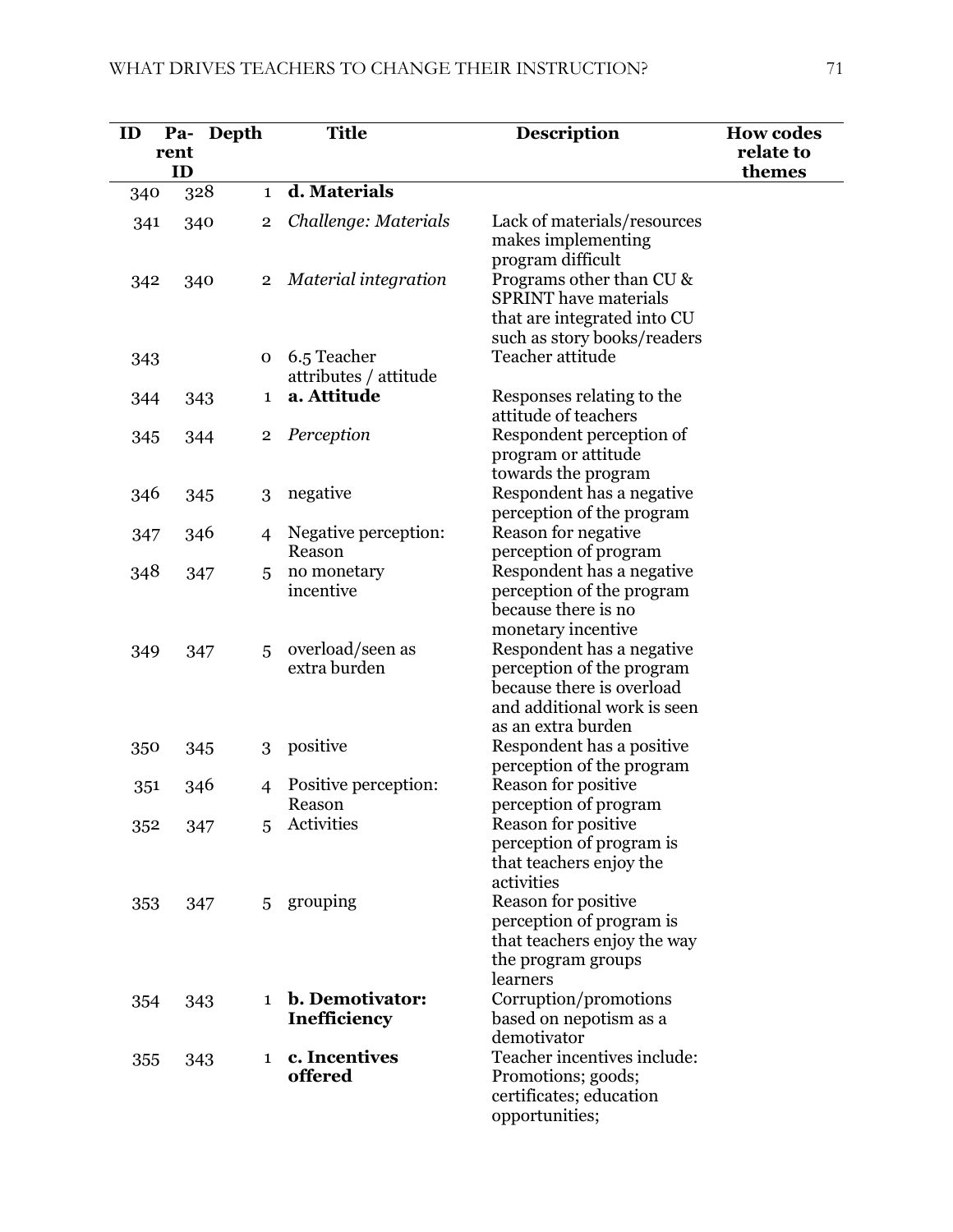| ID  | Depth<br>Pa-<br>rent<br>ID |                | <b>Title</b>                          | <b>Description</b>                                                                     | <b>How codes</b><br>relate to<br>themes |
|-----|----------------------------|----------------|---------------------------------------|----------------------------------------------------------------------------------------|-----------------------------------------|
|     |                            |                |                                       | motivation/recognition;<br>other                                                       |                                         |
| 356 | 355                        | $\mathbf 2$    | certificates                          | Certificates offered as<br>teacher incentives                                          |                                         |
| 357 | 355                        | $\overline{2}$ | education<br>opportunities            | <b>Educational opportunities</b><br>(such as courses) offered<br>as teacher incentives |                                         |
| 358 | 355                        | $\overline{2}$ | goods                                 | Goods such as a mattress<br>offered as teacher<br>incentives                           |                                         |
| 359 | 355                        | $\mathbf 2$    | motivation/recogniti<br><sub>on</sub> | Motivation or recognition<br>offered as teacher<br>incentives                          |                                         |
| 360 | 355                        | $\overline{2}$ | other                                 | Other offered as teacher<br>incentives                                                 |                                         |
| 361 | 355                        | $\overline{2}$ | promotions                            | Promotions offered as<br>teacher incentives                                            |                                         |
| 362 |                            | $\mathbf 0$    | 7. Learner change                     | Ways that learners have<br>changed                                                     |                                         |
| 363 | 362                        | $\mathbf{1}$   | Learner<br>attendance                 | Program has resulted in<br>improved learner<br>attendance                              |                                         |
| 364 | 362                        | $\mathbf{1}$   | Learner<br>independence               | Program has resulted in<br>improved learner<br>independence                            |                                         |
| 365 | 362                        | 1              | <b>Learner outcomes</b>               | Program has resulted in<br>improved learner outcomes                                   |                                         |
| 366 | 362                        | 1              | <b>Learning loss</b>                  | Learners have experienced<br>learning loss due to                                      |                                         |
| 367 | 366                        | $\overline{2}$ | Learning loss:<br>absenteeism         | Learners have experienced<br>learning loss due to their<br>frequent absenteeism        |                                         |
| 368 | 366                        | $\overline{2}$ | Learning loss:<br><b>COVID</b>        | Learners have experienced<br>learning loss due to COVID                                |                                         |
| 369 | 366                        | $\overline{2}$ | Learning loss: other                  | Learners have experienced<br>learning loss due to other<br>reasons                     |                                         |
| 370 | 366                        | $\overline{2}$ | Learning loss:<br>vacation            | Learners have experienced<br>learning loss due to<br>vacation/holiday times            |                                         |
| 371 |                            | 0              | 8. Technology                         | Technology use as an input                                                             |                                         |
| 372 | 371                        | 1              | <b>Information type</b>               | Type of information that is<br>currently being shared via<br>technology                |                                         |
| 373 | 372                        | $\overline{2}$ | advice/mentoring                      | Advice/mentoring<br>information is being shared<br>over technology                     |                                         |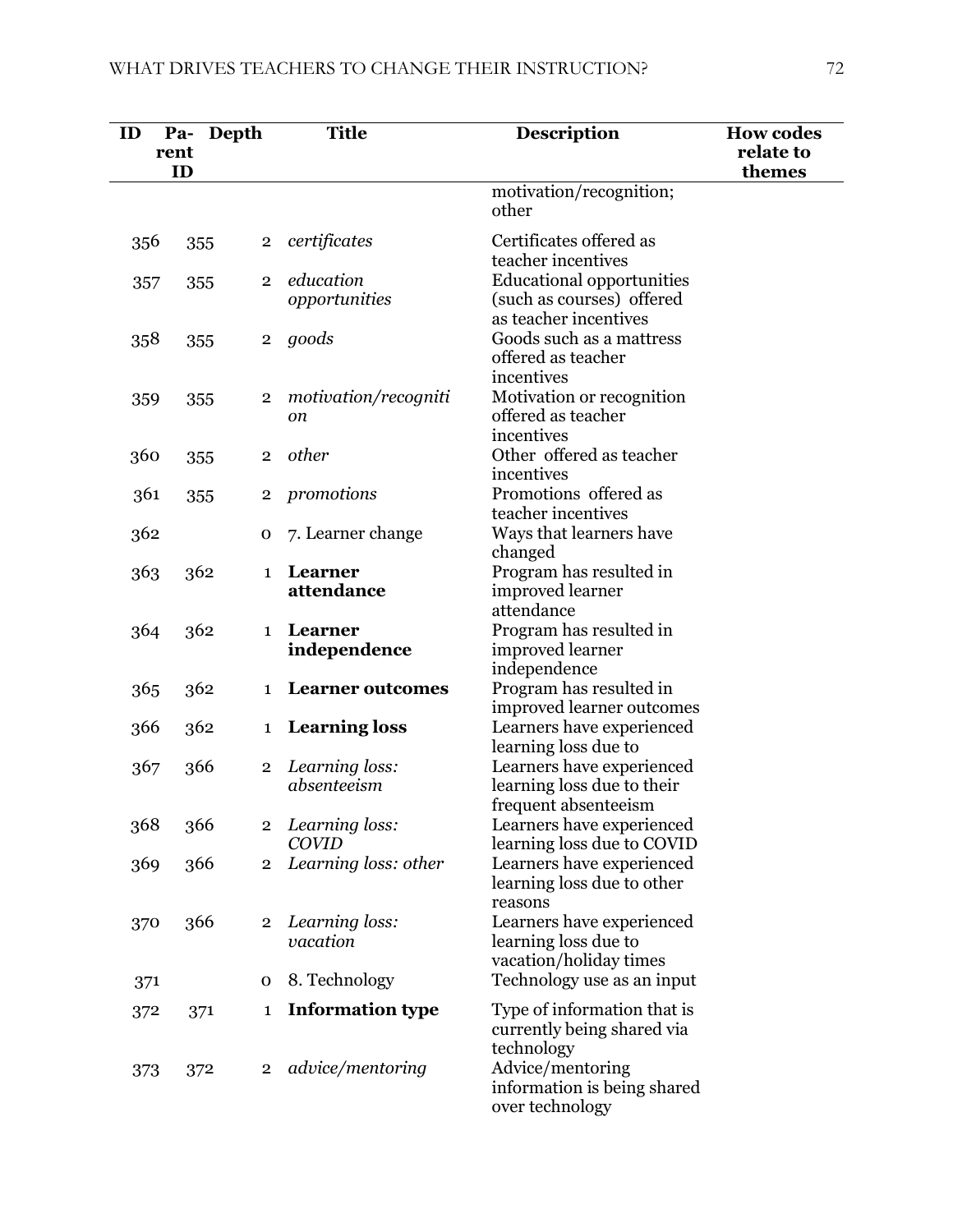| ID  | rent | Pa- Depth             | <b>Title</b>        | <b>Description</b>                             | <b>How codes</b><br>relate to |
|-----|------|-----------------------|---------------------|------------------------------------------------|-------------------------------|
|     | ID   |                       |                     |                                                | themes                        |
| 374 | 372  | $\overline{2}$        | data                | Data information is being                      |                               |
|     |      |                       |                     | shared over technology                         |                               |
| 375 | 372  | $\overline{2}$        | lesson plan prep    | Lesson plan prep                               |                               |
|     |      |                       |                     | information is being shared                    |                               |
|     |      |                       |                     | over technology                                |                               |
| 376 | 372  | $\overline{2}$        | Logistical          | <i>i.e.</i> reminders deadlines,               |                               |
|     |      |                       | information         | notifications                                  |                               |
| 377 | 372  | $\overline{2}$        | materials           | Materials production                           |                               |
|     |      |                       |                     | information is being shared                    |                               |
|     |      |                       |                     | over technology                                |                               |
| 378 | 372  | $\overline{2}$        | other               | Other type of information                      |                               |
|     |      |                       |                     | is sent/shared via                             |                               |
|     |      |                       |                     | technology                                     |                               |
| 379 | 372  | $\mathbf{2}$          | pedagogy support    | Pedagogical support                            |                               |
|     |      |                       |                     | information is being shared<br>over technology |                               |
| 380 |      |                       | timetable support   | Timetable information is                       |                               |
|     | 372  | $\overline{2}$        |                     | being shared over                              |                               |
|     |      |                       |                     | technology                                     |                               |
| 381 | 372  | $\mathbf{1}$          | Top two methods     | Dedoose descriptor (raw                        |                               |
|     |      |                       | of communication    | data suggests WhatsApp +                       |                               |
|     |      |                       |                     | Phone calls).                                  |                               |
|     |      |                       |                     | WhatsApp/Text (SMS)/                           |                               |
|     |      |                       |                     | Phone calls/ physical                          |                               |
|     |      |                       |                     | visits/letters/other                           |                               |
| 382 | 381  | $\overline{2}$        | Letters             | Letters are used to                            |                               |
|     |      |                       |                     | communicate                                    |                               |
| 383 | 381  | $\overline{2}$        | <b>Other</b>        | Teachers use other                             |                               |
|     |      |                       |                     | methods to communicate                         |                               |
|     |      |                       |                     | (i.e. social media/                            |                               |
|     |      |                       |                     | Facebook)                                      |                               |
| 384 | 381  | $\overline{2}$        | Phone calls         | Phone calls are used to                        |                               |
|     |      |                       |                     | communicate                                    |                               |
| 385 |      | 381<br>$\overline{2}$ | Physical visits     | Teachers communicate                           |                               |
|     |      |                       |                     | through physical visits                        |                               |
| 386 | 381  | $\overline{2}$        | Text/SMS            | Teachers communicate via                       |                               |
|     |      |                       |                     | text messages / SMSs                           |                               |
| 387 | 381  | $\mathbf 2$           | WhatsApp            | Teachers communicate via                       |                               |
|     |      |                       |                     | WhatsApp                                       |                               |
| 388 |      | 0                     | 9. Data use &       | Use of data and collection                     |                               |
|     |      |                       | Collection          | of it<br>Data collection of                    |                               |
| 389 | 388  | 1                     | <b>Assessments</b>  | assessment                                     |                               |
|     | 389  | $\overline{2}$        | Assessment: Week 5, | Assessment periods for                         |                               |
| 390 |      |                       |                     | Let's Read are Weeks 5, 10                     |                               |
|     |      |                       | 10, 13              | & 13.                                          |                               |
| 391 | 389  | $\overline{2}$        | Assessments: clash  | Assessment periods clash                       |                               |
|     |      |                       |                     | making it difficult for                        |                               |
|     |      |                       |                     |                                                |                               |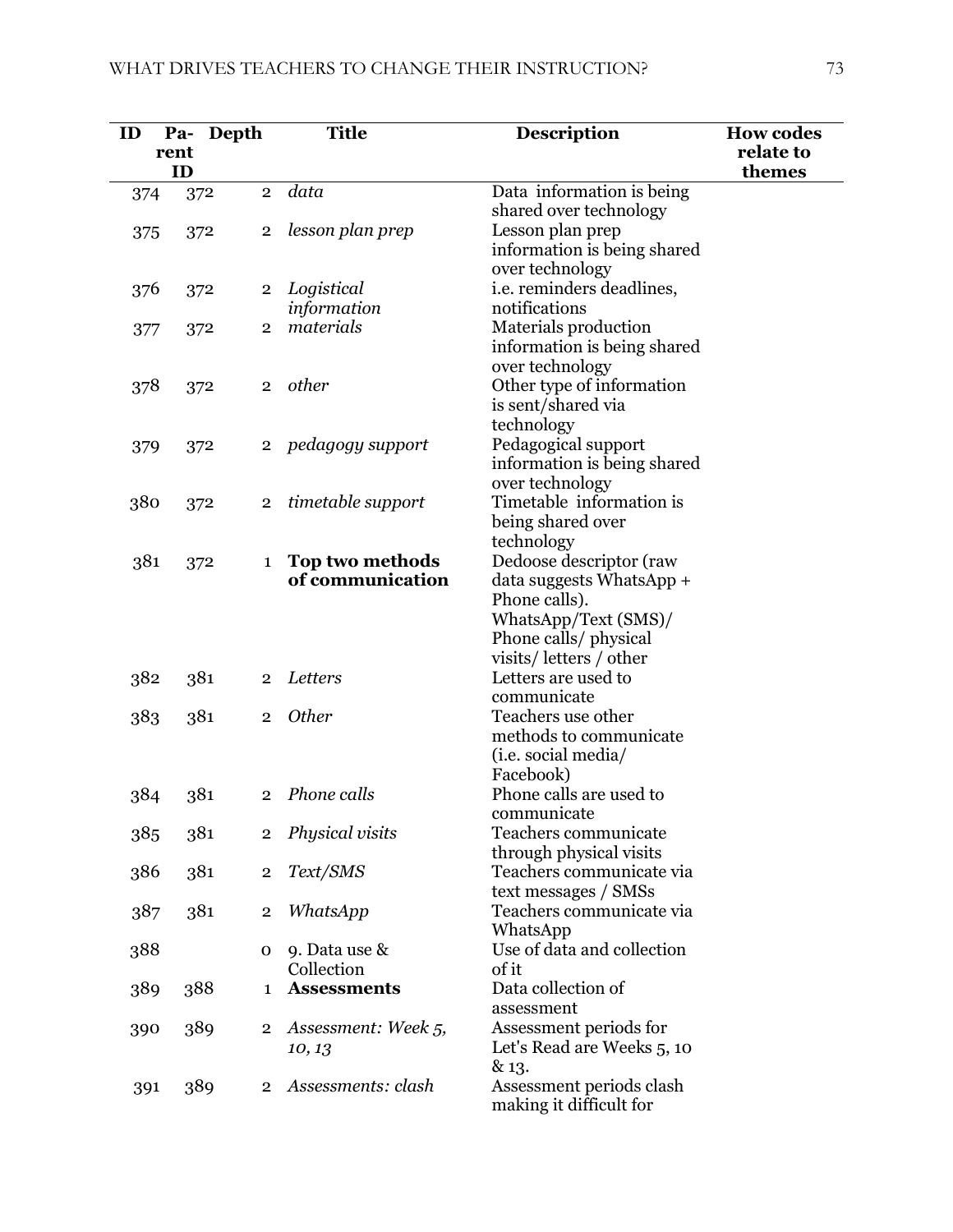| ID  | Pa-  | Depth                   | <b>Title</b>                   | <b>Description</b>                                     | <b>How codes</b> |
|-----|------|-------------------------|--------------------------------|--------------------------------------------------------|------------------|
|     | rent |                         |                                |                                                        | relate to        |
|     | ID   |                         |                                |                                                        | themes           |
|     |      |                         |                                | teachers/assessment                                    |                  |
|     |      |                         |                                | periods do not clash                                   |                  |
| 392 | 389  | $\overline{2}$          | Challenges                     | Assessment period is<br>challenging due to             |                  |
|     | 492  | 3                       | competing                      | Assessment period is                                   |                  |
| 393 |      |                         | responsibilities               | challenging due to                                     |                  |
|     |      |                         |                                | competing responsibilities                             |                  |
| 394 | 392  | 3                       | following correct              | Assessment period is                                   |                  |
|     |      |                         | procedure                      | challenging because                                    |                  |
|     |      |                         |                                | following the correct                                  |                  |
|     |      |                         |                                | procedure is difficult                                 |                  |
| 395 | 392  | 3                       | learner                        | Learner absenteeism is                                 |                  |
|     |      |                         | absenteeism                    | high making it difficult for                           |                  |
|     |      |                         |                                | assessments to be                                      |                  |
|     |      |                         |                                | completed                                              |                  |
| 396 | 392  | 3                       | period is too short            | Assessment period is<br>challenging because the        |                  |
|     |      |                         |                                | assessment period is too                               |                  |
|     |      |                         |                                | short                                                  |                  |
| 397 | 392  | 3                       | teachers take                  | Teachers take short cuts                               |                  |
|     |      |                         | shortcuts                      | during the assessment                                  |                  |
|     |      |                         |                                | period                                                 |                  |
| 398 | 388  | $\mathbf{1}$            | Data collected                 | Types of data collected                                |                  |
| 399 | 398  | $\overline{2}$          | Credit forms /                 | Data on credit forms (TGM                              |                  |
|     |      |                         | teacher forms                  | points) and other                                      |                  |
|     |      |                         | (attendance)                   | attendance forms are                                   |                  |
|     |      |                         |                                | collected                                              |                  |
| 400 | 398  | $\overline{2}$          | Learning outcome               | Learning outcome data is                               |                  |
|     |      |                         | data                           | collected                                              |                  |
| 401 | 398  | $\overline{\mathbf{2}}$ | Lesson plans                   | Data on lesson plans from                              |                  |
| 402 |      | $\bf{2}$                | (teacher files)<br>Mentoring & | teacher files are collected<br>The number of mentoring |                  |
|     | 398  |                         | Monitoring visit               | & monitoring visits are                                |                  |
|     |      |                         | data                           | collected                                              |                  |
| 403 | 398  | $\overline{2}$          | other                          | Other forms of data are                                |                  |
|     |      |                         |                                | collected                                              |                  |
| 404 | 398  | $\overline{2}$          | Recorded in SABU               | SABU book is a book where                              |                  |
|     |      |                         | book / file                    | all TGM activities are                                 |                  |
|     |      |                         |                                | recorded: Topics /                                     |                  |
|     |      |                         |                                | facilitator / attendance                               |                  |
|     |      |                         |                                | sheet / minutes of the                                 |                  |
|     | 388  | 1                       | Data use                       | meeting<br>Ways in which the data is                   |                  |
| 405 |      |                         |                                | used                                                   |                  |
| 406 | 405  | $\overline{2}$          | Data use (other)               | Text refers to other forms                             |                  |
|     |      |                         |                                | of data use                                            |                  |
| 407 | 405  | $\overline{2}$          | Data use-CPD                   | Data is used to inform CPD                             |                  |
|     |      |                         |                                | activities                                             |                  |